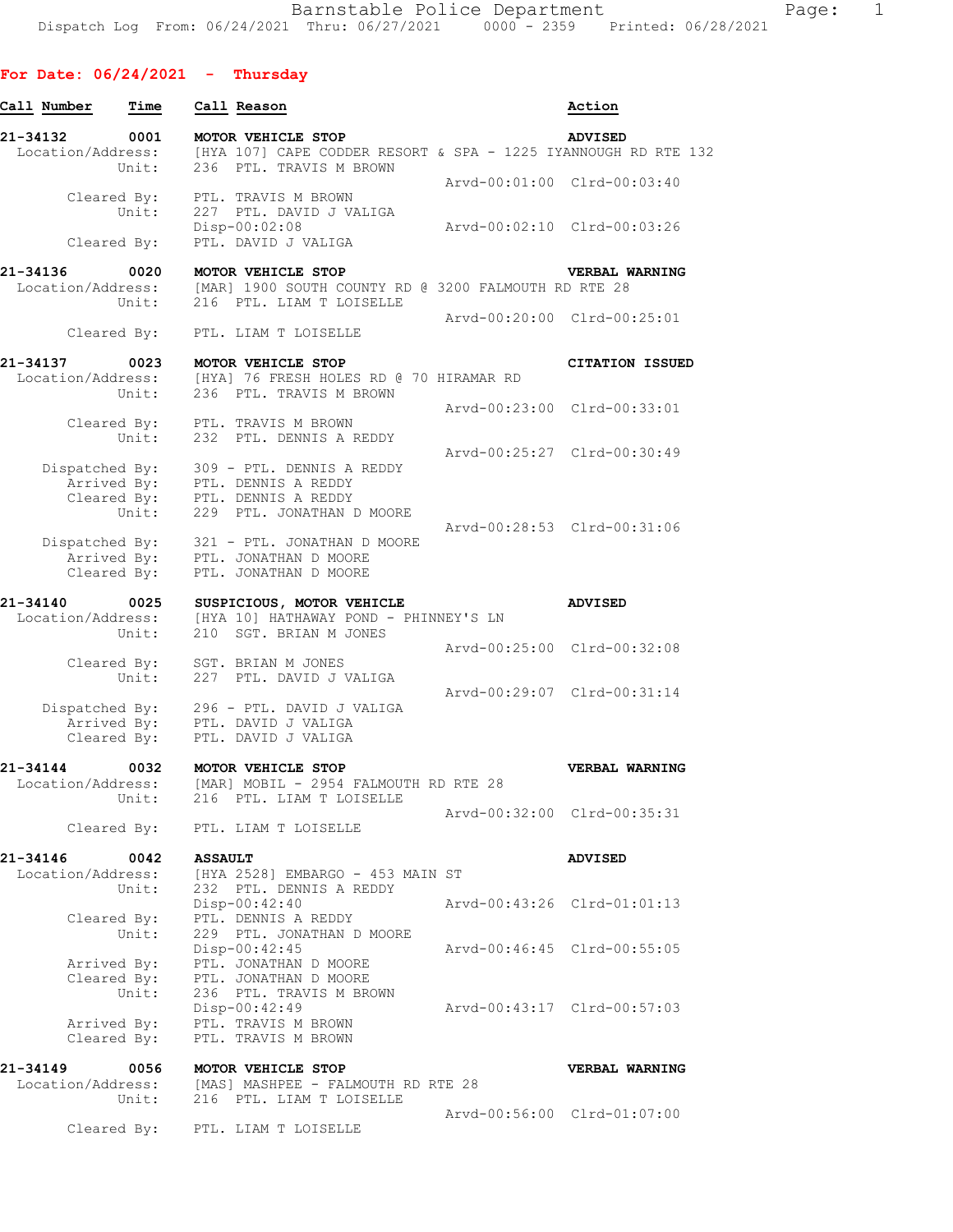| 21-34150                      | 0103                       | MOTOR VEHICLE STOP                                                                                                     |  |                                                                                                        | <b>ADVISED</b>                                                                                             |
|-------------------------------|----------------------------|------------------------------------------------------------------------------------------------------------------------|--|--------------------------------------------------------------------------------------------------------|------------------------------------------------------------------------------------------------------------|
|                               |                            | Unit: 229 PTL. JONATHAN D MOORE                                                                                        |  | Location/Address: [HYA 670] QUARTERDECK LOUNGE - 247 IYANNOUGH RD RTE 28                               |                                                                                                            |
|                               |                            | Cleared By: PTL. JONATHAN D MOORE                                                                                      |  | Arvd-01:03:00 Clrd-01:10:16                                                                            |                                                                                                            |
| 21-34152                      | 0118                       | DISTURBANCE, INTOX PERSON                                                                                              |  |                                                                                                        | PROTECTIVE CUSTODY                                                                                         |
| Location/Address:             |                            | [MAR] 175 WOODSIDE RD                                                                                                  |  |                                                                                                        |                                                                                                            |
|                               | Unit:<br>Arrived By:       | 216 PTL. LIAM T LOISELLE<br>$Disp-01:22:11$<br>PTL. LIAM T LOISELLE                                                    |  | Arvd-01:29:53 Clrd-02:50:12                                                                            |                                                                                                            |
|                               | Unit:                      | 221 PTL. LORNE W FELLOWS<br>Disp-01:22:14<br>Arrived By: PTL. LORNE W FELLOWS<br>Cleared By: PTL. LORNE W FELLOWS      |  | Arvd-01:27:49 Clrd-01:46:00                                                                            |                                                                                                            |
|                               |                            | Refer To $P/C$ : 21-1025-AR<br>P/C: CHOUINARD, LORIANNE L                                                              |  |                                                                                                        |                                                                                                            |
|                               | Address:<br>Age:           | 168 BARNSTABLE RD Apt. #8M HYANNIS, MA<br>31                                                                           |  |                                                                                                        |                                                                                                            |
|                               | Charges:                   |                                                                                                                        |  |                                                                                                        | INCAPACITATED PERSONS, ASSISTANCE TO FACILITY OR PROTECTIVE CUSTODY                                        |
| 21-34153<br>Location/Address: | 0152                       | DISTURBANCE, NOISE<br>[BAR] 326 OAKMONT RD                                                                             |  |                                                                                                        | <b>ADVISED</b>                                                                                             |
|                               | Unit:                      | 229 PTL. JONATHAN D MOORE<br>$Disp-01:54:41$<br>Arrived By: PTL. JONATHAN D MOORE<br>Cleared By: PTL. JONATHAN D MOORE |  | Arvd-02:02:49 Clrd-02:19:36                                                                            |                                                                                                            |
|                               | Unit:                      | 232 PTL. DENNIS A REDDY<br>Disp-01:54:44<br>Arrived By: PTL. DENNIS A REDDY                                            |  | Arvd-02:03:02 Clrd-02:18:26                                                                            |                                                                                                            |
|                               | Cleared By:                | PTL. DENNIS A REDDY                                                                                                    |  |                                                                                                        |                                                                                                            |
| 21-34154                      |                            | 0225 MOTOR VEHICLE STOP                                                                                                |  | Location/Address: [HYA] 1200 PHINNEY'S LN @ 1229 IYANNOUGH RD RTE 132<br>Unit: 232 PTL. DENNIS A REDDY | VERBAL WARNING                                                                                             |
|                               | Unit:                      | Cleared By: PTL. DENNIS A REDDY<br>229 PTL. JONATHAN D MOORE                                                           |  | Arvd-02:25:00 Clrd-02:32:31                                                                            |                                                                                                            |
|                               |                            | Dispatched By: 321 - PTL. JONATHAN D MOORE<br>Arrived By: PTL. JONATHAN D MOORE<br>Cleared By: PTL. JONATHAN D MOORE   |  | Arvd-02:27:02 Clrd-02:32:26                                                                            |                                                                                                            |
| 21-34158                      | 0534                       | ASSIST, WELL BEING                                                                                                     |  |                                                                                                        | <b>SERVICED</b>                                                                                            |
|                               | Unit:                      | Location/Address: [HYA] 4 CHERRY ST @ 2 LOCUST ST<br>229 PTL. JONATHAN D MOORE                                         |  |                                                                                                        |                                                                                                            |
|                               | Arrived By:<br>Cleared By: | Disp-05:36:22<br>PTL. JONATHAN D MOORE<br>DISPATCHER TYLA BERBIG                                                       |  | Arvd-05:42:12 Clrd-06:12:07                                                                            |                                                                                                            |
|                               | Unit:<br>Dispatched By:    | 236 PTL. TRAVIS M BROWN<br>289 - PTL. TRAVIS M BROWN<br>Enroute By: PTL. TRAVIS M BROWN                                |  | Disp-05:37:02 Enrt-05:37:03 Arvd-05:41:51 Clrd-06:00:02                                                |                                                                                                            |
|                               | Arrived By:<br>Cleared By: | PTL. TRAVIS M BROWN<br>PTL. TRAVIS M BROWN                                                                             |  |                                                                                                        |                                                                                                            |
| 21-34160                      | 0612<br>Unit:              | <b>BUILDING CHECK</b><br>227 PTL. DAVID J VALIGA                                                                       |  |                                                                                                        | <b>SERVICED</b><br>Location/Address: [HYA 103] BARNSTABLE MUNICIPAL AIRPORT - TERMINAL - 480 BARNSTABLE RD |
|                               |                            |                                                                                                                        |  | Arvd-06:12:00 Clrd-06:22:57                                                                            |                                                                                                            |
| 21-34161<br>Location/Address: | 0614<br>Unit:              | TRAFFIC, ENFORCEMENT ACTIVITY<br>[MAR] 2070 MAIN ST @ 6 LOVELL'S LN<br>216 PTL. LIAM T LOISELLE                        |  |                                                                                                        | <b>SERVICED</b>                                                                                            |
|                               |                            |                                                                                                                        |  | Arvd-06:18:07 Clrd-06:45:23                                                                            |                                                                                                            |
| 21-34162<br>Location/Address: | 0622<br>Unit:              | ASSIST, WELL BEING<br>232 PTL. DENNIS A REDDY                                                                          |  | [BAR 327] CUMMINGS, SEAN H - 2934 MAIN ST RTE 6A                                                       | <b>GONE ON ARRIVAL</b>                                                                                     |
|                               |                            | Disp-06:24:47                                                                                                          |  | Arvd-06:29:59 Clrd-06:36:33                                                                            |                                                                                                            |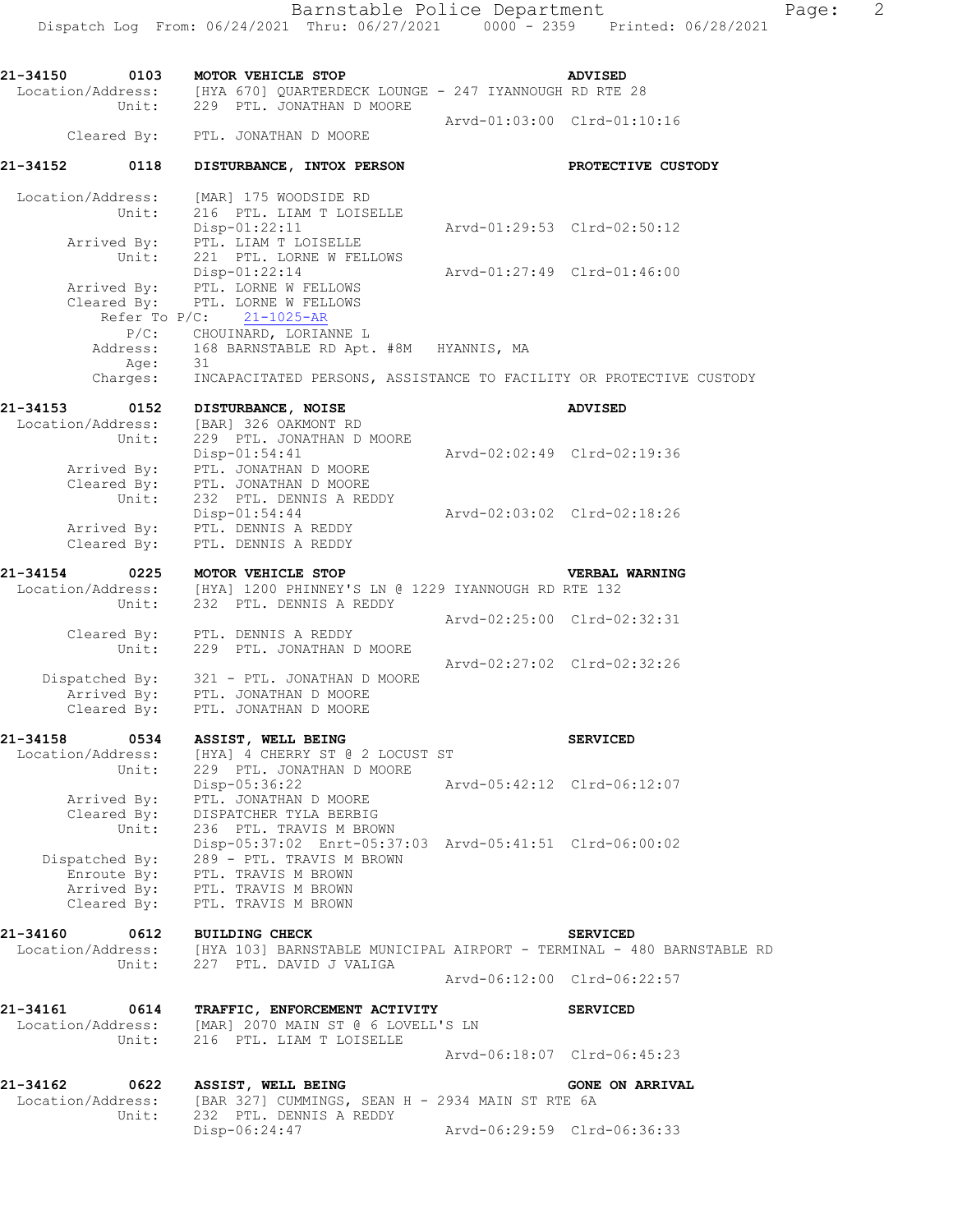Barnstable Police Department Fage: 3 Dispatch Log From: 06/24/2021 Thru: 06/27/2021 0000 - 2359 Printed: 06/28/2021 Arrived By: PTL. DENNIS A REDDY Cleared By: PTL. DENNIS A REDDY Unit: 210 SGT. BRIAN M JONES Disp-06:26:44 Enrt-06:26:44 Arvd-06:29:47 Clrd-06:35:29 Dispatched By: 290 - SGT. BRIAN M JONES .<br>Enroute By: SGT. BRIAN M JONES Arrived By: SGT. BRIAN M JONES Cleared  $\overline{\text{{\tt Bv}}}$ : SGT. BRIAN M JONES Unit: 213 PTL. CAILIN WHITE Arvd-06:30:22 Clrd-06:36:27 Dispatched By: 310 - PTL. CAILIN WHITE .<br>Arrived By: PTL. CAILIN WHITE Cleared By: PTL. CAILIN WHITE **21-34164 0645 TRAFFIC, RADAR SERVICED**  Location/Address: [MAR] 2 FLINT ST @ 679 OSTERVILLE W BARNSTABLE RD Unit: 216 PTL. LIAM T LOISELLE Arvd-06:47:55 Clrd-07:18:42 Unit: 216 PTL. LIAM T LOISELLE Disp-07:19:57 Clrd-07:20:58 **21-34165 0650 TRAFFIC, ENFORCEMENT ACTIVITY SERVICED**  Location/Address: [HYA] PHINNEY'S LN Unit: 232 PTL. DENNIS A REDDY 232 PTL. DENNIS A REDDY<br>Arvd-06:51:19 Clrd-07:07:19 **21-34167 0653 TRAFFIC, ENFORCEMENT ACTIVITY SERVICED**  Location/Address: [HYA] 116 NORTH ST @ 51 WINTER ST Unit: 210 SGT. BRIAN M JONES Arvd-06:53:54 Clrd-07:17:26 **21-34168 0700 TRAFFIC, ENFORCEMENT ACTIVITY SERVICED**  [HYA 2928] TOWN OF BARNSTABLE - WATER POLLUTION CONTROL - 617 BEARSE'S WAY Unit: 213 PTL. CAILIN WHITE Arvd-07:01:59 Clrd-07:20:30 **21-34169 0707 MOTOR VEHICLE STOP VERBAL WARNING**  Location/Address: [HYA] 6 MIDWAY DR @ 950 PHINNEY'S LN Unit: 232 PTL. DENNIS A REDDY Arvd-07:07:19 Clrd-07:09:56 **21-34170 0710 TRAFFIC, ENFORCEMENT ACTIVITY SERVICED**  Location/Address: [HYA] PHINNEY'S LN Unit: 232 PTL. DENNIS A REDDY Arvd-07:10:26 Clrd-07:26:12 **21-34171 0713 TRAFFIC, ENFORCEMENT ACTIVITY SERVICED**  Location/Address: [HYA] SOUTH ST Unit: 236 PTL. TRAVIS M BROWN Arvd-07:13:48 Clrd-07:19:28 **21-34172 0716 TRAFFIC, ENFORCEMENT ACTIVITY SERVICED**  Location/Address: [HYA] 744 BEARSE'S WAY Unit: 229 PTL. JONATHAN D MOORE Arvd-07:16:24 Clrd-07:27:53 **21-34173 0718 MOTOR VEHICLE STOP VERBAL WARNING**  Location/Address: [MAR] 2 FLINT ST @ 679 OSTERVILLE W BARNSTABLE RD Unit: 216 PTL. LIAM T LOISELLE Arvd-07:18:42 Clrd-07:19:32 **21-34174 0726 MOTOR VEHICLE STOP VERBAL WARNING**  Location/Address: [HYA] 500 OLD STRAWBERRY HILL RD @ 1100 PHINNEY'S LN Unit: 232 PTL. DENNIS A REDDY Arvd-07:26:12 Clrd-07:32:56 Unit: 216 PTL. LIAM T LOISELLE Arvd-07:30:07 Clrd-07:32:12 Dispatched By: 312 - PTL. LIAM T LOISELLE .<br>Arrived By: PTL. LIAM T LOISELLE Cleared By: PTL. LIAM T LOISELLE **21-34175 0726 VANDALISM ARREST MADE**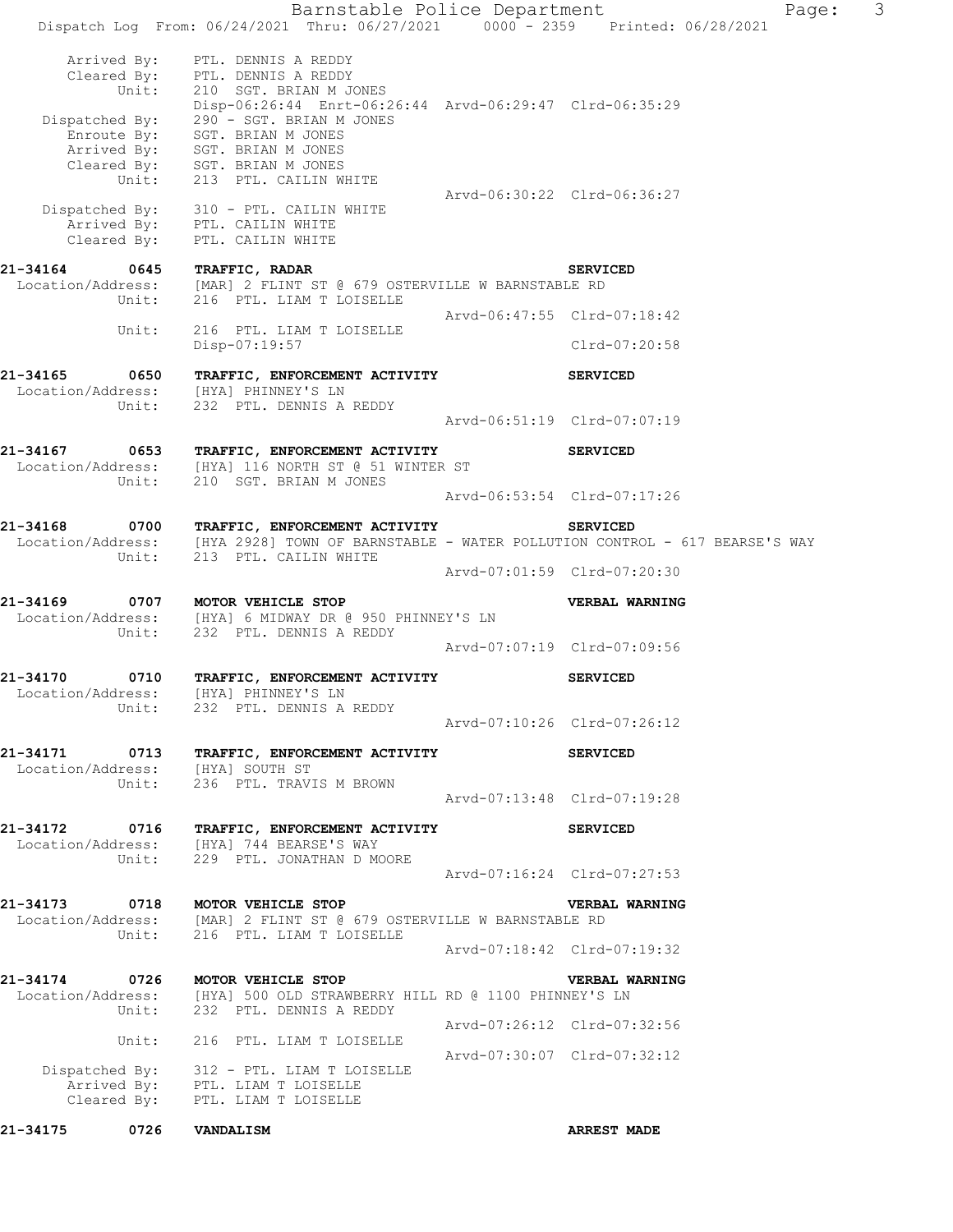|                   | Barnstable Police Department<br>Dispatch Log From: 06/24/2021 Thru: 06/27/2021 0000 - 2359 Printed: 06/28/2021                                             |                             |                             | Page: | 4 |
|-------------------|------------------------------------------------------------------------------------------------------------------------------------------------------------|-----------------------------|-----------------------------|-------|---|
| Location/Address: | [HYA 349] MINI FOOD MART - 252 MAIN ST                                                                                                                     |                             |                             |       |   |
| Unit:             | 229 PTL. JONATHAN D MOORE<br>Disp-07:28:22                                                                                                                 | Arvd-07:36:14 Clrd-08:46:08 |                             |       |   |
| Unit:             | Arrived By: PTL. JONATHAN D MOORE<br>Cleared By: PTL. JONATHAN D MOORE<br>213 PTL. CAILIN WHITE                                                            |                             |                             |       |   |
|                   | Disp-07:29:30<br>Arrived By: PTL. CAILIN WHITE                                                                                                             | Arvd-07:31:24 Clrd-09:52:21 |                             |       |   |
| Cleared By:       | SGT. JOHN M ALEXANDER<br>Refer To Arrest: 21-1026-AR<br>Arrest: VAUGHAN, JONATHAN RAYMOND                                                                  |                             |                             |       |   |
| Address:<br>Age:  | 39 BOYLSTON ST Apt. #21 BOSTON, MA<br>34                                                                                                                   |                             |                             |       |   |
| Charges:          | STR WARRANT / CHELSEA PD / 1914CR2036 /                                                                                                                    |                             |                             |       |   |
| 21-34176<br>Unit: | 0728 MOTOR VEHICLE STOP<br>Location/Address: [HYA] WEST MAIN ST @ FALMOUTH RD RTE 28<br>236 PTL. TRAVIS M BROWN                                            |                             | <b>CITATION ISSUED</b>      |       |   |
|                   | Cleared By: PTL. TRAVIS M BROWN                                                                                                                            | Arvd-07:28:00 Clrd-07:36:10 |                             |       |   |
| 21-34178          | 0744 MOTOR VEHICLE STOP<br>Location/Address: [CEN] 139 PHINNEY'S LN @ 1460 FALMOUTH RD RTE 28                                                              |                             | <b>CITATION ISSUED</b>      |       |   |
| Unit:             | 236 PTL. TRAVIS M BROWN                                                                                                                                    | Arvd-07:44:00 Clrd-07:51:04 |                             |       |   |
| Cleared By:       | PTL. TRAVIS M BROWN                                                                                                                                        |                             |                             |       |   |
| 21-34179<br>Unit: | 0753 MOTOR VEHICLE STOP<br>Location/Address: [CEN] 5 CAMP OPECHEE RD @ 307 OLD STAGE RD<br>236 PTL. TRAVIS M BROWN                                         |                             | VERBAL WARNING              |       |   |
|                   | Cleared By: PTL. TRAVIS M BROWN                                                                                                                            | Arvd-07:53:00 Clrd-07:59:43 |                             |       |   |
| Unit:             | 221 PTL. OWEN J MURRAY<br>Disp-07:59:01 Enrt-07:59:02 Clrd-08:00:04                                                                                        |                             |                             |       |   |
| Cleared By:       | Dispatched By: 320 - PTL. OWEN J MURRAY<br>Enroute By: PTL. OWEN J MURRAY<br>PTL. OWEN J MURRAY                                                            |                             |                             |       |   |
| 21-34180          | 0807 MOTOR VEHICLE STOP<br>Location/Address: [HYA 983] OLIVE GARDEN - 1095 IYANNOUGH RD RTE 132                                                            |                             | <b>VERBAL WARNING</b>       |       |   |
| Unit:             | 237 PTL. DAVID J VALIGA                                                                                                                                    |                             | Arvd-08:07:00 Clrd-08:10:55 |       |   |
| Cleared By:       | PTL. DAVID J VALIGA                                                                                                                                        |                             |                             |       |   |
|                   | 21-34181 0810 TRAFFIC, ENFORCEMENT ACTIVITY SERVICED<br>Location/Address: [MAR] 3971 FALMOUTH RD RTE 28 @ 1094 PUTNAM AVE<br>Unit: 236 PTL. TRAVIS M BROWN |                             |                             |       |   |
|                   | Cleared By: DISPATCHER JORDAN T SHAIRS                                                                                                                     | Arvd-08:11:03 Clrd-08:35:00 |                             |       |   |
|                   |                                                                                                                                                            |                             | <b>SERVICED</b>             |       |   |
|                   | 21-34184 0812 ASSIST<br>Location/Address: [CEN] 1259 CRAIGVILLE BEACH RD<br>Unit: 221 PTL. OWEN J MURRAY                                                   |                             |                             |       |   |
|                   |                                                                                                                                                            | Arvd-08:14:37 Clrd-08:27:58 |                             |       |   |
|                   | 21-34185 0817 MOTOR VEHICLE STOP<br>Location/Address: [BAR] 525 INDEPENDENCE DR @ 255 BREED'S HILL RD<br>Unit: 223 PTL. ANDREW M JOHNSON                   |                             | <b>VERBAL WARNING</b>       |       |   |
|                   | Cleared By: PTL. ANDREW M JOHNSON                                                                                                                          | Arvd-08:17:00 Clrd-08:23:26 |                             |       |   |
|                   | 21-34187 0827 MOTOR VEHICLE STOP                                                                                                                           |                             | <b>VERBAL WARNING</b>       |       |   |
|                   | Location/Address: [HYA 771] HYANNIS HOUSE APARTMENTS - 290 WEST MAIN ST<br>Unit: 237 PTL. DAVID J VALIGA                                                   |                             |                             |       |   |
|                   | Cleared By: PTL. DAVID J VALIGA                                                                                                                            | Arvd-08:27:00 Clrd-08:30:24 |                             |       |   |
|                   | 21-34189 0831 MOTOR VEHICLE STOP<br>Location/Address: [HYA] 5 SEA ST @ 15 OAK NECK RD                                                                      |                             | <b>VERBAL WARNING</b>       |       |   |
|                   | Unit: 215 PTL. CORBIN J FRIES                                                                                                                              |                             | Arvd-08:32:15 Clrd-08:32:36 |       |   |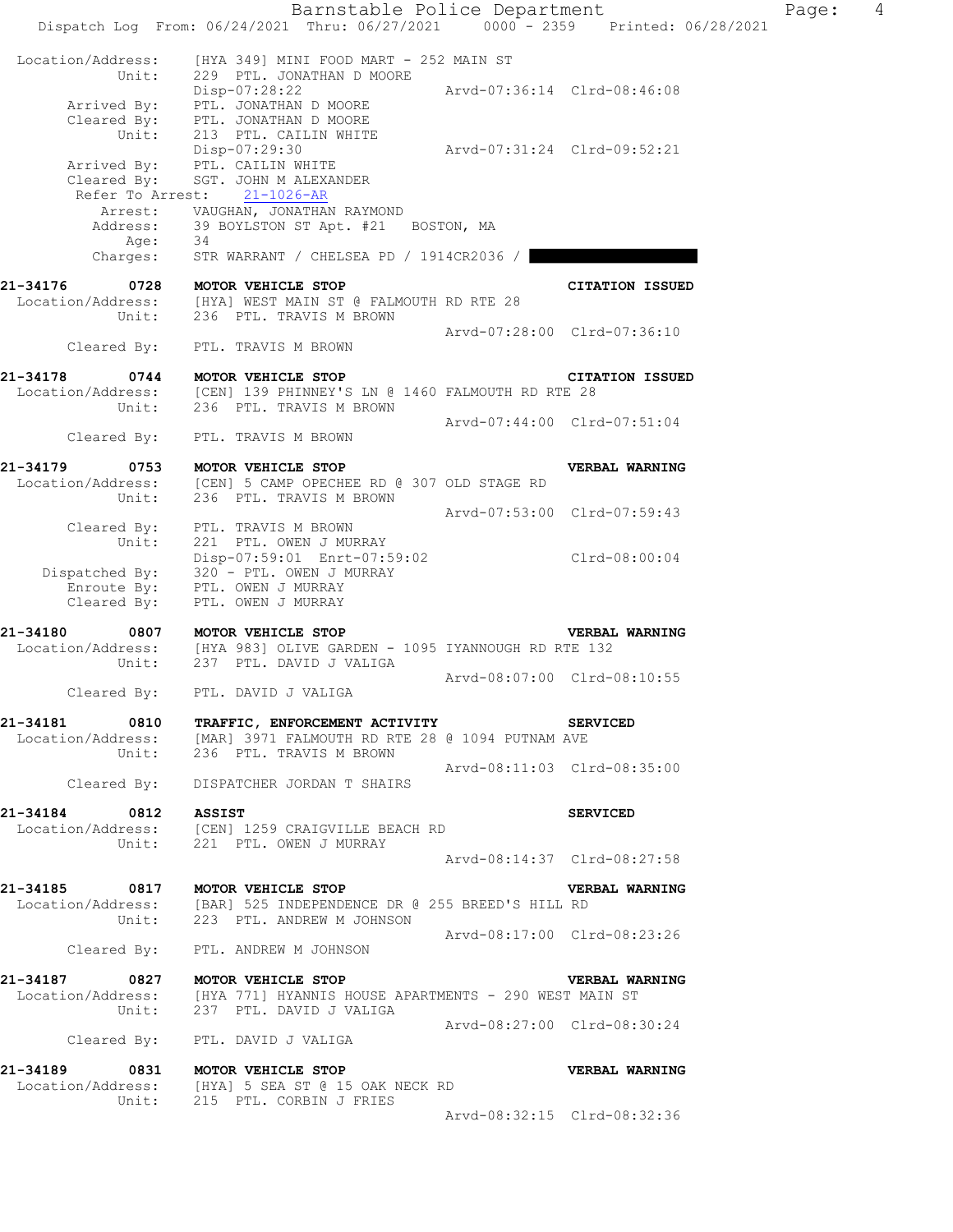| 21-34190                              | L-34190 0835 MOTOR VEHICLE STOP<br>Location/Address: [MAR] 6 STAYSAIL CIR @ 3650 FALMOUTH RD RTE 28       |                             | <b>CITATION ISSUED</b>      |
|---------------------------------------|-----------------------------------------------------------------------------------------------------------|-----------------------------|-----------------------------|
|                                       | Unit: 236 PTL. TRAVIS M BROWN                                                                             | Arvd-08:35:00 Clrd-08:43:11 |                             |
|                                       | Cleared By: PTL. TRAVIS M BROWN                                                                           |                             |                             |
| 21-34192                              | 0840 MOTOR VEHICLE STOP                                                                                   |                             | <b>VERBAL WARNING</b>       |
|                                       | Location/Address: [HYA] 103 SUDBURY LN<br>Unit: 237 PTL. DAVID J VALIGA                                   |                             |                             |
|                                       | Cleared By: PTL. DAVID J VALIGA                                                                           | Arvd-08:40:00 Clrd-08:44:41 |                             |
| 21-34193                              | 0842 HOMELESS CAMP CHECK - CIU                                                                            |                             | <b>SERVICED</b>             |
|                                       | Location/Address: [BAR] 75 PERSERVERANCE WAY Unit: 234 PTL. SCOTT F LEGER                                 |                             |                             |
|                                       | Unit: 337 PTL. DANIELLE S ST. PETER                                                                       |                             | Arvd-08:43:50 Clrd-09:27:36 |
|                                       |                                                                                                           |                             | Arvd-09:09:14 Clrd-09:29:19 |
|                                       | Dispatched By: 274 - PTL. DANIELLE S ST. PETER<br>Arrived By: PTL. DANIELLE S ST. PETER                   |                             |                             |
|                                       | Cleared By: PTL. DANIELLE S ST. PETER                                                                     |                             |                             |
| 21-34194                              | 0850 TRAFFIC, ENFORCEMENT ACTIVITY SERVICED                                                               |                             |                             |
| Unit:                                 | Location/Address: [MAR] 3200 FALMOUTH RD RTE 28 @ 1900 SOUTH COUNTY RD<br>236 PTL. TRAVIS M BROWN         |                             |                             |
|                                       |                                                                                                           |                             | Arvd-08:50:52 Clrd-09:11:31 |
| 21-34195                              | 0853 PRISONER, ESCORT<br>Location/Address: [BAR 71] BARNSTABLE FIRST DISTRICT COURT - 3195 MAIN ST RTE 6A |                             | <b>SERVICED</b>             |
| Unit:                                 | 229 PTL. EVAN M HAUSSMANN                                                                                 | Arvd-08:59:22 Clrd-09:06:54 |                             |
|                                       | Disp-08:53:43<br>Arrived By: PTL. EVAN M HAUSSMANN<br>Cleared By: PTL. EVAN M HAUSSMANN                   |                             |                             |
|                                       |                                                                                                           |                             |                             |
| 21-34198<br>0911<br>Location/Address: | TAXI REGISTRATION<br>[HYA 124] BARNSTABLE POLICE DEPARTMENT - 1200 PHINNEY'S LN                           |                             | <b>SERVICED</b>             |
| 21-34199                              | 0912 MOTOR VEHICLE STOP                                                                                   |                             | VERBAL WARNING              |
| Unit:                                 | Location/Address: [HYA] 5 HARRINGTON WAY @ 300 SCUDDER AVE<br>237 PTL. DAVID J VALIGA                     |                             |                             |
|                                       | Cleared By: PTL. DAVID J VALIGA                                                                           | Arvd-09:12:00 Clrd-09:15:45 |                             |
| 21-34200                              | 0923 MOTOR VEHICLE STOP                                                                                   |                             | VERBAL WARNING              |
|                                       | Location/Address: [HYA] 210 IYANNOUGH RD RTE 28 @ 3 ENGINE HOUSE RD<br>Unit: 237 PTL. DAVID J VALIGA      |                             |                             |
|                                       |                                                                                                           |                             | Arvd-09:23:00 Clrd-09:25:57 |
|                                       | Cleared By: PTL. DAVID J VALIGA                                                                           |                             |                             |
| 21-34201                              | 0927 ACCIDENT, HIT & RUN<br>Location/Address: [HYA 1552] HOME DEPOT, THE - 65 INDEPENDENCE DR             |                             | <b>ADVISED</b>              |
|                                       | 21-34202 0930 HOMELESS INCIDENT/SUS PERSON                                                                |                             | <b>ADVISED</b>              |
| Location/Address:                     | [HYA 681] SHAWS SUPERMARKET #7598 - 1070 IYANNOUGH RD RTE 132<br>Unit: 337 PTL. DANIELLE S ST. PETER      |                             |                             |
|                                       |                                                                                                           |                             | Arvd-09:32:21 Clrd-09:35:52 |
| 21-34203                              | 0933 MOTOR VEHICLE STOP                                                                                   |                             | VERBAL WARNING              |
|                                       | Location/Address: [HYA] 1174 PITCHER'S WAY @ 5 CASTLEWOOD CIR<br>Unit: 237 PTL. DAVID J VALIGA            |                             |                             |
|                                       | Cleared By: PTL. DAVID J VALIGA                                                                           |                             | Arvd-09:33:00 Clrd-09:40:32 |
| 21-34204 0934                         | <b>BUILDING CHECK</b>                                                                                     |                             | <b>SERVICED</b>             |
|                                       | Location/Address: [HYA] 64 SOUTH ST<br>Unit: 402 PTL. MATTHEW J LOUNSBURY                                 |                             |                             |
|                                       |                                                                                                           |                             | Arvd-09:34:00 Clrd-10:47:12 |
|                                       | Unit: 423 PTL. DAVID D HEISE<br>Disp-09:35:06                                                             | Arvd-09:35:12 Clrd-10:46:47 |                             |
| Unit:                                 | 403 PTL. DOUGLAS M PALMER<br>Disp-09:35:10                                                                | Arvd-09:35:14 Clrd-10:46:49 |                             |
| Unit:                                 | 401 SGT. ANDREW MCKENNA                                                                                   |                             |                             |

Page: 5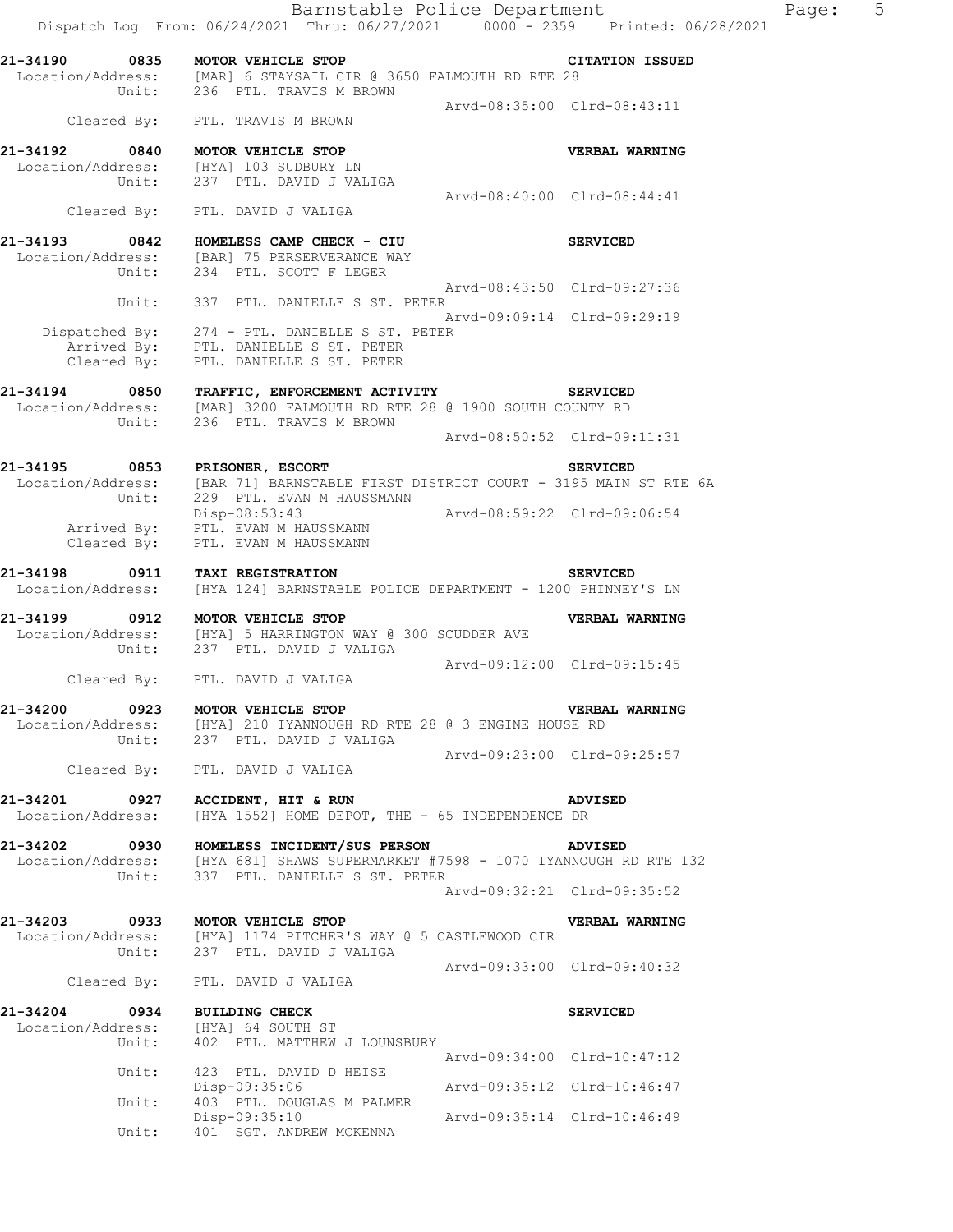|                           | Dispatch Log From: 06/24/2021 Thru: 06/27/2021 0000 - 2359 Printed: 06/28/2021                                                                       | Barnstable Police Department | Page:                       | 6 |
|---------------------------|------------------------------------------------------------------------------------------------------------------------------------------------------|------------------------------|-----------------------------|---|
|                           | Disp-09:35:18 Arvd-09:35:20 Clrd-09:36:39                                                                                                            |                              |                             |   |
|                           | 21-34207 0940 MOTOR VEHICLE STOP<br>Location/Address: [HYA] 1081 PITCHER'S WAY @ 2 BETH LN<br>Unit: 229 PTL. EVAN M HAUSSMANN                        |                              | <b>VERBAL WARNING</b>       |   |
|                           | Cleared By: PTL. EVAN M HAUSSMANN                                                                                                                    | Arvd-09:40:00 Clrd-09:44:47  |                             |   |
| 21-34208                  | 0948 HOMELESS CAMP CHECK - CIU<br>Location/Address: [HYA] 16 IYANNOUGH RD RTE 28<br>Unit: 234 PTL. SCOTT F LEGER                                     |                              | <b>SERVICED</b>             |   |
|                           |                                                                                                                                                      |                              | Arvd-09:48:34 Clrd-10:19:24 |   |
|                           | 21-34209 0949 ASSIST, WELL BEING<br>Location/Address: [HYA] 350 BEARSE'S WAY @ 1 GENERAL PATTON DR                                                   |                              | <b>SERVICED</b>             |   |
| Unit:                     | 232 PTL. MATTHEW J MELIA<br>Disp-09:50:02 Arvd-09:50:38 Clrd-09:53:52<br>Arrived By: PTL. MATTHEW J MELIA                                            |                              |                             |   |
|                           | Unit: 215 PTL. CORBIN J FRIES<br>Disp-09:50:05                                                                                                       |                              | Clrd-09:51:13               |   |
| Unit:                     | 229 PTL. EVAN M HAUSSMANN<br>Disp-09:50:59<br>Arvd-09:51:02 Clrd-09:53:48<br>Cleared By: PTL. EVAN M HAUSSMANN                                       |                              |                             |   |
| 21-34261                  |                                                                                                                                                      |                              | <b>SERVICED</b>             |   |
|                           | Unit: B301 PTL. MICHAEL J PUNTONIO<br>PTL. THOMAS J HARMON                                                                                           | Arvd-09:53:00 Clrd-09:53:00  |                             |   |
| 21-34264 0954 PARK & WALK | Location/Address: [HYA 2872] TOWN HALL PUBLIC RESTROOMS - 230 SOUTH ST<br>Unit: B301 PTL. MICHAEL J PUNTONIO                                         |                              | <b>SERVICED</b>             |   |
|                           | PTL. THOMAS J HARMON                                                                                                                                 | Arvd-09:54:00 Clrd-09:54:00  |                             |   |
| 21-34266                  | 0957 PARK & WALK<br>Location: [HYA] ALLEYWAY NEXT TO FEDERATED CHURCH<br>Unit: B301 PTL. MICHAEL J PUNTONIO                                          |                              | <b>SERVICED</b>             |   |
|                           | PTL. THOMAS J HARMON                                                                                                                                 |                              | Arvd-09:57:00 Clrd-09:57:00 |   |
| 21-34214<br>1001<br>Unit: | MOTOR VEHICLE STOP<br>Location/Address: [BAR] 500 INDEPENDENCE DR @ 270 COMMUNICATION WAY<br>216 PTL. DENISE A BALDNER                               |                              | VERBAL WARNING              |   |
|                           | Cleared By: PTL. DENISE A BALDNER                                                                                                                    |                              | Arvd-10:01:00 Clrd-10:03:33 |   |
| 21-34267                  | 1003 PARK & WALK<br>Location/Address: [HYA 1818] CAPE COD REGIONAL TRANSIT AUTHORITY - 181 IYANNOUGH RD RTE 28<br>Unit: B301 PTL. MICHAEL J PUNTONIO |                              | <b>SERVICED</b>             |   |
|                           | PTL. THOMAS J HARMON                                                                                                                                 |                              | Arvd-10:03:00 Clrd-10:03:00 |   |
| 21-34268<br>Unit:         | 1012 PARK & WALK<br>Location/Address: [HYA 284] CAPE COD CENTRAL RAILROAD - 252 MAIN ST<br>B301 PTL. MICHAEL J PUNTONIO                              |                              | <b>SERVICED</b>             |   |
|                           | PTL. THOMAS J HARMON                                                                                                                                 |                              | Arvd-10:12:00 Clrd-10:12:00 |   |
| 21-34216<br>Unit:         | 1017 HOMELESS CAMP CHECK - CIU<br>Location/Address: [HYA 151] MCKEON FIELD - 365 OLD COLONY RD<br>337 PTL. DANIELLE S ST. PETER                      |                              | <b>SERVICED</b>             |   |
| Unit:                     | 234 PTL. SCOTT F LEGER                                                                                                                               |                              | Arvd-10:17:24 Clrd-10:48:49 |   |
|                           | Dispatched By: 228 - PTL. SCOTT F LEGER<br>Arrived By: PTL. SCOTT F LEGER<br>Cleared By: PTL. SCOTT F LEGER                                          | Arvd-10:20:30 Clrd-10:47:51  |                             |   |
|                           | 21-34217 1019 MOTOR VEHICLE STOP                                                                                                                     |                              | <b>VERBAL WARNING</b>       |   |

Location/Address: [HYA 511] GALVIN, JERRY - 33 BASSETT LN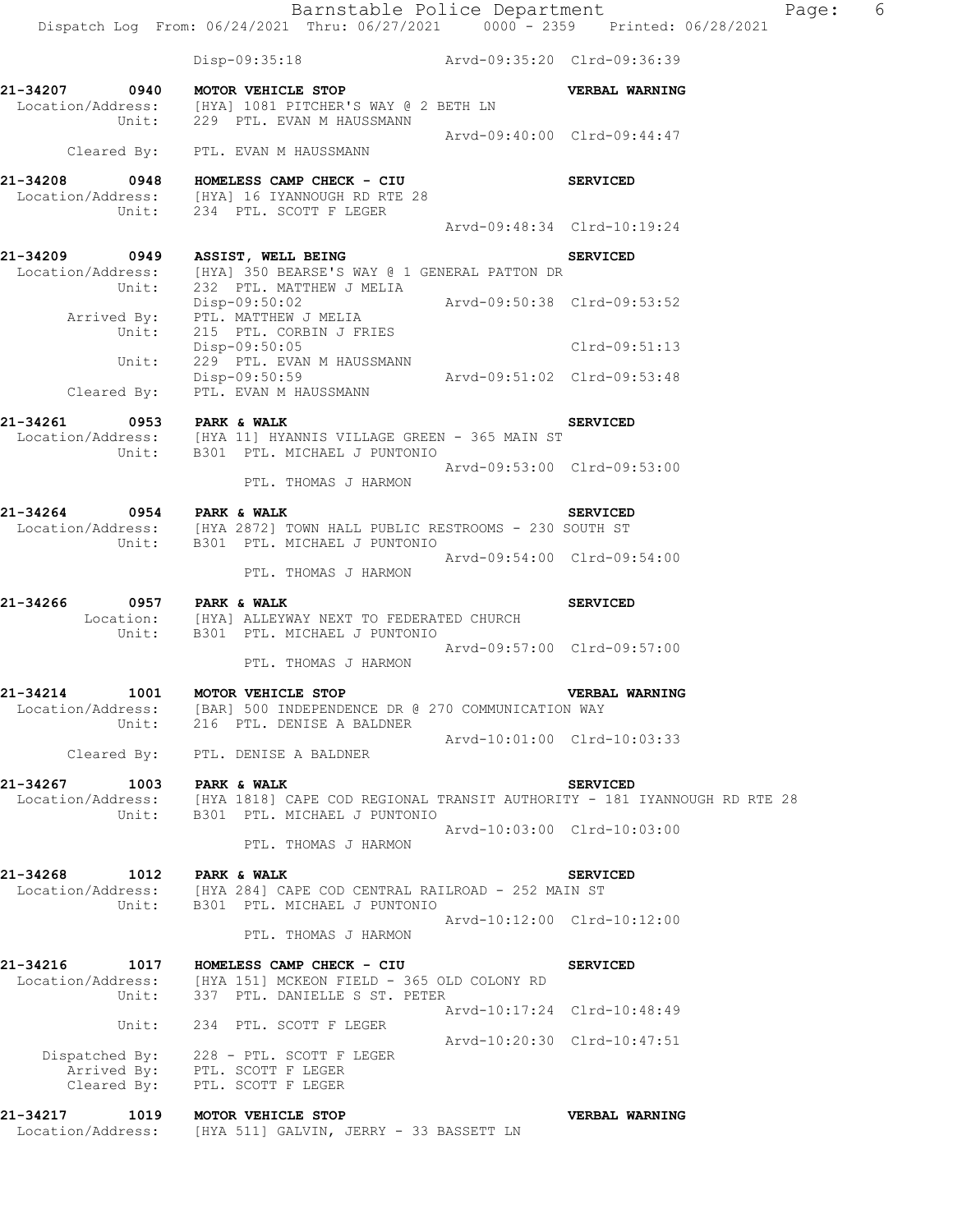|                                                       | Barnstable Police Department<br>Dispatch Log From: 06/24/2021 Thru: 06/27/2021 0000 - 2359 Printed: 06/28/2021                               |                             |                             | Page: | $\overline{7}$ |
|-------------------------------------------------------|----------------------------------------------------------------------------------------------------------------------------------------------|-----------------------------|-----------------------------|-------|----------------|
|                                                       | Unit: 237 PTL. DAVID J VALIGA                                                                                                                |                             |                             |       |                |
|                                                       | Cleared By: PTL. DAVID J VALIGA                                                                                                              |                             | Arvd-10:19:00 Clrd-10:22:57 |       |                |
| 21-34218<br>1023                                      | MOTOR VEHICLE STOP<br>Location/Address: [HYA] 5 NIGHTINGALE LN @ 73 FALMOUTH RD RTE 28<br>Unit: 229 PTL. EVAN M HAUSSMANN                    |                             | <b>CITATION ISSUED</b>      |       |                |
|                                                       | Cleared By: PTL. EVAN M HAUSSMANN                                                                                                            |                             | Arvd-10:23:00 Clrd-10:31:45 |       |                |
| 21-34220<br>Unit:                                     | 1027 MOTOR VEHICLE STOP<br>Location/Address: [CEN 19] LAMBERT'S RAINBOW FRUIT - 1000 WEST MAIN ST<br>215 PTL. CORBIN J FRIES                 |                             | <b>VERBAL WARNING</b>       |       |                |
|                                                       |                                                                                                                                              |                             | Arvd-10:27:34 Clrd-10:28:17 |       |                |
| 21-34221 1027 SUMMONS, SERVE<br>Unit:                 | Location/Address: [HYA 112] CAPE COD HOSPITAL - 27 PARK ST<br>237 PTL. DAVID J VALIGA                                                        |                             | SERVED IN HAND              |       |                |
|                                                       |                                                                                                                                              |                             | Arvd-10:28:53 Clrd-10:33:26 |       |                |
| 21-34222                                              | 1030 MOTOR VEHICLE STOP<br>Location/Address: [HYA] 867 IYANNOUGH RD RTE 132 @ 10 AIRPORT RD                                                  |                             | VERBAL WARNING              |       |                |
| Cleared By:                                           | Unit: 216 PTL. DENISE A BALDNER<br>PTL. DENISE A BALDNER                                                                                     |                             | Arvd-10:30:00 Clrd-10:33:40 |       |                |
| 21-34223<br>1032<br>Location/Address:                 | ASSIST, WELL BEING<br>[HYA] 769 IYANNOUGH RD RTE 132                                                                                         |                             | <b>GONE ON ARRIVAL</b>      |       |                |
| Unit:<br>Arrived By:                                  | 229 PTL. EVAN M HAUSSMANN<br>Disp-10:39:56<br>DISPATCHER LOREN P ORPEN                                                                       | Arvd-10:42:16 Clrd-10:47:49 |                             |       |                |
| Cleared By:<br>Unit:                                  | DISPATCHER JORDAN T SHAIRS<br>237 PTL. DAVID J VALIGA<br>$Disp-10:40:05$                                                                     | Arvd-10:45:20 Clrd-10:47:46 |                             |       |                |
| Arrived By:<br>Cleared By:<br>Unit:                   | PTL. DAVID J VALIGA<br>DISPATCHER JORDAN T SHAIRS<br>216 PTL. DENISE A BALDNER                                                               |                             |                             |       |                |
| Cleared By:                                           | Disp-10:41:56<br>Dispatched By: 862 - DISPATCHER LOREN P ORPEN Arrived By: DISPATCHER LOREN P ORPEN<br>DISPATCHER JORDAN T SHAIRS            | Arvd-10:41:58 Clrd-10:47:42 |                             |       |                |
| 21-34269 1038                                         | PARK & WALK<br>Location/Address: [HYA 612] STEAMSHIP AUTHORITY - 40 SCHOOL ST                                                                |                             | <b>SERVICED</b>             |       |                |
|                                                       | Unit: B301 PTL. MICHAEL J PUNTONIO<br>PTL. THOMAS J HARMON                                                                                   | Arvd-10:38:00 Clrd-10:38:00 |                             |       |                |
| 21-34228 1044 ASSIST, WELL BEING<br>Location/Address: | [MAR] 96 DEBBIES LN                                                                                                                          |                             | <b>ADVISED</b>              |       |                |
|                                                       | 21-34224 1047 TRAFFIC, ROAD HAZARD<br>Location/Address: [COT] 4 CROCKERS NECK RD @ 214 SCHOOL ST                                             |                             | <b>ADVISED</b>              |       |                |
| Unit:<br>Cleared By:                                  | 236 PTL. TRAVIS M BROWN<br>Disp-10:48:38<br>Arrived By: PTL. TRAVIS M BROWN<br>PTL. TRAVIS M BROWN                                           | Arvd-11:03:19 Clrd-11:12:12 |                             |       |                |
|                                                       |                                                                                                                                              |                             |                             |       |                |
| 21-34225                                              | 1048 HOMELESS CAMP CHECK - CIU<br>Location/Address: [HYA] 197 OLD COLONY RD @ 6 NANTUCKET ST<br>Unit: 234 PTL. SCOTT F LEGER                 |                             | <b>SERVICED</b>             |       |                |
|                                                       |                                                                                                                                              | Arvd-10:48:44 Clrd-10:54:20 |                             |       |                |
|                                                       | 21-34226 1049 HOMELESS CAMP CHECK - CIU<br>Location/Address: [HYA] 6 NANTUCKET ST @ 197 OLD COLONY RD<br>Unit: 337 PTL. DANIELLE S ST. PETER |                             | <b>SERVICED</b>             |       |                |
|                                                       |                                                                                                                                              | Arvd-10:49:11 Clrd-10:56:07 |                             |       |                |
| 21-34229<br>Location/Address: [HYA] NANTUCKET ST      | 1054 HOMELESS CAMP CHECK - CIU<br>Unit: 234 PTL. SCOTT F LEGER                                                                               |                             | <b>SERVICED</b>             |       |                |
|                                                       |                                                                                                                                              |                             | Arvd-10:54:47 Clrd-11:03:39 |       |                |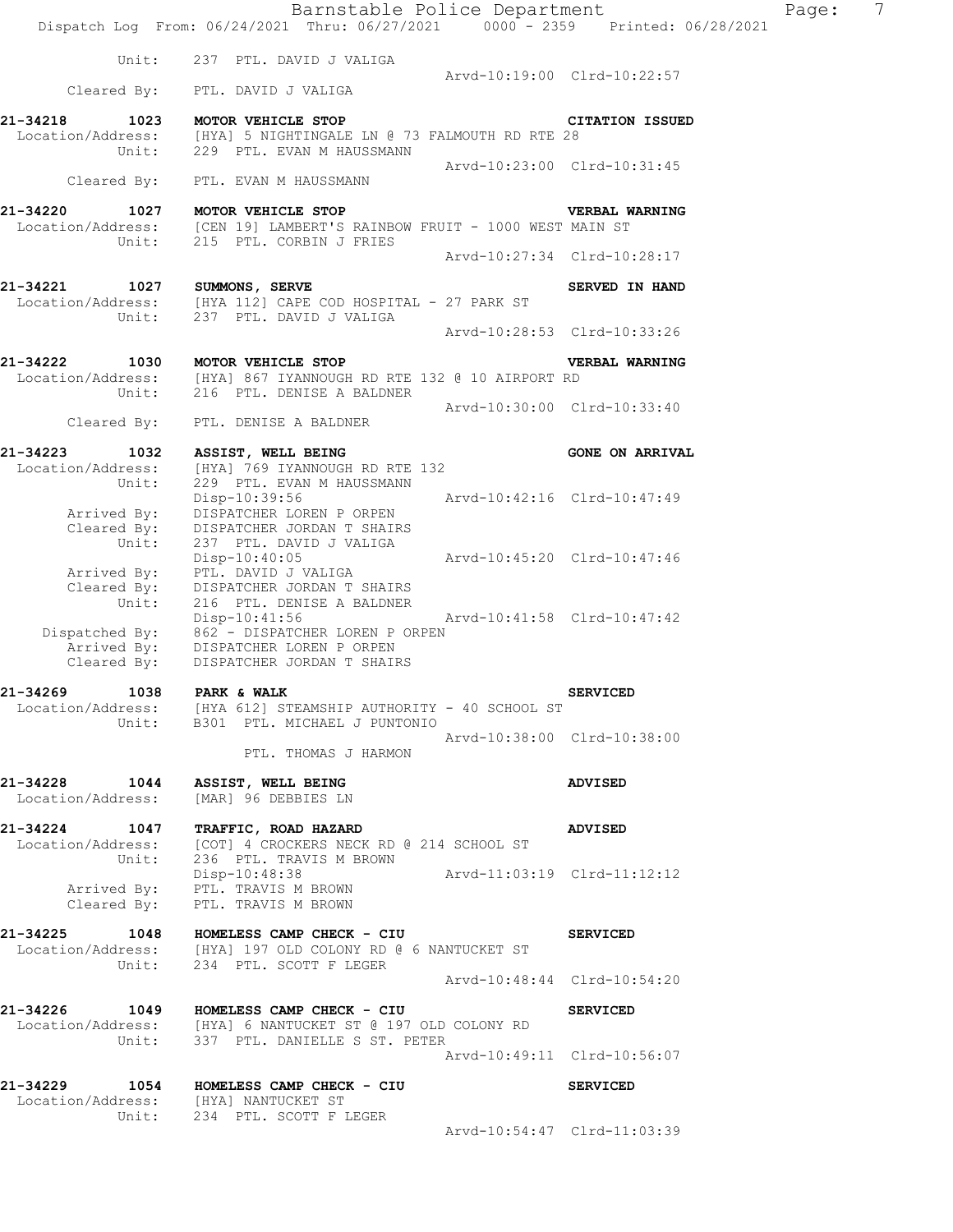**21-34230 1054 TRAFFIC, ENFORCEMENT ACTIVITY SERVICED** 

| Location/Address: [CEN] MAIN ST<br>Unit: |                                                                                                                       |                             |                        |
|------------------------------------------|-----------------------------------------------------------------------------------------------------------------------|-----------------------------|------------------------|
|                                          | 221 PTL. OWEN J MURRAY                                                                                                | Arvd-10:55:31 Clrd-10:57:00 |                        |
| Cleared By:<br>Unit:                     | DISPATCHER LOREN P ORPEN<br>221 PTL. OWEN J MURRAY                                                                    |                             |                        |
|                                          | $Disp-11:04:17$                                                                                                       |                             | $Clrd-11:08:00$        |
| Unit:                                    | Cleared By: PTL. WANESSA M PIZAIA<br>221 PTL. OWEN J MURRAY                                                           |                             |                        |
|                                          | $Disp-11:18:59$                                                                                                       |                             | Clrd-11:24:14          |
| 21-34327 1054                            | HOMELESS INCIDENT/SUS PERSON                                                                                          |                             | <b>ADVISED</b>         |
| Location/Address:                        | [HYA 425] COMFORT INN - 259 MAIN ST                                                                                   |                             |                        |
| 21-34232<br>1057                         | MOTOR VEHICLE STOP                                                                                                    |                             | VERBAL WARNING         |
| Unit:                                    | Location/Address: [CEN] 6 HORSESHOE LN @ 1258 CRAIGVILLE BEACH RD<br>221 PTL. OWEN J MURRAY                           |                             |                        |
|                                          |                                                                                                                       | Arvd-10:57:00 Clrd-11:04:06 |                        |
|                                          | Cleared By: PTL. OWEN J MURRAY                                                                                        |                             |                        |
| 21-34234                                 | 1103 ASSIST, WELL BEING                                                                                               |                             | REPORT TAKEN           |
| Unit:                                    | Location/Address: [MAR] 42 HAMBLIN'S HAYWAY<br>236 PTL. TRAVIS M BROWN                                                |                             |                        |
|                                          | Disp-11:13:53                                                                                                         | Arvd-11:22:02 Clrd-12:37:39 |                        |
|                                          | Dispatched By: 867 - DISPATCHER JORDAN T SHAIRS<br>Arrived By: PTL. TRAVIS M BROWN<br>Cleared By: PTL. TRAVIS M BROWN |                             |                        |
|                                          | Refer To Incident: 21-1212-OF                                                                                         |                             |                        |
|                                          |                                                                                                                       |                             |                        |
| 21-34270<br>1103 PARK & WALK             |                                                                                                                       |                             | <b>SERVICED</b>        |
|                                          | Location/Address: [HYA 6] BISMORE PARK - 180 OCEAN ST<br>Unit: B301 PTL. MICHAEL J PUNTONIO                           |                             |                        |
|                                          | PTL. THOMAS J HARMON                                                                                                  | Arvd-11:03:00 Clrd-11:03:00 |                        |
|                                          |                                                                                                                       |                             |                        |
| 21-34233<br>1105<br>Location/Address:    | TRAFFIC, RADAR<br>[CEN] 95 GREAT MARSH RD @ 12 POINT OF PINES AVE                                                     |                             | <b>SERVICED</b>        |
| Unit:                                    | 403 PTL. DOUGLAS M PALMER                                                                                             | Arvd-11:05:00 Clrd-13:04:02 |                        |
| Cleared By:                              | DISPATCHER LOREN P ORPEN                                                                                              |                             |                        |
| Unit:                                    | 423 PTL. DAVID D HEISE<br>Disp-11:06:37                                                                               | Arvd-11:06:39 Clrd-11:18:00 |                        |
| Cleared By:                              | DISPATCHER JORDAN T SHAIRS                                                                                            |                             |                        |
| Unit:                                    | 423 PTL. DAVID D HEISE<br>Disp-11:28:36                                                                               | Arvd-11:28:43 Clrd-13:04:00 |                        |
|                                          | Dispatched By: 862 - DISPATCHER LOREN P ORPEN<br>Arrived By: DISPATCHER LOREN P ORPEN                                 |                             |                        |
| Arrived By:<br>Cleared By:               | DISPATCHER LOREN P ORPEN<br>DISPATCHER LOREN P ORPEN                                                                  |                             |                        |
| 21-34235<br>1106 VANDALISM               |                                                                                                                       |                             | REPORT TAKEN           |
|                                          | Location/Address: [MAR 794] HUMPHRIES, LORI J - 79 LAKESIDE DR<br>Unit: 221 PTL. OWEN J MURRAY                        |                             |                        |
|                                          | Disp-11:30:54                                                                                                         |                             |                        |
|                                          | Arrived By: PTL. OWEN J MURRAY<br>Cleared By: PTL. OWEN J MURRAY                                                      |                             |                        |
|                                          | Refer To Incident: 21-1210-OF                                                                                         |                             |                        |
| 21-34237 1108 MOTOR VEHICLE STOP         |                                                                                                                       |                             |                        |
|                                          | Location/Address: [CEN] 353 MAIN ST @ 10 BACON LN<br>Unit: 221 PTL. OWEN J MURRAY                                     |                             | <b>CITATION ISSUED</b> |
|                                          |                                                                                                                       | Arvd-11:08:00 Clrd-11:18:44 |                        |
|                                          | Cleared By: PTL. OWEN J MURRAY                                                                                        |                             |                        |
| 21-34271 1114 PARK & WALK                |                                                                                                                       |                             | <b>SERVICED</b>        |
|                                          | Location/Address: [HYA 3734] NORTH STREET PUBLIC RESTROOMS - 249 NORTH ST                                             |                             |                        |
|                                          | Unit: B301 PTL. MICHAEL J PUNTONIO                                                                                    | Arvd-11:14:00 Clrd-11:14:00 |                        |
|                                          | PTL. THOMAS J HARMON                                                                                                  |                             |                        |
| 21-34242 1116 ASSIST                     |                                                                                                                       |                             | ADVISED                |
|                                          | Location/Address: [BAR 831] OSIMO-CLOUTIER, CHERYL & WILLIAM - 32 ACRE HILL RD                                        |                             |                        |
|                                          |                                                                                                                       |                             |                        |
|                                          |                                                                                                                       |                             |                        |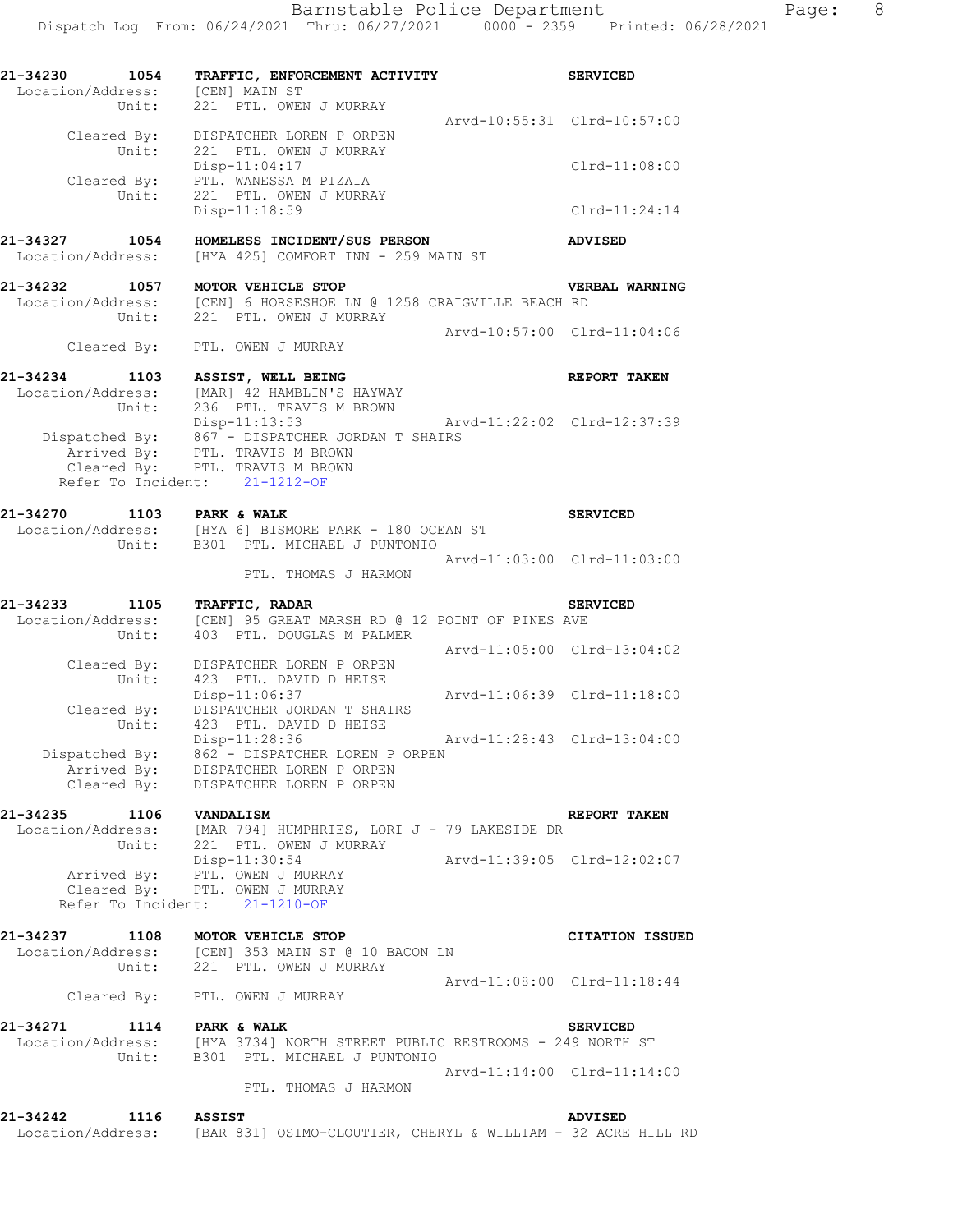**21-34240 1117 ASSIST, WELL BEING SERVICED**  Location/Address: [HYA 133] AM / PM CONVENIENCE - 489 BEARSE'S WAY Unit: 229 PTL. EVAN M HAUSSMANN Disp-11:18:18 Arvd-11:19:04 Clrd-11:46:13 Arrived By: DISPATCHER LOREN P ORPEN Arrived By: DISPATCHER LOREN PORPEN<br>Cleared By: PTL. EVAN M HAUSSMANN Unit: 237 PTL. DAVID J VALIGA Disp-11:18:22 Arvd-11:19:34 Clrd-11:45:39 Arrived By: PTL. DAVID J VALIGA Cleared By: PTL. DAVID J VALIGA **21-34241 1118 MOTOR VEHICLE STOP VERBAL WARNING**  Location/Address: [CEN] 5 HAYES RD @ 117 GREAT MARSH RD Unit: 423 PTL. DAVID D HEISE Arvd-11:18:00 Clrd-11:28:36 Cleared By: DISPATCHER LOREN P ORPEN **21-34244 1124 ACCIDENT, PROPERTY DAMAGE ADVISED**  Location/Address: [HYA 2560] WEST MARINE - 276 FALMOUTH RD RTE 28 Unit: 232 PTL. MATTHEW J MELIA Disp-11:26:01 Clrd-11:31:00 Unit: 232 PTL. MATTHEW J MELIA Disp-11:33:22 Arvd-11:35:25 Clrd-11:45:02 Arrived By: PTL. MATTHEW J MELIA Cleared By: PTL. MATTHEW J MELIA **21-34248 1129 DISTURBANCE ADVISED**  Location/Address: [HYA 4039] CAPE FOOD MART - 696 YARMOUTH RD Unit: 215 PTL. CORBIN J FRIES Disp-11:30:53 Arvd-11:37:32 Clrd-11:44:03 Arrived By: PTL. CORBIN J FRIES Unit: 216 PTL. DENISE A BALDNER Disp-11:30:58 Clrd-11:44:10 **21-34249 1131 ASSIST SERVICED**  Location/Address: [HYA 2875] HYANNIS YOUTH & COMMUNITY CENTER - 141 BASSETT LN Unit: 232 PTL. MATTHEW J MELIA Arvd-11:31:00 Clrd-11:33:22 **21-34272 1134 PARK & WALK SERVICED**  Location/Address: [HYA 13] NORTH STREET PARKING LOT - NORTH ST Unit: B301 PTL. MICHAEL J PUNTONIO Arvd-11:34:00 Clrd-11:34:00 PTL. THOMAS J HARMON **21-34259 1145 PROPERTY, FOUND SERVICED**  Location/Address: [HYA 445] US POST OFFICE, HYANNIS - 385 MAIN ST **21-34250 1146 FOLLOW UP SERVICED**  Location/Address: [HYA 124] BARNSTABLE POLICE DEPARTMENT - 1200 PHINNEY'S LN Unit: 229 PTL. EVAN M HAUSSMANN Arvd-11:47:02 Clrd-11:50:33 **21-34251 1149 MOTOR VEHICLE STOP CITATION ISSUED**  Location/Address: [CEN] 117 GREAT MARSH RD @ 5 HAYES RD Unit: 402 PTL. MATTHEW J LOUNSBURY Arvd-11:49:00 Clrd-11:53:43 Cleared By: DISPATCHER LOREN P ORPEN **21-34253 1151 MOTOR VEHICLE STOP VERBAL WARNING**  Location/Address: [HYA] 180 WALTON AVE @ 100 FALMOUTH RD RTE 28 Unit: 232 PTL. MATTHEW J MELIA Arvd-11:51:13 Clrd-11:53:16 **21-34255 1157 MOTOR VEHICLE STOP VERBAL WARNING**  Location/Address: [HYA] CAPE COD CREAMERY OF HYANNIS - 645 IYANNOUGH RD RTE 132 Unit: 232 PTL. MATTHEW J MELIA Arvd-11:57:03 Clrd-11:58:33 **21-34257 1200 FOLLOWUP PREV CASE SERVICED**  Location/Address: [HYA 3065] BARNSTABLE POLICE - HYANNIS STATION - 491 MAIN ST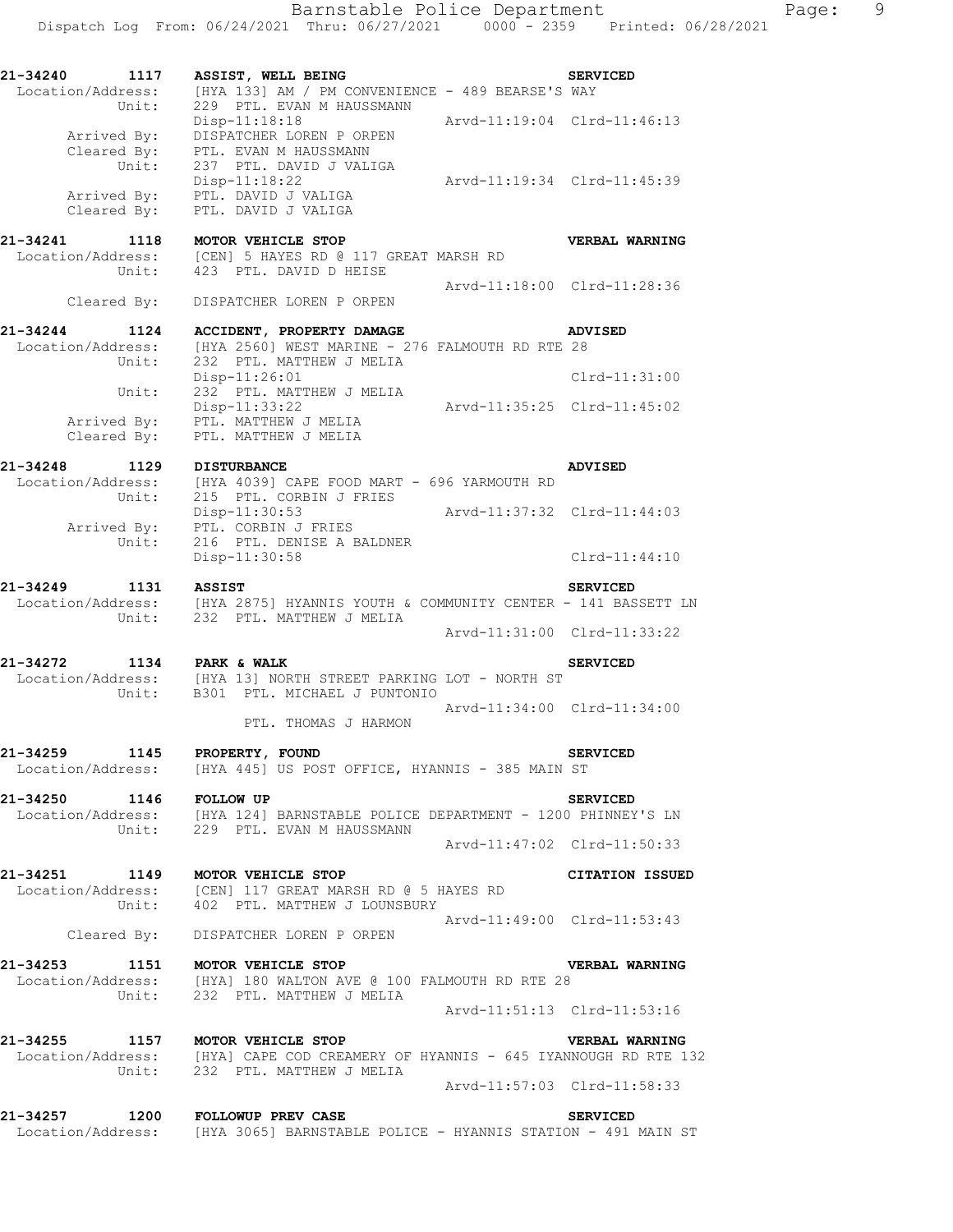Unit: 337 PTL. DANIELLE S ST. PETER Arvd-12:01:40 Clrd-12:29:19 **21-34258 1201 MOTOR VEHICLE STOP VERBAL WARNING**  Location/Address: [HYA] 791 PITCHER'S WAY @ 619 FALMOUTH RD RTE 28 Unit: 232 PTL. MATTHEW J MELIA Arvd-12:01:00 Clrd-12:03:02 Cleared By: PTL. MATTHEW J MELIA **21-34260 1204 MOTOR VEHICLE STOP COMPLAINT/SUMMONS**  Location/Address: [HYA] 75 YARMOUTH RD @ 45 CROCKER ST Unit: 237 PTL. DAVID J VALIGA Arvd-12:04:00 Clrd-12:26:22 Cleared By: PTL. DAVID J VALIGA<br>Unit: 232 PTL. MATTHEW J 232 PTL. MATTHEW J MELIA Disp-12:25:17 Clrd-12:26:20 Dispatched By: 862 - DISPATCHER LOREN P ORPEN Cleared By: DISPATCHER LOREN P ORPEN Refer To Summons: 21-1027-AR Summons: HUFF, SAMANTHA NICOLE Address: 640 KENT LN Apt. #66C MYRTLE BEACH, SC age: 30 Charges: LICENSE SUSPENDED, OP MV WITH EQUIPMENT VIOLATION, MISCELLANEOUS MV **21-34265** 1217 PARK & WALK **1217** PARK & WALK Location: [HYA] ALLEYWAY NEXT TO FEDERATED CHURCK **21-34275 1257 DISTURBANCE ADVISED**  Location/Address: [HYA 3781] LANGO, JOHN L - 105 FRANKLIN AVE Unit: 229 PTL. EVAN M HAUSSMANN Disp-12:58:02 Arvd-13:02:33 Clrd-13:05:48 Dispatched By: 862 - DISPATCHER LOREN P ORPEN

.<br>Arrived By: PTL. EVAN M HAUSSMANN Cleared By: PTL. EVAN M HAUSSMANN Unit: 215 PTL. CORBIN J FRIES Disp-12:58:10 Arvd-12:58:17 Clrd-13:04:53 Dispatched By: 062 - DISPATCHER LOREN P ORPEN<br>Dispatched By: 862 - DISPATCHER LOREN P ORPEN .<br>Arrived By: DISPATCHER LOREN P ORPEN Cleared By: PTL. CORBIN J FRIES Unit: 232 PTL. MATTHEW J MELIA Disp-12:58:22 Arvd-12:59:47 Clrd-13:06:13 Dispatched By: 862 - DISPATCHER LOREN P ORPEN .<br>Arrived By: PTL. MATTHEW J MELIA Cleared By: PTL. MATTHEW J MELIA

**21-34276 1304 TRAFFIC, RADAR SERVICED**  Location/Address: [HYA] 4 SYLVAN DR @ 156 SCUDDER AVE Unit: 403 PTL. DOUGLAS M PALMER Arvd-13:04:00 Clrd-15:34:07 Cleared By: DISPATCHER JORDAN T SHAIRS Unit: 423 PTL. DAVID D HEISE Disp-13:04:46 Arvd-13:04:49 Clrd-13:22:00 Unit: 423 PTL. DAVID D HEISE Disp-13:25:50 Arvd-13:26:01 Clrd-13:39:00 Cleared By: DISPATCHER JORDAN T SHAIRS Unit: 423 PTL. DAVID D HEISE Disp-14:09:55 Arvd-14:09:57 Clrd-14:20:00 Dispatched By: 867 - DISPATCHER JORDAN T SHAIRS Arrived By: DISPATCHER JORDAN T SHAIRS Unit: 423 PTL. DAVID D HEISE Disp-14:25:35 Arvd-14:25:40 Clrd-14:53:00

**21-34278 1309 DISTURBANCE ADVISED**  Location/Address: [BAR 971] SPOON AND SEED - 12 THORNTON DR Apt. #A **21-34279 1316 MOTOR VEHICLE STOP VERBAL WARNING**  Location/Address: [MAR] 10 HIDDEN VALLEY RD @ 3100 FALMOUTH RD RTE 28 Unit: 236 PTL. TRAVIS M BROWN Arvd-13:16:00 Clrd-13:20:42

Cleared By: PTL. TRAVIS M BROWN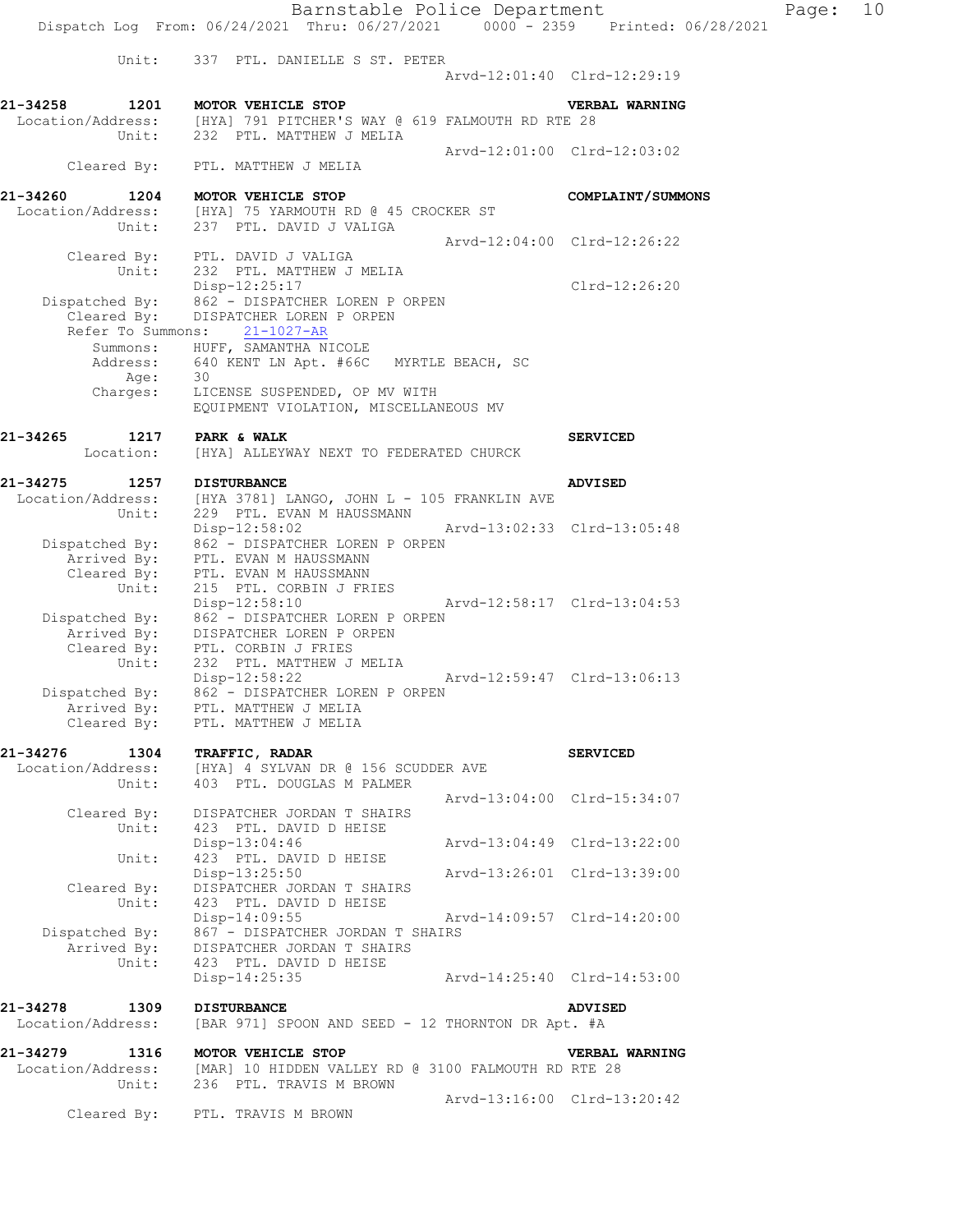|                                      | Dispatch Log From: 06/24/2021 Thru: 06/27/2021 0000 - 2359 Printed: 06/28/2021                                                                           |                             | Barnstable Police Department | Page: | 11 |
|--------------------------------------|----------------------------------------------------------------------------------------------------------------------------------------------------------|-----------------------------|------------------------------|-------|----|
|                                      | 21-34280 1322 MOTOR VEHICLE STOP<br>Location/Address: [HYA 3281] STURGIS CHARTER SCHOOL - WEST CAMPUS - 105 WEST MAIN ST<br>Unit: 423 PTL. DAVID D HEISE | <b>THE VERBAL WARNING</b>   |                              |       |    |
|                                      |                                                                                                                                                          | Arvd-13:22:00 Clrd-13:25:50 |                              |       |    |
|                                      | 21-34283 1329 TRAFFIC, COMPLAINT                                                                                                                         |                             | <b>ADVISED</b>               |       |    |
| Location/Address: [HYA] SCHOOL ST    |                                                                                                                                                          |                             |                              |       |    |
| Unit:                                | 232 PTL. MATTHEW J MELIA                                                                                                                                 | Arvd-13:30:02 Clrd-13:40:29 |                              |       |    |
|                                      | 21-34284 1339 MOTOR VEHICLE STOP                                                                                                                         |                             | <b>VERBAL WARNING</b>        |       |    |
|                                      | Location/Address: [HYA 3281] STURGIS CHARTER SCHOOL - WEST CAMPUS - 105 WEST MAIN ST<br>Unit: 423 PTL. DAVID D HEISE                                     |                             |                              |       |    |
|                                      |                                                                                                                                                          | Arvd-13:39:00 Clrd-13:48:00 |                              |       |    |
|                                      | 21-34285 1341 MOTOR VEHICLE STOP                                                                                                                         |                             | VERBAL WARNING               |       |    |
|                                      | Location/Address: [HYA] 318 LINCOLN RD                                                                                                                   |                             |                              |       |    |
|                                      | Unit: 229 PTL. EVAN M HAUSSMANN                                                                                                                          | Arvd-13:41:00 Clrd-13:47:46 |                              |       |    |
|                                      | Cleared By: PTL. EVAN M HAUSSMANN                                                                                                                        |                             |                              |       |    |
|                                      | 21-34288 1348 MOTOR VEHICLE STOP<br>Location/Address: [HYA] 156 SCUDDER AVE @ 4 SYLVAN DR                                                                |                             | <b>CITATION ISSUED</b>       |       |    |
|                                      | Unit: 423 PTL. DAVID D HEISE                                                                                                                             | Arvd-13:48:00 Clrd-14:09:41 |                              |       |    |
| 21-34289 1349 FOLLOW UP              |                                                                                                                                                          |                             | <b>SERVICED</b>              |       |    |
|                                      | Location/Address: [HYA 362] DOROTHY BEARSE APARTMENTS - 118 HIGH SCHOOL RD<br>Unit: 224 PTL. DAVID J DOWNS                                               |                             |                              |       |    |
|                                      |                                                                                                                                                          | Arvd-13:49:00 Clrd-14:05:59 |                              |       |    |
|                                      | Unit: 229 PTL. EVAN M HAUSSMANN<br>Disp-13:51:23 Arvd-13:57:03 Clrd-14:03:12                                                                             |                             |                              |       |    |
|                                      | Arrived By: PTL. EVAN M HAUSSMANN<br>Cleared By: PTL. EVAN M HAUSSMANN                                                                                   |                             |                              |       |    |
|                                      | 21-34290 1350 ASSIST, OTHER AGENCY                                                                                                                       |                             | <b>SERVICED</b>              |       |    |
| Location/Address: [HYA] 79 WINTER ST |                                                                                                                                                          |                             |                              |       |    |
| Unit:                                | 337 PTL. DANIELLE S ST. PETER                                                                                                                            | Arvd-13:51:00 Clrd-15:14:25 |                              |       |    |
| 21-34291                             | 1351 MOTOR VEHICLE STOP                                                                                                                                  |                             | VERBAL WARNING               |       |    |
|                                      | Location/Address: [HYA] 10 MITCHELL'S WAY @ 250 NORTH ST                                                                                                 |                             |                              |       |    |
|                                      | Unit: 237 PTL. DAVID J VALIGA                                                                                                                            | Arvd-13:51:00 Clrd-13:54:56 |                              |       |    |
|                                      | Cleared By: PTL. DAVID J VALIGA                                                                                                                          |                             |                              |       |    |
| 21-34293 1402                        | ACCIDENT, HIT & RUN                                                                                                                                      |                             | <b>ADVISED</b>               |       |    |
| Location/Address:<br>Unit:           | [COT] 4632 FALMOUTH RD RTE 28 @ 5 SANDALWOOD DR<br>236 PTL. TRAVIS M BROWN                                                                               |                             |                              |       |    |
|                                      | $Disp-14:02:54$                                                                                                                                          | Arvd-14:06:56 Clrd-14:21:10 |                              |       |    |
| Cleared By:                          | Arrived By: PTL. TRAVIS M BROWN<br>PTL. TRAVIS M BROWN                                                                                                   |                             |                              |       |    |
|                                      |                                                                                                                                                          |                             |                              |       |    |
| 21-34295 1411                        | LARCENY, SHOPLIFTING<br>Location/Address: [HYA 2207] ISLANDS - 585 MAIN ST                                                                               |                             | <b>SERVICED</b>              |       |    |
| Unit:                                | 229 PTL. EVAN M HAUSSMANN<br>Disp-14:27:46                                                                                                               | Arvd-14:32:19 Clrd-14:57:15 |                              |       |    |
|                                      | Arrived By: PTL. EVAN M HAUSSMANN                                                                                                                        |                             |                              |       |    |
| Cleared By:                          | PTL. EVAN M HAUSSMANN                                                                                                                                    |                             |                              |       |    |
| 21-34296 1420 MOTOR VEHICLE STOP     |                                                                                                                                                          |                             | VERBAL WARNING               |       |    |
| Unit:                                | Location/Address: [HYA] 4 SYLVAN DR @ 156 SCUDDER AVE<br>423 PTL. DAVID D HEISE                                                                          |                             |                              |       |    |
|                                      |                                                                                                                                                          | Arvd-14:20:00 Clrd-14:25:35 |                              |       |    |
|                                      | 21-34299 1425 LARCENY, SHOPLIFTING                                                                                                                       |                             | ADVISED                      |       |    |
| Location/Address:<br>Unit:           | [HYA 679] LENSCRAFTERS #472 - 1070 IYANNOUGH RD RTE 132<br>232 PTL. MATTHEW J MELIA                                                                      |                             |                              |       |    |
|                                      | $Disp-14:27:46$                                                                                                                                          | Arvd-14:39:30 Clrd-14:52:06 |                              |       |    |
|                                      | Arrived By: PTL. MATTHEW J MELIA<br>Cleared By: PTL, MATTHEW J MELIA                                                                                     |                             |                              |       |    |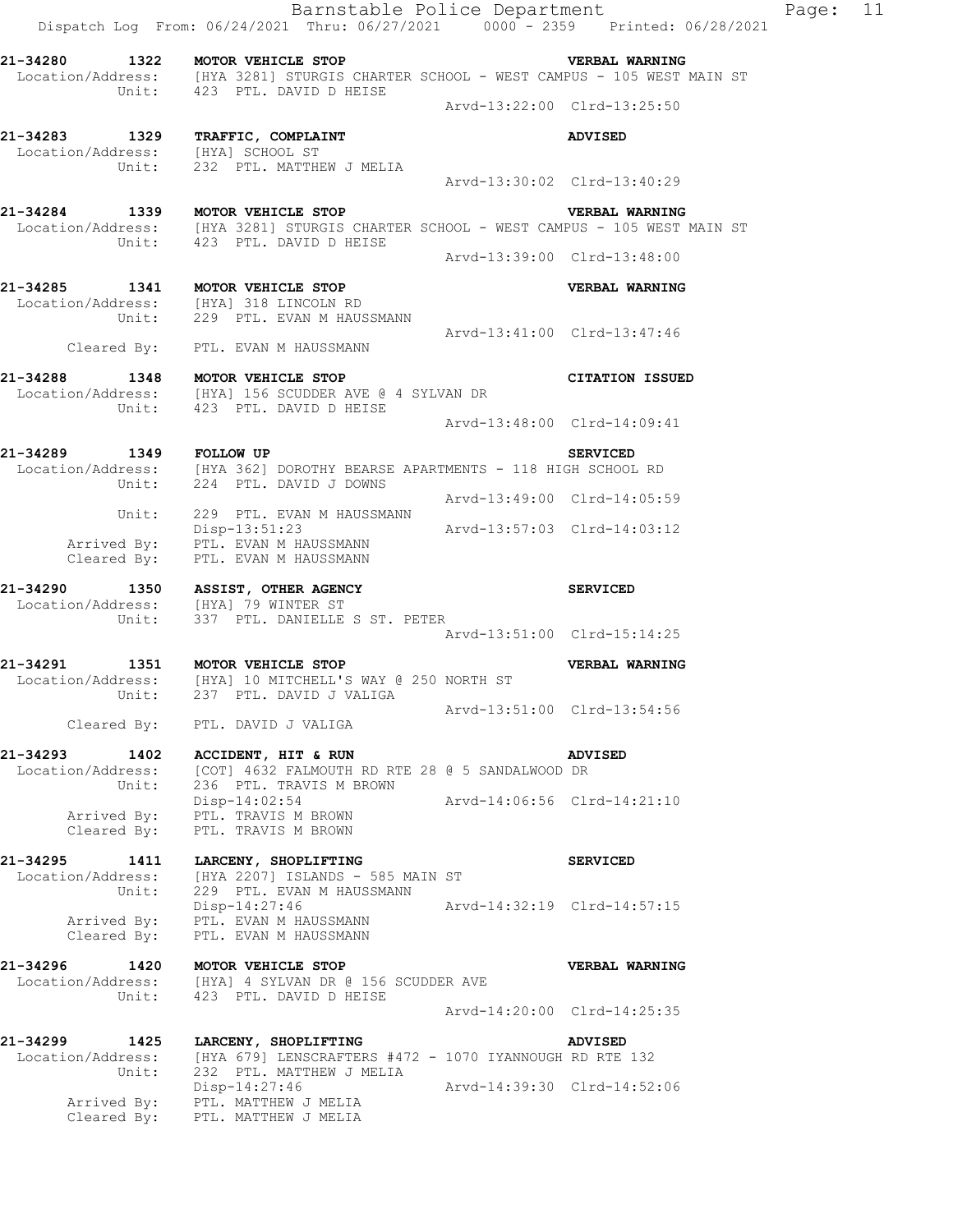|                   |                                        | Barnstable Police Department<br>Dispatch Log From: 06/24/2021 Thru: 06/27/2021 0000 - 2359 Printed: 06/28/2021                                        |                             | Page: 12 |  |
|-------------------|----------------------------------------|-------------------------------------------------------------------------------------------------------------------------------------------------------|-----------------------------|----------|--|
|                   |                                        | 21-34300 1433 MOTOR VEHICLE STOP<br>Location/Address: [HYA] 580 OLD COLONY RD @ 280 MAIN ST                                                           | <b>ADVISED</b>              |          |  |
|                   |                                        | Unit: 202 LT. MICHAEL J CLARK<br>Cleared By: LT. MICHAEL J CLARK                                                                                      | Arvd-14:33:00 Clrd-14:37:58 |          |  |
|                   |                                        | 21-34302 1440 MOTOR VEHICLE, DISABLED SERVICED<br>Location/Address: [MAR] 2270 OLD POST RD @ 3715 FALMOUTH RD RTE 28<br>Unit: 236 PTL. TRAVIS M BROWN |                             |          |  |
|                   |                                        | Cleared By: PTL. TRAVIS M BROWN                                                                                                                       | Arvd-14:40:00 Clrd-14:45:13 |          |  |
|                   |                                        | 21-34305 1451 MOTOR VEHICLE STOP<br>Location/Address: [HYA] 2 SOUTH ST @ 50 LEWIS BAY RD<br>Unit: 215 PTL. CORBIN J FRIES                             | VERBAL WARNING              |          |  |
|                   |                                        |                                                                                                                                                       | Arvd-14:51:33 Clrd-14:51:55 |          |  |
|                   |                                        | 21-34306 1451 SUSPICIOUS, MOTOR VEHICLE ADVISED<br>Location/Address: [HYA] 10 MITCHELL'S WAY @ 250 NORTH ST<br>Unit: 237 PTL. DAVID J VALIGA          |                             |          |  |
|                   |                                        | Cleared By: PTL. DAVID J VALIGA                                                                                                                       | Arvd-14:51:00 Clrd-14:56:31 |          |  |
|                   |                                        | 21-34307 1453 MOTOR VEHICLE STOP VERBAL<br>Location/Address: [HYA 731] FAIRFIELD INN - 867 IYANNOUGH RD RTE 132                                       | <b>VERBAL WARNING</b>       |          |  |
|                   |                                        | Unit: 423 PTL. DAVID D HEISE<br>Cleared By: PTL. WANESSA M PIZAIA                                                                                     | Arvd-14:53:00 Clrd-15:02:00 |          |  |
|                   |                                        | 21-34312 1501 SUSPICIOUS, ACTIVITY<br>Location/Address: [HYA 1912] TRADER ED'S - 1 WILLOW ST                                                          | <b>ADVISED</b>              |          |  |
|                   |                                        | Unit: 232 PTL. MATTHEW J MELIA                                                                                                                        | Arvd-15:01:26 Clrd-15:05:33 |          |  |
|                   |                                        | 21-34315 1502 MOTOR VEHICLE STOP<br>Location/Address: [HYA] 769 IYANNOUGH RD RTE 132<br>Unit: 423 PTL. DAVID D HEISE                                  | <b>VERBAL WARNING</b>       |          |  |
|                   |                                        | Cleared By: DISPATCHER JORDAN T SHAIRS                                                                                                                | Arvd-15:02:00 Clrd-15:28:37 |          |  |
|                   |                                        | 21-34316 1504 ASSIST, OTHER AGENCY<br>Location/Address: [HYA] 158 ESTEY AVE                                                                           | <b>SERVICED</b>             |          |  |
|                   | Arrived By:                            | Unit: 215 PTL. CORBIN J FRIES<br>Disp-15:05:47<br>PTL. CORBIN J FRIES                                                                                 | Arvd-15:08:17 Clrd-15:25:30 |          |  |
|                   | Unit:<br>Cleared By:                   | 202 LT. MICHAEL J CLARK<br>Disp-15:06:05<br>LT. MICHAEL J CLARK                                                                                       | Clrd-15:17:48               |          |  |
|                   | Unit:                                  | 232 PTL. MATTHEW J MELIA<br>Disp-15:06:56<br>Arrived By: PTL. MATTHEW J MELIA                                                                         | Arvd-15:09:41 Clrd-15:25:27 |          |  |
|                   | Unit:<br>Arrived By:<br>Unit:          | 229 PTL. EVAN M HAUSSMANN<br>Dispatched By: 297 - PTL. EVAN M HAUSSMANN<br>PTL. EVAN M HAUSSMANN<br>Cleared By: PTL. EVAN M HAUSSMANN                 | Arvd-15:12:13 Clrd-15:20:18 |          |  |
| Dispatched By:    | Arrived By:                            | 237 PTL. DAVID J VALIGA<br>296 - PTL. DAVID J VALIGA<br>PTL. DAVID J VALIGA                                                                           | Arvd-15:13:57 Clrd-15:16:25 |          |  |
|                   | Unit:<br>Dispatched By:<br>Arrived By: | Cleared By: PTL. DAVID J VALIGA<br>402 PTL. MATTHEW J LOUNSBURY<br>Disp-15:17:37<br>311 - PTL. WANESSA M PIZAIA<br>PTL. WANESSA M PIZAIA              | Arvd-15:17:39 Clrd-15:25:31 |          |  |
| 21-34328          | 1514                                   | <b>HARASSMENT, TRESPASS</b>                                                                                                                           | <b>ADVISED</b>              |          |  |
| Location/Address: | Unit:                                  | [HYA 385] FIRST BAPTIST CHURCH - 486 MAIN ST<br>337 PTL. DANIELLE S ST. PETER                                                                         | Arvd-15:22:58 Clrd-15:26:29 |          |  |
| 21-34366          | 1523                                   | HOMELESS TRESPASS/UNWANTED                                                                                                                            | Jail Diversion              |          |  |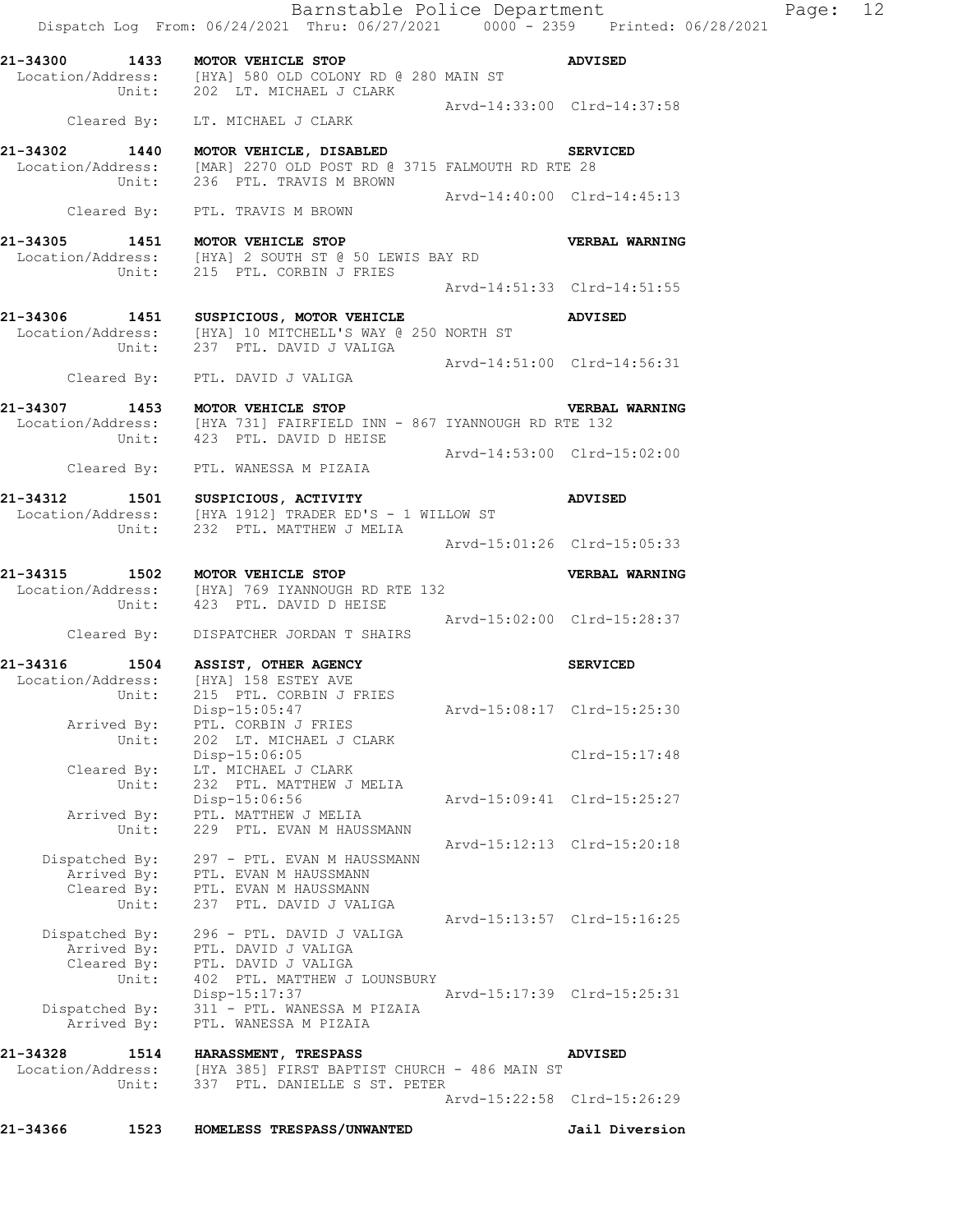Barnstable Police Department Fage: 13 Dispatch Log From: 06/24/2021 Thru: 06/27/2021 0000 - 2359 Printed: 06/28/2021 Location/Address: [HYA 284] CAPE COD CENTRAL RAILROAD - 252 MAIN ST **21-34332 1540 HOMELESS TRESPASS/UNWANTED ADVISED**  Location/Address: [HYA 425] COMFORT INN - 259 MAIN ST Apt. #117 Unit: 236 PTL. NATALIE A FACHADA Disp-15:55:35 Clrd-15:57:20 Unit: 234 PTL. THOMAS EDWARDS Disp-15:55:45 Arvd-16:11:33 Clrd-16:34:05 Arrived By: PTL. THOMAS EDWARDS Unit: 214 PTL. BRUCE E MARNEY Unit: 214 PTL. BRUCE E MARNEY<br>Disp-15:57:33 Arvd-16:09:14 Clrd-16:34:03 Arrived By: PTL. BRUCE E MARNEY **21-34333 1541 HARASSMENT, THREATS ADVISED**  Location/Address: [WBA 8] SANDY NECK GATE HOUSE - 425 SANDY NECK RD **21-34334 1546 HOMELESS TRESPASS/UNWANTED ADVISED**  Location/Address: [HYA 1120] St. Joseph's House - 77 WINTER ST Unit: 222 PTL. DENNIS M STAMPFL Disp-15:58:18 Arvd-16:05:42 Clrd-16:18:31 Arrived By: PTL. DENNIS M STAMPFL Cleared By: PTL. DENNIS M STAMPFL Unit: 252 PTL. JEFFREY JACKSON Disp-15:58:23 Clrd-15:58:52 **21-34725 1554 HOMELESS INCIDENT/SUS PERSON Jail Diversion**  Location/Address: [HYA 284] CAPE COD CENTRAL RAILROAD - 252 MAIN ST **21-34335 1604 ACCIDENT, PROPERTY DAMAGE SERVICED**  Location/Address: [CEN 104] CENTERVILLE SHOPPING CENTER - 1620 FALMOUTH RD RTE 28 Unit: 213 PTL. MARK S MCWILLIAMS Disp-16:04:43 Arvd-16:21:22 Clrd-16:46:27 Arrived By: PTL. MARK S MCWILLIAMS Cleared By: PTL. MARK S MCWILLIAMS Unit: 216 PTL. PETER S MYRBECK Disp-16:04:52 Clrd-16:11:52 21-34336 1614 ASSIST, WELL BEING **1988 120 CONE ON ARRIVAL** Location/Address: [MAR 881] CHRIST CHAPEL - 1200 OLD STAGE RD Unit: 216 PTL. PETER S MYRBECK Disp-16:17:16 Clrd-16:18:00 Unit: 216 PTL. PETER S MYRBECK Disp-16:21:17 Arvd-16:23:33 Clrd-16:27:34 Dispatched By: 249 - PTL. PETER S MYRBECK .<br>Arrived By: PTL. PETER S MYRBECK Arrived By: PTL. PETER S MYRBECK<br>Cleared By: PTL. PETER S MYRBECK **21-34337 1618 MOTOR VEHICLE STOP VERBAL WARNING**  Location/Address: [CEN] 280 OLD STAGE RD @ 1734 FALMOUTH RD RTE 28 Unit: 216 PTL. PETER S MYRBECK Arvd-16:18:00 Clrd-16:20:43 Cleared By: PTL. PETER S MYRBECK **21-34338 1618 ACCIDENT, PROPERTY DAMAGE SERVICED**  Location/Address: [HYA] 1229 IYANNOUGH RD RTE 132 @ 1200 PHINNEY'S LN Unit: 238 PTL. THOMAS M FULLAM Disp-16:19:12 Arvd-16:24:15 Clrd-16:48:11 Arrived By: PTL. THOMAS M FULLAM Cleared By: PTL. THOMAS M FULLAM **21-34339 1625 MOTOR VEHICLE STOP VERBAL WARNING**  Location/Address: [HYA] 640 BEARSE'S WAY @ 11 ENTERPRISE RD Unit: 222 PTL. DENNIS M STAMPFL Arvd-16:25:37 Clrd-16:28:00 **21-34340 1625 E911, SILENT CALL SERVICED**  Location/Address: [CEN] 106 KNOTTY PINE LN **21-34342 1629 MOTOR VEHICLE STOP CITATION ISSUED**  Location/Address: [HYA 2118] CUMBERLAND FARMS #2348 - 1171 IYANNOUGH RD RTE 132 Unit: 225 SGT. COREY B FREDERICKSON Arvd-16:29:03 Clrd-16:33:36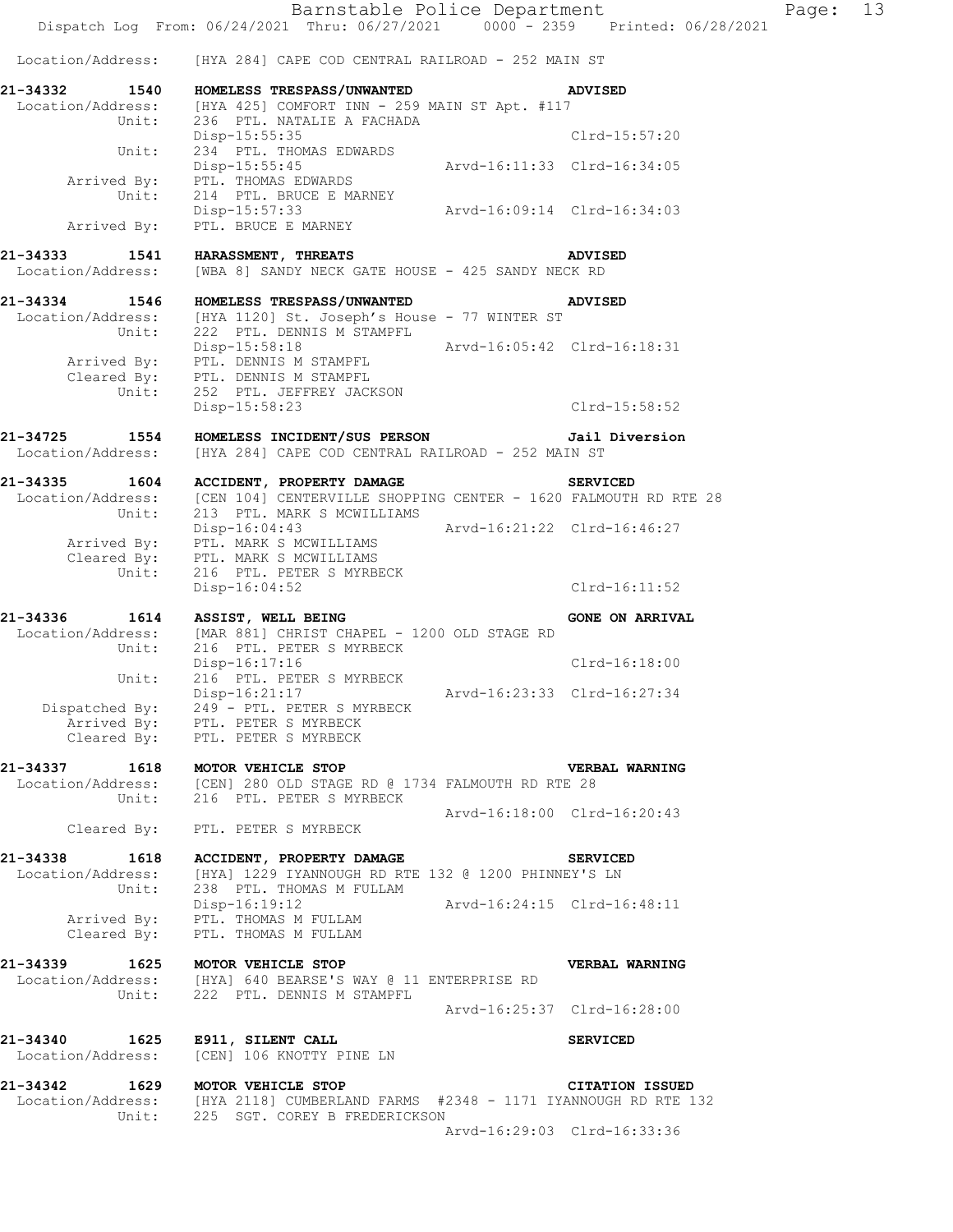| 21-34343 1629 ACCIDENT, HIT & RUN  | Location/Address: [HYA] 118 CENTER ST<br>Unit: 222 PTL. DENNIS M STAMPFL                                                                                                                 |                             | <b>REPORT TAKEN</b>    |
|------------------------------------|------------------------------------------------------------------------------------------------------------------------------------------------------------------------------------------|-----------------------------|------------------------|
| Refer To Accident: 21-484-AC       | Disp-16:29:42<br>Arvd-16:34:56 Clrd-16:56:54<br>Arrived By: PTL. DENNIS M STAMPFL<br>Cleared By: PTL. DENNIS M STAMPFL                                                                   |                             |                        |
| 21-34344 1631 ASSIST, CIVIL        | Location/Address: [CEN] 65 CROCKER ST<br>Unit: 252 PTL. JEFFREY JACKSON                                                                                                                  |                             | <b>ADVISED</b>         |
|                                    | Disp-16:42:37 Arvd-16:57:33 Clrd-17:26:26<br>Arrived By: DISPATCHER RYAN J MCNALLY                                                                                                       |                             |                        |
|                                    | 21-34345 1631 ASSIST, OTHER AGENCY                                                                                                                                                       |                             | <b>SERVICED</b>        |
|                                    | Location/Address: [WYA] DAYS INN WEST YARMOUTH - 69 RTE 28 MAIN ST<br>Unit: 214 PTL. BRUCE E MARNEY                                                                                      |                             |                        |
|                                    | Disp-16:34:12<br>Cleared By: PTL. BRUCE E MARNEY<br>Unit: 234 PTL. THOMAS EDWARDS                                                                                                        |                             |                        |
|                                    | Disp-16:34:16<br>Cleared By: PTL. THOMAS EDWARDS<br>Cleared By: PTL. THOMAS EDWARDS                                                                                                      |                             |                        |
| 21-34346 1632 LARCENY, SHOPLIFTING | Location/Address: [HYA 1977] LUKES LIQUORS / AJ LUKES OF HYANNIS - 395 BARNSTABLE RD                                                                                                     | <b>ADVISED</b>              |                        |
| 21-34347 1638 MOTOR VEHICLE STOP   | Location/Address: [HYA 983] OLIVE GARDEN - 1095 IYANNOUGH RD RTE 132                                                                                                                     |                             | <b>CITATION ISSUED</b> |
|                                    | Unit: 225 SGT. COREY B FREDERICKSON                                                                                                                                                      | Arvd-16:38:34 Clrd-16:42:15 |                        |
| 21-34348 1651 MOTOR VEHICLE STOP   | Location/Address: [HYA] 910 BEARSE'S WAY @ 1220 PITCHER'S WAY                                                                                                                            |                             | <b>CITATION ISSUED</b> |
|                                    | Unit: 225 SGT. COREY B FREDERICKSON                                                                                                                                                      | Arvd-16:51:14 Clrd-16:57:50 |                        |
|                                    | 21-34349 1701 MOTOR VEHICLE STOP<br>Location/Address: [HYA 2118] CUMBERLAND FARMS #2348 - 1171 IYANNOUGH RD RTE 132<br>Unit: 225 SGT. COREY B FREDERICKSON                               |                             | <b>CITATION ISSUED</b> |
|                                    |                                                                                                                                                                                          | Arvd-17:01:34 Clrd-17:06:10 |                        |
|                                    | 21-34362 1709 MOTOR VEHICLE STOP<br>Location/Address: [HYA] 910 BEARSE'S WAY @ 1220 PITCHER'S WAY<br>Unit: 225 SGT. COREY B FREDERICKSON                                                 |                             | <b>CITATION ISSUED</b> |
|                                    |                                                                                                                                                                                          | Arvd-17:09:34 Clrd-17:15:24 |                        |
| 21-34364 1714<br>Location/Address: | SUSPICIOUS, ACTIVITY<br>[MAR] 63 BURNHAM ST                                                                                                                                              |                             | <b>ADVISED</b>         |
| Unit:                              | 21-34369 1722 TRAFFIC, ENFORCEMENT ACTIVITY<br>Location/Address: [HYA] 300 SOUTH ST @ 52 PEARL ST<br>236 PTL. NATALIE A FACHADA                                                          |                             | <b>SERVICED</b>        |
| $\overline{unit}$ :                | Cleared By: DISPATCHER RAVEN D BOXOLD<br>236 PTL. NATALIE A FACHADA                                                                                                                      | Arvd-17:23:35 Clrd-17:26:00 |                        |
|                                    | Disp-17:29:30<br>Cleared By: DISPATCHER JORDAN T SHAIRS                                                                                                                                  |                             |                        |
| 21-34373 1726 MOTOR VEHICLE STOP   | Location/Address: [HYA] 910 BEARSE'S WAY @ 1220 PITCHER'S WAY Unit: 225 SGT. COREY B FREDERICKSON                                                                                        |                             | <b>CITATION ISSUED</b> |
|                                    |                                                                                                                                                                                          | Arvd-17:26:05 Clrd-17:30:48 |                        |
| 21-34375 1726 MOTOR VEHICLE STOP   | $\texttt{Location/Address:} \qquad \texttt{[HYA 130]} \texttt{TOWN HALL PARKING LOT - 367 } \texttt{SOUTH} \texttt{ ST} \\ \texttt{Unit:} \qquad \texttt{236 PTL. NATALIE A FACHADA} \\$ |                             | VERBAL WARNING         |
|                                    | Cleared By: PTL. NATALIE A FACHADA                                                                                                                                                       | Arvd-17:26:00 Clrd-17:28:54 |                        |
| 21-34380 1738 PROPERTY, FOUND      | Location/Address: [WBA] 890 MAIN ST RTE 6A @ 2534 RTE 149                                                                                                                                |                             | <b>ADVISED</b>         |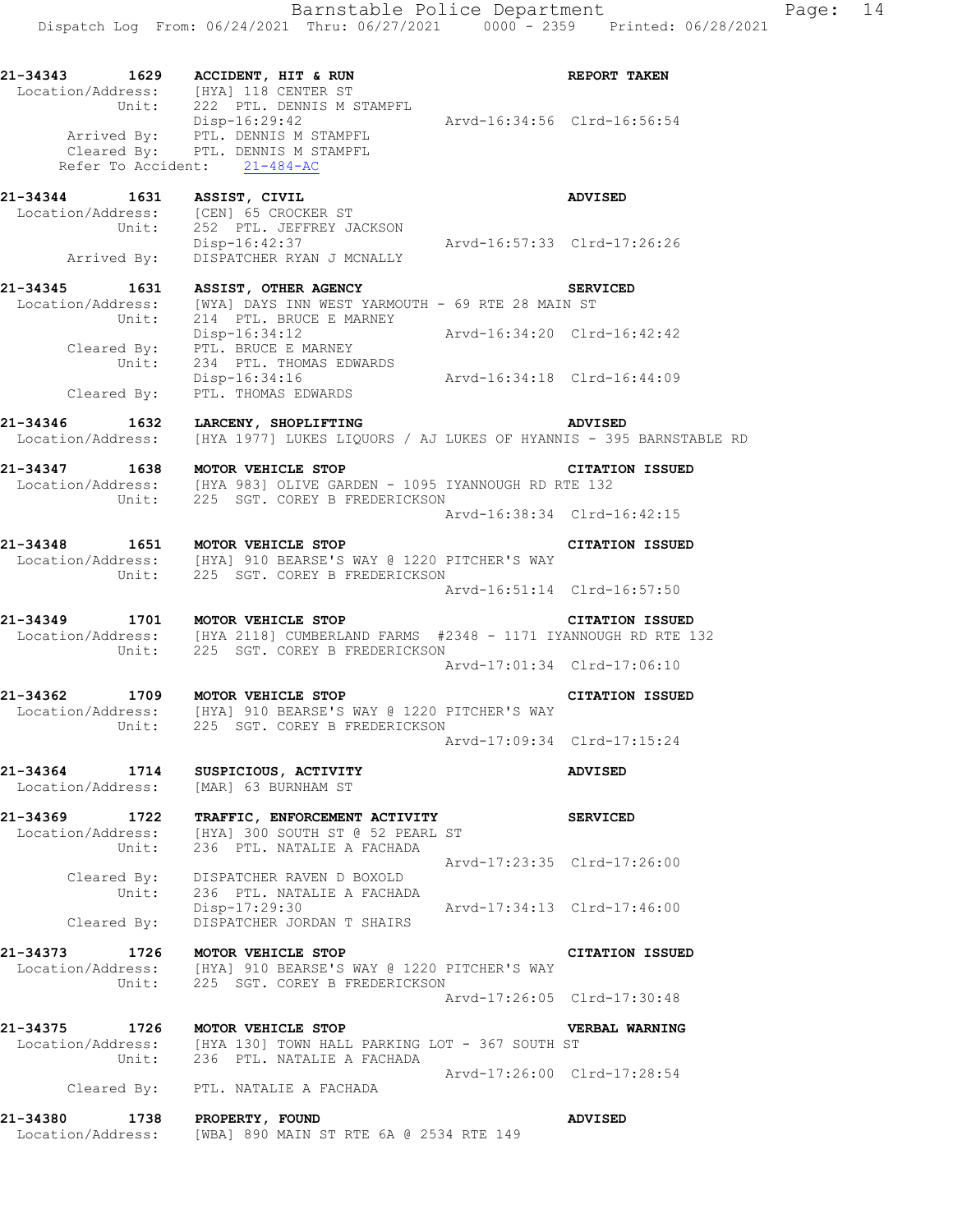| 21-34384<br>Location/Address: | 1742<br>Unit:                                | ASSIST, WELL BEING<br>[HYA] 122 CENTER ST Apt. #1<br>238 PTL. THOMAS M FULLAM                                                               |                             | UNFOUNDED                                                                                                            |
|-------------------------------|----------------------------------------------|---------------------------------------------------------------------------------------------------------------------------------------------|-----------------------------|----------------------------------------------------------------------------------------------------------------------|
|                               | Arrived By:<br>Unit:                         | Disp-17:48:51<br>PTL. THOMAS M FULLAM<br>236 PTL. NATALIE A FACHADA                                                                         | Arvd-17:54:08 Clrd-18:03:04 |                                                                                                                      |
|                               | Dispatched By:<br>Enroute By:<br>Arrived By: | Disp-17:51:39 Enrt-17:51:40 Arvd-17:54:38 Clrd-18:00:41<br>325 - PTL. NATALIE A FACHADA<br>PTL. NATALIE A FACHADA<br>PTL. NATALIE A FACHADA |                             |                                                                                                                      |
|                               | Cleared By:                                  | DISPATCHER JORDAN T SHAIRS                                                                                                                  |                             |                                                                                                                      |
| 21-34383                      | 1746<br>Unit:                                | MOTOR VEHICLE STOP<br>Location/Address: [HYA 129] TOWN HALL, SCHOOL ADMIN BLDG - 230 SOUTH ST<br>236 PTL. NATALIE A FACHADA                 |                             | VERBAL WARNING                                                                                                       |
|                               |                                              | Cleared By: PTL. NATALIE A FACHADA                                                                                                          | Arvd-17:46:00 Clrd-17:49:10 |                                                                                                                      |
| 21-34387                      | 1759                                         | ASSIST, WELL BEING                                                                                                                          |                             | <b>SERVICED</b>                                                                                                      |
| Location/Address:             | Unit:                                        | [HYA 284] CAPE COD CENTRAL RAILROAD - 252 MAIN ST<br>236 PTL. NATALIE A FACHADA                                                             |                             |                                                                                                                      |
|                               | Arrived By:<br>Cleared By:                   | $Disp-18:00:49$<br>PTL. NATALIE A FACHADA<br>PTL. NATALIE A FACHADA                                                                         | Arvd-18:01:42 Clrd-18:07:52 |                                                                                                                      |
|                               | Unit:<br>Arrived By:<br>Cleared By:          | 214 PTL. BRUCE E MARNEY<br>Disp-18:00:54<br>PTL. BRUCE E MARNEY<br>PTL. BRUCE E MARNEY                                                      | Arvd-18:01:31 Clrd-18:08:10 |                                                                                                                      |
|                               | Unit:<br>Dispatched By:                      | 238 PTL. THOMAS M FULLAM<br>Disp-18:03:12<br>Ar<br>10XOLD - DISPATCHER RAVEN D BOXOLD<br>11SPATCHER PAURN D DOUGLE                          | Arvd-18:03:14 Clrd-18:05:08 |                                                                                                                      |
|                               | Arrived By:<br>Cleared By:                   | DISPATCHER RAVEN D BOXOLD<br>PTL. THOMAS M FULLAM                                                                                           |                             |                                                                                                                      |
| 21-34388                      | 1804                                         | MOTOR VEHICLE STOP                                                                                                                          |                             | <b>CITATION ISSUED</b>                                                                                               |
|                               | Unit:                                        | Location/Address: [HYA 774] CAPE CROSSROADS CONDOMINIUMS - 800 BEARSE'S WAY<br>225 SGT. COREY B FREDERICKSON                                |                             |                                                                                                                      |
|                               |                                              |                                                                                                                                             | Arvd-18:04:35 Clrd-18:09:07 |                                                                                                                      |
| 21-34389                      | 1810                                         | SUSPICIOUS, PERSON                                                                                                                          |                             | <b>SERVICED</b>                                                                                                      |
|                               | Location/Address:<br>Unit:                   | [HYA 8] FORTES BEACH - IYANOUGH AVE<br>236 PTL. NATALIE A FACHADA                                                                           |                             |                                                                                                                      |
|                               | Arrived By:                                  | $Disp-18:11:01$<br>PTL. NATALIE A FACHADA                                                                                                   | Arvd-18:17:18 Clrd-18:50:30 |                                                                                                                      |
|                               | Cleared By:                                  | PTL. NATALIE A FACHADA                                                                                                                      |                             |                                                                                                                      |
|                               | Unit:                                        | 234 PTL. THOMAS EDWARDS<br>Disp-18:11:05                                                                                                    | Arvd-18:17:29 Clrd-18:57:03 |                                                                                                                      |
|                               | Arrived By:                                  | PTL. THOMAS EDWARDS                                                                                                                         |                             |                                                                                                                      |
| 21-34391                      |                                              | 1814 MOTOR VEHICLE STOP                                                                                                                     |                             | <b>VERBAL WARNING</b>                                                                                                |
|                               |                                              | Location/Address: [HYA] 160 WEST MAIN ST @ 7 PINE GROVE AVE<br>Unit: 238 PTL. THOMAS M FULLAM                                               |                             |                                                                                                                      |
|                               |                                              | Cleared By: PTL. THOMAS M FULLAM                                                                                                            | Arvd-18:14:00 Clrd-18:19:28 |                                                                                                                      |
| 21-34392                      |                                              |                                                                                                                                             |                             |                                                                                                                      |
|                               |                                              | 1831 TRAFFIC, ENFORCEMENT ACTIVITY<br>Location/Address: [WBA] 890 MAIN ST RTE 6A @ 2534 RTE 149<br>Unit: 252 PTL. JEFFREY JACKSON           |                             | <b>SERVICED</b>                                                                                                      |
|                               |                                              |                                                                                                                                             | Arvd-18:31:59 Clrd-18:52:10 |                                                                                                                      |
|                               |                                              | Cleared By: DISPATCHER RAVEN D BOXOLD                                                                                                       |                             |                                                                                                                      |
| 21-34393                      |                                              |                                                                                                                                             |                             | -34393 1833 MOTOR VEHICLE STOP<br>Location/Address: [HYA 592] RESORT & CONFERENCE CENTER AT HYANNIS - 35 SCUDDER AVE |
|                               |                                              | Unit: 238 PTL. THOMAS M FULLAM                                                                                                              |                             |                                                                                                                      |
|                               |                                              | Cleared By: PTL. THOMAS M FULLAM                                                                                                            | Arvd-18:33:00 Clrd-18:39:40 |                                                                                                                      |
| 21-34394                      |                                              | 1841 MOTOR VEHICLE STOP                                                                                                                     |                             | <b>VERBAL WARNING</b>                                                                                                |
|                               |                                              | Location/Address: [HYA] 640 BEARSE'S WAY @ 11 ENTERPRISE RD<br>Unit: 225 SGT. COREY B FREDERICKSON                                          |                             |                                                                                                                      |
|                               |                                              |                                                                                                                                             | Arvd-18:41:18 Clrd-18:44:01 |                                                                                                                      |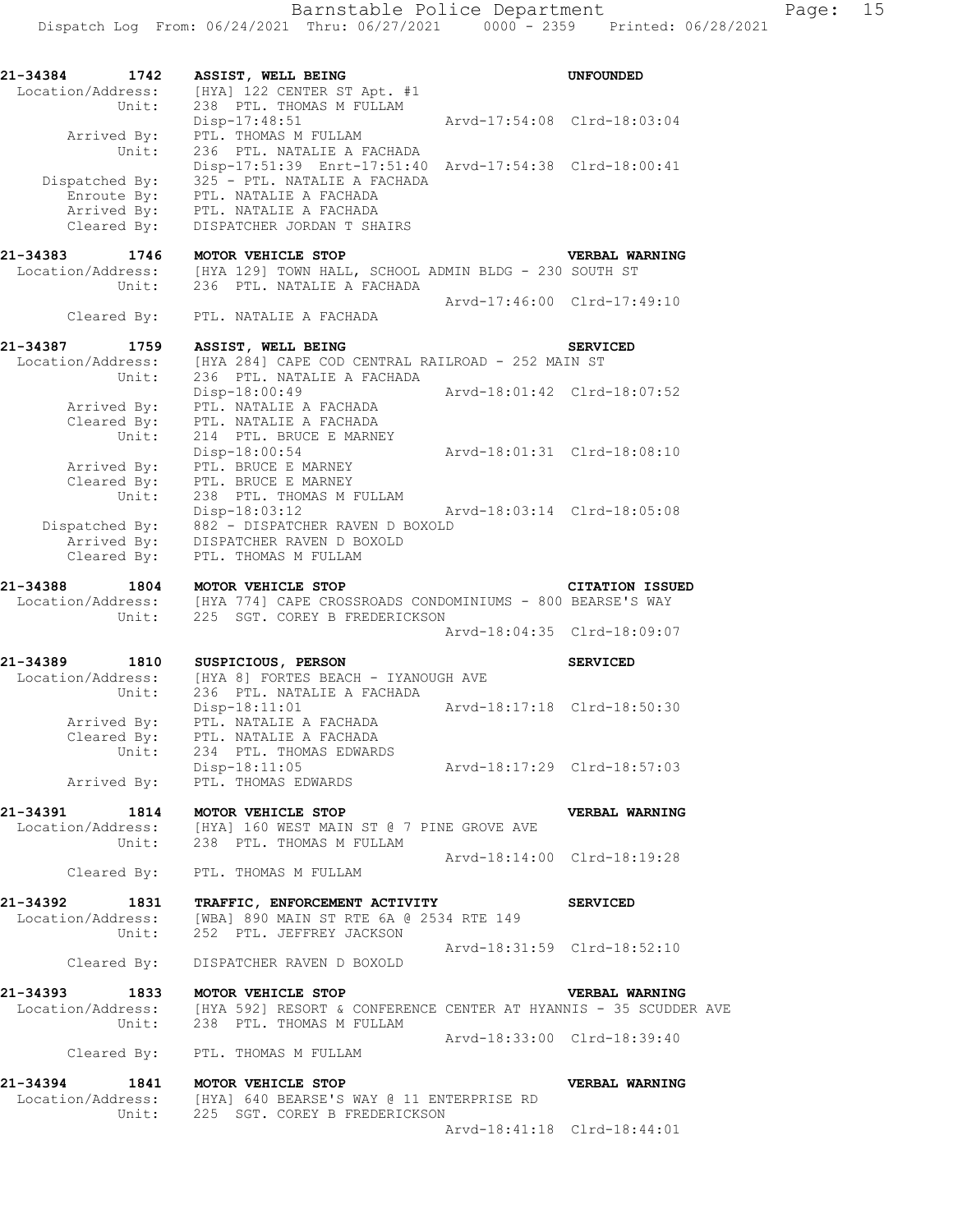Location/Address: [HYA] 910 BEARSE'S WAY @ 1220 PITCHER'S WAY Unit: 225 SGT. COREY B FREDERICKSON Arvd-18:47:37 Clrd-18:54:48

**21-34397 1848 ALARM, COMMERCIAL SERVICED**  Location/Address: [BAR 73] HYANNIS GOLF CLUB - PRO SHOP & CART BLDG - 1840 IYANNOUGH RD RTE 132 Unit: 252 PTL. JEFFREY JACKSON Disp-18:52:20 Arvd-18:58:52 Clrd-19:02:38 Disp-18:52:20<br>Arrived By: PTL. JEFFREY JACKSON

**21-34399 1901 MOTOR VEHICLE STOP VERBAL WARNING**  Location/Address: [HYA 4029] GANNON'S TAVERN - 959 BEARSE'S WAY Unit: 225 SGT. COREY B FREDERICKSON Arvd-19:01:14 Clrd-19:03:26 **21-34400 1901 ALARM, COMMERCIAL SERVICED**  Location/Address: [HYA 3803] ETHAN ALLEN - 970 IYANNOUGH RD RTE 132

 Unit: 238 PTL. THOMAS M FULLAM Disp-19:04:14 Clrd-19:06:55 Cleared By: DISPATCHER RAVEN D BOXOLD Unit: 225 SGT. COREY B FREDERICKSON Disp-19:04:45 Arvd-19:06:19 Clrd-19:14:45 Cleared By: SGT. COREY B FREDERICKSON Unit: 237 PTL. CHRISTOPHER A BOTSFORD Disp-19:06:51 Arvd-19:06:57 Clrd-19:14:44 Dispatched By: 882 - DISPATCHER RAVEN D BOXOLD .<br>Arrived By: PTL. CHRISTOPHER A BOTSFORD

**21-34401 1914 TRAFFIC, ENFORCEMENT ACTIVITY SERVICED**  Location/Address: [HYA] 325 SOUTH ST @ 39 HIGH SCHOOL RD Unit: 236 PTL. NATALIE A FACHADA Arvd-19:15:08 Clrd-19:25:58

**21-34402 1919 MOTOR VEHICLE STOP VERBAL WARNING**  Location/Address: [HYA] 1229 IYANNOUGH RD RTE 132 @ 1200 PHINNEY'S LN Unit: 225 SGT. COREY B FREDERICKSON Arvd-19:19:07 Clrd-19:21:51

**21-34403 1922 TRAFFIC, ENFORCEMENT ACTIVITY SERVICED**  Location/Address: [HYA] 112 STEVENS ST @ 111 BASSETT LN Unit: 214 PTL. BRUCE E MARNEY Arvd-19:22:46 Clrd-19:26:00

Cleared By: DISPATCHER RAVEN D BOXOLD

**21-34405 1925 MOTOR VEHICLE STOP VERBAL WARNING**  Location/Address: [HYA 1722] U-HAUL HYANNIS - 594 BEARSE'S WAY Unit: 225 SGT. COREY B FREDERICKSON Arvd-19:25:43 Clrd-19:28:22

**21-34406 1926 MOTOR VEHICLE STOP VERBAL WARNING**  Location/Address: [HYA] 56 BASSETT LN @ 211 NORTH ST Unit: 214 PTL. BRUCE E MARNEY Arvd-19:26:00 Clrd-19:32:00 Cleared By: PTL. BRUCE E MARNEY Unit: 238 PTL. THOMAS M FULLAM Arvd-19:28:46 Clrd-19:31:51 Dispatched By: 319 - PTL. THOMAS M FULLAM

.<br>Arrived By: PTL. THOMAS M FULLAM Cleared  $\overline{\text{By}}$ : PTL. THOMAS M FULLAM **21-34408 1929 MOTOR VEHICLE STOP VERBAL WARNING** 

 Location/Address: [HYA 130] TOWN HALL PARKING LOT - 367 SOUTH ST Unit: 236 PTL. NATALIE A FACHADA Arvd-19:29:00 Clrd-19:32:32 Cleared By: PTL. NATALIE A FACHADA

**21-34413 2009 DISTURBANCE ADVISED**  Location/Address: [HYA 2544] CAPE COD MALL / SIMON MALLS - 769 IYANNOUGH RD RTE 132

**21-34410 2012 HARASSMENT, UNWANTED ADVISED**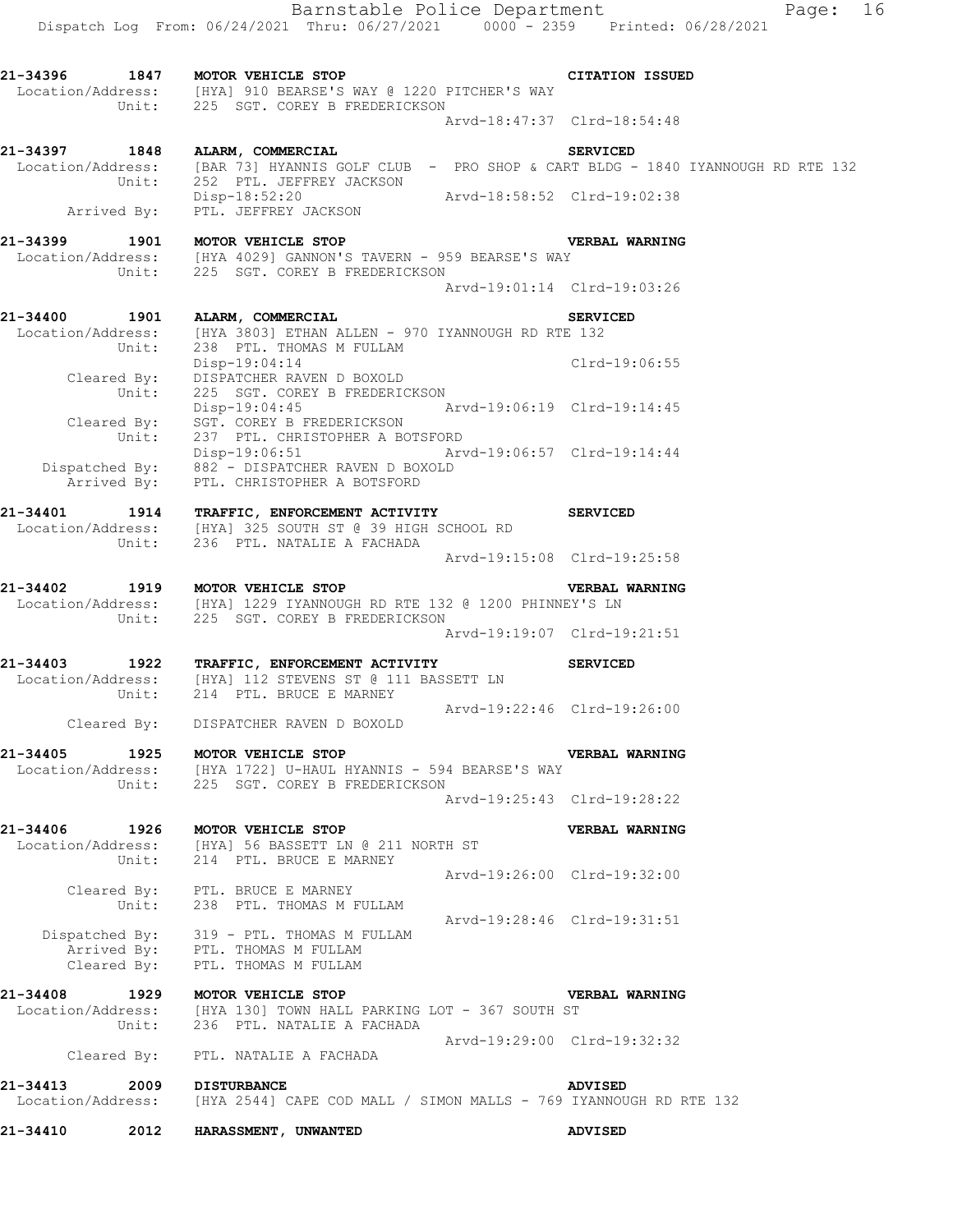|                                       |                                                                                                                      | Barnstable Police Department |                             | Page: | 17 |
|---------------------------------------|----------------------------------------------------------------------------------------------------------------------|------------------------------|-----------------------------|-------|----|
|                                       | Dispatch Log From: 06/24/2021 Thru: 06/27/2021 0000 - 2359 Printed: 06/28/2021                                       |                              |                             |       |    |
| Location/Address:                     | [HYA] 398 WEST MAIN ST Apt. #3B                                                                                      |                              |                             |       |    |
| Unit:                                 | 238 PTL. THOMAS M FULLAM<br>Disp-20:13:55                                                                            | Arvd-20:18:12 Clrd-20:35:09  |                             |       |    |
| Arrived By:                           | PTL. THOMAS M FULLAM                                                                                                 |                              |                             |       |    |
|                                       | Cleared By: PTL. THOMAS M FULLAM                                                                                     |                              |                             |       |    |
| Unit:                                 | 214 PTL. BRUCE E MARNEY<br>Disp-20:14:00                                                                             | Arvd-20:21:23 Clrd-20:32:18  |                             |       |    |
|                                       | Arrived By: PTL. BRUCE E MARNEY                                                                                      |                              |                             |       |    |
| Cleared By:                           | PTL. BRUCE E MARNEY                                                                                                  |                              |                             |       |    |
| 21-34412 2019 MOTOR VEHICLE STOP      |                                                                                                                      |                              | VERBAL WARNING              |       |    |
|                                       | Location/Address: [HYA] 34 SOUTH ST @ 100 SCHOOL ST<br>Unit: 234 PTL. THOMAS EDWARDS                                 |                              |                             |       |    |
|                                       |                                                                                                                      |                              | Arvd-20:19:00 Clrd-20:22:24 |       |    |
|                                       | Cleared By: PTL. THOMAS EDWARDS                                                                                      |                              |                             |       |    |
|                                       |                                                                                                                      |                              |                             |       |    |
| 21-34414                              | 2025 DISTURBANCE, INTOX PERSON<br>Location/Address: [HYA 4097] TARGET - 793 IYANNOUGH RD RTE 132                     |                              | <b>ADVISED</b>              |       |    |
| Unit:                                 | 234 PTL. THOMAS EDWARDS                                                                                              |                              |                             |       |    |
|                                       | Disp-20:26:22                                                                                                        | Arvd-20:27:51 Clrd-20:35:57  |                             |       |    |
|                                       | Arrived By: PTL. THOMAS EDWARDS<br>Cleared By: PTL. THOMAS EDWARDS                                                   |                              |                             |       |    |
| Unit:                                 | 236 PTL. NATALIE A FACHADA                                                                                           |                              |                             |       |    |
|                                       | Disp-20:26:22                                                                                                        | Arvd-20:29:39 Clrd-20:37:13  |                             |       |    |
| Arrived By:                           | PTL. NATALIE A FACHADA<br>Cleared $B_y$ : PTL. NATALIE A FACHADA                                                     |                              |                             |       |    |
| Unit:                                 | 250 SGT. KEVIN C FULLAM                                                                                              |                              |                             |       |    |
| Dispatched By:                        | Disp-20:28:30<br>882 - DISPATCHER RAVEN D BOXOLD                                                                     | Arvd-20:28:33 Clrd-20:41:56  |                             |       |    |
|                                       | DISPATCHER RAVEN D BOXOLD                                                                                            |                              |                             |       |    |
|                                       | Arrived By: DISPATCHER RAVEN D E<br>Cleared By: SGT. KEVIN C FULLAM                                                  |                              |                             |       |    |
| Unit:                                 | FIELD1 PTL. CHRISTOPHER C KELSEY<br>Disp-20:28:47 Arvd-20:28:48 Clrd-21:21:57                                        |                              |                             |       |    |
|                                       | Dispatched By: 867 - DISPATCHER JORDAN T SHAIRS                                                                      |                              |                             |       |    |
| Arrived By:                           | DISPATCHER JORDAN T SHAIRS                                                                                           |                              |                             |       |    |
|                                       | 21-34415 2027 MOTOR VEHICLE STOP                                                                                     |                              | VERBAL WARNING              |       |    |
|                                       | Location/Address: [HYA] 325 IYANNOUGH RD RTE 28 @ 210 RIDGEWOOD AVE                                                  |                              |                             |       |    |
| Unit:                                 | 222 PTL. DENNIS M STAMPFL                                                                                            |                              | Arvd-20:27:52 Clrd-20:29:44 |       |    |
|                                       |                                                                                                                      |                              |                             |       |    |
| 21-34417<br>2038<br>Location/Address: | MOTOR VEHICLE STOP<br>[HYA 14] TJ MAXX PLAZA - 425 IYANNOUGH RD RTE 28                                               |                              | VERBAL WARNING              |       |    |
| Unit:                                 | 234 PTL. THOMAS EDWARDS                                                                                              |                              |                             |       |    |
|                                       |                                                                                                                      | Arvd-20:38:00 Clrd-20:44:15  |                             |       |    |
|                                       | Cleared By: PTL. THOMAS EDWARDS                                                                                      |                              |                             |       |    |
|                                       | 21-34419 2044 TRAFFIC, ENFORCEMENT ACTIVITY                                                                          |                              | <b>SERVICED</b>             |       |    |
| Location/Address:<br>Unit:            | [HYA] CRAIGVILLE BEACH RD<br>238 PTL. THOMAS M FULLAM                                                                |                              |                             |       |    |
|                                       |                                                                                                                      | Arvd-20:45:15 Clrd-20:47:00  |                             |       |    |
|                                       | Cleared By: DISPATCHER JORDAN T SHAIRS                                                                               |                              |                             |       |    |
| Unit:                                 | 238 PTL. THOMAS M FULLAM<br>Disp-20:55:00 Arvd-20:55:18 Clrd-21:02:23                                                |                              |                             |       |    |
|                                       | Cleared By: PTL. MATTHEW J MELIA                                                                                     |                              |                             |       |    |
| Unit:                                 | 238 PTL. THOMAS M FULLAM                                                                                             |                              |                             |       |    |
|                                       | Disp-21:10:52                                                                                                        |                              | Clrd-21:10:57               |       |    |
| 21-34422 2047 MOTOR VEHICLE STOP      |                                                                                                                      |                              | VERBAL WARNING              |       |    |
| Unit:                                 | Location/Address: [HYA] 430 CRAIGVILLE BEACH RD @ 7 FIFTH AVE<br>238 PTL. THOMAS M FULLAM                            |                              |                             |       |    |
|                                       |                                                                                                                      | Arvd-20:47:00 Clrd-20:54:45  |                             |       |    |
|                                       | Cleared By: PTL. THOMAS M FULLAM                                                                                     |                              |                             |       |    |
|                                       | 21-34423 2049 MOTOR VEHICLE STOP                                                                                     |                              | <b>VERBAL WARNING</b>       |       |    |
|                                       | Location/Address: [HYA] 516 BEARSE'S WAY @ 380 FALMOUTH RD RTE 28                                                    |                              |                             |       |    |
| Unit:                                 | 252 PTL. JEFFREY JACKSON                                                                                             |                              |                             |       |    |
| Cleared By:                           | DISPATCHER RAVEN D BOXOLD                                                                                            | Arvd-20:49:00 Clrd-20:52:25  |                             |       |    |
|                                       |                                                                                                                      |                              |                             |       |    |
|                                       | 21-34425 2053 TRAFFIC, ENFORCEMENT ACTIVITY<br>Location/Address: [CEN] 1183 SHOOTFLYING HILL RD @ 378 GREAT MARSH RD |                              | <b>SERVICED</b>             |       |    |
|                                       |                                                                                                                      |                              |                             |       |    |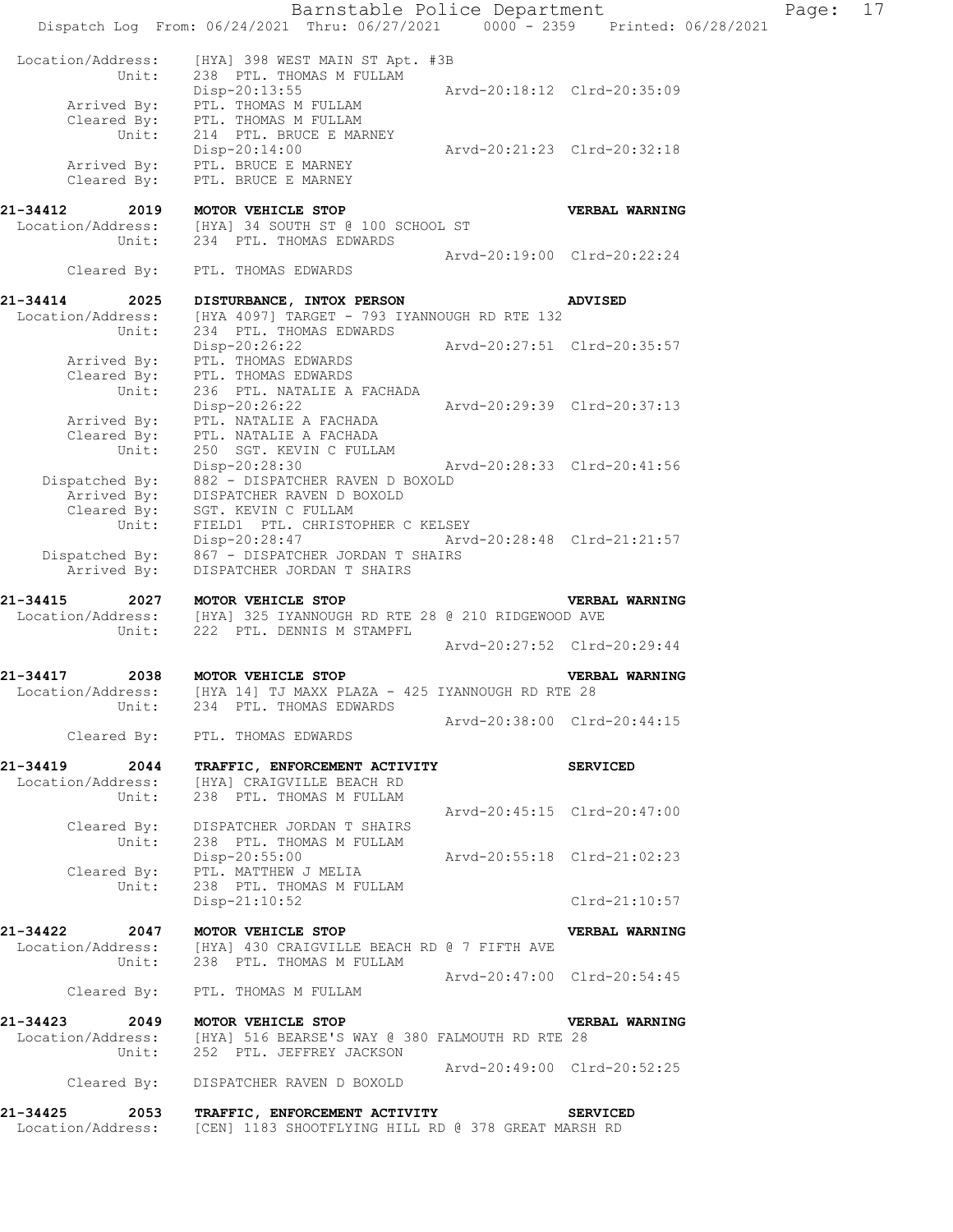Barnstable Police Department Fage: 18 Dispatch Log From: 06/24/2021 Thru: 06/27/2021 0000 - 2359 Printed: 06/28/2021 Unit: 213 PTL. MARK S MCWILLIAMS Arvd-20:54:03 Clrd-20:57:00 Cleared By: DISPATCHER RAVEN D BOXOLD Unit: 213 PTL. MARK S MCWILLIAMS Disp-21:01:38 Arvd-21:01:57 Clrd-21:08:00 Cleared By: DISPATCHER TYLA BERBIG Unit: 213 PTL. MARK S MCWILLIAMS Disp-21:17:08 Arvd-21:17:35 Clrd-21:53:17 **21-34426 2056 TRAFFIC, ENFORCEMENT ACTIVITY SERVICED**  Location/Address: [HYA 1069] OAK GROVE CEMETERY - 230 SEA ST Unit: 236 PTL. NATALIE A FACHADA Arvd-20:56:48 Clrd-21:00:00 Cleared By: DISPATCHER RAVEN D BOXOLD Unit:  $236$  PTL. NATALIE A FACHADA<br>  $N = 236$  PTL. NATALIE A FACHADA Disp-21:05:42 Arvd-21:06:50 Clrd-21:39:49 Cleared By: DISPATCHER JORDAN T SHAIRS **21-34427 2057 MOTOR VEHICLE STOP VERBAL WARNING**  Location/Address: [CEN] 350 GREAT MARSH RD @ 3 YACHT CLUB RD Unit: 213 PTL. MARK S MCWILLIAMS Arvd-20:57:00 Clrd-21:01:17 Cleared By: PTL. MARK S MCWILLIAMS **21-34428 2058 TRAFFIC, ENFORCEMENT ACTIVITY SERVICED**  Location/Address: [HYA] 112 STEVENS ST @ 111 BASSETT LN Unit: 214 PTL. BRUCE E MARNEY Arvd-20:58:42 Clrd-21:04:00 Cleared By: PTL. MATTHEW J MELIA Unit: 214 PTL. BRUCE E MARNEY Disp-21:08:21 Arvd-21:08:33 Clrd-21:19:23 **21-34429 2100 MOTOR VEHICLE STOP VERBAL WARNING**  Location/Address: [HYA 468] JOKE SHOPPE & ADULT CONNECTION - 624 MAIN ST Unit: 236 PTL. NATALIE A FACHADA Arvd-21:00:00 Clrd-21:05:23 Cleared By: PTL. NATALIE A FACHADA **21-34430 2101 MOTOR VEHICLE STOP ADVISED**  Location/Address: [HYA 731] FAIRFIELD INN - 867 IYANNOUGH RD RTE 132 Unit: 203 LT. JENNIFER P ELLIS Arvd-21:01:00 Clrd-21:05:07 Cleared By: LT. JENNIFER P ELLIS **21-34431 2101 MOTOR VEHICLE STOP VERBAL WARNING**  Location/Address: [HYA] 450 CRAIGVILLE BEACH RD @ 5 SIXTH AVE Unit: 238 PTL. THOMAS M FULLAM Disp-21:02:23 Arvd-21:02:28 Clrd-21:10:38 Cleared By: PTL. THOMAS M FULLAM **21-34432 2102 TRAFFIC, RADAR SERVICED**  Location/Address: [MAR] SCHOOL ST Unit: 216 PTL. PETER S MYRBECK Arvd-21:02:48 Clrd-21:11:12 Cleared By: DISPATCHER RAVEN D BOXOLD **21-34433 2104 MOTOR VEHICLE STOP VERBAL WARNING**  Location/Address: [HYA 4140] BARNSTABLE HOUSING AUTHORITY - 200 STEVENS ST Unit: 214 PTL. BRUCE E MARNEY Arvd-21:04:00 Clrd-21:08:07 Cleared By: PTL. BRUCE E MARNEY **21-34436 2107 E911, SILENT CALL SERVICED**  Location/Address: [MAR] 116 SANDY VALLEY RD Unit: 216 PTL. PETER S MYRBECK Disp-21:11:20 Arvd-21:21:00 Clrd-21:25:51 Disp-21:11:20<br>Arrived By: PTL. PETER S MYRBECK **21-34435 2108 MOTOR VEHICLE STOP VERBAL WARNING**  Location/Address: [CEN] 878 SHOOTFLYING HILL RD @ 21 MOON PENNY LN Unit: 213 PTL. MARK S MCWILLIAMS

Arvd-21:08:00 Clrd-21:16:43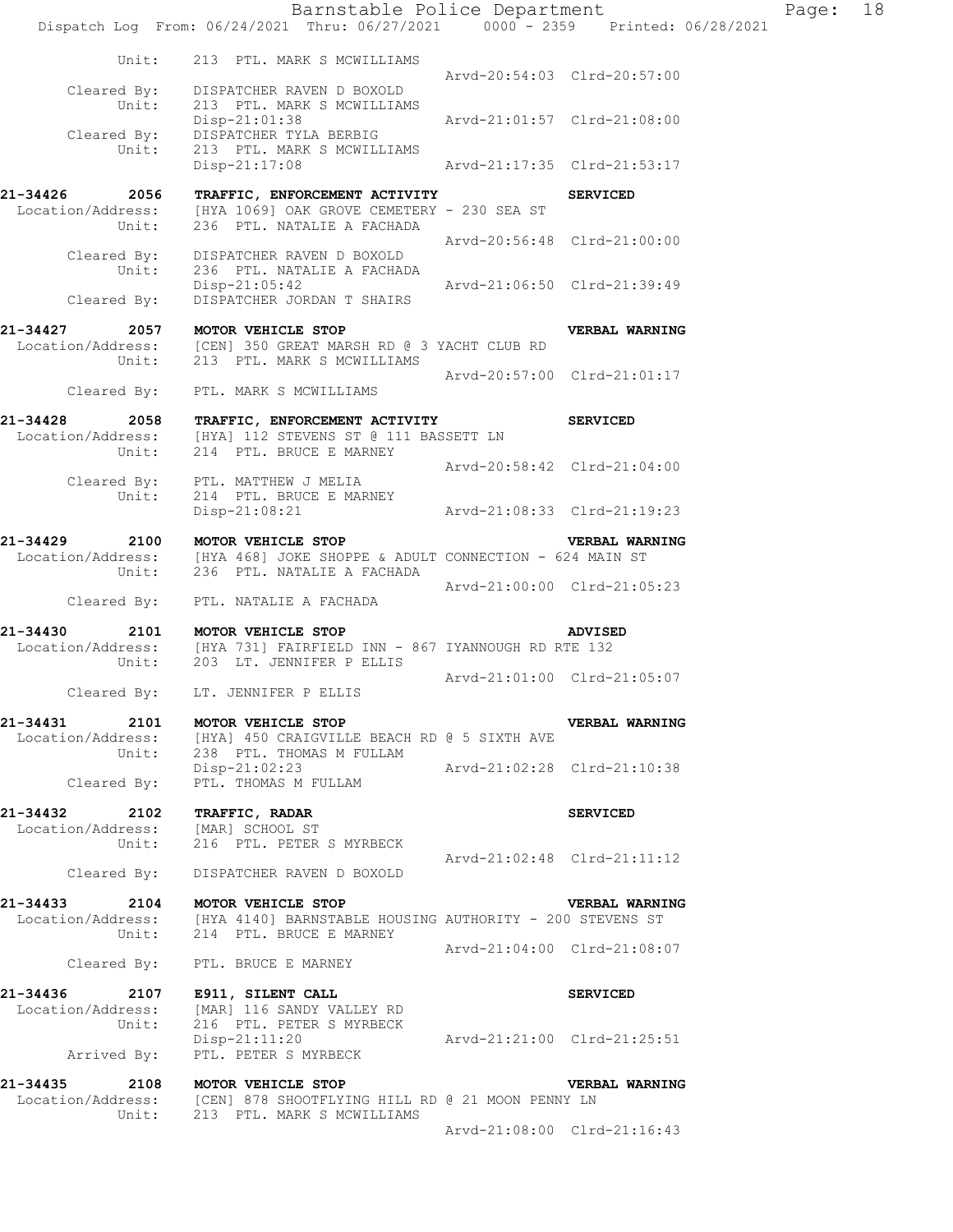Barnstable Police Department Page: 19 Dispatch Log From: 06/24/2021 Thru: 06/27/2021 0000 - 2359 Printed: 06/28/2021 Cleared By: PTL. MARK S MCWILLIAMS **21-34441 2134 MOTOR VEHICLE STOP VERBAL WARNING**  Location/Address: [BAR] 525 INDEPENDENCE DR @ 255 BREED'S HILL RD Unit: 252 PTL. JEFFREY JACKSON Arvd-21:34:00 Clrd-21:38:51 **21-34442 2138 B&E, MOTOR VEHICLE ADVISED**  Location/Address: [HYA] 500 MAIN ST Unit: 236 PTL. NATALIE A FACHADA Disp-21:40:43 Arvd-21:43:10 Clrd-22:01:09 Cleared By: PTL. NATALIE A FACHADA **21-34444 2139 ASSIST SERVICED**  Location/Address: [HYA] 27 PARKWAY PL Apt. #A **21-34446 2153 MOTOR VEHICLE STOP VERBAL WARNING**  Location/Address: [HYA] 332 IYANNOUGH RD RTE 28 @ 210 SPRING ST Unit: 237 PTL. CHRISTOPHER A BOTSFORD  $Arvd-21:53:00 \quad \text{Cl} \, \text{rd} -22:02:52$  Cleared By: PTL. CHRISTOPHER A BOTSFORD **21-34447 2156 ALARM, COMMERCIAL ALARM - FALSE**  Location/Address: [WBA 11] BURGER KING - 2145 IYANNOUGH RD RTE 132 Unit: 252 PTL. JEFFREY JACKSON Disp-21:57:51 Arvd-22:04:21 Clrd-22:04:24 Arrived By: DISPATCHER RAVEN D BOXOLD Cleared By: DISPATCHER RAVEN D BOXOLD Unit: 214 PTL. BRUCE E MARNEY Disp-22:04:19 Enrt-22:04:20 Arvd-22:09:59 Clrd-22:15:36 Dispatched By: 285 - PTL. BRUCE E MARNEY .<br>Enroute By: PTL. BRUCE E MARNEY Arrived By: PTL. BRUCE E MARNEY Cleared By: PTL. BRUCE E MARNEY **21-34448 2200 DISTURBANCE, NOISE UNFOUNDED**  Location/Address: [CEN 3] COVELLS BEACH - CRAIGVILLE BEACH RD Unit: 237 PTL. CHRISTOPHER A BOTSFORD Disp-22:21:37 Arvd-22:28:05 Clrd-22:32:48 Dispatched By: 306 - PTL. MATTHEW J MELIA .<br>Arrived By: PTL. CHRISTOPHER A BOTSFORD Cleared By: PTL. CHRISTOPHER A BOTSFORD **21-34449 2202 DISTURBANCE PROTECTIVE CUSTODY**  Location/Address: [WBA 527] MCMAHIN, EMILY - 475 WILLOW ST<br>Unit: 252 PTL. JEFFREY JACKSON 252 PTL. JEFFREY JACKSON Disp-22:04:31 Clrd-22:04:56 Cleared By: PTL. MATTHEW J MELIA Unit: 213 PTL. MARK S MCWILLIAMS Disp-22:04:50 Arvd-22:09:29 Clrd-23:20:03 Arrived By: PTL. MATTHEW J MELIA Cleared By: SGT. JOHN M ALEXANDER Unit: 252 PTL. JEFFREY JACKSON Disp-22:04:59 Arvd-22:09:43 Clrd-22:44:41 Dispatched By: 306 - PTL. MATTHEW J MELIA .<br>Arrived Bv: PTL. MATTHEW J MELIA Cleared By: PTL. MATTHEW J MELIA Unit: 216 PTL. PETER S MYRBECK Disp-22:05:28 Enrt-22:05:29 Arvd-22:09:35 Clrd-22:36:18 Dispatched By: 249 - PTL. PETER S MYRBECK Enroute By: PTL. PETER S MYRBECK Arrived By: PTL. MATTHEW J MELIA Cleared By: PTL. PETER S MYRBECK Refer To P/C: 21-1028-AR P/C: STERGIS-COX, JAMES WILLIAM Address: 141 PERCIVAL DR WEST BARNSTABLE, MA Age: 26 Charges: INCAPACITATED PERSONS, ASSISTANCE TO FACILITY OR PROTECTIVE CUSTODY **21-34450 2210 MOTOR VEHICLE STOP VERBAL WARNING** 

Location/Address: [HYA] 310 SOUTH ST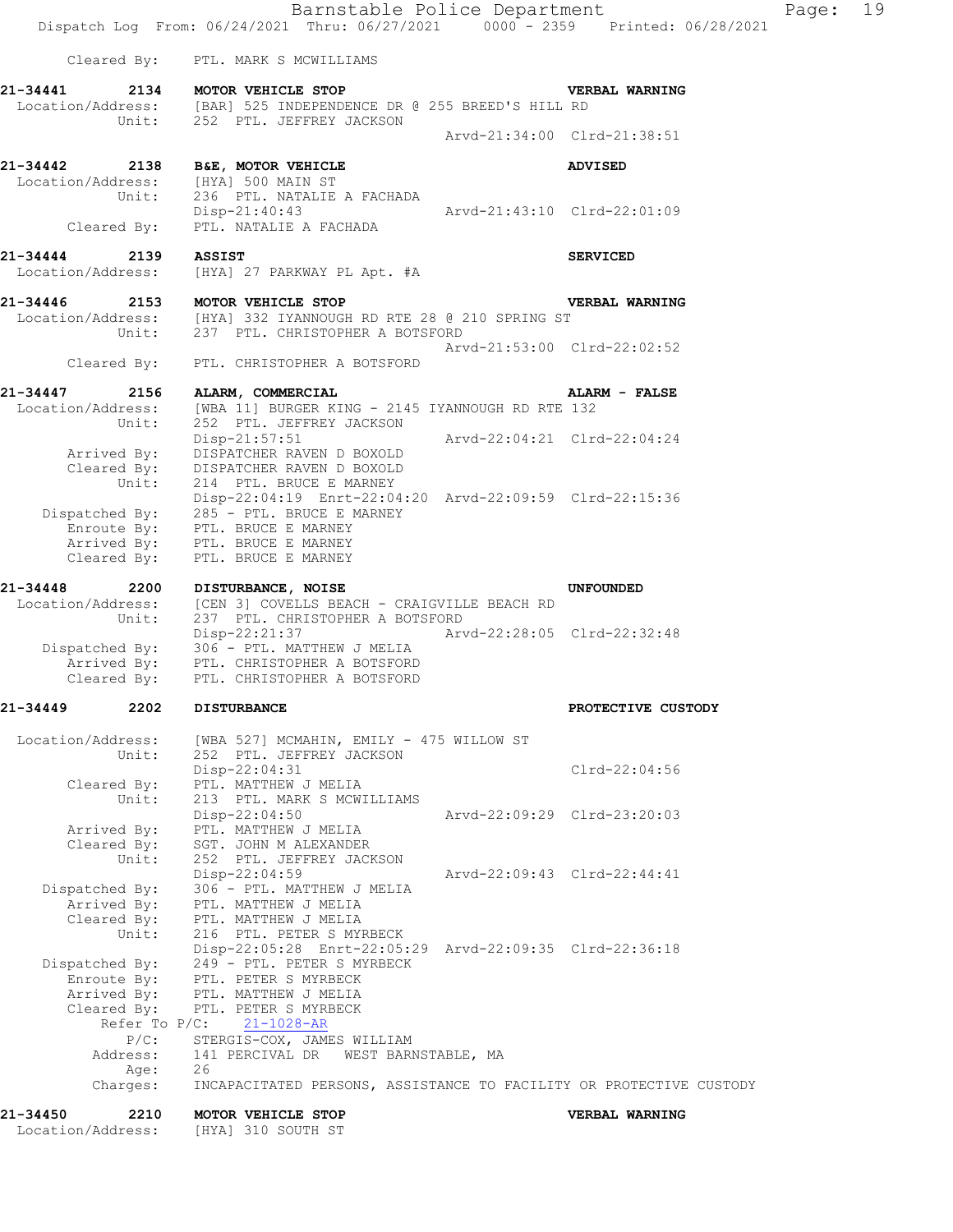Barnstable Police Department Page: 20 Dispatch Log From: 06/24/2021 Thru: 06/27/2021 0000 - 2359 Printed: 06/28/2021 Unit: 236 PTL. NATALIE A FACHADA Arvd-22:10:00 Clrd-22:18:17 Cleared By: PTL. NATALIE A FACHADA **21-34451 2211 ASSIST ADVISED**  Location/Address: [HYA] 331 MAIN ST @ 4 OCEAN ST Unit: 222 PTL. DENNIS M STAMPFL Disp-22:12:22 Arvd-22:14:30 Clrd-22:20:55 Arrived By: PTL. DENNIS M STAMPFL Cleared By: DISPATCHER RAVEN D BOXOLD **21-34452 2217 MOTOR VEHICLE STOP VERBAL WARNING**  Location/Address: [HYA] 1229 IYANNOUGH RD RTE 132 @ 1200 PHINNEY'S LN Unit: 250 SGT. KEVIN C FULLAM Arvd-22:17:00 Clrd-22:29:52 Cleared By: DISPATCHER RAVEN D BOXOLD Unit: 214 PTL. BRUCE E MARNEY Arvd-22:20:11 Clrd-22:29:31 Dispatched By: 285 - PTL. BRUCE E MARNEY .<br>Arrived By: PTL, BRUCE E MARNEY Cleared By: PTL. BRUCE E MARNEY Unit: 203 LT. JENNIFER P ELLIS Arvd-22:29:05 Clrd-22:29:56 Dispatched By: 220 - LT. JENNIFER P ELLIS .<br>Arrived By: LT. JENNIFER P ELLIS Cleared By: DISPATCHER RAVEN D BOXOLD **21-34453 2219 ALARM, COMMERCIAL UNFOUNDED**  Location/Address: [HYA 1618] HINCKLEY BUILDING / TOWN OFFICES - 200 MAIN ST Unit: 234 PTL. THOMAS EDWARDS Disp-22:21:51 Clrd-22:22:43 Unit: 222 PTL. DENNIS M STAMPFL Disp-22:22:41 Arvd-22:23:01 Clrd-22:29:09 Arrived By: PTL. DENNIS M STAMPFL Cleared By: PTL. DENNIS M STAMPFL **21-34454 2224 MOTOR VEHICLE STOP ARREST MADE**  Location/Address: [HYA 3008] ADVANCED AUTO PARTS - 306 FALMOUTH RD RTE 28 Unit: 236 PTL. NATALIE A FACHADA Arvd-22:24:00 Clrd-23:18:43 Cleared By: DISPATCHER JORDAN T SHAIRS Unit: 238 PTL. THOMAS M FULLAM Disp-22:25:38 Arvd-22:26:17 Clrd-22:37:17 Dispatched By: 867 - DISPATCHER JORDAN T SHAIRS Unit: 203 LT. JENNIFER P ELLIS Arvd-22:36:35 Clrd-22:37:31 Dispatched By: 220 - LT. JENNIFER P ELLIS .<br>Arrived By: LT. JENNIFER P ELLIS Cleared  $\overrightarrow{Bv}$ : LT. JENNIFER P ELLIS Refer To Arrest: 21-1029-AR Arrest: MOLONEY, BARBARA J<br>Address: 135 ROUTE 28 Apt. 135 ROUTE 28 Apt. #77 WEST YARMOUTH, MA Age: 66 Charges: DEF WARR / MASHPEE PD / 1989CR1841 / SHOPLIFTING BY ASPORTATION +\$250 **21-34455 2228 SUSPICIOUS, ACTIVITY UNFOUNDED**  Location/Address: [MAR 590] MACHADO, JOHN & JACQUELINE - 129 BLUEBERRY LN Unit: 237 PTL. CHRISTOPHER A BOTSFORD Disp-22:33:13 Arvd-22:42:52 Clrd-22:44:23 Disp-22:33:13<br>Arrived By: PTL. CHRISTOPHER A BOTSFORD Cleared By: PTL. CHRISTOPHER A BOTSFORD Unit: 216 PTL. PETER S MYRBECK Disp-22:36:53 Enrt-22:36:53 Arvd-22:41:35 Clrd-22:46:17 Dispatched By: 249 - PTL. PETER S MYRBECK Enroute By: PTL. PETER S MYRBECK Arrived By: DISPATCHER JORDAN T SHAIRS Cleared By: PTL. PETER S MYRBECK **21-34456 2236 MOTOR VEHICLE STOP VERBAL WARNING**  Location/Address: [HYA] 314 BARNSTABLE RD @ 365 WINTER ST Unit: 214 PTL. BRUCE E MARNEY Arvd-22:36:00 Clrd-22:43:54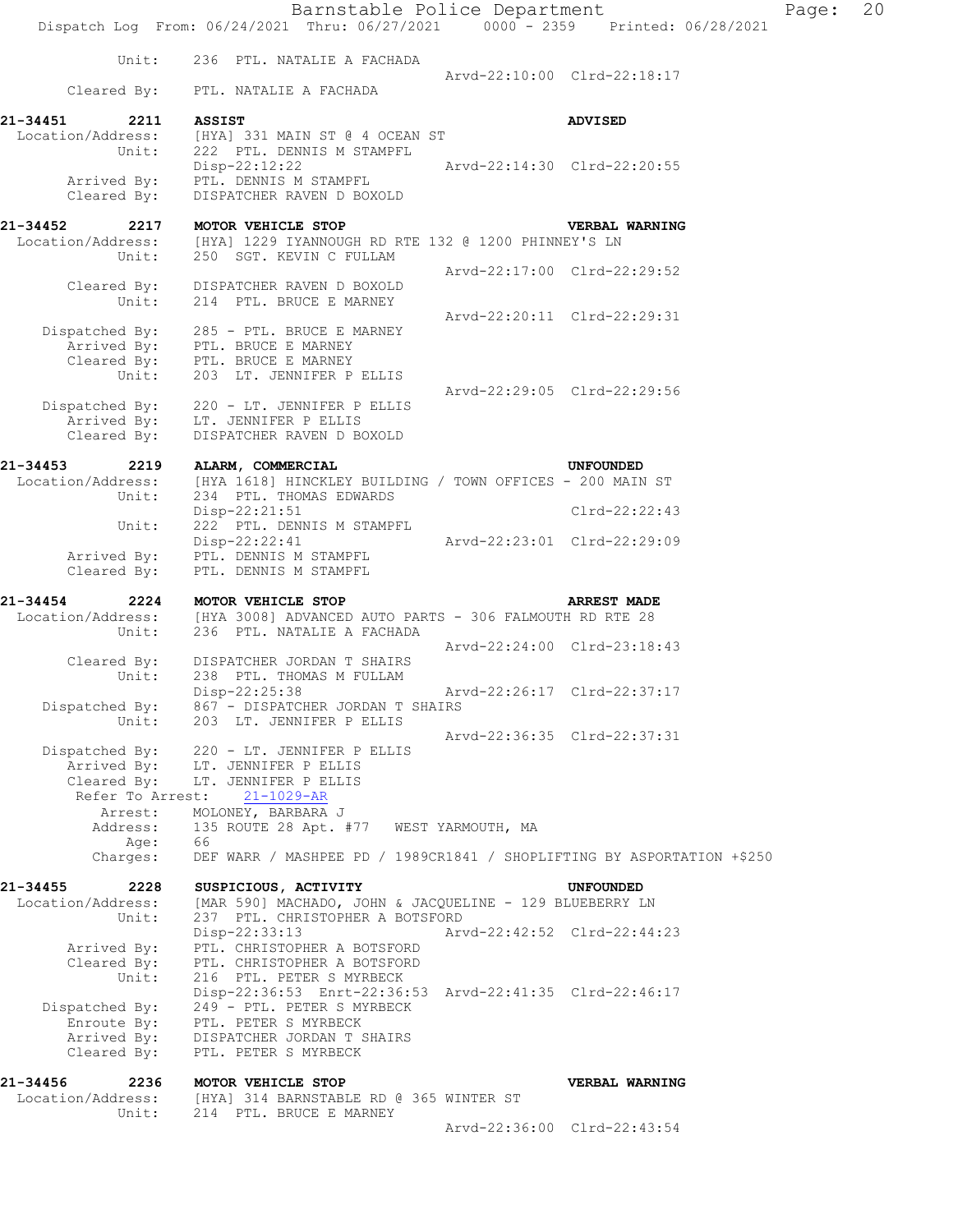|                                                | Barnstable Police Department<br>Dispatch Log From: 06/24/2021 Thru: 06/27/2021 0000 - 2359 Printed: 06/28/2021 |                                          | Page: | 21 |
|------------------------------------------------|----------------------------------------------------------------------------------------------------------------|------------------------------------------|-------|----|
| Cleared By:<br>Unit:                           | PTL. BRUCE E MARNEY<br>250 SGT. KEVIN C FULLAM                                                                 | Arvd-22:36:45 Clrd-22:44:44              |       |    |
| Arrived By:<br>Cleared By:                     | Dispatched By: 278 - SGT. KEVIN C FULLAM<br>SGT. KEVIN C FULLAM<br>SGT. KEVIN C FULLAM                         |                                          |       |    |
| 21-34457<br>2237                               | <b>ASSIST</b>                                                                                                  | <b>SERVICED</b>                          |       |    |
| Unit:                                          | Location/Address: [BAR 742] SUPER STOP & SHOP - 425 ATTUCKS LN<br>238 PTL. THOMAS M FULLAM                     |                                          |       |    |
| Cleared By:                                    | PTL. THOMAS M FULLAM                                                                                           | Arvd-22:37:00 Clrd-22:41:41              |       |    |
|                                                |                                                                                                                |                                          |       |    |
| 21-34459<br>2248<br>Location/Address:<br>Unit: | MOTOR VEHICLE STOP<br>[HYA] COMPASS CIR @ WALTON AVE<br>250 SGT. KEVIN C FULLAM                                | <b>ADVISED</b>                           |       |    |
| Unit:                                          | 238 PTL. THOMAS M FULLAM                                                                                       | Arvd-22:48:00 Clrd-22:52:21              |       |    |
| Cleared By:                                    | Disp-22:48:57<br>PTL. THOMAS M FULLAM                                                                          | Arvd-22:49:00 Clrd-22:51:55              |       |    |
| 21-34460<br>2306                               | MOTOR VEHICLE STOP                                                                                             | <b>VERBAL WARNING</b>                    |       |    |
|                                                | Location/Address: [HYA] 0 NORTH ST @ 291 STEVENS ST                                                            |                                          |       |    |
| Unit:                                          | 222 PTL. DENNIS M STAMPFL                                                                                      | Arvd-23:06:00 Clrd-23:13:55              |       |    |
| Cleared By:<br>Unit:                           | PTL. DENNIS M STAMPFL<br>203 LT. JENNIFER P ELLIS                                                              |                                          |       |    |
|                                                |                                                                                                                | Arvd-23:08:13 Clrd-23:09:25              |       |    |
| Dispatched By:<br>Arrived By:                  | 220 - LT. JENNIFER P ELLIS<br>LT. JENNIFER P ELLIS                                                             |                                          |       |    |
| Unit:                                          | Cleared By: LT. JENNIFER P ELLIS<br>214 PTL. BRUCE E MARNEY                                                    |                                          |       |    |
|                                                |                                                                                                                | Arvd-23:08:29 Clrd-23:15:01              |       |    |
| Dispatched By:<br>Arrived By:                  | 285 - PTL. BRUCE E MARNEY<br>PTL. BRUCE E MARNEY                                                               |                                          |       |    |
| Cleared By:                                    | PTL. BRUCE E MARNEY                                                                                            |                                          |       |    |
| 21-34461<br>2312                               | <b>FAMILY</b>                                                                                                  | <b>ADVISED</b>                           |       |    |
| Location/Address:<br>Unit:                     | [CEN] 16 SHEAFFER RD<br>238 PTL. THOMAS M FULLAM                                                               |                                          |       |    |
| Arrived By:                                    | Disp-23:13:36<br>PTL. THOMAS M FULLAM                                                                          | Arvd-23:18:00 Clrd-23:37:00              |       |    |
| 21-34462<br>2316                               |                                                                                                                | ALARM - FALSE                            |       |    |
| Location/Address:                              | ALARM, COMMERCIAL<br>[OST 1142] CAPE COD COLLABORATIVE - 418 BUMPS RIVER RD                                    |                                          |       |    |
| Unit:                                          | 237 PTL. CHRISTOPHER A BOTSFORD<br>$Disp-23:17:38$                                                             | Arvd-23:28:46 Clrd-23:48:48              |       |    |
| Arrived By:                                    | PTL. CHRISTOPHER A BOTSFORD                                                                                    |                                          |       |    |
| 21-34463<br>2318<br>Location/Address:          | PROPERTY, LOST<br>[HYA 2544] CAPE COD MALL / CARNIVAL - 769 IYANNOUGH RD RTE 132                               | <b>ADVISED</b>                           |       |    |
|                                                |                                                                                                                |                                          |       |    |
| 21-34464<br>2341<br>Location/Address:          | <b>HARASSMENT</b><br>[MAR] 113 CAMMETT RD                                                                      | <b>SERVICED</b>                          |       |    |
| 21-34465<br>2349                               | DISTURBANCE, NOISE                                                                                             | <b>ADVISED</b>                           |       |    |
| Location/Address:<br>Unit:                     | [HYA] 60 MASSACHUSETTS AVE<br>232 PTL. DENNIS A REDDY                                                          |                                          |       |    |
|                                                | Disp-00:02:28                                                                                                  | Clrd-06/25/2021 @ 00:02:46               |       |    |
| Dispatched By:<br>Cleared By:                  | 870 - DISPATCHER NICHOLE L GOUZIAS<br>DISPATCHER NICHOLE L GOUZIAS                                             |                                          |       |    |
| Unit:                                          | 237 PTL. BRAILA C ROY<br>$Disp-00:04:11$                                                                       | Arvd-00:13:05 Clrd-06/25/2021 @ 00:17:56 |       |    |
| Dispatched By:                                 | 870 - DISPATCHER NICHOLE L GOUZIAS                                                                             |                                          |       |    |
| Arrived By:<br>Cleared By:                     | PTL. BRAILA C ROY<br>PTL. BRAILA C ROY                                                                         |                                          |       |    |
| Unit:                                          | 232 PTL. DENNIS A REDDY<br>Disp-00:04:16                                                                       | Arvd-00:12:38 Clrd-06/25/2021 @ 00:19:39 |       |    |
| Dispatched By:                                 | 870 - DISPATCHER NICHOLE L GOUZIAS                                                                             |                                          |       |    |
| Arrived By:<br>Cleared By:                     | PTL. DENNIS A REDDY<br>PTL. DENNIS A REDDY                                                                     |                                          |       |    |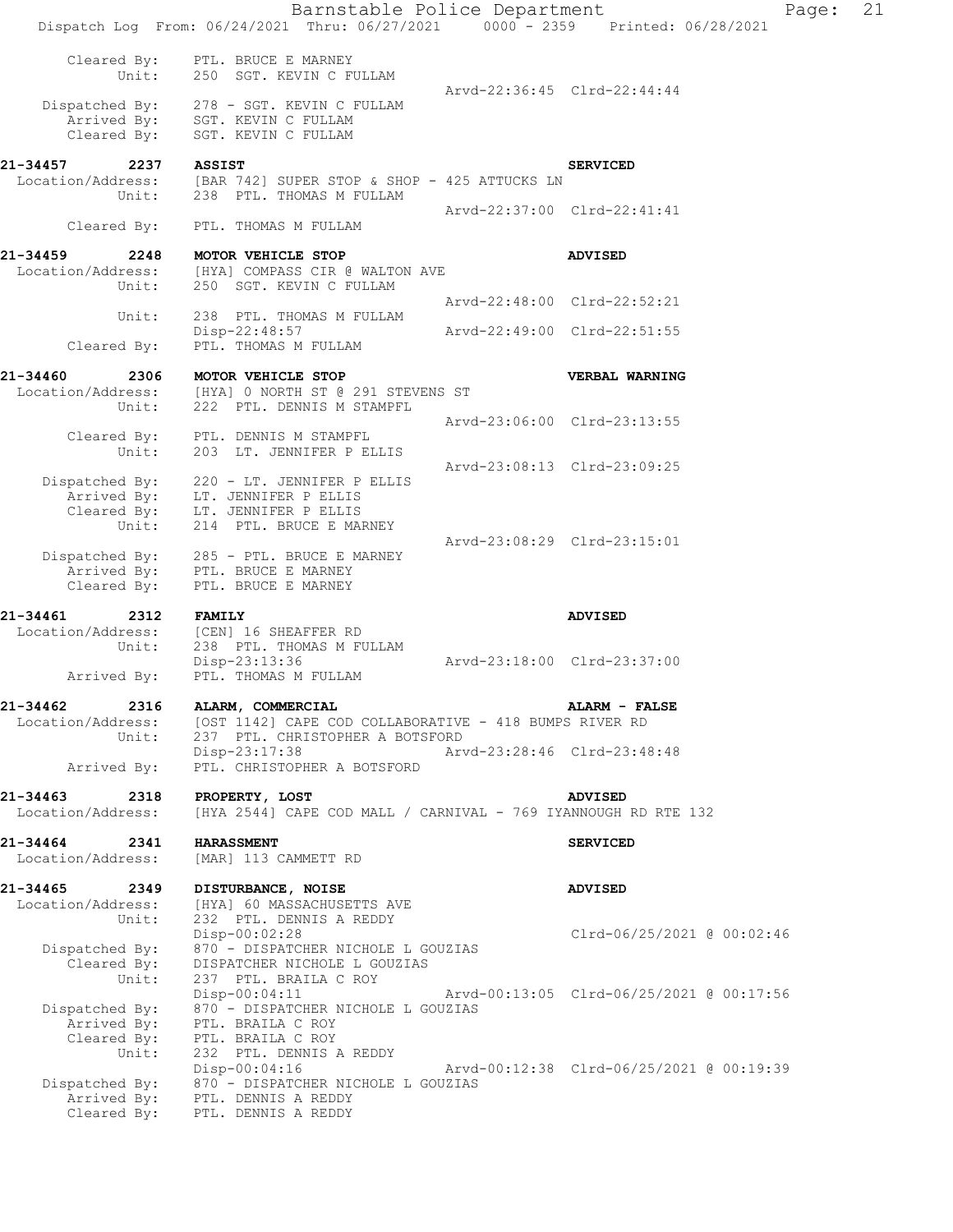| 21-34466<br>2352  | HARASSMENT, UNWANTED                         | <b>GONE ON ARRIVAL</b>                                               |
|-------------------|----------------------------------------------|----------------------------------------------------------------------|
| Location/Address: | [MAR 1145] NEEDEL, STEPHANIE - 61 BRANCH TER |                                                                      |
| Unit:             | 221 PTL. SEAN D CLEARY                       |                                                                      |
|                   | $Disp-00:02:59$                              | Arvd-00:11:33 Clrd-06/25/2021 @ 00:22:42                             |
| Dispatched By:    | 870 - DISPATCHER NICHOLE L GOUZIAS           |                                                                      |
| Arrived By:       | PTL. SEAN D CLEARY                           |                                                                      |
| Cleared By:       | PTL. SEAN D CLEARY                           |                                                                      |
| Unit:             | 229 PTL. JONATHAN D MOORE                    |                                                                      |
|                   | Disp-00:03:05                                |                                                                      |
| Dispatched By:    | 870 - DISPATCHER NICHOLE L GOUZIAS           |                                                                      |
| Arrived By:       | PTL. JONATHAN D MOORE                        |                                                                      |
| Cleared By:       | PTL. JONATHAN D MOORE                        |                                                                      |
| Unit:             | 210 SGT. BRIAN M JONES                       |                                                                      |
|                   |                                              | Disp-00:08:56 Enrt-00:08:57 Arvd-00:16:01 Clrd-06/25/2021 @ 00:22:29 |
| Dispatched By:    | 290 - SGT. BRIAN M JONES                     |                                                                      |
| Enroute By:       | SGT. BRIAN M JONES                           |                                                                      |
|                   | Arrived By: SGT. BRIAN M JONES               |                                                                      |
| Cleared By:       | SGT. BRIAN M JONES                           |                                                                      |

## **For Date: 06/25/2021 - Friday**

| 21-34471<br>Location/Address: | 0030                 | MOTOR VEHICLE STOP<br>[HYA 776] AUTO ZONE - 332 IYANNOUGH RD RTE 28 | VERBAL WARNING              |
|-------------------------------|----------------------|---------------------------------------------------------------------|-----------------------------|
|                               | Unit:                | 237 PTL. BRAILA C ROY                                               |                             |
|                               |                      |                                                                     | Arvd-00:30:00 Clrd-00:34:38 |
|                               | Cleared By:          | PTL. BRAILA C ROY                                                   |                             |
| 21-34473                      | 0038                 | <b>DISTURBANCE</b>                                                  | <b>SERVICED</b>             |
| Location/Address:             |                      | [HYA] 321 OAKLAND RD                                                |                             |
|                               | Unit:                | 236 PTL. JACOB M WHITE                                              |                             |
|                               |                      | Disp-00:39:42                                                       | Arvd-00:42:41 Clrd-00:57:14 |
|                               | Arrived By:          | PTL. JACOB M WHITE                                                  |                             |
|                               | Unit:                | 232 PTL. DENNIS A REDDY                                             |                             |
|                               |                      | Disp-00:39:45                                                       | Arvd-00:43:17 Clrd-00:57:00 |
|                               | Arrived By:          | PTL. DENNIS A REDDY                                                 |                             |
|                               | Cleared By:<br>Unit: | PTL. DENNIS A REDDY<br>213 PTL. GUSTAVO B ELOY                      |                             |
|                               |                      |                                                                     | Arvd-00:42:15 Clrd-00:56:33 |
| Dispatched By:                |                      | 303 - PTL. GUSTAVO B ELOY                                           |                             |
|                               | Arrived By:          | PTL. GUSTAVO B ELOY                                                 |                             |
|                               | Cleared By:          | PTL. GUSTAVO B ELOY                                                 |                             |
|                               | Unit:                | 210 SGT. BRIAN M JONES                                              |                             |
|                               |                      | Disp-00:43:16 Enrt-00:43:16 Arvd-00:56:13 Clrd-00:56:16             |                             |
|                               | Dispatched By:       | 290 - SGT. BRIAN M JONES                                            |                             |
|                               | Enroute By:          | SGT. BRIAN M JONES                                                  |                             |
|                               | Arrived By:          | SGT. BRIAN M JONES                                                  |                             |
|                               | Cleared By:          | SGT. BRIAN M JONES                                                  |                             |
| 21-34480                      | 0104                 | LARCENY, MOTOR VEHICLE                                              | <b>SERVICED</b>             |
| Location/Address:             |                      | [HYA] 27 PARKWAY PL                                                 |                             |
|                               | Unit:                | 213 PTL. GUSTAVO B ELOY                                             |                             |
|                               |                      | Disp-01:06:09                                                       | Arvd-01:08:30 Clrd-01:29:42 |
|                               | Arrived By:          | PTL. GUSTAVO B ELOY                                                 |                             |
|                               | Cleared By:<br>Unit: | PTL. GUSTAVO B ELOY<br>237 PTL. BRAILA C ROY                        |                             |
|                               |                      | Disp-01:06:14                                                       | Arvd-01:07:42 Clrd-02:24:04 |
|                               | Arrived By:          | PTL. BRAILA C ROY                                                   |                             |
|                               | Unit:                | 210 SGT. BRIAN M JONES                                              |                             |
|                               |                      | Disp-01:41:48                                                       | Arvd-01:45:26 Clrd-01:57:51 |
|                               | Cleared By:          | SGT. BRIAN M JONES                                                  |                             |
|                               | Unit:                | 236 PTL. JACOB M WHITE                                              |                             |
|                               |                      | $Disp-01:54:50$                                                     | Arvd-01:58:45 Clrd-02:19:18 |
|                               | Arrived By:          | PTL. JACOB M WHITE                                                  |                             |
|                               | Cleared By:          | PTL. JACOB M WHITE                                                  |                             |
| 21-34487                      | 0235                 | <b>DISTURBANCE</b>                                                  | <b>SERVICED</b>             |
| Location/Address:             |                      | [HYA] 27 PARKWAY PL                                                 |                             |
|                               | Unit:                | 237 PTL. BRAILA C ROY                                               |                             |
|                               |                      | Disp-02:36:10                                                       | Arvd-02:38:34 Clrd-02:53:17 |
|                               | Arrived By:          | PTL. BRAILA C ROY                                                   |                             |
|                               | Cleared By:          | PTL. BRAILA C ROY                                                   |                             |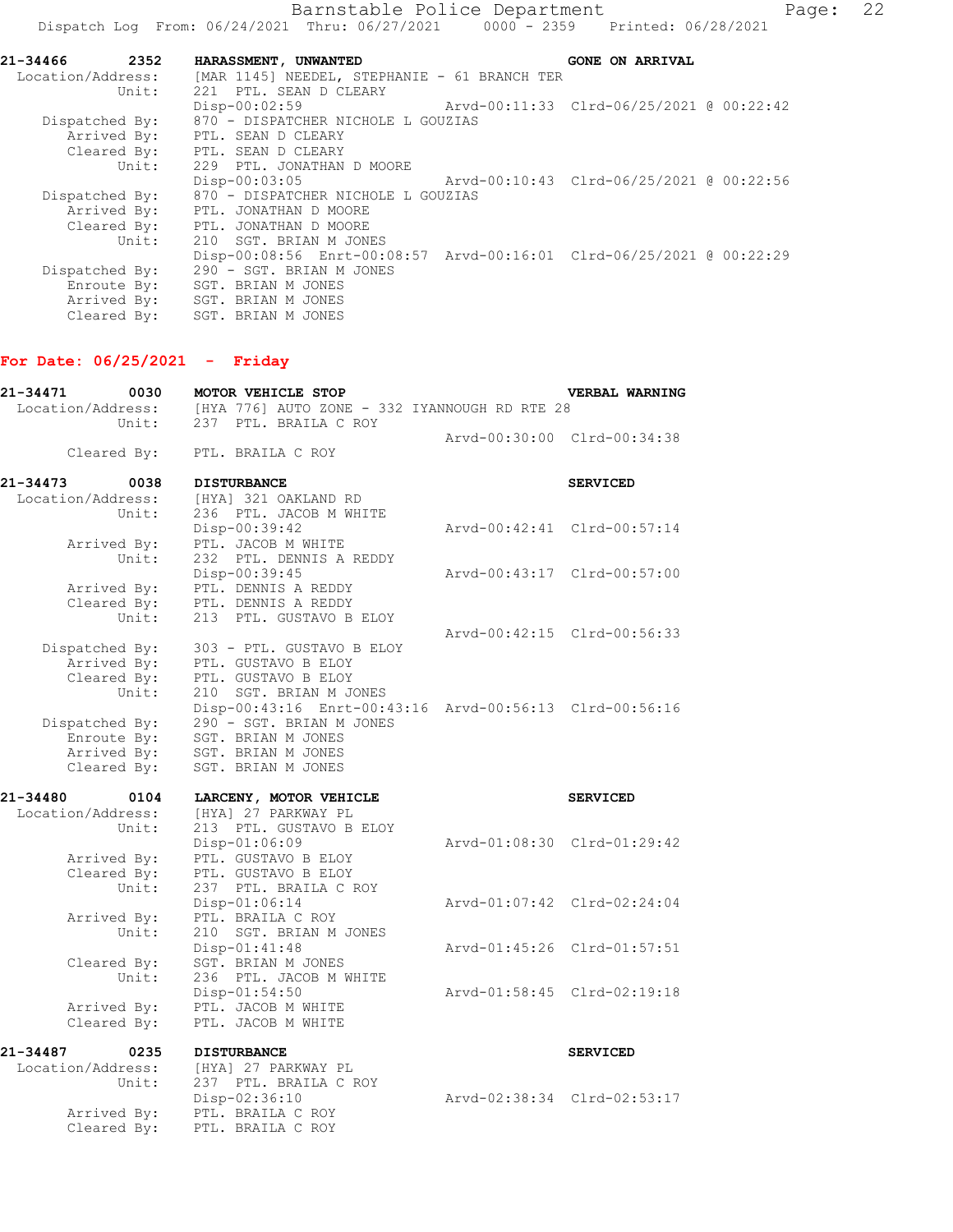Barnstable Police Department Page: 23 Dispatch Log From: 06/24/2021 Thru: 06/27/2021 0000 - 2359 Printed: 06/28/2021 Unit: 232 PTL. DENNIS A REDDY<br>Disp-02:36:15 <br>Arvd-02:41:42 Clrd-02:48:51 Disp-02:36:15 Arvd-02:41:42 Clrd-02:48:51 Arrived By: PTL. DENNIS A REDDY Cleared By: PTL. DENNIS A REDDY Unit: 210 SGT. BRIAN M JONES Disp-02:38:06 Enrt-02:38:06 Arvd-02:39:12 Clrd-02:48:30 Dispatched By: 290 - SGT. BRIAN M JONES .<br>Enroute By: SGT. BRIAN M JONES Arrived By: SGT. BRIAN M JONES Cleared  $\overline{\text{{\tt Bv}}}$ : SGT. BRIAN M JONES **21-34488 0332 ASSIST SERVICED**  Location/Address: [HYA] 332 MAIN ST @ 1 BARNSTABLE RD Unit: 213 PTL. GUSTAVO B ELOY Disp-03:33:36 Arvd-03:39:46 Clrd-03:43:51 Arrived By: PTL. GUSTAVO B ELOY Cleared By: PTL. GUSTAVO B ELOY Unit: 232 PTL. DENNIS A REDDY Disp-03:33:43 Arvd-03:40:53 Clrd-03:42:34 Arrived By: PTL. DENNIS A REDDY Cleared By: PTL. DENNIS A REDDY **21-34489 0344 HOMELESS TRESPASS/UNWANTED SERVICED**  Location/Address: [BAR] VISITING NURSES BUILDING - 255 INDEPENDENCE DR Unit: 230 PTL. STEVEN J MAHER Disp-03:48:49 Arvd-03:57:10 Clrd-03:57:49 Arrived By: PTL. STEVEN J MAHER Unit: 236 PTL. JACOB M WHITE Disp-03:48:55 Arvd-03:52:54 Clrd-03:57:47 Disp-03:48:55<br>Arrived By: PTL. JACOB M WHITE **21-34492 0604 TRAFFIC, ENFORCEMENT ACTIVITY SERVICED**  Location/Address: [HYA] SOUTH ST Unit: 232 PTL. DENNIS A REDDY Arvd-06:05:14 Clrd-06:27:44 Unit: 232 PTL. DENNIS A REDDY Disp-06:32:55 Arvd-06:37:03 Clrd-06:41:30 **21-34494 0616 TRAFFIC, ENFORCEMENT ACTIVITY SERVICED**  Location/Address: [HYA] BEARSE'S WAY Unit: 236 PTL. JACOB M WHITE Arvd-06:17:22 Clrd-07:00:44 **21-34496 0627 MOTOR VEHICLE STOP VERBAL WARNING**  Location/Address: [HYA 130] TOWN HALL PARKING LOT - 367 SOUTH ST Unit: 232 PTL. DENNIS A REDDY Arvd-06:27:44 Clrd-06:32:40 **21-34498 0641 MOTOR VEHICLE STOP VERBAL WARNING**  Location/Address: [HYA 130] TOWN HALL PARKING LOT - 367 SOUTH ST Unit: 232 PTL. DENNIS A REDDY Arvd-06:41:30 Clrd-06:45:43 **21-34499 0648 TRAFFIC, ENFORCEMENT ACTIVITY SERVICED**  Location/Address: [HYA] SOUTH ST Unit: 232 PTL. DENNIS A REDDY Arvd-06:48:29 Clrd-07:04:32 **21-34500 0735 ALARM, RESIDENTIAL ALARM - FALSE**  Location/Address: [CEN 783] STEINBERG, NORMAN - 68 WILD GOOSE WAY Unit: 229 PTL. JONATHAN D MOORE Disp-07:37:02 Arvd-07:46:39 Clrd-08:00:48 Arrived By: PTL. JONATHAN D MOORE Cleared By: PTL. JONATHAN D MOORE **21-34501 0738 ASSIST SERVICED**  Location/Address: [OST] 59 FIRE STATION RD Unit: 221 PTL. SEAN D CLEARY Disp-07:39:55 Arvd-07:51:20 Clrd-08:11:15 Arrived By: PTL. SEAN D CLEARY Cleared  $\overline{\text{By}}$ : PTL. SEAN D CLEARY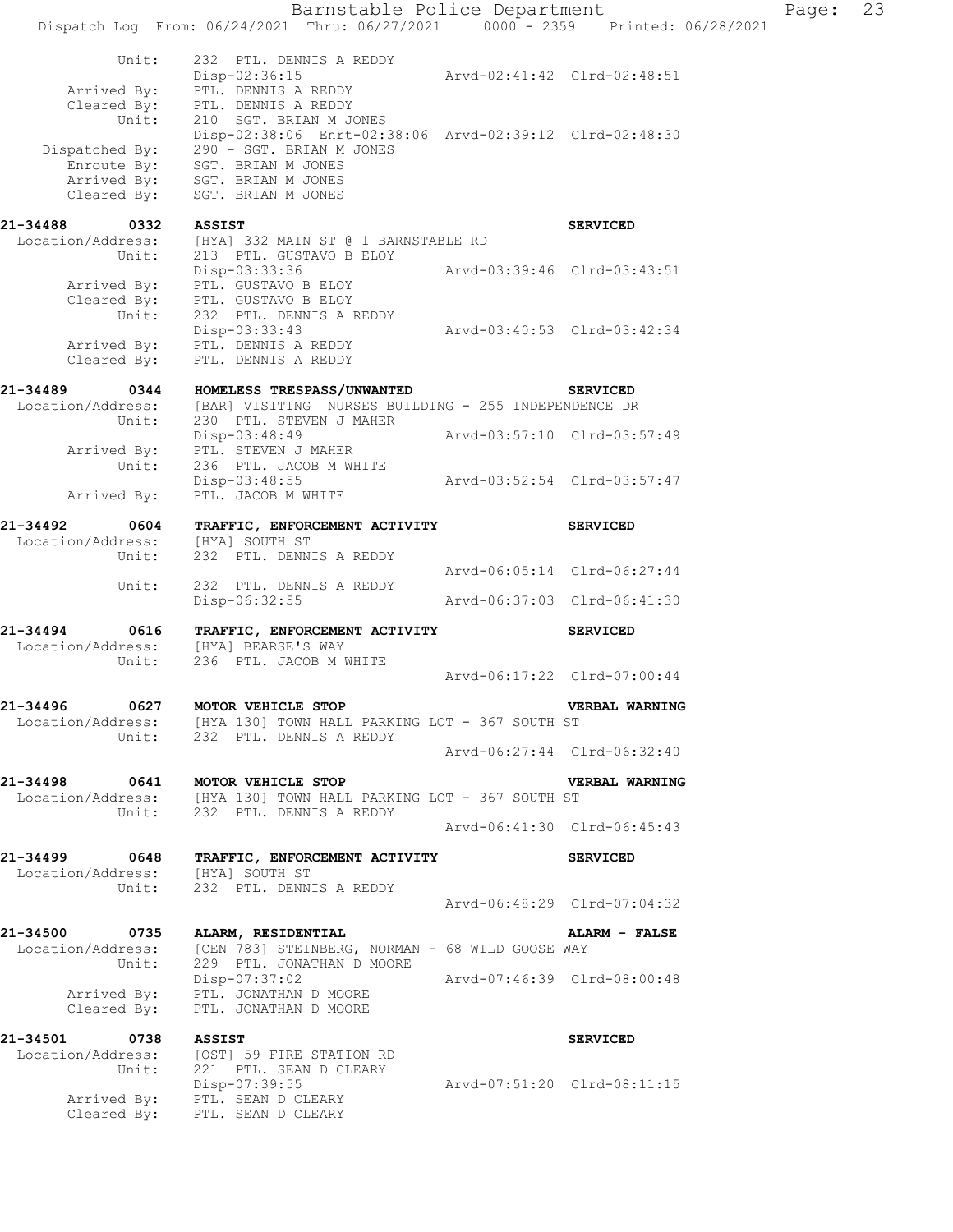Barnstable Police Department Page: 24 Dispatch Log From: 06/24/2021 Thru: 06/27/2021 0000 - 2359 Printed: 06/28/2021 **21-34503 0811 SUSPICIOUS, MOTOR VEHICLE SERVICED**  Location/Address: [HYA 2802] SPEEDWAY & DUNKIN DONUTS - 317 FALMOUTH RD RTE 28 Unit: 236 PTL. JACOB M WHITE Disp-08:12:42 Arvd-08:12:44 Clrd-08:28:07 Arrived By: PTL. JACOB M WHITE Cleared By: PTL. JACOB M WHITE Unit: 223 PTL. ANDREW M JOHNSON Disp-08:12:51 Arvd-08:13:29 Clrd-08:25:16 Arrived By: PTL. ANDREW M JOHNSON Cleared By: PTL. ANDREW M JOHNSON **21-34504 0814 ALARM, COMMERCIAL ALARM - CANCELLED**  Location/Address: [HYA 2956] BLACK CAT TAVERN - 165 OCEAN ST Unit: 216 PTL. MAXWELL S MORROW Disp-08:15:36 Clrd-08:17:48 **21-34505 0825 MOTOR VEHICLE STOP VERBAL WARNING**  Location/Address: [HYA] 48 NIGHTINGALE LN @ 590 IYANNOUGH RD RTE 132 Unit: 227 PTL. DAVID J VALIGA Arvd-08:25:00 Clrd-08:30:21 Cleared By: PTL. DAVID J VALIGA **21-34506 0825 HOMELESS CAMP CHECK - CIU SERVICED**  Location/Address: [BAR 323] LUCENT TECHNOLOGY - 75 PERSERVERANCE WAY Unit: 337 PTL. DANIELLE S ST. PETER Arvd-08:26:12 Clrd-08:28:04 **21-34511 0847 ACCIDENT, HIT & RUN REPORT TAKEN**  Location/Address: [CEN] 2300 FALMOUTH RD RTE 28 @ 250 LUMBERT MILL RD Unit: 237 PTL. CORBIN J FRIES Disp-08:48:49 Arvd-08:52:48 Clrd-10:45:05 Arrived By: PTL. CORBIN J FRIES Unit: 232 PTL. MATTHEW J MELIA Disp-08:48:53 Arvd-08:51:04 Clrd-09:51:18 Arrived By: PTL. MATTHEW J MELIA Cleared By: DISPATCHER DESIREE L ROBINSON Unit: 225 PTL. JIAN C BARCELO Disp-08:49:40 Enrt-08:49:41 Arvd-09:12:47 Clrd-10:44:54 Dispatched By: 308 - PTL. JIAN C BARCELO .<br>Enroute By: PTL. JIAN C BARCELO Arrived By: DISPATCHER DESIREE L ROBINSON Unit: 343 SGT. KEVIN A CONNOLLY Disp-08:50:26 Arvd-08:52:23 Clrd-11:48:12 Dispatched By: 864 - DISPATCHER DESIREE L ROBINSON Arrived By: DISPATCHER DESIREE L ROBINSON Unit: 210 SGT. MARK BUTLER Disp-08:52:11 Arvd-08:52:22 Clrd-10:44:57 Dispatched By: 864 - DISPATCHER DESIREE L ROBINSON Arrived By: DISPATCHER DESIREE L ROBINSON Unit: 211 SGT. JOHN M ALEXANDER Disp-08:59:04 Arvd-08:59:08 Clrd-10:33:00 Dispatched By: 864 - DISPATCHER DESIREE L ROBINSON Arrived By: DISPATCHER DESIREE L ROBINSON Cleared By: DISPATCHER DESIREE L ROBINSON Unit: 233 PTL. MATTHEW J LOUNSBURY Disp-09:03:10 Arvd-09:03:12 Clrd-10:45:14 PTL. CHRISTOPHER J LOBIANCO Dispatched By: 862 - DISPATCHER LOREN P ORPEN Arrived By: DISPATCHER LOREN P ORPEN Unit: 205 PTL. BRIAN D MORRISON Disp-09:04:29 Arvd-09:04:34 Clrd-10:29:04 Cleared By: PTL. BRIAN D MORRISON Unit: 336 PTL. CHRISTOPHER C KELSEY Disp-09:11:25 Arvd-09:29:14 Clrd-10:45:01 Dispatched By: 864 - DISPATCHER DESIREE L ROBINSON Arrived By: DISPATCHER DESIREE L ROBINSON Unit: 211 SGT. JOHN M ALEXANDER Disp-10:36:44 Arvd-10:37:10 Clrd-10:45:07 Dispatched By: 864 - DISPATCHER DESIREE L ROBINSON Arrived By: DISPATCHER DESIREE L ROBINSON Refer To Incident: 21-1214-OF Refer To Accident: 21-485-AC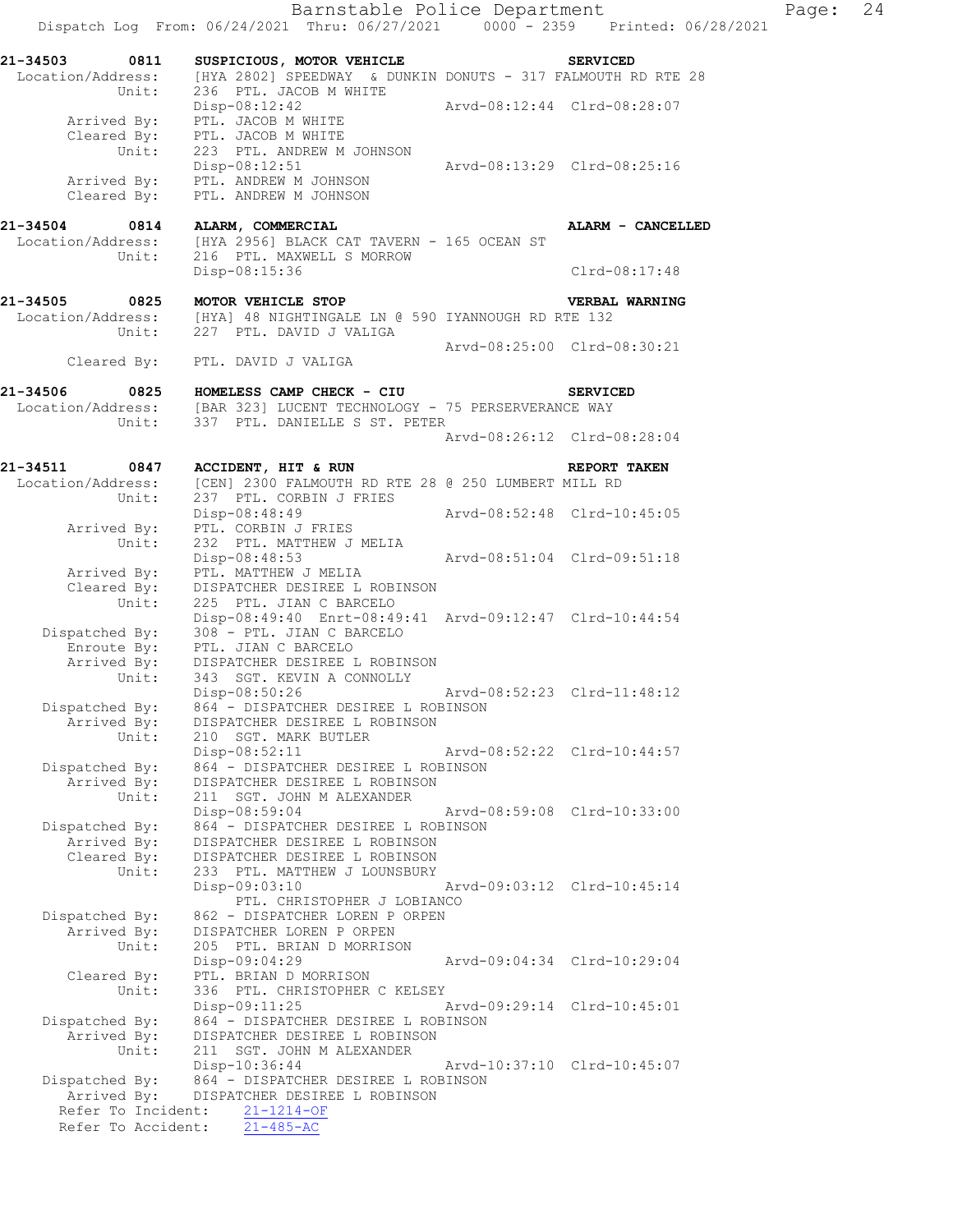| 21-34512<br>0849<br>Location/Address:<br>Unit:        | DISTURBANCE, INTOX PERSON<br>[HYA] 625 MAIN ST @ 5 SEA ST<br>211 SGT. JOHN M ALEXANDER                                                                                                        | <b>GONE ON ARRIVAL</b>      |
|-------------------------------------------------------|-----------------------------------------------------------------------------------------------------------------------------------------------------------------------------------------------|-----------------------------|
| Dispatched By:<br>Unit:                               | Arvd-08:52:30 Clrd-08:58:58<br>$Disp-08:51:38$<br>864 - DISPATCHER DESIREE L ROBINSON<br>Cleared By: DISPATCHER DESIREE L ROBINSON<br>213 PTL. SCOTT F LEGER                                  |                             |
| Dispatched By:<br>Arrived By:<br>Cleared By:<br>Unit: | Arvd-08:52:04 Clrd-09:00:03<br>228 - PTL. SCOTT F LEGER<br>PTL. SCOTT F LEGER<br>DISPATCHER DESIREE L ROBINSON<br>B302 PTL. DAVID D HEISE                                                     |                             |
| Unit:                                                 | $Disp-08:52:22$<br>Cleared By: DISPATCHER DESIREE L ROBINSON<br>B238 PTL. THOMAS J HARMON                                                                                                     | Clrd-08:59:58               |
|                                                       | Disp-08:52:27<br>DISPATCHER DESIREE L ROBINSON<br>Cleared By: DISPATCHER DESIREE L ROBINSON<br>Unit: 337 PTL. DANIELLE S ST. PETER                                                            | Clrd-09:00:01               |
| Dispatched By:<br>Arrived By:<br>Cleared $\vec{By}$ : | Disp-08:52:33 Enrt-08:52:33 Arvd-08:54:25 Clrd-08:57:39<br>274 - PTL. DANIELLE S ST. PETER<br>Enroute By: PTL. DANIELLE S ST. PETER<br>PTL. DANIELLE S ST. PETER<br>PTL. DANIELLE S ST. PETER |                             |
| 21-34513 0855                                         | ASSIST, KEEP PEACE                                                                                                                                                                            | <b>SERVICED</b>             |
| Unit:                                                 | Location/Address: [HYA] 20 THIRD AVE<br>221 PTL. OWEN J MURRAY<br>Arvd-09:17:52 Clrd-09:40:11<br>Disp-09:09:55                                                                                |                             |
| Cleared By:                                           | Arrived By: PTL. OWEN J MURRAY<br>PTL. OWEN J MURRAY                                                                                                                                          |                             |
| 21-34515<br>Unit:                                     | 1-34515 0901 FOLLOWUP PREV CASE SERVICED<br>Location/Address: [BAR 111] MAY INSTITUTE, THE - 270 COMMUNICATION WAY Apt. #1CDE<br>213 PTL. SCOTT F LEGER                                       |                             |
|                                                       |                                                                                                                                                                                               | Arvd-09:03:55 Clrd-09:34:06 |
| Unit:                                                 | 21-34516 0906 FOLLOWUP PREV CASE<br>Location/Address: [BAR 278] DEPARTMENT OF MENTAL HEALTH - 270 COMMUNICATION WAY Apt. #5<br>337 PTL. DANIELLE S ST. PETER                                  | <b>SERVICED</b>             |
|                                                       |                                                                                                                                                                                               | Arvd-09:06:46 Clrd-09:36:41 |
| 21-34518<br>0912                                      | ASSIST, WELL BEING<br>Location/Address: [HYA 3647] KENNEY, DAVID - 30 KENT LN<br>Unit: 236 PTL. JACOB M WHITE<br>236 PTL. JACOB M WHITE                                                       | <b>SERVICED</b>             |
| Unit:                                                 | Disp-09:14:54<br>236 PTL. JACOB M WHITE                                                                                                                                                       | $Clrd-09:15:23$             |
| Arrived By:<br>Cleared By:                            | Disp-09:23:39<br>PTL. JACOB M WHITE<br>PTL. JACOB M WHITE                                                                                                                                     | Arvd-09:26:37 Clrd-09:44:57 |
| 21-34519 0915<br>Location/Address:                    | PROPERTY, LOST<br>[OST 1604] FINNEGAN, JAMES J & PEGGY T - 40 HATHAWAY RD                                                                                                                     | ADVISED                     |
| 21-34521 0925<br>Unit:                                | LARCENY, SHOPLIFTING<br>Location/Address: [HYA 166] 7-ELEVEN #25161 - 210 NORTH ST<br>B302 PTL. DAVID D HEISE                                                                                 | <b>ADVISED</b>              |
| Unit:                                                 | Arvd-09:55:33 Clrd-10:01:50<br>Disp-09:27:20<br>Arrived By: DISPATCHER DESIREE L ROBINSON<br>B238 PTL. THOMAS J HARMON                                                                        |                             |
| Arrived By:                                           | Disp-09:27:28<br>Arvd-09:55:35 Clrd-10:01:51<br>DISPATCHER DESIREE L ROBINSON                                                                                                                 |                             |
| 0929<br>21-34522<br>Location/Address:<br>Unit:        | MOTOR VEHICLE STOP<br>[HYA 497] MASS BAY COMPANY - 595 MAIN ST<br>223 PTL. ANDREW M JOHNSON                                                                                                   | ADVISED                     |
|                                                       |                                                                                                                                                                                               | Arvd-09:29:49 Clrd-09:35:31 |
| 21-34523 0949<br>Location/Address:<br>Unit:           | <b>SUMMONS, SERVE</b><br>[HYA 112] CAPE COD HOSPITAL - 27 PARK ST<br>223 PTL. ANDREW M JOHNSON                                                                                                | SERVED IN HAND              |
|                                                       |                                                                                                                                                                                               | Arvd-09:50:10 Clrd-09:58:03 |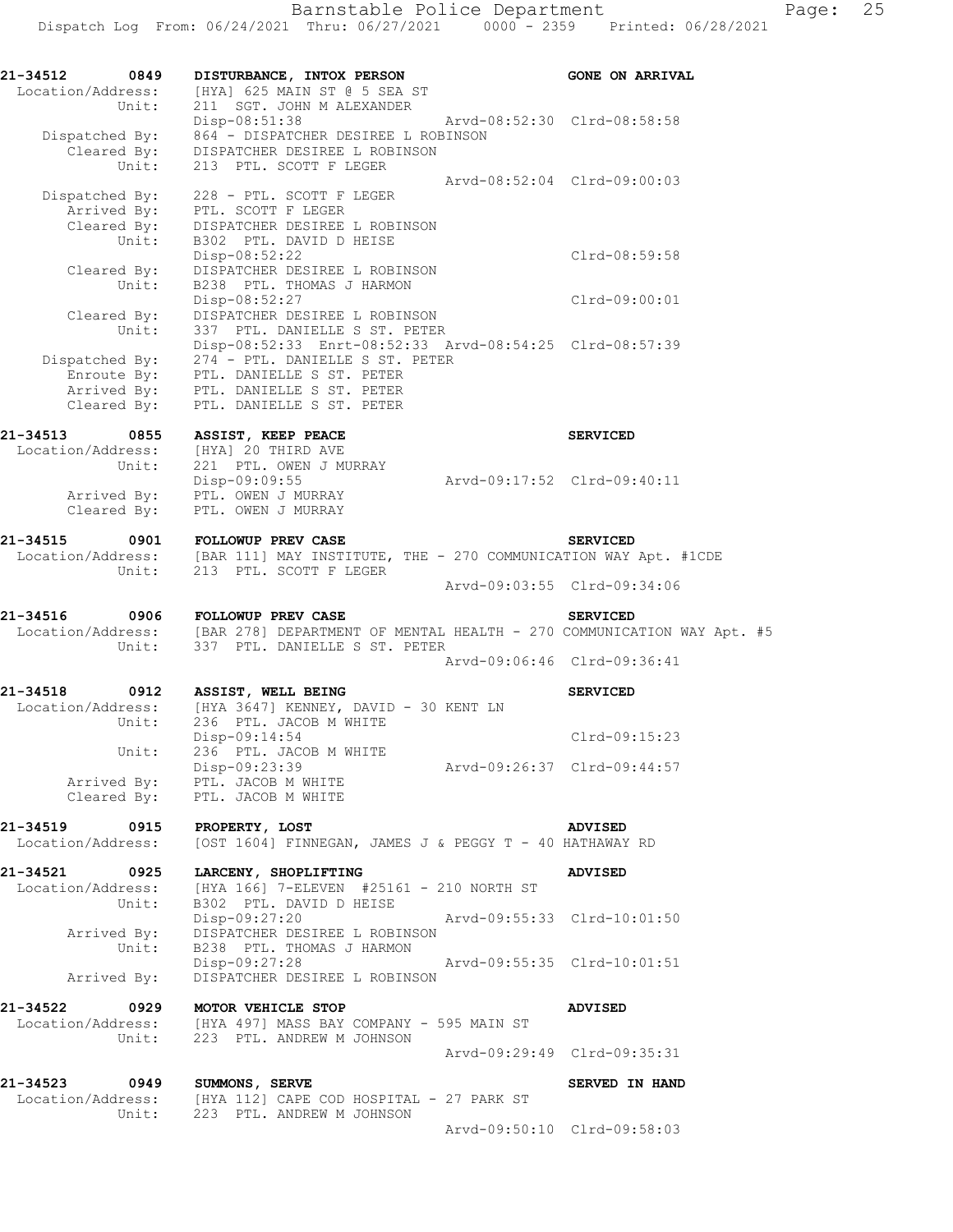| 21-34524 0951 |       | <b>FOLLOW UP</b>                                                                                        | <b>SERVICED</b>             |
|---------------|-------|---------------------------------------------------------------------------------------------------------|-----------------------------|
|               |       | Location/Address: [MAR 40] WALGREENS #19947 - 3848 FALMOUTH RD RTE 28<br>Unit: 232 PTL. MATTHEW J MELIA |                             |
|               |       | Cleared By: PTL. MATTHEW J MELIA                                                                        | Arvd-09:51:00 Clrd-10:11:42 |
|               |       | 21-34527 1006 ACCIDENT, PROPERTY DAMAGE                                                                 | REPORT TAKEN                |
|               |       | Location/Address: [HYA 1655] JMR HONDA - 741 YARMOUTH RD                                                |                             |
|               | Unit: | 221 PTL. OWEN J MURRAY                                                                                  |                             |
|               |       | Disp-10:06:51                                                                                           | Arvd-10:15:58 Clrd-10:24:49 |
|               |       | Arrived By: PTL. OWEN J MURRAY<br>Cleared By: PTL. OWEN J MURRAY                                        |                             |
|               |       | Refer To Accident: 21-486-AC                                                                            |                             |
|               |       | 21-34528 1007 PROPERTY, LOST                                                                            | ADVISED                     |
|               |       | Location/Address: [HYA 173] ALBERTO'S RISTORANTE - 360 MAIN ST                                          |                             |
|               |       | 21-34529 1011 FOLLOWUP PREV CASE                                                                        | <b>SERVICED</b>             |
|               |       | Location/Address: [COT] 25 QUEEN ANNE LN                                                                |                             |
|               |       | Unit: 232 PTL. MATTHEW J MELIA                                                                          |                             |
|               |       |                                                                                                         | Arvd-10:12:14 Clrd-10:35:10 |
| 21-34531 1020 |       | PROPERTY, FOUND                                                                                         | <b>SERVICED</b>             |
|               |       | Location/Address: [HYA 3065] BARNSTABLE POLICE - HYANNIS STATION - 491 MAIN ST                          |                             |
|               |       | 21-34532 1033 MOTOR VEHICLE STOP                                                                        | VERBAL WARNING              |
|               |       | Location/Address: [HYA 17] CHRISTMAS TREE PLAZA - 655 IYANNOUGH RD RTE 132                              |                             |
|               | Unit: | 211 SGT. JOHN M ALEXANDER                                                                               |                             |
|               | Unit: | 221 PTL. OWEN J MURRAY                                                                                  | Arvd-10:33:00 Clrd-10:36:44 |
|               |       | $Disp-10:36:37$                                                                                         | Arvd-10:36:40 Clrd-10:42:32 |
|               |       | Cleared By: PTL. OWEN J MURRAY                                                                          |                             |
|               |       | 21-34533 1034 TRAFFIC, ENFORCEMENT ACTIVITY SERVICED                                                    |                             |
|               |       | Location/Address: [HYA] 399 OLD STRAWBERRY HILL RD @ 6 KITSY LN                                         |                             |
|               |       | Unit: 227 PTL. DAVID J VALIGA                                                                           | Arvd-10:34:30 Clrd-10:37:12 |
|               | Unit: | 227 PTL. DAVID J VALIGA                                                                                 |                             |
|               |       | Disp-10:46:07                                                                                           | Arvd-10:46:46 Clrd-10:52:43 |
|               | Unit: | 227 PTL. DAVID J VALIGA<br>Disp-10:57:41                                                                | Arvd-10:58:32 Clrd-11:04:16 |
|               | Unit: | 227 PTL. DAVID J VALIGA                                                                                 |                             |
|               | Unit: | $Disp-11:05:18$<br>227 PTL. DAVID J VALIGA                                                              | Arvd-11:05:30 Clrd-11:11:12 |
|               |       | $Disp-11:13:41$                                                                                         | Arvd-11:14:05 Clrd-11:31:10 |
|               | Unit: | 227 PTL. DAVID J VALIGA                                                                                 |                             |
|               |       | Disp-11:35:17                                                                                           | Arvd-11:35:30 Clrd-11:37:53 |
| 21-34534      |       | 1037 MOTOR VEHICLE STOP                                                                                 | <b>CITATION ISSUED</b>      |
|               |       | Location/Address: [HYA] 399 OLD STRAWBERRY HILL RD @ 6 KITSY LN                                         |                             |
|               |       | Unit: 227 PTL. DAVID J VALIGA                                                                           | Arvd-10:37:12 Clrd-10:45:50 |
|               |       |                                                                                                         |                             |
| 21-34537      |       | 1052 MOTOR VEHICLE STOP<br>Location/Address: [HYA] 399 OLD STRAWBERRY HILL RD @ 6 KITSY LN              | VERBAL WARNING              |
|               |       | Unit: 227 PTL. DAVID J VALIGA                                                                           |                             |
|               |       |                                                                                                         | Arvd-10:52:43 Clrd-10:57:24 |
| 21-34538      | 1052  | TRAFFIC, ENFORCEMENT ACTIVITY                                                                           | <b>SERVICED</b>             |
|               |       | Location/Address: [HYA] 450 CRAIGVILLE BEACH RD @ 5 SIXTH AVE                                           |                             |
|               | Unit: | 225 PTL. JIAN C BARCELO                                                                                 |                             |
|               | Unit: | 225 PTL. JIAN C BARCELO                                                                                 | Arvd-10:53:06 Clrd-10:54:01 |
|               |       | Disp-10:55:26                                                                                           | Arvd-10:56:07 Clrd-11:09:03 |
|               | Unit: | 225 PTL. JIAN C BARCELO<br>$Disp-11:15:20$                                                              | Arvd-11:15:54 Clrd-11:34:59 |
|               | Unit: | 225 PTL. JIAN C BARCELO                                                                                 |                             |
|               |       | Disp-11:41:36                                                                                           | Arvd-11:42:50 Clrd-11:48:23 |

Cleared By: SGT. MEAGHAN M CUNNINGHAM

**21-34539 1053 MOTOR VEHICLE STOP VERBAL WARNING**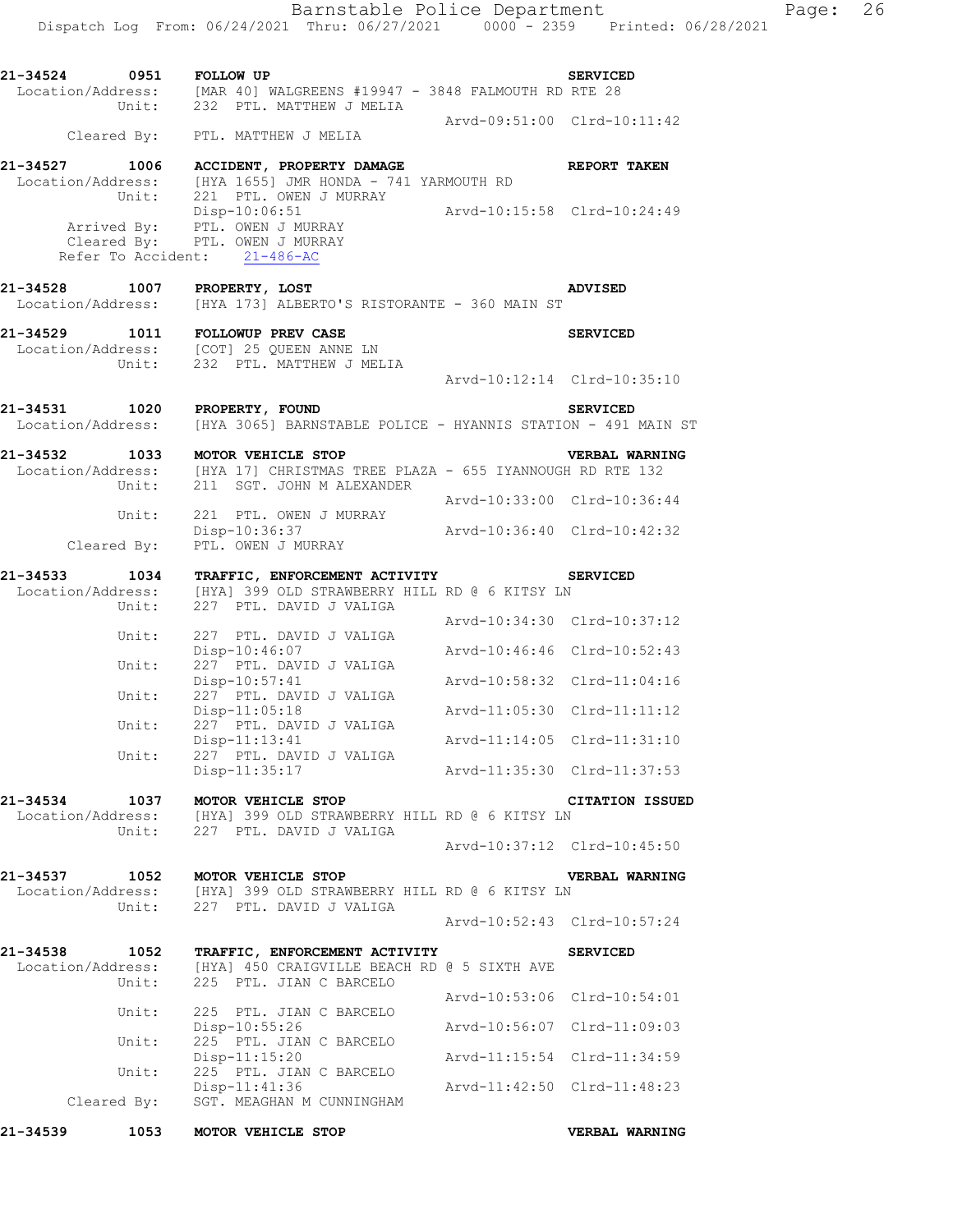Barnstable Police Department Fage: 27 Dispatch Log From: 06/24/2021 Thru: 06/27/2021 0000 - 2359 Printed: 06/28/2021 Location/Address: [HYA] 551 CRAIGVILLE BEACH RD @ 4 STRAWBERRY HILL RD Unit: 225 PTL. JIAN C BARCELO Arvd-10:54:01 Clrd-10:54:58 21-34540 1055 SUMMONS, SERVE **SUMMONS, SERVED SERVED IN HAND**  Location/Address: [HYA 125] HYANNIS FIRE DEPARTMENT - 95 HIGH SCHOOL RD EXT Unit: 221 PTL. OWEN J MURRAY Arvd-10:57:37 Clrd-11:03:10 **21-34543 1100 FOLLOWUP PREV CASE SERVICED**  Location/Address: [HYA 284] CAPE COD CENTRAL RAILROAD - 252 MAIN ST Unit: 213 PTL. SCOTT F LEGER Arvd-11:07:28 Clrd-11:08:53 **21-34541 1104 MOTOR VEHICLE STOP VERBAL WARNING**  Location/Address: [HYA] 399 OLD STRAWBERRY HILL RD @ 6 KITSY LN Unit: 227 PTL. DAVID J VALIGA Arvd-11:04:16 Clrd-11:05:07 **21-34545 1108 DISTURBANCE ADVISED**  Location/Address: [HYA 1818] CAPE COD REGIONAL TRANSIT AUTHORITY - 181 IYANNOUGH RD RTE 28 Unit: 223 PTL. ANDREW M JOHNSON Disp-11:09:06 Arvd-11:13:24 Clrd-11:19:48 Arrived By: PTL. ANDREW M JOHNSON Cleared By: DISPATCHER DESIREE L ROBINSON Unit: 221 PTL. OWEN J MURRAY Disp-11:09:12 Arvd-11:09:59 Clrd-11:19:05 Arrived By: PTL. OWEN J MURRAY Cleared  $\overline{\text{{\tt Bv}}}$ : PTL. OWEN J MURRAY Unit: 337 PTL. DANIELLE S ST. PETER Disp-11:09:18 Arvd-11:09:23 Clrd-11:19:10 Cleared By: PTL. DANIELLE S ST. PETER Unit: 213 PTL. SCOTT F LEGER Arvd-11:11:10 Clrd-11:19:50 Dispatched By: 228 - PTL. SCOTT F LEGER .<br>Arrived By: PTL. SCOTT F LEGER Cleared By: DISPATCHER DESIREE L ROBINSON **21-34546 1109 MOTOR VEHICLE STOP CITATION ISSUED**  Location/Address: [CEN] 680 CRAIGVILLE BEACH RD @ 95 JACKSON AVE Unit: 225 PTL. JIAN C BARCELO Arvd-11:09:03 Clrd-11:14:33 **21-34549 1111 MOTOR VEHICLE STOP VERBAL WARNING**  Location/Address: [HYA] 399 OLD STRAWBERRY HILL RD @ 6 KITSY LN Unit: 227 PTL. DAVID J VALIGA Arvd-11:11:12 Clrd-11:13:28 **21-34554 1117 ASSIST, OTHER AGENCY SERVICED**  Location/Address: [HYA] 3 FRESH HOLES RD Unit: 236 PTL. JACOB M WHITE Disp-11:20:09 Arvd-11:24:59 Clrd-11:28:05 Arrived By: PTL. JACOB M WHITE Cleared By: PTL. JACOB M WHITE **21-34555 1119 FOLLOWUP PREV CASE SERVICED**  Location/Address: [MAR 40] WALLGREENS - 3848 FALMOUTH RD RTE 28 Unit: 232 PTL. MATTHEW J MELIA Arvd-11:20:07 Clrd-11:51:05 21-34556 1130 FOLLOWUP PREV CASE **1130** SERVICED Location/Address: [HYA 1818] CAPE COD REGIONAL TRANSIT AUTHORITY - 181 IYANNOUGH RD RTE 28 Unit: 213 PTL. SCOTT F LEGER Arvd-11:31:09 Clrd-11:34:09 **21-34557 1131 MOTOR VEHICLE STOP VERBAL WARNING**  Location/Address: [HYA] 399 OLD STRAWBERRY HILL RD @ 6 KITSY LN Unit: 227 PTL. DAVID J VALIGA Arvd-11:31:10 Clrd-11:35:07 **21-34559 1133 ASSIST, WELL BEING SERVICED**  Location/Address: [HYA 133] AM / PM CONVENIENCE - 489 BEARSE'S WAY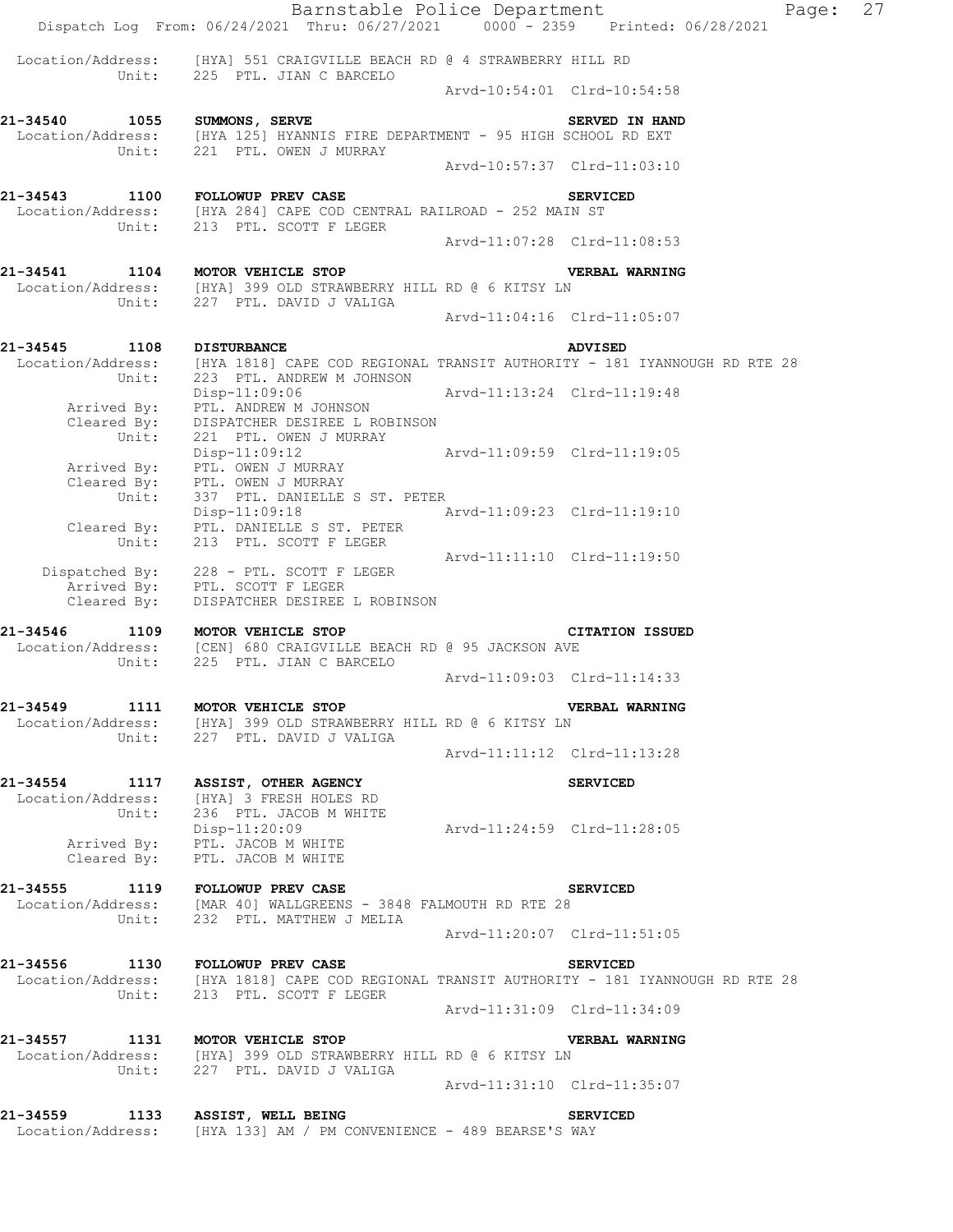|                                                            | Barnstable Police Department<br>Dispatch Log From: 06/24/2021 Thru: 06/27/2021 0000 - 2359 Printed: 06/28/2021                                                 |                             |                             | Page: 28 |  |
|------------------------------------------------------------|----------------------------------------------------------------------------------------------------------------------------------------------------------------|-----------------------------|-----------------------------|----------|--|
|                                                            | Unit: 221 PTL. OWEN J MURRAY<br>Disp-11:34:05<br>Arrived By: PTL. OWEN J MURRAY<br>Cleared By: PTL. OWEN J MURRAY                                              |                             |                             |          |  |
| 21-34560 1134 MOTOR VEHICLE STOP                           | Location/Address: [CEN] 680 CRAIGVILLE BEACH RD @ 95 JACKSON AVE                                                                                               |                             | <b>CITATION ISSUED</b>      |          |  |
|                                                            | Unit: 225 PTL. JIAN C BARCELO                                                                                                                                  |                             | Arvd-11:34:59 Clrd-11:41:20 |          |  |
| 21-34561 1139 MOTOR VEHICLE STOP                           | Location/Address: [HYA] 66 BARNSTABLE RD<br>Unit: 233 PTL. MATTHEW J LOUNSBURY                                                                                 |                             | <b>CITATION ISSUED</b>      |          |  |
|                                                            | PTL. CHRISTOPHER J LOBIANCO<br>Cleared By: PTL. MATTHEW J LOUNSBURY                                                                                            | Arvd-11:39:00 Clrd-11:49:24 |                             |          |  |
|                                                            | 21-34563 1150 TRAFFIC, ENFORCEMENT ACTIVITY CITATION ISSUED<br>Location/Address: [HYA 3979] CAPE AIR - 660 BARNSTABLE RD<br>Unit: 233 PTL. MATTHEW J LOUNSBURY |                             |                             |          |  |
|                                                            | PTL. CHRISTOPHER J LOBIANCO                                                                                                                                    | Arvd-11:50:29 Clrd-11:58:46 |                             |          |  |
| 21-34569 1202 ASSIST<br>Location/Address: [OST] 63 PINE LN |                                                                                                                                                                |                             | <b>SERVICED</b>             |          |  |
|                                                            | Unit: 237 PTL. CORBIN J FRIES<br>Disp-12:12:13<br>Arrived By: PTL. CORBIN J FRIES<br>Cleared By: DISPATCHER HALEY R HOLLANDER                                  |                             |                             |          |  |
|                                                            | VI<br>21-34568 1206 MOTOR VEHICLE STOP<br>Location/Address: [CEN 852] CVS #1869 - 1080 FALMOUTH RD RTE 28                                                      |                             | <b>VERBAL WARNING</b>       |          |  |
|                                                            | Unit: 237 PTL. CORBIN J FRIES                                                                                                                                  |                             | Arvd-12:06:55 Clrd-12:08:11 |          |  |
| 21-34570 1209 ASSIST                                       | Location/Address: [HYA] 398 WEST MAIN ST Apt. #3B<br>Unit: 221 PTL. OWEN J MURRAY                                                                              |                             | REPORT TAKEN                |          |  |
|                                                            | Disp-12:11:59 Arvd-12:17:09 Clrd-12:44:04<br>Arrived By: PTL. OWEN J MURRAY<br>Cleared By: PTL. OWEN J MURRAY<br>Refer To Incident: 21-1216-OF                 |                             |                             |          |  |
| 21-34571<br>Unit:                                          | 1214 ASSIST, CIVIL<br>Location/Address: [HYA 124] BARNSTABLE POLICE DEPARTMENT - 1200 PHINNEY'S LN<br>225 PTL. JIAN C BARCELO                                  |                             | <b>ADVISED</b>              |          |  |
|                                                            | Disp-12:22:47                                                                                                                                                  | Arvd-12:22:49 Clrd-12:23:41 |                             |          |  |
| 21-34573<br>Unit:                                          | 1237 MOTOR VEHICLE STOP<br>Location/Address: [MAR] 466 RIVER RD @ 5 ROSA LN<br>232 PTL. MATTHEW J MELIA                                                        |                             | <b>VERBAL WARNING</b>       |          |  |
|                                                            | Cleared By: PTL. MATTHEW J MELIA                                                                                                                               | Arvd-12:37:00 Clrd-12:41:08 |                             |          |  |
| 21-34574<br>1241<br>Location/Address:                      | SUSPICIOUS, PERSON<br>[OST] OLD MILL RD                                                                                                                        |                             | <b>SERVICED</b>             |          |  |
| Unit:<br>Unit:                                             | 237 PTL. CORBIN J FRIES<br>Disp-12:42:03<br>232 PTL. MATTHEW J MELIA                                                                                           |                             | Clrd-12:43:32               |          |  |
|                                                            | Disp-12:42:46<br>Dispatched By: 880 - DISPATCHER HALEY R HOLLANDER                                                                                             |                             | $Clrd-12:43:42$             |          |  |
| Unit:<br>Cleared By:                                       | 237 PTL. CORBIN J FRIES<br>Disp-12:43:39 Arvd-12:43:45 Clrd-12:47:26<br>PTL. CORBIN J FRIES                                                                    |                             |                             |          |  |
| 21-34576 1247 MOTOR VEHICLE STOP                           |                                                                                                                                                                |                             | VERBAL WARNING              |          |  |
|                                                            | Location/Address: [MAR 101] BROGAN, MARGARET M & MCMULLEN, DONNA-LEE - 511 RIVER RD<br>Unit: 232 PTL. MATTHEW J MELIA                                          |                             |                             |          |  |
|                                                            |                                                                                                                                                                |                             | Arvd-12:47:32 Clrd-12:52:22 |          |  |
| 21-34577<br>1251                                           | MOTOR VEHICLE STOP<br>Location/Address: [CEN 1263] MSPCA - 1577 FALMOUTH RD RTE 28                                                                             |                             | <b>VERBAL WARNING</b>       |          |  |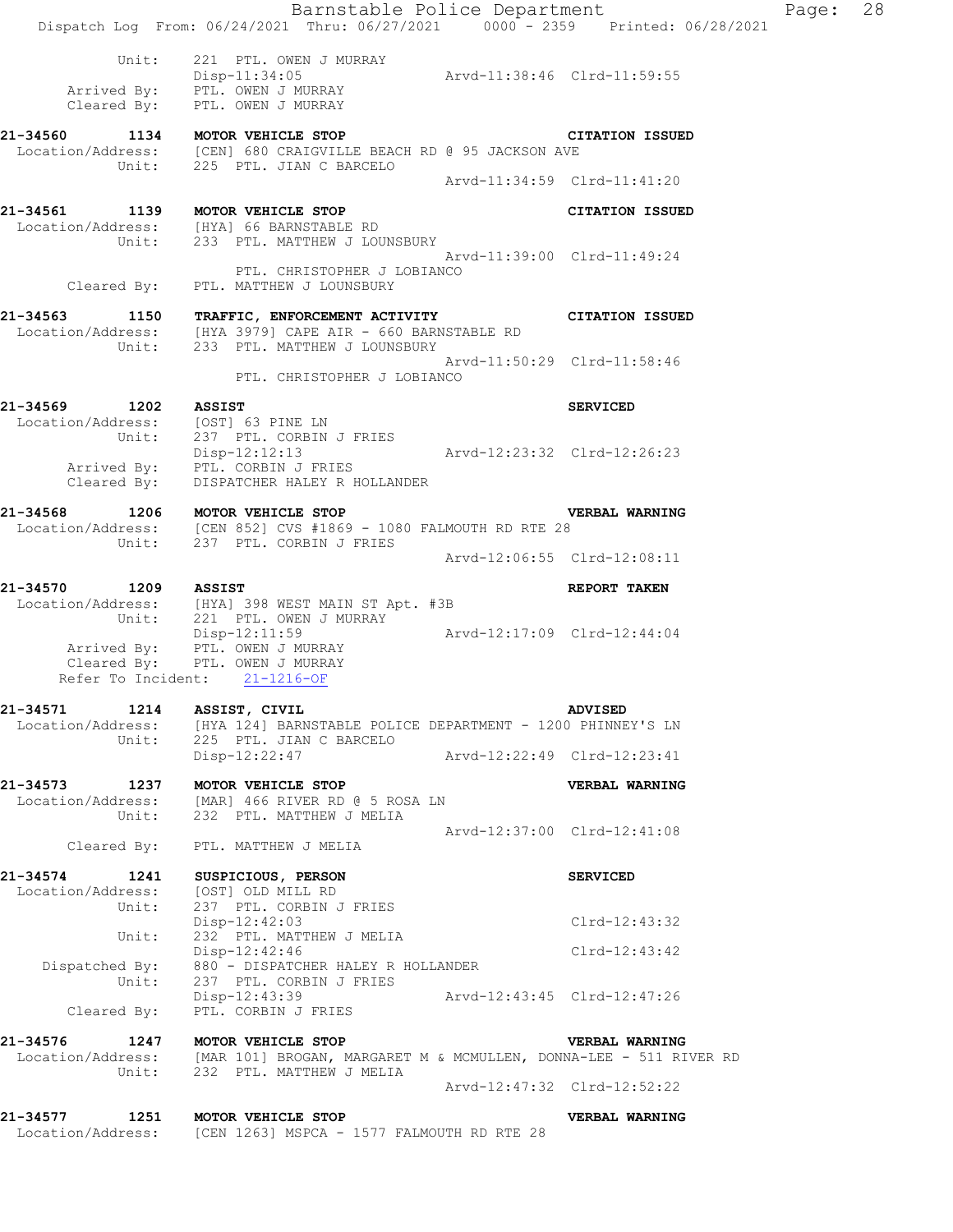|                                                | Barnstable Police Department<br>Dispatch Log From: 06/24/2021 Thru: 06/27/2021 0000 - 2359 Printed: 06/28/2021                         |                             | Page: | 29 |
|------------------------------------------------|----------------------------------------------------------------------------------------------------------------------------------------|-----------------------------|-------|----|
| Unit:                                          | 237 PTL. CORBIN J FRIES                                                                                                                |                             |       |    |
| Cleared By:                                    | PTL. CORBIN J FRIES                                                                                                                    | Arvd-12:51:00 Clrd-12:54:24 |       |    |
| 21-34578<br>1251<br>Location/Address:          | SUSPICIOUS, MOTOR VEHICLE<br>[WBA] 143 SADDLER LN                                                                                      | <b>ADVISED</b>              |       |    |
| 21-34579<br>1300<br>Location/Address:          | MOTOR VEHICLE STOP<br>[HYA] 640 BEARSE'S WAY @ 11 ENTERPRISE RD                                                                        | <b>CITATION ISSUED</b>      |       |    |
| Unit:                                          | 223 PTL. ANDREW M JOHNSON                                                                                                              | Arvd-13:00:00 Clrd-13:09:54 |       |    |
| Cleared By:<br>Unit:<br>Dispatched By:         | PTL. ANDREW M JOHNSON<br>221 PTL. OWEN J MURRAY<br>Disp-13:05:59 Enrt-13:06:00 Arvd-13:06:26 Clrd-13:06:59<br>320 - PTL. OWEN J MURRAY |                             |       |    |
| Enroute By:<br>Arrived By:<br>Cleared By:      | PTL. OWEN J MURRAY<br>PTL. OWEN J MURRAY<br>PTL. OWEN J MURRAY                                                                         |                             |       |    |
| 21-34580<br>1301<br>Location/Address:<br>Unit: | ACCIDENT, PROPERTY DAMAGE<br>[CEN] 139 PHINNEY'S LN @ 1460 FALMOUTH RD RTE 28<br>237 PTL. CORBIN J FRIES                               | <b>SERVICED</b>             |       |    |
| Arrived By:                                    | $Disp-13:02:03$<br>PTL. CORBIN J FRIES                                                                                                 | Arvd-13:07:03 Clrd-13:20:38 |       |    |
| Cleared By:<br>Unit:                           | PTL. CORBIN J FRIES<br>210 SGT. MARK BUTLER                                                                                            | Arvd-13:03:58 Clrd-13:32:41 |       |    |
| Dispatched By:<br>Arrived By:<br>Cleared By:   | 241 - SGT. MARK BUTLER<br>SGT. MARK BUTLER<br>SGT. MARK BUTLER                                                                         |                             |       |    |
| 21-34582<br>1302                               | TRAFFIC, RADAR                                                                                                                         | <b>SERVICED</b>             |       |    |
| Location/Address:                              | [OST] MAIN ST                                                                                                                          |                             |       |    |
| Unit:                                          | 251 PTL. NOLAN R O'MELIA                                                                                                               | Arvd-13:02:45 Clrd-13:13:03 |       |    |
| Unit:                                          | 251 PTL. NOLAN R O'MELIA<br>$Disp-13:16:24$                                                                                            | Arvd-13:16:48 Clrd-13:26:07 |       |    |
| Unit:                                          | 251 PTL. NOLAN R O'MELIA<br>Disp-13:33:00                                                                                              | Arvd-13:34:54 Clrd-13:49:52 |       |    |
| Unit:                                          | 251 PTL. NOLAN R O'MELIA<br>Disp-13:56:47                                                                                              | Arvd-14:05:56 Clrd-14:07:00 |       |    |
| Cleared By:                                    | DISPATCHER DESIREE L ROBINSON                                                                                                          |                             |       |    |
| Unit:<br>Unit:                                 | 251 PTL. NOLAN R O'MELIA<br>$Disp-14:40:54$<br>251 PTL. NOLAN R O'MELIA                                                                | Arvd-14:44:46 Clrd-14:55:59 |       |    |
| Dispatched By:                                 | Disp-15:05:07<br>880 - DISPATCHER HALEY R HOLLANDER                                                                                    | Arvd-15:05:21 Clrd-15:06:00 |       |    |
| Arrived By:<br>Cleared By:<br>Unit:            | DISPATCHER HALEY R HOLLANDER<br>DISPATCHER HALEY R HOLLANDER<br>251 PTL. NOLAN R O'MELIA                                               |                             |       |    |
| Unit:                                          | $Disp-15:11:35$<br>251 PTL. NOLAN R O'MELIA                                                                                            | Arvd-15:14:13 Clrd-15:16:44 |       |    |
| Unit:                                          | Disp-15:20:07<br>251 PTL. NOLAN R O'MELIA                                                                                              | Arvd-15:20:49 Clrd-15:28:37 |       |    |
| Unit:                                          | Disp-15:31:20<br>251 PTL. NOLAN R O'MELIA                                                                                              | Arvd-15:33:04 Clrd-15:45:47 |       |    |
| Unit:                                          | $Disp-15:47:34$<br>251 PTL. NOLAN R O'MELIA                                                                                            | Arvd-15:49:23 Clrd-15:53:04 |       |    |
| Unit:                                          | Disp-15:57:37<br>251 PTL. NOLAN R O'MELIA                                                                                              | Arvd-15:58:30 Clrd-16:01:42 |       |    |
| Unit:                                          | Disp-16:03:58<br>251 PTL. NOLAN R O'MELIA                                                                                              | Arvd-16:04:58 Clrd-16:20:12 |       |    |
|                                                | Disp-16:25:01                                                                                                                          | Arvd-16:25:42 Clrd-16:31:34 |       |    |
| 21-34586<br>1312<br>Location/Address:          | ACCIDENT, PROPERTY DAMAGE<br>[HYA] 50 WACHUSETT AVE @ 4 LAFAYETTE AVE                                                                  | REPORT TAKEN                |       |    |
| Unit:                                          | 223 PTL. ANDREW M JOHNSON<br>Disp-13:16:29                                                                                             | Arvd-13:21:42 Clrd-14:46:42 |       |    |
| Arrived By:                                    | PTL. ANDREW M JOHNSON                                                                                                                  |                             |       |    |
| Cleared By:                                    | PTL. ANDREW M JOHNSON                                                                                                                  |                             |       |    |
| Refer To Incident:                             | $21 - 1217 - OF$                                                                                                                       |                             |       |    |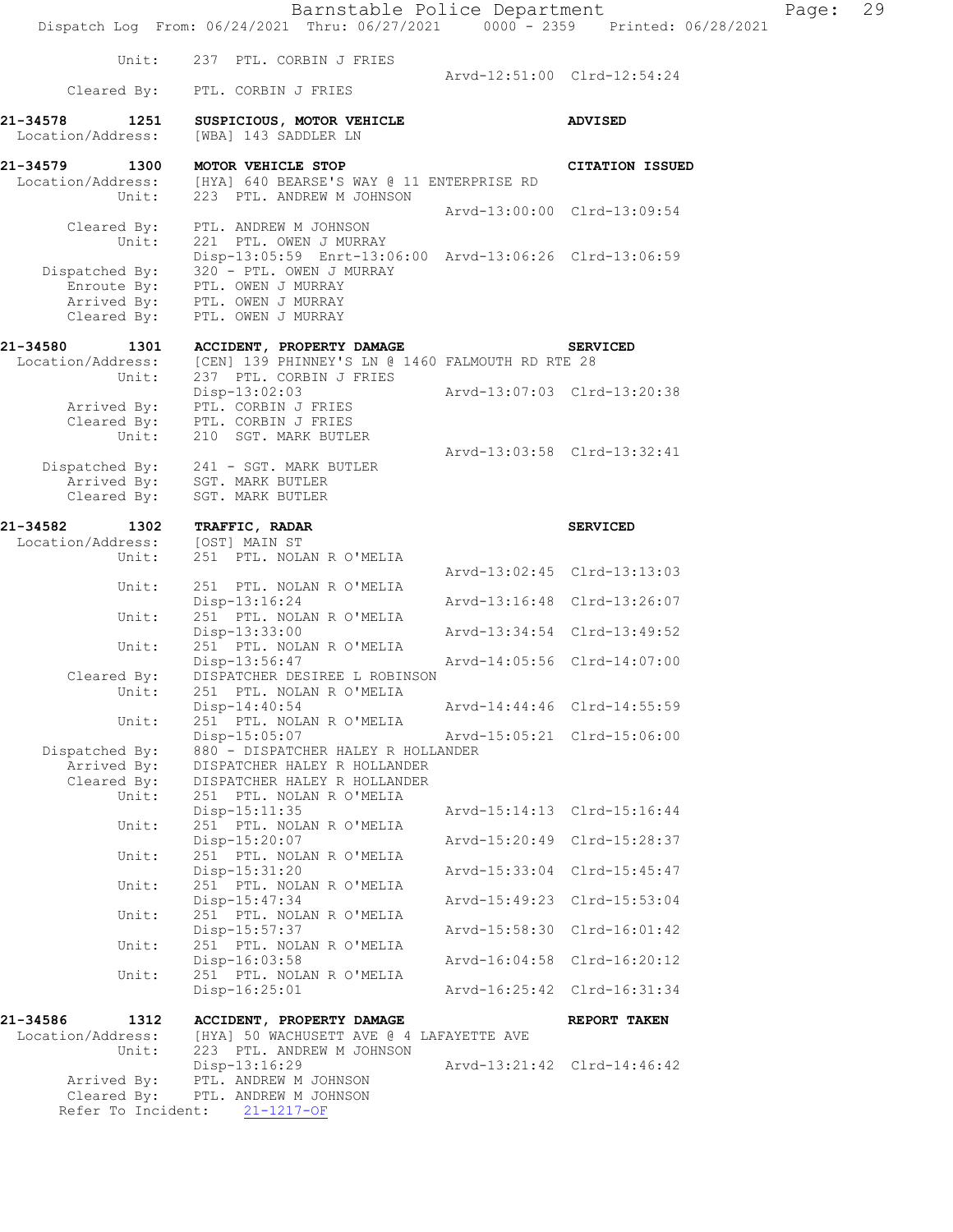**21-34584 1313 MOTOR VEHICLE STOP VERBAL WARNING**  Location/Address: [OST] 1031 MAIN ST Unit: 251 PTL. NOLAN R O'MELIA Arvd-13:13:03 Clrd-13:15:09 **21-34585 1313 MOTOR VEHICLE STOP VERBAL WARNING**  Location/Address: [HYA] 325 SOUTH ST @ 39 HIGH SCHOOL RD Unit: 225 PTL. JIAN C BARCELO Arvd-13:13:00 Clrd-13:19:40 Cleared By: PTL. JIAN C BARCELO **21-34587 1321 MOTOR VEHICLE STOP VERBAL WARNING**  Location/Address: [CEN] 1533 FALMOUTH RD RTE 28 Unit: 232 PTL. MATTHEW J MELIA Arvd-13:21:00 Clrd-13:25:31 Cleared By: PTL. MATTHEW J MELIA **21-34588 1326 MOTOR VEHICLE STOP CITATION ISSUED**  Location/Address: [OST] OSTERVILLE W BARNSTABLE RD @ MAIN ST Unit: 251 PTL. NOLAN R O'MELIA Arvd-13:26:07 Clrd-13:32:52 **21-34590 1327 E911, SILENT CALL SERVICED**  Location/Address: [CEN 190] FRATERNAL LODGE - 1989 FALMOUTH RD RTE 28 Unit: 237 PTL. CORBIN J FRIES Disp-13:28:57 Arvd-13:35:17 Clrd-13:41:57 Arrived By: PTL. CORBIN J FRIES Cleared By: DISPATCHER DESIREE L ROBINSON **21-34591 1331 E911, HANGUP SERVICED**  Location/Address: [HYA] 302 OCEAN ST Unit: 225 PTL. JIAN C BARCELO Disp-13:32:24 Arvd-13:36:05 Clrd-14:01:38 **21-34592 1336 SUMMONS, SERVE UNABLE TO SERVE**  Location/Address: [HYA] 107 LINDEN ST Unit: 236 PTL. JACOB M WHITE Arvd-13:36:42 Clrd-13:46:47 **21-34593 1340 MOTOR VEHICLE STOP CITATION ISSUED**  Location/Address: [HYA] 325 IYANNOUGH RD RTE 28 @ 210 RIDGEWOOD AVE Unit: 233 PTL. MATTHEW J LOUNSBURY Arvd-13:40:08 Clrd-13:46:46 Arvd-13:40:08 Clrd-13:46:46<br>PTL. CHRISTOPHER J LOBIANCO **21-34596 1341 ASSIST SERVICED**  Location/Address: [HYA] STEAMSHIP AUTHORITY - 125 PLEASANT ST Unit: B302 PTL. DAVID D HEISE Disp-13:44:00 Arvd-13:47:00 Clrd-14:08:55 Arrived By: DISPATCHER DESIREE L ROBINSON Unit: B238 PTL. THOMAS J HARMON Disp-13:44:04 Arvd-13:47:02 Clrd-14:08:51 Arrived By: DISPATCHER DESIREE L ROBINSON Unit: MAINST2 CSO THOMAS J CORBETT Disp-13:47:10 Arvd-13:47:12 Clrd-14:44:44 CSO DEVENE D DAWKINS Dispatched By: 864 - DISPATCHER DESIREE L ROBINSON Arrived By: DISPATCHER DESIREE L ROBINSON **21-34598 1349 MOTOR VEHICLE STOP CITATION ISSUED**  Location/Address: [HYA] 156 IYANNOUGH RD RTE 28 @ 200 YARMOUTH RD Unit: 233 PTL. MATTHEW J LOUNSBURY Arvd-13:49:27 Clrd-13:57:10 Arvd-13:49:27 Clrd-13:57:10<br>PTL. CHRISTOPHER J LOBIANCO **21-34599 1349 MOTOR VEHICLE STOP VERBAL WARNING**  Location/Address: [OST 761] ESKANDARIAN, EDWARD - 421 MAIN ST Unit: 251 PTL. NOLAN R O'MELIA Arvd-13:49:52 Clrd-13:55:35 **21-34600 1352 SUMMONS, SERVE SERVICED** 

Location/Address: [HYA 2304] HAGBERG, NANCY H - 151 PINE AVE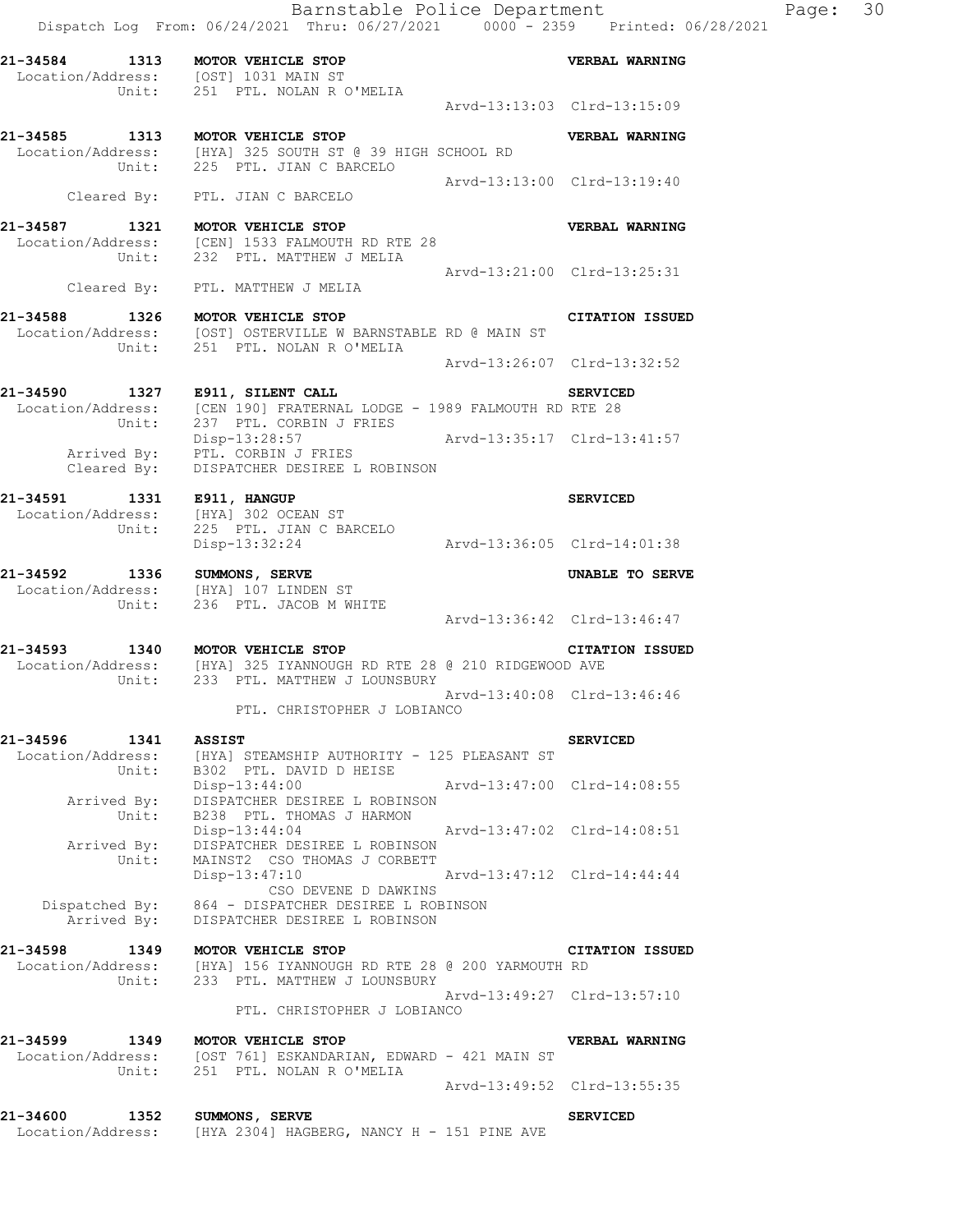|                                                | Unit: 236 PTL. JACOB M WHITE                                                                                                          | Arvd-13:52:52 Clrd-14:04:42 |                             |
|------------------------------------------------|---------------------------------------------------------------------------------------------------------------------------------------|-----------------------------|-----------------------------|
| 21-34601 1355 ORDINANCE                        |                                                                                                                                       |                             | <b>SERVICED</b>             |
|                                                | Location/Address: [HYA 3927] BRIZOLA, MAYCON V - 102 SUOMI RD<br>Unit: 335 PTL. CHRISTOPHER C KELSEY                                  |                             | Arvd-13:55:04 Clrd-14:04:57 |
|                                                | 21-34603 1400 FOLLOWUP PREV CASE                                                                                                      |                             | <b>SERVICED</b>             |
|                                                | Location/Address: [HYA 3065] BARNSTABLE POLICE - HYANNIS STATION - 491 MAIN ST<br>Unit: 213 PTL. SCOTT F LEGER                        |                             |                             |
|                                                |                                                                                                                                       | Arvd-14:01:33 Clrd-14:49:47 |                             |
|                                                | 21-34602 1401 MOTOR VEHICLE STOP<br>Location/Address: [HYA] 244 IYANNOUGH RD RTE 28<br>Unit: 233 PTL. MATTHEW J LOUNSBURY             |                             | <b>CITATION ISSUED</b>      |
|                                                | PTL. CHRISTOPHER J LOBIANCO                                                                                                           | Arvd-14:01:29 Clrd-14:08:22 |                             |
| 21-34604 1402 PARK & WALK<br>Unit:             | Location/Address: [HYA 102] JACK'S PIZZA - 373 WEST MAIN ST<br>336 PTL. CHRISTOPHER C KELSEY                                          |                             | <b>ADVISED</b>              |
|                                                | Disp-14:05:00                                                                                                                         | Arvd-14:10:19 Clrd-14:10:29 |                             |
|                                                | 21-34606 1407 MOTOR VEHICLE, DISABLED<br>Location/Address: [CEN] 2009 FALMOUTH RD RTE 28<br>Unit: 251 PTL. NOLAN R O'MELIA            |                             | <b>SERVICED</b>             |
|                                                | Cleared By: PTL. NOLAN R O'MELIA                                                                                                      | Arvd-14:07:00 Clrd-14:40:44 |                             |
|                                                | 21-34607 1408 SUSPICIOUS, PERSON<br>Location/Address: [HYA] 34 SOUTH ST @ 100 SCHOOL ST<br>Unit: B302 PTL. DAVID D HEISE              |                             | <b>SERVICED</b>             |
|                                                |                                                                                                                                       | Arvd-14:08:00 Clrd-14:32:09 |                             |
| Unit:                                          | B238 PTL. THOMAS J HARMON<br>Disp-14:09:22                                                                                            | Arvd-14:09:25 Clrd-14:32:06 |                             |
|                                                | 21-34608 1410 ASSIST, WELL BEING<br>Location/Address: [CEN] 126 SHEAFFER RD                                                           |                             | <b>SERVICED</b>             |
| Unit:                                          | Arrived By: PTL. CORBIN J FRIES                                                                                                       |                             |                             |
|                                                | 21-34724 1411 HOMELESS INCIDENT/SUS PERSON<br>Location/Address: [HYA 11] HYANNIS VILLAGE GREEN - 365 MAIN ST                          |                             | <b>ADVISED</b>              |
| 21-34609<br>1415<br>Location/Address:          | ASSIST, WELL BEING<br>[HYA] 30 WACHUSETT AVE                                                                                          |                             | <b>ADVISED</b>              |
| 21-34610<br>1418<br>Location/Address:<br>Unit: | MOTOR VEHICLE STOP<br>INCOURTER 1999<br>INCOURT 1997 1998 INCOURT AND THE RESERVE OF STRING OF THE 28<br>233 PTL. MATTHEW J LOUNSBURY |                             | CITATION ISSUED             |
|                                                | PTL. CHRISTOPHER J LOBIANCO                                                                                                           |                             | Arvd-14:18:32 Clrd-14:27:44 |
| 21-34611<br>1425<br>Location/Address:          | <b>DISTURBANCE</b><br>[HYA 537] PARK SQUARE VILLAGE - 156 MAIN ST                                                                     |                             | ADVISED                     |
| Unit:<br>Arrived By:                           | 236 PTL. JACOB M WHITE<br>Disp-14:27:06<br>PTL. JACOB M WHITE                                                                         | Arvd-14:40:51 Clrd-14:48:14 |                             |
| Cleared By:<br>Unit:                           | DISPATCHER LOREN P ORPEN<br>225 PTL. JIAN C BARCELO<br>Disp-14:27:15                                                                  |                             | Clrd-14:29:51               |
| Cleared By:<br>Unit:                           | PTL. JIAN C BARCELO<br>227 PTL. DAVID J VALIGA<br>Disp-14:27:58                                                                       |                             | Arvd-14:28:00 Clrd-14:46:26 |
| Cleared By:<br>Unit:                           | PTL. DAVID J VALIGA<br>225 PTL. JIAN C BARCELO<br>Disp-14:30:18                                                                       |                             | Arvd-14:30:20 Clrd-14:46:28 |
| Cleared By:<br>Unit:                           | PTL. JIAN C BARCELO<br>B302 PTL. DAVID D HEISE                                                                                        |                             |                             |
|                                                | Disp-14:32:24                                                                                                                         |                             | Arvd-14:32:26 Clrd-14:48:20 |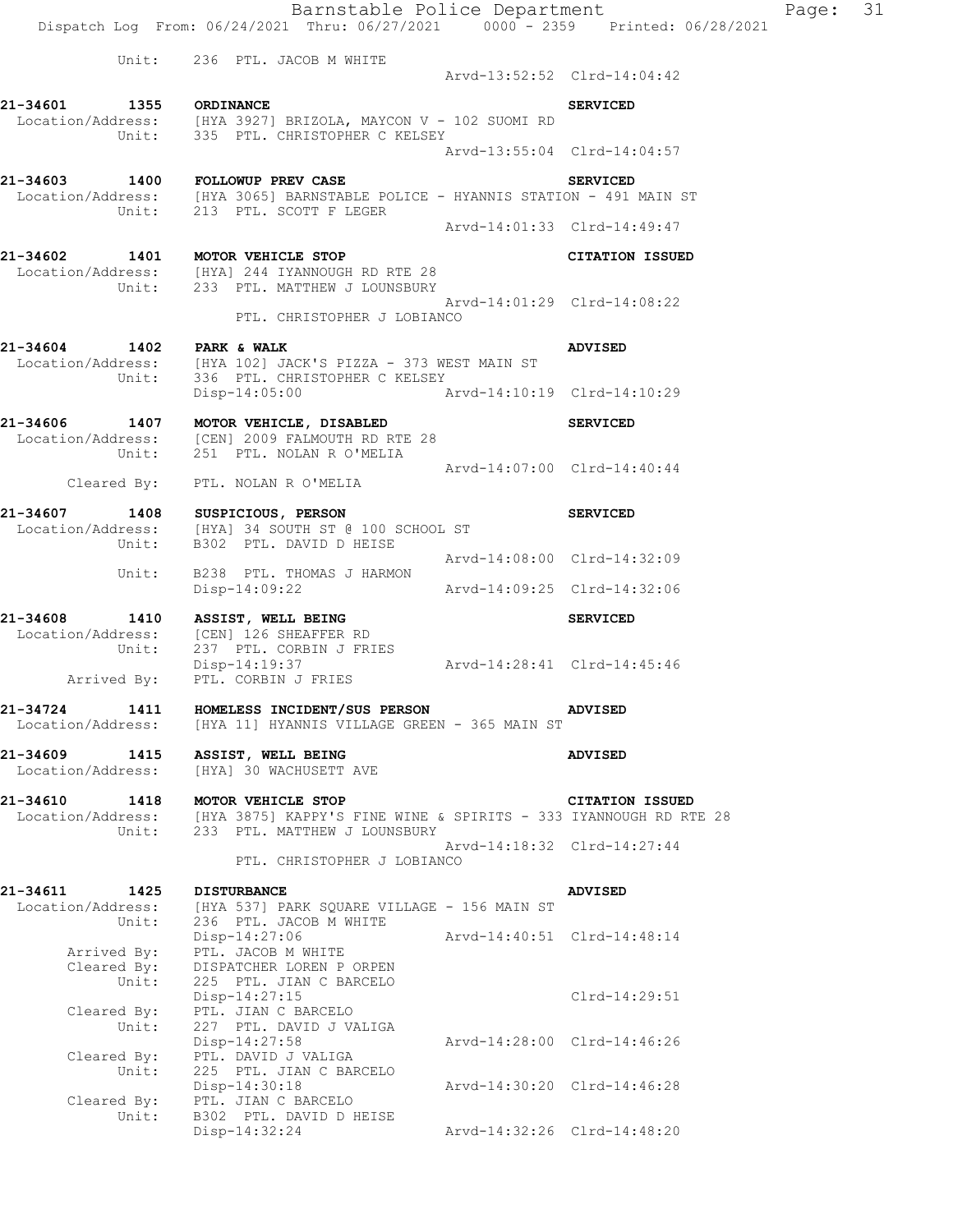|                                  | Barnstable Police Department<br>Dispatch Log From: 06/24/2021 Thru: 06/27/2021 0000 - 2359 Printed: 06/28/2021                                                                        |                             |                             | Page: 32 |  |
|----------------------------------|---------------------------------------------------------------------------------------------------------------------------------------------------------------------------------------|-----------------------------|-----------------------------|----------|--|
|                                  | Cleared By: DISPATCHER LOREN P ORPEN<br>Unit: B238 PTL. THOMAS J HARMON<br>Disp-14:32:31 Arvd-14:32:33 Clrd-14:48:24                                                                  |                             |                             |          |  |
|                                  | Cleared By: DISPATCHER LOREN P ORPEN                                                                                                                                                  |                             |                             |          |  |
|                                  | 21-34612 1428 MOTOR VEHICLE STOP<br>Location/Address: [HYA 1446] SCOTTIE'S FAMOUS PIZZA - 244 IYANNOUGH RD RTE 28<br>Unit: 233 PTL. MATTHEW J LOUNSBURY                               |                             | <b>CITATION ISSUED</b>      |          |  |
|                                  | PTL. CHRISTOPHER J LOBIANCO                                                                                                                                                           |                             | Arvd-14:28:28 Clrd-14:37:18 |          |  |
|                                  | 21-34614 1440 MOTOR VEHICLE STOP                                                                                                                                                      |                             | <b>VERBAL WARNING</b>       |          |  |
|                                  | Location/Address: [HYA] IYANNOUGH RD RTE 132<br>Unit: 221 PTL. OWEN J MURRAY                                                                                                          |                             |                             |          |  |
|                                  |                                                                                                                                                                                       |                             | Arvd-14:40:00 Clrd-14:45:09 |          |  |
|                                  | 21-34616 1446 TRAFFIC, ENFORCEMENT ACTIVITY CITATION ISSUED<br>Location/Address: [HYA 4027] OTAHEITE RESTAURANT & BAR - 225 IYANNOUGH RD RTE 28<br>Unit: 233 PTL. MATTHEW J LOUNSBURY |                             |                             |          |  |
|                                  | PTL. CHRISTOPHER J LOBIANCO                                                                                                                                                           | Arvd-14:47:00 Clrd-14:59:50 |                             |          |  |
| 21-34625 1455 MOTOR VEHICLE STOP | Location/Address: [OST] 26 MEADOWLARK LN @ 920 MAIN ST<br>Unit: 251 PTL. NOLAN R O'MELIA                                                                                              |                             | <b>CITATION ISSUED</b>      |          |  |
|                                  | Cleared By: DISPATCHER HALEY R HOLLANDER                                                                                                                                              | Arvd-14:55:59 Clrd-15:05:07 |                             |          |  |
|                                  | 21-34626 1457 MOTOR VEHICLE STOP                                                                                                                                                      |                             | VERBAL WARNING              |          |  |
|                                  | Location/Address: [HYA] 5 KING'S WAY @ 251 BARNSTABLE RD<br>Unit: 236 PTL. JACOB M WHITE                                                                                              |                             |                             |          |  |
|                                  |                                                                                                                                                                                       | Arvd-14:57:00 Clrd-15:01:51 |                             |          |  |
|                                  | Cleared By: PTL. JACOB M WHITE                                                                                                                                                        |                             |                             |          |  |
|                                  | 21-34633 1502 ACCIDENT, PROPERTY DAMAGE REPORT TAKEN                                                                                                                                  |                             |                             |          |  |
|                                  | Location/Address: [CEN 1979] GARRETTS FAMILY MARKET - 1617 FALMOUTH RD RTE 28<br>Unit: 237 PTL. CORBIN J FRIES                                                                        |                             |                             |          |  |
|                                  | Disp-15:03:11    Arvd-15:03:52    Clrd-15:31:57<br>Arrived By: DISPATCHER DESIREE L ROBINSON<br>Cleared By: PTL. CORBIN J FRIES<br>Unit: 232 PTL. MATTHEM INTI-                       |                             |                             |          |  |
|                                  |                                                                                                                                                                                       |                             |                             |          |  |
|                                  |                                                                                                                                                                                       |                             |                             |          |  |
|                                  | Arrived By: PTL. MATTHEW J MELIA<br>Cleared By: PTL. MATTHEW J MELIA                                                                                                                  |                             |                             |          |  |
|                                  | Refer To Accident: 21-487-AC                                                                                                                                                          |                             |                             |          |  |
| 21-34637 1506 MOTOR VEHICLE STOP |                                                                                                                                                                                       |                             | VERBAL WARNING              |          |  |
|                                  | Location/Address: [OST 25] FOX HOLE - 753 MAIN ST<br>Unit: 251 PTL. NOLAN R O'MELIA                                                                                                   |                             |                             |          |  |
|                                  | Cleared By: PTL. NOLAN R O'MELIA                                                                                                                                                      |                             | Arvd-15:06:00 Clrd-15:11:27 |          |  |
|                                  | 21-34639 1508 HARASSMENT, UNWANTED                                                                                                                                                    |                             | <b>SERVICED</b>             |          |  |
| Unit:                            | Location/Address: [HYA] 80 YARMOUTH RD<br>221 PTL. OWEN J MURRAY                                                                                                                      |                             |                             |          |  |
|                                  | Disp-15:09:35                                                                                                                                                                         | Arvd-15:14:21 Clrd-15:24:08 |                             |          |  |
|                                  | Arrived By: PTL. OWEN J MURRAY<br>Cleared By: DISPATCHER DESIREE L ROBINSON                                                                                                           |                             |                             |          |  |
| Unit:                            | 225 PTL. JIAN C BARCELO                                                                                                                                                               |                             |                             |          |  |
|                                  | Disp-15:09:40                                                                                                                                                                         | Arvd-15:14:49 Clrd-15:16:22 |                             |          |  |
|                                  | Arrived By: PTL. JIAN C BARCELO<br>Cleared By: PTL. JIAN C BARCELO<br>Unit: 337 PTL. DANIELLE S ST. PETER                                                                             |                             |                             |          |  |
|                                  | Disp-15:14:40 Arvd-15:14:43 Clrd-15:24:10                                                                                                                                             |                             |                             |          |  |
| Cleared By:                      | DISPATCHER DESIREE L ROBINSON                                                                                                                                                         |                             |                             |          |  |
| Location/Address:                | 21-34663 1515 HOMELESS INCIDENT/SUS PERSON<br>[HYA 349] MINI FOOD MART - 252 MAIN ST                                                                                                  |                             | Jail Diversion              |          |  |
| 21-34650 1516 MOTOR VEHICLE STOP |                                                                                                                                                                                       |                             | <b>CITATION ISSUED</b>      |          |  |
|                                  | Location/Address: [OST] 30 POND ST @ 1374 MAIN ST<br>Unit: 251 PTL. NOLAN R O'MELIA                                                                                                   |                             |                             |          |  |
|                                  |                                                                                                                                                                                       |                             |                             |          |  |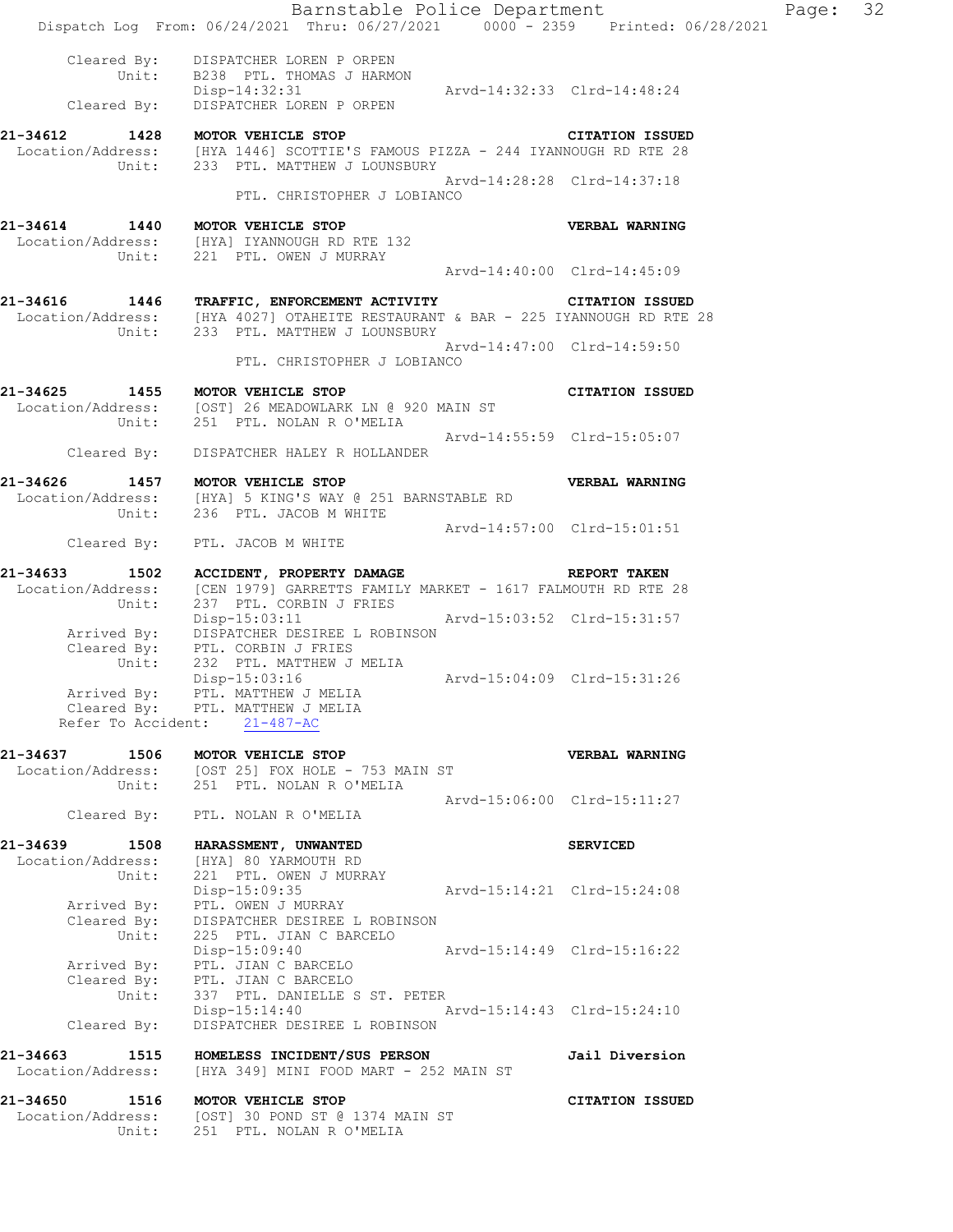Arvd-15:16:44 Clrd-15:19:59 **21-34657 1528 MOTOR VEHICLE STOP VERBAL WARNING**  Location/Address: [OST] 920 MAIN ST @ 26 MEADOWLARK LN Unit: 251 PTL. NOLAN R O'MELIA Arvd-15:28:37 Clrd-15:31:12 **21-34659 1545 MOTOR VEHICLE STOP VERBAL WARNING**  Location/Address: [OST] 16 GALLERY PL @ 920 MAIN ST Unit: 251 PTL. NOLAN R O'MELIA Arvd-15:45:47 Clrd-15:47:27 **21-34660 1553 MOTOR VEHICLE STOP CITATION ISSUED**  Location/Address: [OST] PARKER RD @ MAIN ST Unit: 251 PTL. NOLAN R O'MELIA Arvd-15:53:04 Clrd-15:57:25 **21-34661 1557 ACCIDENT, PROPERTY DAMAGE REPORT TAKEN**  Location/Address: [MAR] 3600 FALMOUTH RD RTE 28 @ 5 RTE 149 Unit: 237 PTL. CORBIN J FRIES Disp-15:58:10 Arvd-16:08:57 Clrd-16:32:31 Arrived By: PTL. CORBIN J FRIES Cleared By: PTL. CORBIN J FRIES Unit: 227 PTL. BRANDON V SANDERS Disp-16:00:14 Arvd-16:08:44 Clrd-16:49:12 Dispatched By: 882 - DISPATCHER RAVEN D BOXOLD .<br>Arrived By: PTL. BRANDON V SANDERS Cleared By: PTL. BRANDON V SANDERS Refer To Incident: 21-1218-OF Refer To Accident: 21-488-AC **21-34662 1601 MOTOR VEHICLE STOP VERBAL WARNING**  Location/Address: [OST] 26 MEADOWLARK LN @ 920 MAIN ST Unit: 251 PTL. NOLAN R O'MELIA Arvd-16:01:42 Clrd-16:03:21 **21-34666 1613 SUSPICIOUS, ACTIVITY ADVISED**  Location/Address: [HYA 3406] VERIZON WIRELESS - 790 IYANNOUGH RD RTE 132 Unit: 232 PTL. MATTHEW J MELIA Disp-16:16:17 Arvd-16:18:31 Clrd-16:27:29 Dispatched By: 867 - DISPATCHER JORDAN T SHAIRS .<br>Arrived Bv: PTL. MATTHEW J MELIA Cleared By: PTL. MATTHEW J MELIA Unit: 238 PTL. CHRISTOPHER A BOTSFORD Disp-16:16:21 Arvd-16:17:47 Clrd-16:25:48 Dispatched By: 867 - DISPATCHER JORDAN T SHAIRS Arrived By: DISPATCHER JORDAN T SHAIRS Cleared By: PTL. CHRISTOPHER A BOTSFORD **21-34665 1614 ALARM, RESIDENTIAL ALARM - CANCELLED**  Location/Address: [COT 720] HOBSON, ELIZABETH & ALICE LLOYD - 315 VINEYARD RD **21-34668 1619 FRAUD/FORG, FRAUD REPORT TAKEN**  Location/Address: [HYA 124] BARNSTABLE POLICE DEPARTMENT - 1200 PHINNEY'S LN Unit: 237 PTL. CORBIN J FRIES Disp-16:33:40 Arvd-16:47:09 Clrd-17:12:55 Disp-16:33:40<br>Refer To Incident: 21-1219-OF **21-34667 1620 MOTOR VEHICLE STOP CITATION ISSUED**  Location/Address: [OST] 980 MAIN ST @ 12 FIRE STATION RD Unit: 251 PTL. NOLAN R O'MELIA Arvd-16:20:12 Clrd-16:24:49 **21-34669 1625 TRAFFIC, ENFORCEMENT ACTIVITY SERVICED**  Location/Address: [HYA 1846] SPANKY'S CLAM SHACK - 138 OCEAN ST Unit: 233 PTL. MARCUS B CUNNINGHAM Arvd-16:25:34 Clrd-16:28:00 Cleared By: PTL. DAVID E FOLEY Unit: 233 PTL. MARCUS B CUNNINGHAM Disp-16:31:49 Arvd-16:31:57 Clrd-16:52:00 Disp-16:31:49<br>Cleared By: PTL. DAVID E FOLEY Unit: 233 PTL. MARCUS B CUNNINGHAM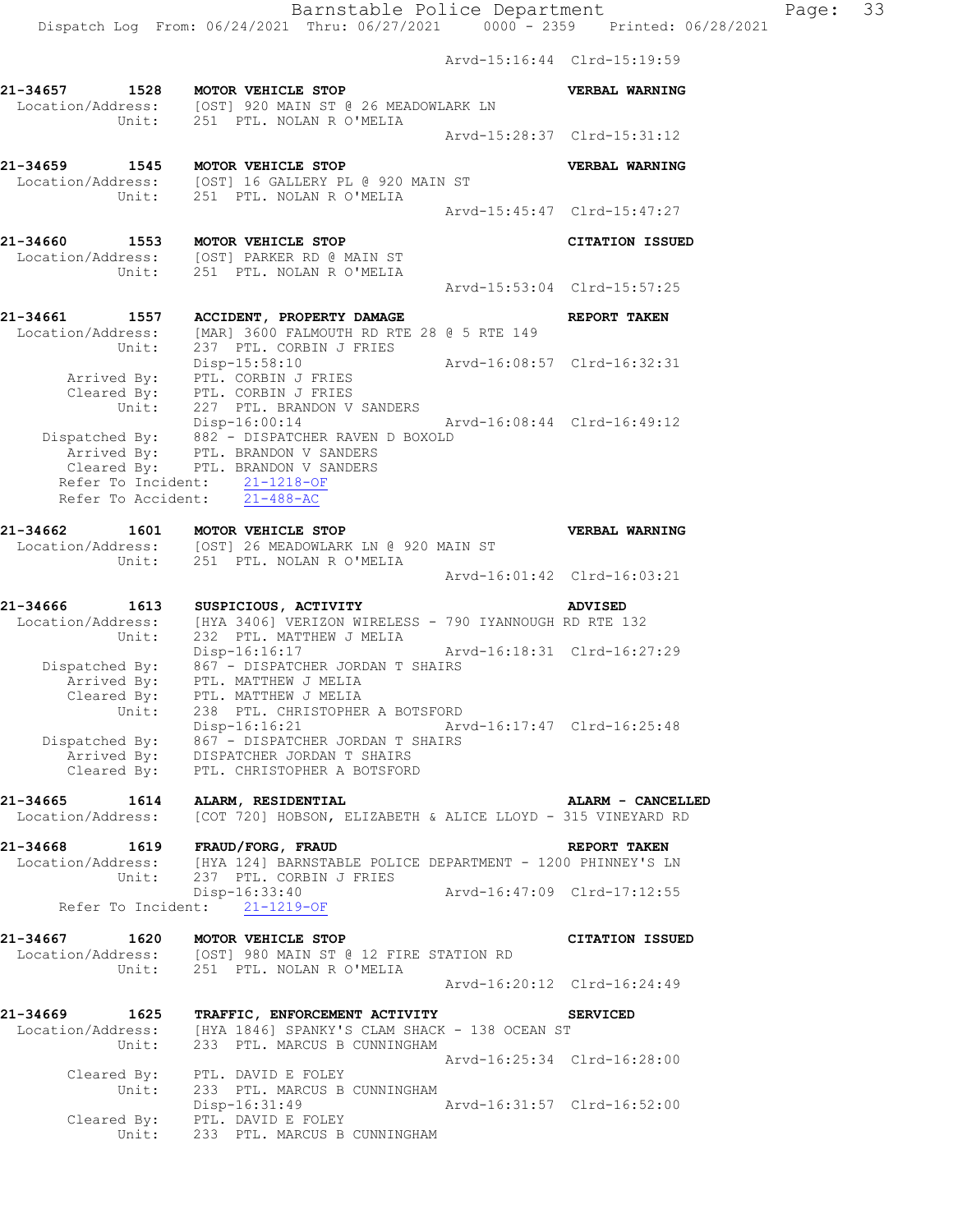|                   | Dispatch Log From: 06/24/2021 Thru: 06/27/2021 0000 - 2359 Printed: 06/28/2021                                                                                                                                     |                             |                        |
|-------------------|--------------------------------------------------------------------------------------------------------------------------------------------------------------------------------------------------------------------|-----------------------------|------------------------|
|                   | Disp-16:55:02 Arvd-16:55:36 Clrd-17:13:15                                                                                                                                                                          |                             |                        |
| 21-34670<br>1628  | MOTOR VEHICLE STOP<br>Location/Address: [HYA] 184 SOUTH ST @ 454 OLD COLONY RD<br>Unit: 233 PTL. MARCUS B CUNNINGHAM                                                                                               |                             | VERBAL WARNING         |
|                   | Cleared By: PTL. MARCUS B CUNNINGHAM                                                                                                                                                                               | Arvd-16:28:00 Clrd-16:31:46 |                        |
| Unit:             | 21-34673 1630 ASSIST, NOTIFICATION<br>Location/Address: [MAR] 105 CHOPTEAGUE LN<br>237 PTL. CORBIN J FRIES                                                                                                         |                             | UNABLE TO SERVE        |
|                   | Disp-17:16:23<br>227 PTL. BRANDON V SANDERS                                                                                                                                                                        |                             | Clrd-17:17:20          |
|                   | Disp-17:17:17<br>Arrived By: PTL. BRANDON V SANDERS<br>Cleared By: PTL. BRANDON V SANDERS                                                                                                                          |                             |                        |
|                   | 21-34736 1630 HOMELESS TRESPASS/UNWANTED<br>Location/Address: [HYA 2038] CAPE COD MARITIME MUSEUM - 135 SOUTH ST                                                                                                   |                             | <b>SERVICED</b>        |
| 21-34671          | 1631 MOTOR VEHICLE STOP<br>Location/Address: [OST] 16 GALLERY PL @ 920 MAIN ST<br>Unit: 251 PTL. NOLAN R O'MELIA                                                                                                   |                             | <b>CITATION ISSUED</b> |
|                   |                                                                                                                                                                                                                    | Arvd-16:31:34 Clrd-16:35:32 |                        |
|                   | 21-34677 1640 MOTOR VEHICLE STOP<br>$\texttt{Location/Address:} \qquad \texttt{[HYA 774] CAPE CROSROADS CONDOMINIUMS - 800 BEARSE'S WAY}\\ \texttt{Unit:} \qquad \texttt{203} \quad \texttt{LT. JENNIFER P ELLIS}$ |                             | <b>CITATION ISSUED</b> |
|                   | Cleared By: DISPATCHER RAVEN D BOXOLD<br>Unit: 250 SGT. KEVIN C FULLAM                                                                                                                                             | Arvd-16:40:00 Clrd-16:52:46 |                        |
|                   | Disp-16:41:13 Arvd-16:41:15 Clrd-16:52:50<br>Cleared By: DISPATCHER RAVEN D BOXOLD                                                                                                                                 |                             |                        |
| 21-34678          | 1645 BUILDING CHECK<br>Location/Address: [HYA 103] BARNSTABLE MUNICIPAL AIRPORT - TERMINAL - 480 BARNSTABLE RD<br>Unit: 229 PTL. TRAVIS M BROWN                                                                    |                             | <b>SERVICED</b>        |
|                   |                                                                                                                                                                                                                    | Arvd-16:45:00 Clrd-16:52:03 |                        |
|                   | 21-34679 1647 MOTOR VEHICLE STOP CITATION ISSUED<br>Location/Address: [HYA 3858] CCH HYANNIS URGENT CARE - 1220 IYANNOUGH RD RTE 132<br>Unit: 238 PTL. CHRISTOPHER A BOTSFORD                                      |                             |                        |
|                   | Cleared By: PTL. CHRISTOPHER A BOTSFORD                                                                                                                                                                            | Arvd-16:47:00 Clrd-16:59:19 |                        |
| 21-34680<br>Unit: | 1652 MOTOR VEHICLE STOP<br>Location/Address: [HYA 1759] HYLINE CRUISES - GROUP SALES - 36 OCEAN ST<br>233 PTL. MARCUS B CUNNINGHAM                                                                                 |                             | <b>VERBAL WARNING</b>  |

**21-34682 1658 MOTOR VEHICLE STOP VERBAL WARNING**  Location/Address: [HYA] 390 FALMOUTH RD RTE 28 @ 5 GARDEN LN Unit: 250 SGT. KEVIN C FULLAM Arvd-16:58:00 Clrd-17:02:42

Cleared By: PTL. MARCUS B CUNNINGHAM

Cleared By: SGT. KEVIN C FULLAM

Arvd-16:52:00 Clrd-16:55:00

**21-34687 1701 TRAFFIC, PARKING VIOL ADVISED**  Location/Address: [HYA 445] US POST OFFICE, HYANNIS - 385 MAIN ST Unit: B249 PTL. PETER S MYRBECK Arvd-17:01:00 Clrd-17:07:11 Cleared By: PTL. DAVID E FOLEY Unit: B285 PTL. BRUCE E MARNEY Disp-17:02:15 Arvd-17:02:17 Clrd-17:07:11 Cleared By: PTL. DAVID E FOLEY

**21-34706 1708 MOTOR VEHICLE STOP VERBAL WARNING**  Location/Address: [HYA 2878] TD BANK - 226 FALMOUTH RD RTE 28 Unit: 232 PTL. MATTHEW J MELIA Arvd-17:08:00 Clrd-17:11:47 Cleared By: PTL. MATTHEW J MELIA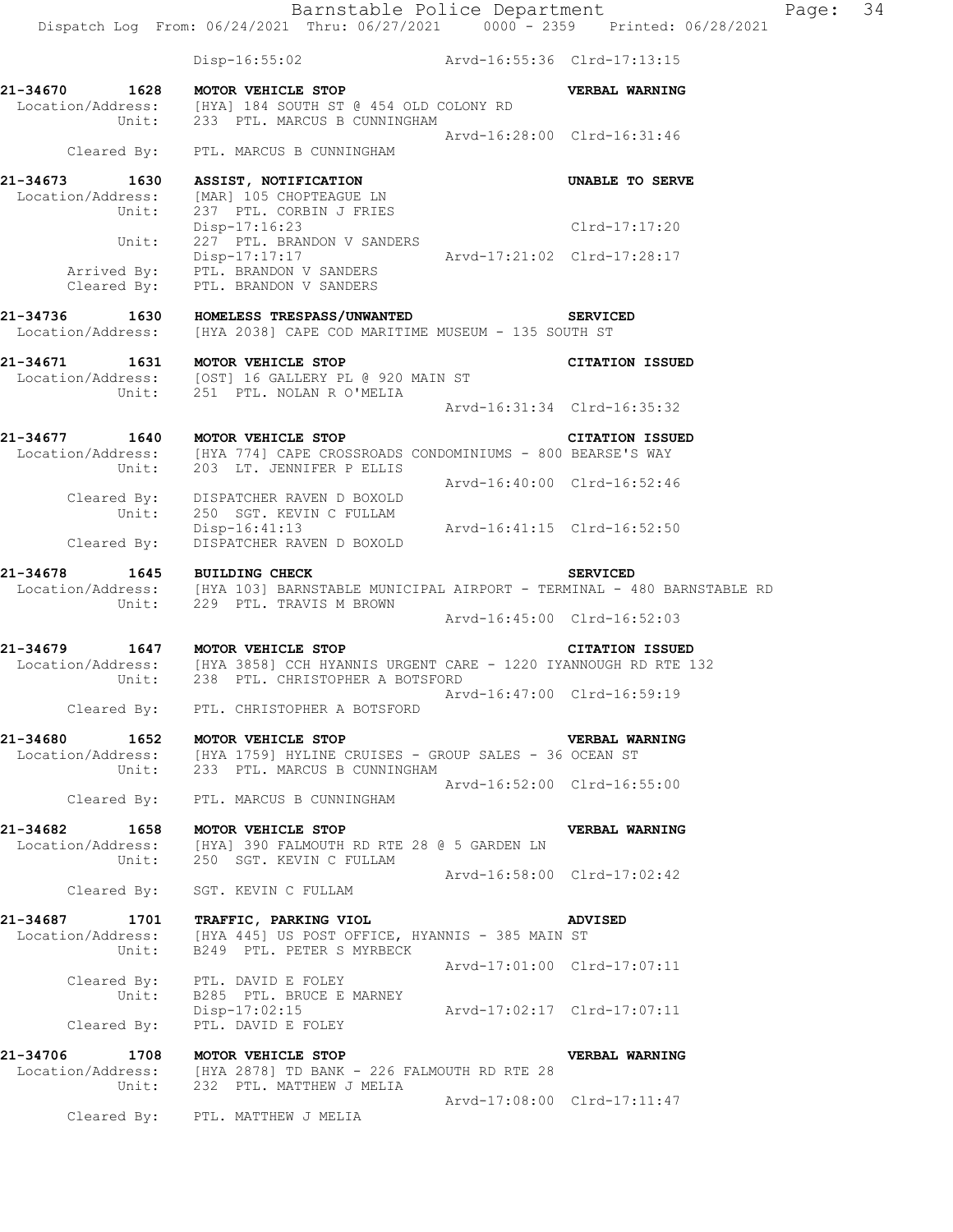Barnstable Police Department Page: 35 Dispatch Log From: 06/24/2021 Thru: 06/27/2021 0000 - 2359 Printed: 06/28/2021 **21-34719 1713 TRAFFIC, ENFORCEMENT ACTIVITY SERVICED**  Location/Address: [HYA] SOUTH ST Unit: 233 PTL. MARCUS B CUNNINGHAM Arvd-17:13:35 Clrd-17:53:00 Cleared By: DISPATCHER RAVEN D BOXOLD Unit: 233 PTL. MARCUS B CUNNINGHAM Disp-17:57:10 Arvd-17:58:08 Clrd-18:19:57 **21-34726 1717 FOLLOW UP SERVICED**  Location/Address: [COT] 105 BAY RD Unit: 237 PTL. CORBIN J FRIES Disp-17:19:00 Arvd-17:51:33 Clrd-18:04:14 Disp-17:19:00<br>Arrived By: PTL. CORBIN J FRIES Cleared By: PTL. CORBIN J FRIES **21-34737 1721 MOTOR VEHICLE STOP VERBAL WARNING**  Location/Address: [HYA] 130 CENTER ST @ 4 SPRING ST Unit: 238 PTL. CHRISTOPHER A BOTSFORD Arvd-17:21:00 Clrd-17:22:00 Cleared By: PTL. DAVID E FOLEY **21-34738 1722 MOTOR VEHICLE STOP VERBAL WARNING**  Location/Address: [HYA] 130 CENTER ST @ 4 SPRING ST Unit: 238 PTL. CHRISTOPHER A BOTSFORD Arvd-17:22:00 Clrd-17:25:51 Cleared By: PTL. CHRISTOPHER A BOTSFORD **21-34750 1737 FIRE, OTHER SERVICED**  Location/Address: [CEN 2991 10 HARRISON RD Unit: 227 PTL. BRANDON V SANDERS Disp-17:37:45 Arvd-17:41:30 Clrd-17:46:14 Arrived By: PTL. BRANDON V SANDERS Cleared By: DISPATCHER RAVEN D BOXOLD Unit: 250 SGT. KEVIN C FULLAM Disp-17:41:10 Arvd-17:41:12 Clrd-17:46:17 Dispatched By: 882 - DISPATCHER RAVEN D BOXOLD Arrived By: DISPATCHER RAVEN D BOXOLD Cleared By: DISPATCHER RAVEN D BOXOLD **21-34752 1741 MOTOR VEHICLE STOP VERBAL WARNING**  Location/Address: [HYA 129] TOWN HALL, SCHOOL ADMIN BLDG - 230 SOUTH ST Unit: 238 PTL. CHRISTOPHER A BOTSFORD Arvd-17:41:00 Clrd-17:50:26 Cleared By: PTL. CHRISTOPHER A BOTSFORD Unit: B285 PTL. BRUCE E MARNEY Disp-17:42:03 Arvd-17:42:11 Clrd-17:52:28 Cleared By: PTL. DAVID E FOLEY Unit: B249 PTL. PETER S MYRBECK Disp-17:42:06 Arvd-17:42:14 Clrd-17:52:28 Cleared By: PTL. DAVID E FOLEY **21-34753 1745 SUSPICIOUS, ACTIVITY SERVICED**  Location/Address: [CEN] 160 CEDRIC RD Unit: 227 PTL. BRANDON V SANDERS Disp-17:48:08 Clrd-17:49:11 Unit: 227 PTL. BRANDON V SANDERS Disp-17:53:45 Arvd-17:58:11 Clrd-18:07:36 Arrived By: PTL. BRANDON V SANDERS Cleared By: PTL. BRANDON V SANDERS **21-34754 1749 MOTOR VEHICLE STOP VERBAL WARNING**  Location/Address: [HYA] 950 PHINNEY'S LN @ 6 MIDWAY DR Unit: 227 PTL. BRANDON V SANDERS Unit: 227 PTL. BRANDON V SANDERS<br>Arvd-17:49:00 Clrd-17:52:07 Cleared By: PTL. BRANDON V SANDERS **21-34755 1750 ASSIST, WELL BEING SERVICED**  Location/Address: [HYA 349] MINI FOOD MART - 252 MAIN ST Unit: 238 PTL. CHRISTOPHER A BOTSFORD Disp-17:52:37 Clrd-17:52:41 Unit: 252 PTL. JEFFREY JACKSON Disp-17:52:48 Clrd-17:53:16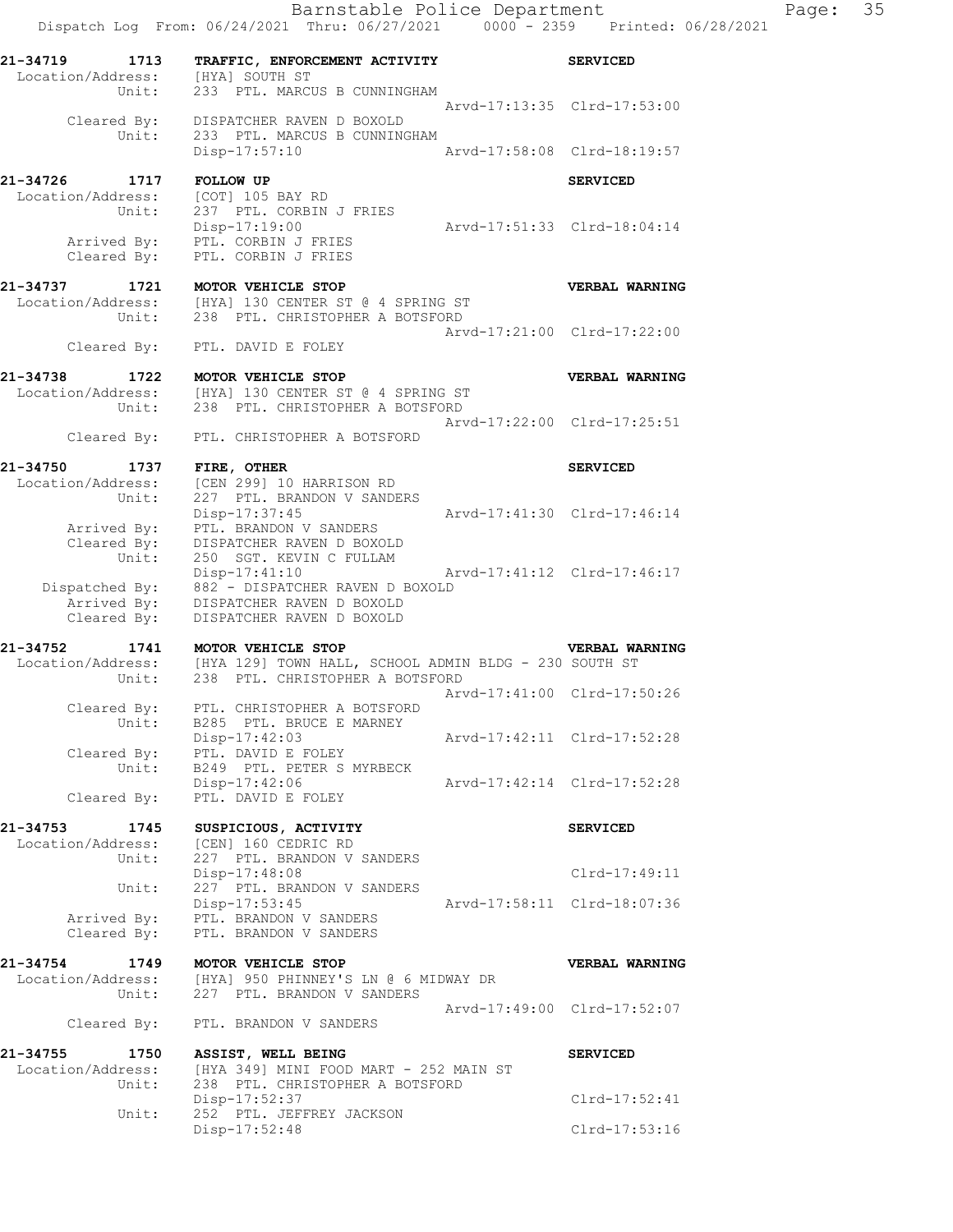Barnstable Police Department Page: 36 Dispatch Log From: 06/24/2021 Thru: 06/27/2021 0000 - 2359 Printed: 06/28/2021 Unit: B285 PTL. BRUCE E MARNEY Disp-17:53:05 Arvd-17:55:13 Clrd-17:56:12 Unit: B249 PTL. PETER S MYRBECK Disp-17:53:09 Arvd-17:55:15 Clrd-17:55:57 **21-34757 1753 MOTOR VEHICLE STOP VERBAL WARNING**  Location/Address: [HYA] 114 SOUTH ST @ 105 PLEASANT ST Unit: 233 PTL. MARCUS B CUNNINGHAM Arvd-17:53:00 Clrd-17:57:06 Cleared By: PTL. MARCUS B CUNNINGHAM **21-34758 1756 MOTOR VEHICLE STOP SERVICED**  Location/Address: [CEN] 3 SHORT BEACH RD @ 1138 CRAIGVILLE BEACH RD Unit: 203 LT. JENNIFER P ELLIS Arvd-17:56:00 Clrd-17:58:46 Cleared By: LT. JENNIFER P ELLIS **21-34760 1807 ALARM, COMMERCIAL ALARM - FALSE**  Location/Address: [HYA 957] HEART CENTER - 52 PARK ST Unit: 238 PTL. CHRISTOPHER A BOTSFORD Disp-18:09:18 Enrt-18:12:39 Clrd-18:12:44 Enroute By: PTL. CHRISTOPHER A BOTSFORD Cleared By: PTL. CHRISTOPHER A BOTSFORD Unit: 232 PTL. MATTHEW J MELIA Disp-18:30:37 Arvd-18:40:15 Clrd-18:53:08 Arrived By: PTL. MATTHEW J MELIA Unit: 252 PTL. JEFFREY JACKSON Disp-18:42:39 Arvd-18:48:11 Clrd-18:53:10 Arrived By: PTL. JEFFREY JACKSON Unit: 238 PTL. CHRISTOPHER A BOTSFORD Disp-18:44:01 Clrd-18:44:33 Dispatched By: 882 - DISPATCHER RAVEN D BOXOLD Cleared By: DISPATCHER RAVEN D BOXOLD **21-34761 1808 ASSIST, WELL BEING PROTECTIVE CUSTODY**  Location/Address: [HYA 839] HYANNIS PUBLIC LIBRARY - 401 MAIN ST Unit: B285 PTL. BRUCE E MARNEY Disp-18:09:21 Arvd-18:09:36 Clrd-18:43:25 Cleared By: DISPATCHER JORDAN T SHAIRS Unit: B249 PTL. PETER S MYRBECK Disp-18:09:26 Arvd-18:09:38 Clrd-18:43:27 Cleared By: DISPATCHER JORDAN T SHAIRS Unit: 203 LT. JENNIFER P ELLIS Arvd-18:09:44 Clrd-18:20:51 Dispatched By: 220 - LT. JENNIFER P ELLIS .<br>Arrived By: LT. JENNIFER P ELLIS Cleared By: LT. JENNIFER P ELLIS Unit: 238 PTL. CHRISTOPHER A BOTSFORD Arvd-18:12:44 Clrd-18:44:01 Dispatched By: 275 - PTL. CHRISTOPHER A BOTSFORD .<br>Arrived By: PTL. CHRISTOPHER A BOTSFORD Refer To P/C: 21-1030-AR P/C: SANTOS, ISRAEL JOSE Address: 273 CONCORD ST Apt. #3 FRAMINGHAM, MA Age: 36 Charges: INCAPACITATED PERSONS, ASSISTANCE TO FACILITY OR PROTECTIVE CUSTODY **21-34762 1810 BUILDING CHECK SERVICED**  Location/Address: [HYA 103] BARNSTABLE MUNICIPAL AIRPORT - TERMINAL - 480 BARNSTABLE RD Unit: 229 PTL. TRAVIS M BROWN Arvd-18:10:00 Clrd-18:22:06 **21-34763 1812 HARASSMENT ADVISED**  Location/Address: [HYA 124] BARNSTABLE POLICE DEPARTMENT - 1200 PHINNEY'S LN **21-34764 1816 MOTOR VEHICLE STOP CITATION ISSUED**  Location/Address: [CEN 4] CRAIGVILLE BEACH - 997 CRAIGVILLE BEACH RD Unit: 227 PTL. BRANDON V SANDERS Arvd-18:16:00 Clrd-18:23:25 Cleared By: PTL. BRANDON V SANDERS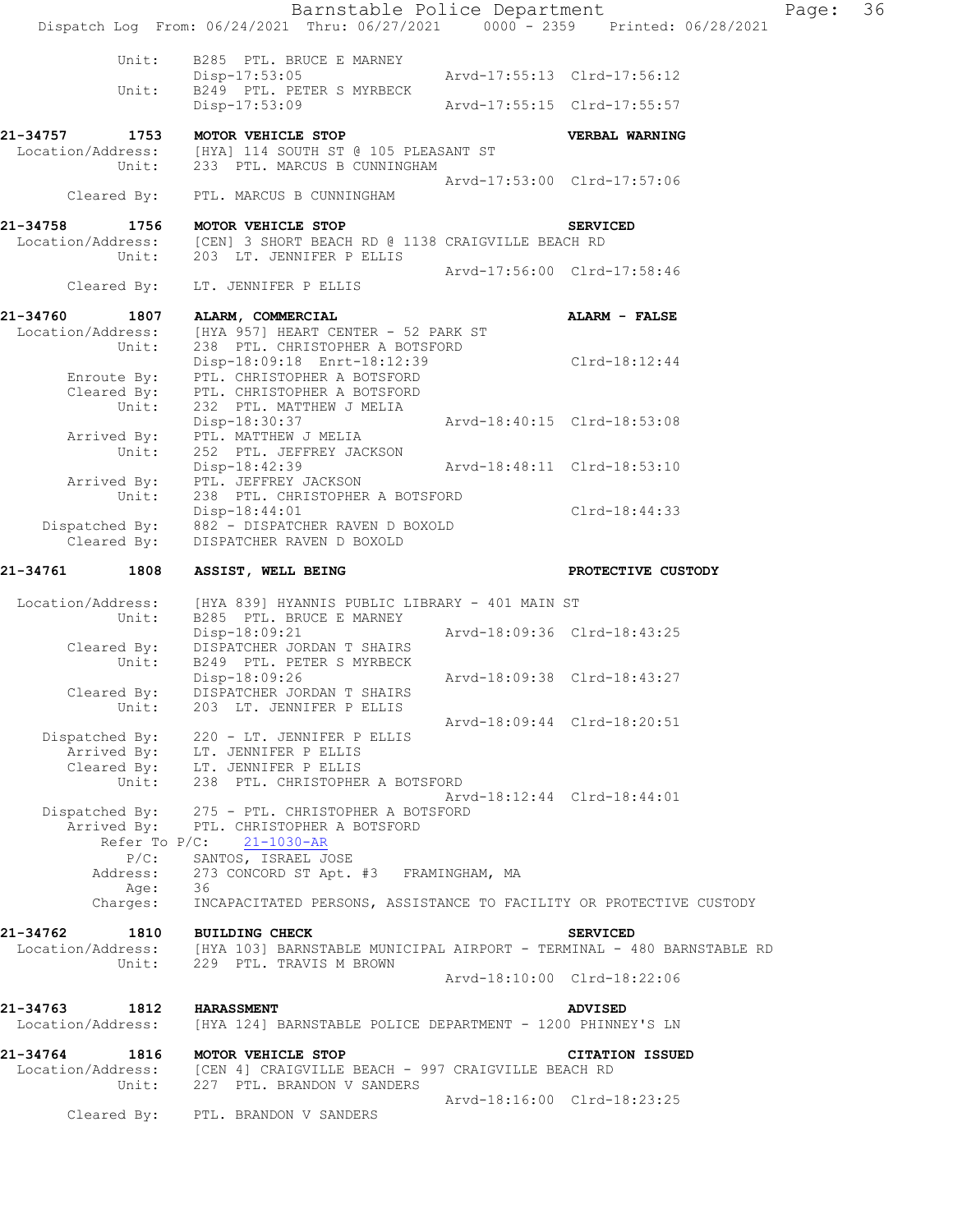|                                                | Barnstable Police Department<br>Dispatch Log From: 06/24/2021 Thru: 06/27/2021 0000 - 2359 Printed: 06/28/2021                               |                             |                             | Page: | 37 |
|------------------------------------------------|----------------------------------------------------------------------------------------------------------------------------------------------|-----------------------------|-----------------------------|-------|----|
| 21-34765 1821 PROPERTY, FOUND                  | Location/Address: [HYA 2363] HOLIDAY INN - 1127 IYANNOUGH RD RTE 132                                                                         |                             | <b>SERVICED</b>             |       |    |
| Cleared By:                                    | Unit: 252 PTL. JEFFREY JACKSON<br>Disp-18:23:13<br>Arrived By: PTL. JEFFREY JACKSON<br>PTL. JEFFREY JACKSON                                  | Arvd-18:29:05 Clrd-18:41:09 |                             |       |    |
|                                                | 21-34766 1821 HARASSMENT<br>Location/Address: [HYA 124] BARNSTABLE POLICE DEPARTMENT - 1200 PHINNEY'S LN<br>Unit: 213 PTL. MARK S MCWILLIAMS |                             |                             |       |    |
|                                                | Disp-18:23:59                                                                                                                                | Arvd-18:44:46 Clrd-19:03:31 |                             |       |    |
| 21-34767 1828<br>Unit:                         | MOTOR VEHICLE, DISABLED<br>Location/Address: [HYA] 1229 IYANNOUGH RD RTE 132 @ 1200 PHINNEY'S LN<br>238 PTL. CHRISTOPHER A BOTSFORD          |                             | <b>SERVICED</b>             |       |    |
| Cleared By:                                    | Disp-18:44:37<br>Arrived By: PTL. CHRISTOPHER A BOTSFORD<br>PTL. CHRISTOPHER A BOTSFORD                                                      | Arvd-18:46:25 Clrd-18:47:09 |                             |       |    |
| 21-34768<br>Unit:                              | 1829 MOTOR VEHICLE STOP<br>Location/Address: [CEN 3] COVELLS BEACH - CRAIGVILLE BEACH RD<br>233 PTL. MARCUS B CUNNINGHAM                     |                             | <b>CITATION ISSUED</b>      |       |    |
|                                                |                                                                                                                                              |                             | Arvd-18:29:00 Clrd-18:37:47 |       |    |
| 21-34769 1840 MOTOR VEHICLE STOP<br>Unit:      | Location/Address: [HYA] 360 CRAIGVILLE BEACH RD @ 4 SECOND AVE<br>233 PTL. MARCUS B CUNNINGHAM                                               |                             | VERBAL WARNING              |       |    |
| Cleared By:                                    | PTL. MARCUS B CUNNINGHAM                                                                                                                     |                             | Arvd-18:40:00 Clrd-18:42:30 |       |    |
| 21-34770<br>1842<br>Location/Address:          | TRAFFIC, ENFORCEMENT ACTIVITY SERVICED<br>[CEN 867] CRAIGVILLE PIZZA & MEXICAN - 618 CRAIGVILLE BEACH RD                                     |                             |                             |       |    |
| Unit:<br>Cleared By:                           | 233 PTL. MARCUS B CUNNINGHAM<br>DISPATCHER JORDAN T SHAIRS                                                                                   | Arvd-18:42:59 Clrd-19:07:00 |                             |       |    |
| Unit:                                          | 233 PTL. MARCUS B CUNNINGHAM<br>Disp-19:14:54<br>Dispatched By: 867 - DISPATCHER JORDAN T SHAIRS                                             | Arvd-19:15:07 Clrd-19:16:37 |                             |       |    |
| Arrived By:                                    | DISPATCHER JORDAN T SHAIRS                                                                                                                   |                             |                             |       |    |
| 21-34771                                       | 1849 SUSPICIOUS, ACTIVITY<br>Location/Address: [MAR 375] LAFORGE, SARA-JO E - 24 FLUME AVE                                                   |                             | <b>ADVISED</b>              |       |    |
| 21-34772<br>1907<br>Location/Address:<br>Unit: | MOTOR VEHICLE STOP<br>[CEN 4] CRAIGVILLE BEACH - 997 CRAIGVILLE BEACH RD<br>233 PTL. MARCUS B CUNNINGHAM                                     |                             | <b>CITATION ISSUED</b>      |       |    |
|                                                |                                                                                                                                              |                             | Arvd-19:07:00 Clrd-19:14:54 |       |    |
| 21-34774<br>1914<br>Location/Address:          | DISTURBANCE, PARTY<br>[MAR] 810 WAKEBY RD                                                                                                    |                             | <b>UNFOUNDED</b>            |       |    |
| Unit:<br>Arrived By:<br>Cleared By:            | 237 PTL. CORBIN J FRIES<br>Disp-19:17:37<br>PTL. CORBIN J FRIES<br>DISPATCHER RAVEN D BOXOLD                                                 |                             | Arvd-19:29:53 Clrd-19:42:50 |       |    |
| Unit:<br>Arrived By:<br>Cleared By:            | 227 PTL. BRANDON V SANDERS<br>$Disp-19:17:46$<br>PTL. BRANDON V SANDERS<br>DISPATCHER RAVEN D BOXOLD                                         |                             | Aryd-19:26:26 Clrd-19:42:54 |       |    |
| 21-34775<br>1927<br>Location/Address:          | ASSIST, OTHER AGENCY<br>[HYA] 104 LONGVIEW DR                                                                                                |                             | <b>SERVICED</b>             |       |    |
| Unit:<br>Arrived By:                           | 213 PTL. MARK S MCWILLIAMS<br>Disp-19:28:44<br>PTL. MARK S MCWILLIAMS                                                                        |                             | Arvd-19:33:46 Clrd-19:43:26 |       |    |
| Cleared By:<br>Unit:                           | PTL. MARK S MCWILLIAMS<br>250 SGT. KEVIN C FULLAM                                                                                            |                             |                             |       |    |
| Dispatched By:<br>Arrived By:<br>Cleared By:   | 278 - SGT. KEVIN C FULLAM<br>SGT. KEVIN C FULLAM<br>SGT. KEVIN C FULLAM                                                                      |                             | Arvd-19:34:09 Clrd-19:42:20 |       |    |
| Unit:                                          | 252 PTL. JEFFREY JACKSON<br>Disp-19:34:16                                                                                                    |                             | Arvd-19:37:02 Clrd-20:05:49 |       |    |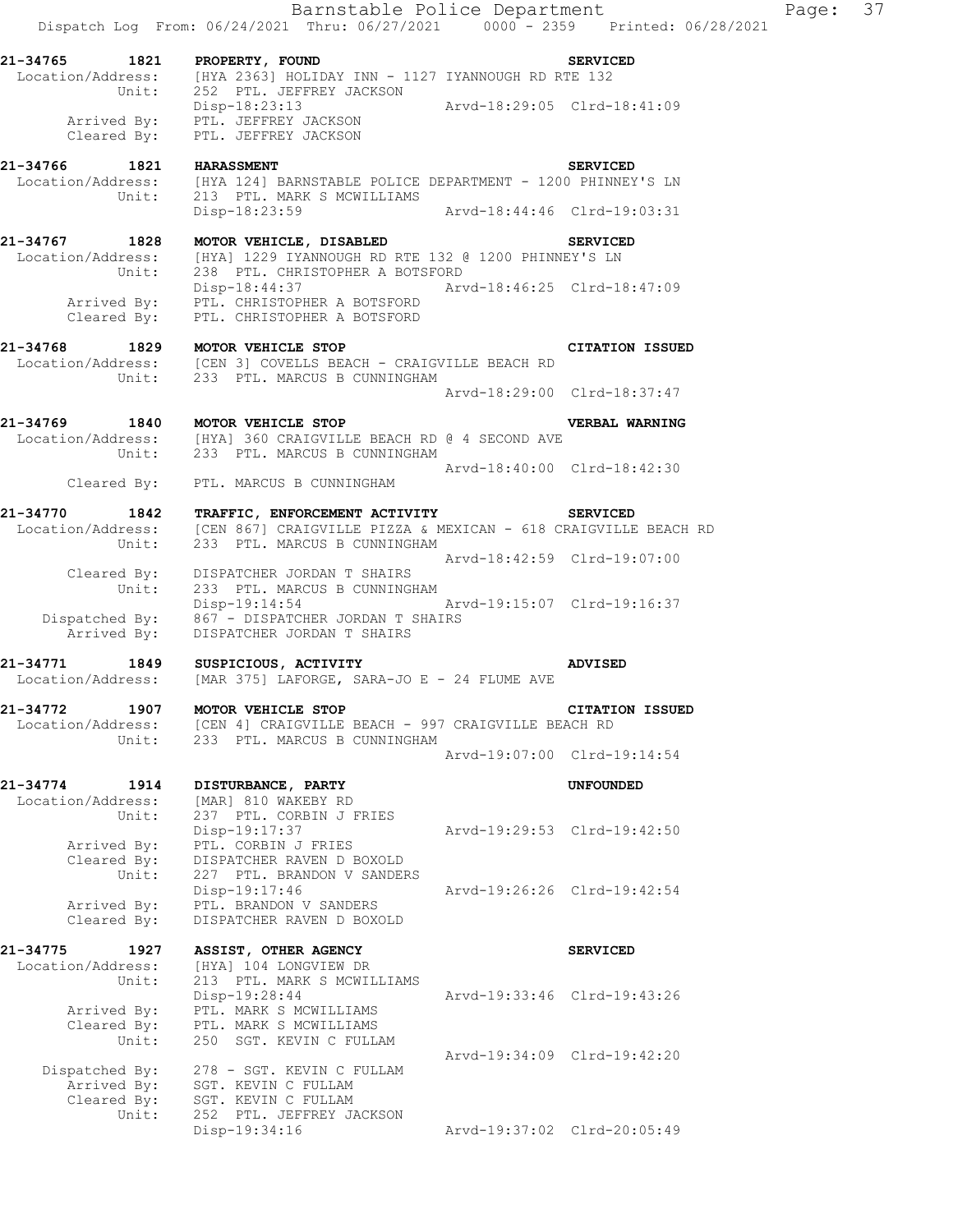|                                       | Barnstable Police Department<br>Dispatch Log From: 06/24/2021 Thru: 06/27/2021 0000 - 2359 Printed: 06/28/2021                             |                             | Page: 38        |  |
|---------------------------------------|--------------------------------------------------------------------------------------------------------------------------------------------|-----------------------------|-----------------|--|
|                                       | Arrived By: PTL. JEFFREY JACKSON<br>Cleared By: PTL. JEFFREY JACKSON                                                                       |                             |                 |  |
|                                       | 21-34776 1929 MOTOR VEHICLE STOP<br>Location/Address: [HYA] 100 OCEAN ST @ 184 SOUTH ST<br>Unit: 233 PTL. MARCUS B CUNNINGHAM              |                             | VERBAL WARNING  |  |
| Cleared By:                           | PTL. MARCUS B CUNNINGHAM                                                                                                                   | Arvd-19:29:00 Clrd-19:32:43 |                 |  |
| 21-34780<br>1930<br>Location/Address: | TRAFFIC, ENFORCEMENT ACTIVITY<br>[HYA] SEA ST                                                                                              |                             | <b>SERVICED</b> |  |
| Location/Address:                     | 21-34784 1945 ACCIDENT, PROPERTY DAMAGE SERVICED<br>[HYA 489] KATIE'S HOMEMADE ICE CREAM - 568 MAIN ST                                     |                             |                 |  |
| Unit:                                 | 21-34777 1948 MOTOR VEHICLE STOP<br>Location/Address: [HYA] 625 MAIN ST @ 5 SEA ST<br>238 PTL. CHRISTOPHER A BOTSFORD                      |                             | CITATION ISSUED |  |
|                                       |                                                                                                                                            | Arvd-19:48:04 Clrd-19:53:12 |                 |  |
|                                       | 21-34778 1948 MOTOR VEHICLE STOP<br>Location/Address: [HYA 1] VETERANS BEACH - 480 OCEAN ST<br>Unit: 233 PTL. MARCUS B CUNNINGHAM          |                             | VERBAL WARNING  |  |
|                                       | Cleared By: PTL. MARCUS B CUNNINGHAM                                                                                                       | Arvd-19:48:00 Clrd-19:50:33 |                 |  |
| 21-34779                              | 1953 ASSIST, WELL BEING                                                                                                                    |                             | <b>SERVICED</b> |  |
| Unit:                                 | Location/Address: [HYA 1818] CAPE COD REGIONAL TRANSIT AUTHORITY - 181 IYANNOUGH RD RTE 28<br>232 PTL. MATTHEW J MELIA                     |                             |                 |  |
| Cleared By:                           | Disp-19:55:06 Arvd-19:55:22 Clrd-20:20:24<br>PTL. MATTHEW J MELIA                                                                          |                             |                 |  |
| Unit:                                 | 213 PTL. MARK S MCWILLIAMS<br>Disp-19:55:11<br>Cleared By: PTL. DAVID E FOLEY                                                              | Arvd-19:55:24 Clrd-20:20:50 |                 |  |
| Unit:                                 | B285 PTL. BRUCE E MARNEY<br>Disp-19:55:17 Arvd-19:55:26 Clrd-20:20:50<br>Cleared By: PTL. DAVID E FOLEY                                    |                             |                 |  |
| Unit:                                 | B249 PTL. PETER S MYRBECK<br>Disp-19:55:20<br>Cleared By: PTL. DAVID E FOLEY                                                               | Arvd-19:55:28 Clrd-20:20:50 |                 |  |
| 21-34781<br>1957<br>Location/Address: | TRAFFIC, ENFORCEMENT ACTIVITY<br>[HYA] SOUTH ST                                                                                            |                             | <b>SERVICED</b> |  |
| 21-34786 2006<br>Location/Address:    | TRAFFIC, ENFORCEMENT ACTIVITY<br>[HYA] OCEAN ST                                                                                            |                             | <b>SERVICED</b> |  |
|                                       | 21-34790 2024 SUSPICIOUS, ACTIVITY<br>Location/Address: [HYA 383] FEDERATED CHURCH OF HYANNIS - 320 MAIN ST                                |                             | <b>SERVICED</b> |  |
| Unit:                                 | B249 PTL. PETER S MYRBECK                                                                                                                  | Arvd-20:24:00 Clrd-20:26:50 |                 |  |
| Unit:                                 | B285 PTL. BRUCE E MARNEY<br>Disp-20:24:44                                                                                                  | Arvd-20:24:48 Clrd-20:26:46 |                 |  |
| 21-34791<br>Unit:                     | 2025 MOTOR VEHICLE STOP<br>Location/Address: [HYA 2004] 500 OLD COLONY RD - HOUSING - 500 OLD COLONY RD<br>238 PTL. CHRISTOPHER A BOTSFORD |                             | VERBAL WARNING  |  |
|                                       | Cleared By: DISPATCHER JORDAN T SHAIRS<br>Unit: B285 PTL. BRUCE E MARNEY                                                                   | Arvd-20:25:00 Clrd-20:35:42 |                 |  |
| Cleared By:<br>Unit:                  | Disp-20:27:06<br>DISPATCHER JORDAN T SHAIRS<br>B249 PTL. PETER S MYRBECK                                                                   | Arvd-20:27:11 Clrd-20:35:46 |                 |  |
| Cleared By:                           | Disp-20:27:15 Arvd-20:27:20 Clrd-20:35:47<br>DISPATCHER JORDAN T SHAIRS                                                                    |                             |                 |  |
|                                       | 21-34793 2030 TRAFFIC, ENFORCEMENT ACTIVITY                                                                                                |                             | <b>SERVICED</b> |  |
| Unit:                                 | Location/Address: [CEN] 378 GREAT MARSH RD @ 1183 SHOOTFLYING HILL RD<br>213 PTL. MARK S MCWILLIAMS                                        |                             |                 |  |
|                                       |                                                                                                                                            | Arvd-20:30:31 Clrd-20:40:04 |                 |  |
| 2035<br>21-34794                      | MOTOR VEHICLE STOP                                                                                                                         |                             | VERBAL WARNING  |  |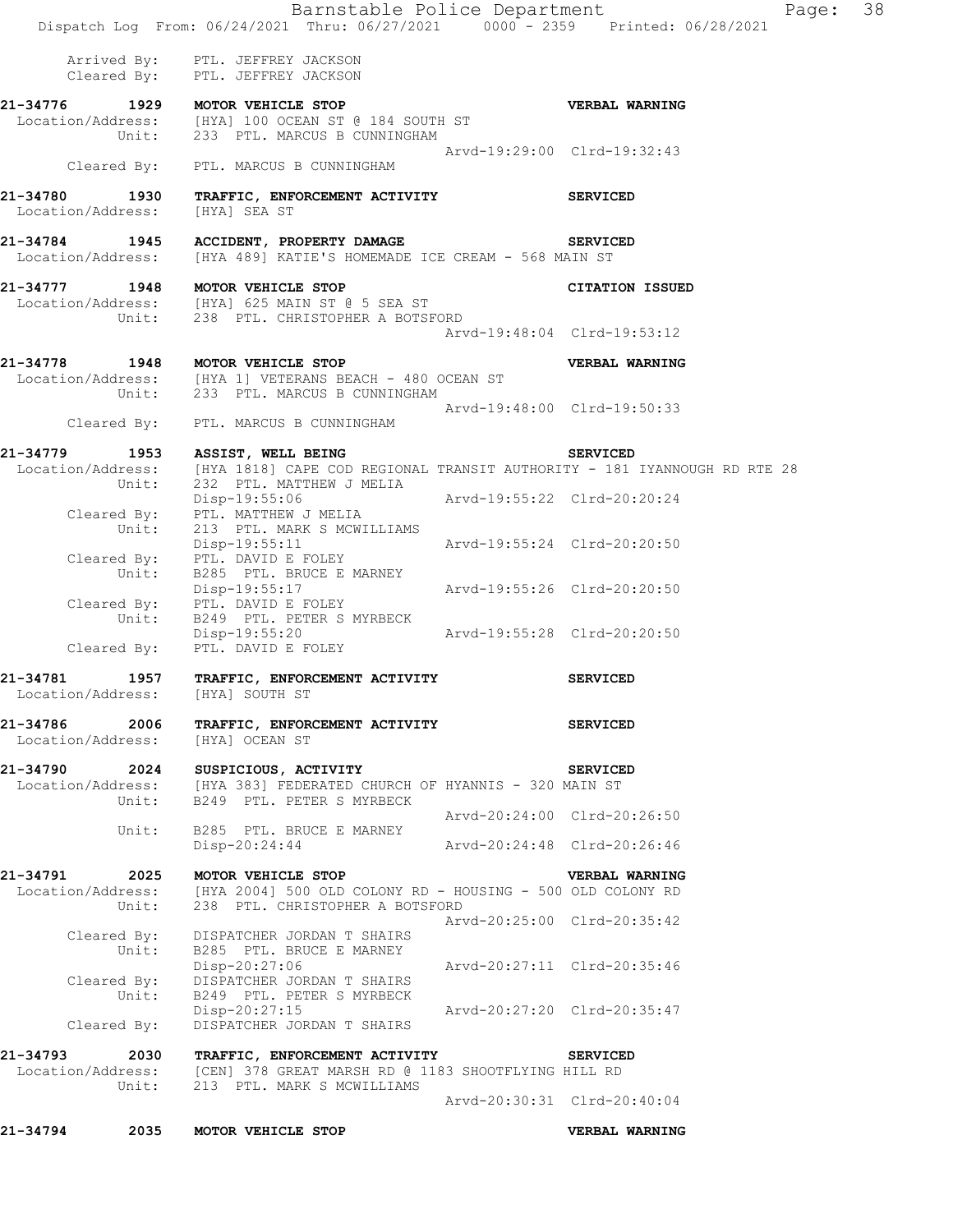Barnstable Police Department Page: 39 Dispatch Log From: 06/24/2021 Thru: 06/27/2021 0000 - 2359 Printed: 06/28/2021 Location/Address: [HYA] 100 MAIN ST @ 3 CAMP ST Unit: 237 PTL. CORBIN J FRIES Arvd-20:35:00 Clrd-20:37:39 Unit: 238 PTL. CHRISTOPHER A BOTSFORD Disp-20:37:34 Arvd-20:37:36 Clrd-20:50:52 Cleared By: PTL. CHRISTOPHER A BOTSFORD Unit: B249 PTL. PETER S MYRBECK Arvd-20:39:00 Clrd-20:39:38 Unit: 203 LT. JENNIFER P ELLIS Arvd-20:40:17 Clrd-20:50:09 Dispatched By: 220 - LT. JENNIFER P ELLIS .<br>Arrived By: LT. JENNIFER P ELLIS Cleared By: LT. JENNIFER P ELLIS **21-34795 2039 MOTOR VEHICLE STOP VERBAL WARNING**  Location/Address: [HYA 430] CAPE COD INN - 447 MAIN ST Unit: B249 PTL. PETER S MYRBECK Arvd-20:39:00 Clrd-20:40:46 **21-34796 2040 MOTOR VEHICLE STOP VERBAL WARNING**  Location/Address: [MAR] 11 PRINCE AVE @ 3625 FALMOUTH RD RTE 28 Unit: 237 PTL. CORBIN J FRIES Arvd-20:40:00 Clrd-20:42:18 Cleared By: PTL. CORBIN J FRIES **21-34797 2043 MOTOR VEHICLE STOP VERBAL WARNING**  Location/Address: [HYA] 867 IYANNOUGH RD RTE 132 @ 10 AIRPORT RD Unit: 213 PTL. MARK S MCWILLIAMS Arvd-20:43:00 Clrd-20:46:00 Cleared By: PTL. MARK S MCWILLIAMS **21-34798 2046 DISTURBANCE, INTOX PERSON SERVICED**  Location/Address: [HYA] 624 IYANNOUGH RD RTE 132 Unit: 213 PTL. MARK S MCWILLIAMS Disp-20:47:18 Arvd-20:48:19 Clrd-21:05:00 Cleared By: PTL. MARK S MCWILLIAMS Unit: 233 PTL. MARCUS B CUNNINGHAM Unit: 233 PTL. MARCUS B CUNNINGHAM<br>Disp-20:48:11 Arvd-20:51:01 Clrd-20:56:20 Arrived By: PTL. MARCUS B CUNNINGHAM Cleared By: PTL. MARCUS B CUNNINGHAM **21-34799 2047 MOTOR VEHICLE STOP CITATION ISSUED**  Location/Address: [CEN] 1258 CRAIGVILLE BEACH RD @ 6 HORSESHOE LN Unit: 227 PTL. BRANDON V SANDERS Arvd-20:47:00 Clrd-20:52:25 Cleared By: PTL. BRANDON V SANDERS **21-34802 2106 ASSIST, WELL BEING SERVICED**  Location/Address: [HYA 4110] BARNSTABLE HOUSING - 54 SEA ST EXT Apt. #5 Unit: 233 PTL. MARCUS B CUNNINGHAM Disp-21:13:21 Clrd-21:14:29 Unit: 238 PTL. CHRISTOPHER A BOTSFORD Disp-21:14:26 Arvd-21:15:16 Clrd-21:18:13 Arrived By: PTL. CHRISTOPHER A BOTSFORD Cleared By: DISPATCHER JORDAN T SHAIRS **21-34803 2111 MOTOR VEHICLE STOP VERBAL WARNING**  Location/Address: [HYA 3515] PREMIER MAZDA - 141 STEVENS ST Unit: 250 SGT. KEVIN C FULLAM Arvd-21:11:00 Clrd-21:29:20 Unit: 203 LT. JENNIFER P ELLIS Arvd-21:16:19 Clrd-21:21:09 Dispatched By: 220 - LT. JENNIFER P ELLIS .<br>Arrived By: LT. JENNIFER P ELLIS Cleared By: LT. JENNIFER P ELLIS **21-34804 2119 MOTOR VEHICLE STOP ADVISED**  Location/Address: [HYA] 700 MAIN ST @ 1 DUMONT DR Unit: 252 PTL. JEFFREY JACKSON Arvd-21:19:00 Clrd-21:22:22 **21-34805 2125 DISTURBANCE, FIGHT REPORT TAKEN**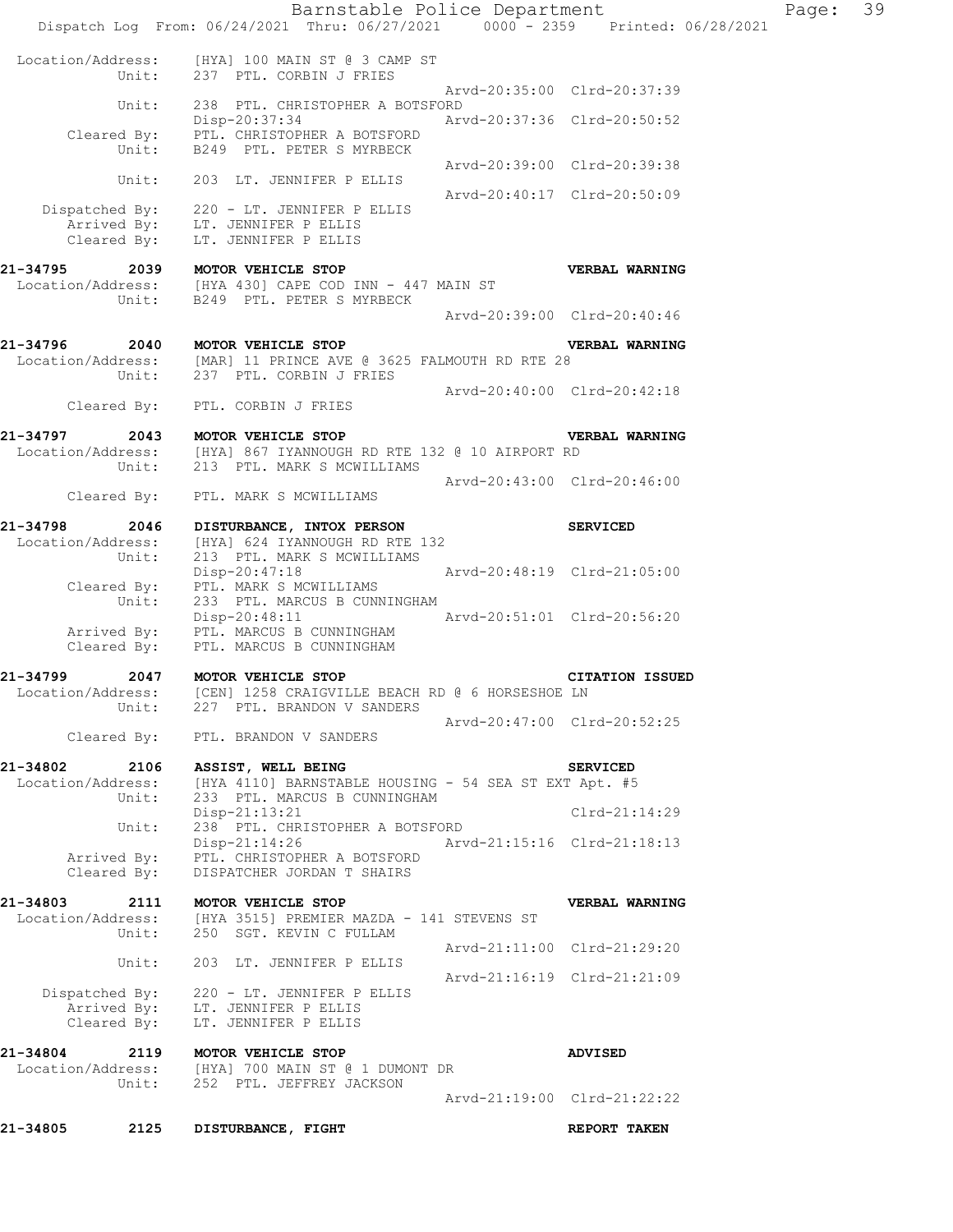Barnstable Police Department Page: 40 Dispatch Log From: 06/24/2021 Thru: 06/27/2021 0000 - 2359 Printed: 06/28/2021 Location/Address: [HYA 137] CAPE COD MALL PARKING LOT TARGET - 793 IYANNOUGH RD RTE 132 Unit: 203 LT. JENNIFER P ELLIS Disp-21:26:33 Arvd-21:26:36 Clrd-22:04:05 Unit: 213 PTL. MARK S MCWILLIAMS Disp-21:28:47 Arvd-21:28:49 Clrd-21:35:57 Dispatched By: 867 - DISPATCHER JORDAN T SHAIRS Arrived By: DISPATCHER JORDAN T SHAIRS Cleared By: PTL. MARK S MCWILLIAMS Unit: 250 SGT. KEVIN C FULLAM Disp-21:29:25 Arvd-21:29:28 Clrd-22:00:53 Cleared By: SGT. KEVIN C FULLAM Unit: 232 PTL. MATTHEW J MELIA Arvd-21:29:56 Clrd-21:40:07 Dispatched By: 306 - PTL. MATTHEW J MELIA .<br>Arrived Bv: PTL. MATTHEW J MELIA Cleared By: PTL. MATTHEW J MELIA Unit: 231 PTL. ARMANDO FELICIANO Disp-22:03:40 Arvd-22:03:44 Clrd-22:04:01 Refer To Incident: 21-1220-OF **21-34806 2125 DISTURBANCE, FIGHT SERVICED**<br>Location/Address: [HYA 2544] CAPE COD MALL / SIMON MALLS - 769 IYANNOUG [HYA 2544] CAPE COD MALL / SIMON MALLS - 769 IYANNOUGH RD RTE 132 **21-34808 2133 MOTOR VEHICLE STOP VERBAL WARNING**  Location/Address: [HYA 453] HY-LINE CRUISES (ADMIN OFFICE) HYLIN - 220 OCEAN ST Unit: 233 PTL. MARCUS B CUNNINGHAM Arvd-21:33:00 Clrd-21:46:41 Cleared By: PTL. MARCUS B CUNNINGHAM **21-34809 2202 DISTURBANCE, NOISE ADVISED**  Location/Address: [OST] 350 WIANNO AVE @ 8 CRYSTAL LAKE RD Unit: 227 PTL. BRANDON V SANDERS<br>Disp-22:05:25 Arvd-22:13:51 Clrd-22:27:31 Arrived By: PTL. BRANDON V SANDERS Cleared By: DISPATCHER RAVEN D BOXOLD Unit: 237 PTL. CORBIN J FRIES Disp-22:05:29 Arvd-22:14:12 Clrd-22:27:35 Arrived By: PTL. CORBIN J FRIES Cleared By: DISPATCHER RAVEN D BOXOLD **21-34810 2212 MOTOR VEHICLE STOP VERBAL WARNING**  Location/Address: [HYA] 1200 PHINNEY'S LN @ 33 STATICE LN Unit: 213 PTL. MARK S MCWILLIAMS Arvd-22:12:00 Clrd-22:15:35 Cleared By: PTL. MARK S MCWILLIAMS **21-34811 2213 SUSPICIOUS, ACTIVITY SERVICED**  Location/Address: [MAR] 113 CAMMETT RD Unit: 237 PTL. CORBIN J FRIES Disp-22:27:58 Arvd-22:36:08 Clrd-23:09:59 Arrived By: PTL. CORBIN J FRIES Cleared By: PTL. CORBIN J FRIES Unit: 227 PTL. BRANDON V SANDERS Disp-22:28:02 Arvd-22:33:58 Clrd-23:01:28 Arrived By: PTL. BRANDON V SANDERS Cleared By: PTL. BRANDON V SANDERS Unit: 203 LT. JENNIFER P ELLIS Arvd-22:37:56 Clrd-23:01:44 Dispatched By: 220 - LT. JENNIFER P ELLIS Arrived By: LT. JENNIFER P ELLIS **21-34812 2217 MOTOR VEHICLE STOP CITATION ISSUED**  Location/Address: [HYA] 490 SOUTH ST @ 5 SEA ST Unit: 238 PTL. CHRISTOPHER A BOTSFORD Arvd-22:17:00 Clrd-22:26:12 Cleared By: PTL. CHRISTOPHER A BOTSFORD 21-34813 2222 DISTURBANCE, NOISE **1988** SERVICED Location/Address: [MAR] 45 CHESLEY RD Unit: 227 PTL. BRANDON V SANDERS Disp-23:08:12 Arvd-23:17:42 Clrd-23:20:49 Arrived By: PTL. BRANDON V SANDERS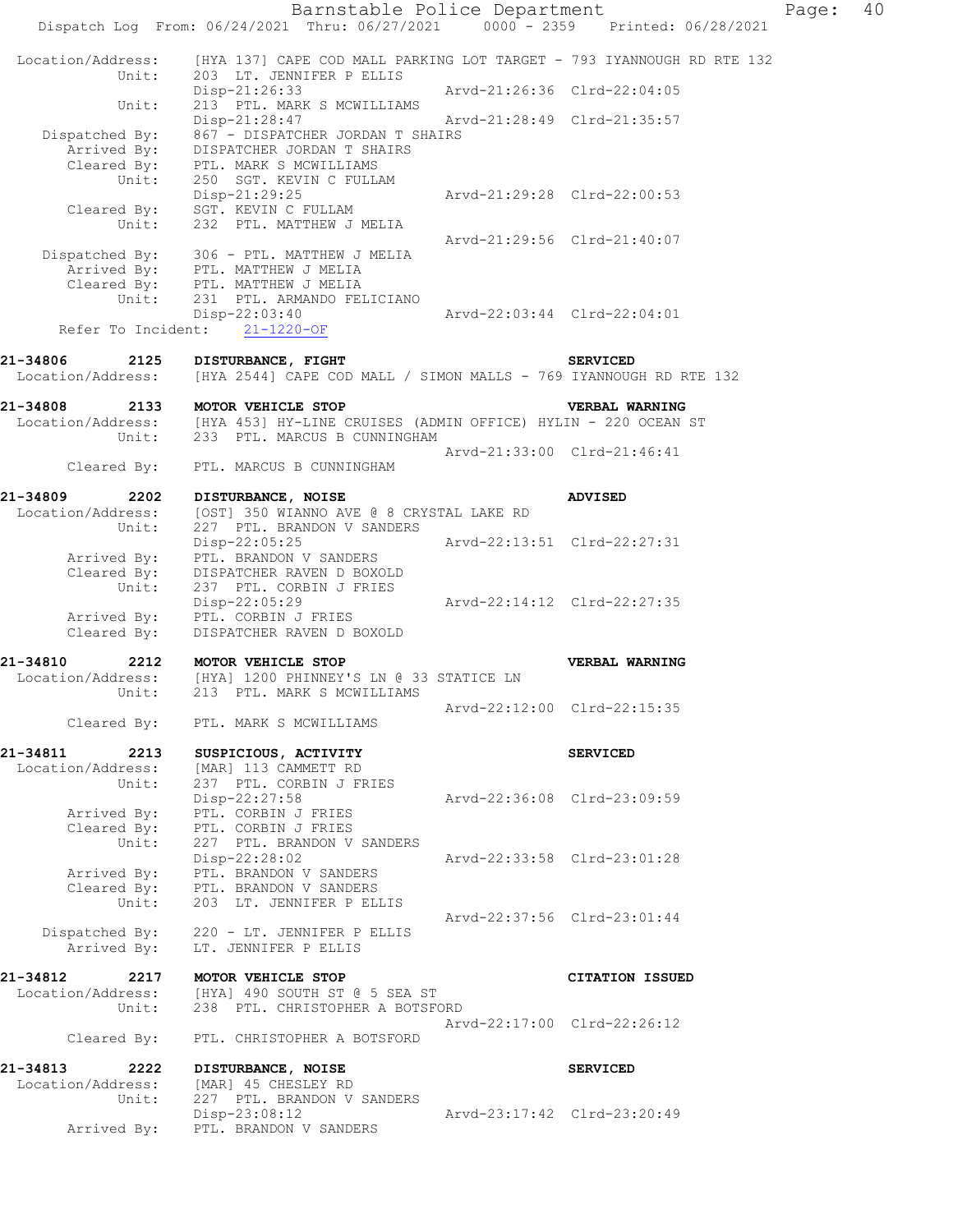Barnstable Police Department Page: 41 Dispatch Log From: 06/24/2021 Thru: 06/27/2021 0000 - 2359 Printed: 06/28/2021 Cleared By: PTL. BRANDON V SANDERS Unit: 237 PTL. CORBIN J FRIES Disp-23:10:15 Enrt-23:10:15 Arvd-23:12:54 Clrd-23:25:09 Dispatched By: 287 - PTL. CORBIN J FRIES .<br>Enroute By: PTL. CORBIN J FRIES Arrived By: PTL. CORBIN J FRIES Cleared By: PTL. CORBIN J FRIES Unit: 203 LT. JENNIFER P ELLIS Disp-23:11:48 Enrt-23:11:49 Arvd-23:18:17 Clrd-23:19:26<br>Dispatched By: 220 - LT. JENNIFER P ELLIS 220 - LT. JENNIFER P ELLIS .<br>Enroute By: LT. JENNIFER P ELLIS Arrived By: LT. JENNIFER P ELLIS Cleared  $\overrightarrow{By}$ : LT. JENNIFER P ELLIS **21-34814 2237 MOTOR VEHICLE STOP VERBAL WARNING**  Location/Address: [HYA] 120 CENTER ST @ 4 RIDGEWOOD AVE Unit: 238 PTL. CHRISTOPHER A BOTSFORD Arvd-22:37:00 Clrd-22:46:04 Cleared By: PTL. CHRISTOPHER A BOTSFORD **21-34815 2241 HARASSMENT, THREATS REPORT TAKEN**  Location/Address: [HYA 329] CHURCH BELL APARTMENTS - 215 MAIN ST Unit: 233 PTL. MARCUS B CUNNINGHAM Disp-22:43:45 Arvd-22:46:55 Clrd-23:12:15 Arrived By: PTL. MARCUS B CUNNINGHAM Unit: B285 PTL. BRUCE E MARNEY Disp-22:48:34 Arvd-22:48:40 Clrd-23:12:16 Unit: B249 PTL. PETER S MYRBECK Disp-22:48:38 Arvd-22:48:41 Clrd-23:12:19 Refer To Incident: 21-1221-OF **21-34816 2256 MOTOR VEHICLE STOP VERBAL WARNING**  Location/Address: [HYA 3691] CB PERKINS TOBACCO - 12 ENTERPRISE RD Unit: 238 PTL. CHRISTOPHER A BOTSFORD Arvd-22:56:00 Clrd-22:59:45 Cleared By: PTL. CHRISTOPHER A BOTSFORD **21-34817 2259 TRAFFIC, COMPLAINT SERVICED**  Location/Address: [HYA] 474 LINCOLN RD EXT Unit: 232 PTL. MATTHEW J MELIA Disp-23:03:55 Arvd-23:10:05 Clrd-23:28:48 Arrived By: PTL. MATTHEW J MELIA Cleared By: PTL. MATTHEW J MELIA Unit: 238 PTL. CHRISTOPHER A BOTSFORD Disp-23:19:46 Arvd-23:20:32 Clrd-23:27:44 Arrived By: PTL. CHRISTOPHER A BOTSFORD Cleared By: PTL. CHRISTOPHER A BOTSFORD **21-34818 2315 MOTOR VEHICLE STOP ADVISED**  Location/Address: [HYA 98] DUCK INN PUB - 447 MAIN ST Unit: B285 PTL. BRUCE E MARNEY Arvd-23:15:00 Clrd-23:16:10 Unit: B249 PTL. PETER S MYRBECK Disp-23:16:01 Arvd-23:16:03 Clrd-23:16:15 **21-34819 2325 ASSIST, WELL BEING SERVICED**  Location/Address: [CEN] 84 DONEGAL CIR Unit: 227 PTL. BRANDON V SANDERS Disp-23:26:43 Arvd-23:30:05 Clrd-23:53:24 Arrived By: DISPATCHER RAVEN D BOXOLD Cleared By: DISPATCHER TYLA BERBIG Unit: 250 SGT. KEVIN C FULLAM Disp-23:27:40 Enrt-23:27:41 Arvd-23:32:11 Clrd-23:53:28 Dispatched By: 278 - SGT. KEVIN C FULLAM Enroute By: 270 SGI. REVIN C PULLAM Arrived By: SGT. KEVIN C FULLAM Cleared By: DISPATCHER TYLA BERBIG Unit: 237 PTL. CORBIN J FRIES Arvd-23:30:28 Clrd-23:35:48 Dispatched By: 287 - PTL. CORBIN J FRIES .<br>Arrived By: PTL. CORBIN J FRIES Cleared By: PTL. CORBIN J FRIES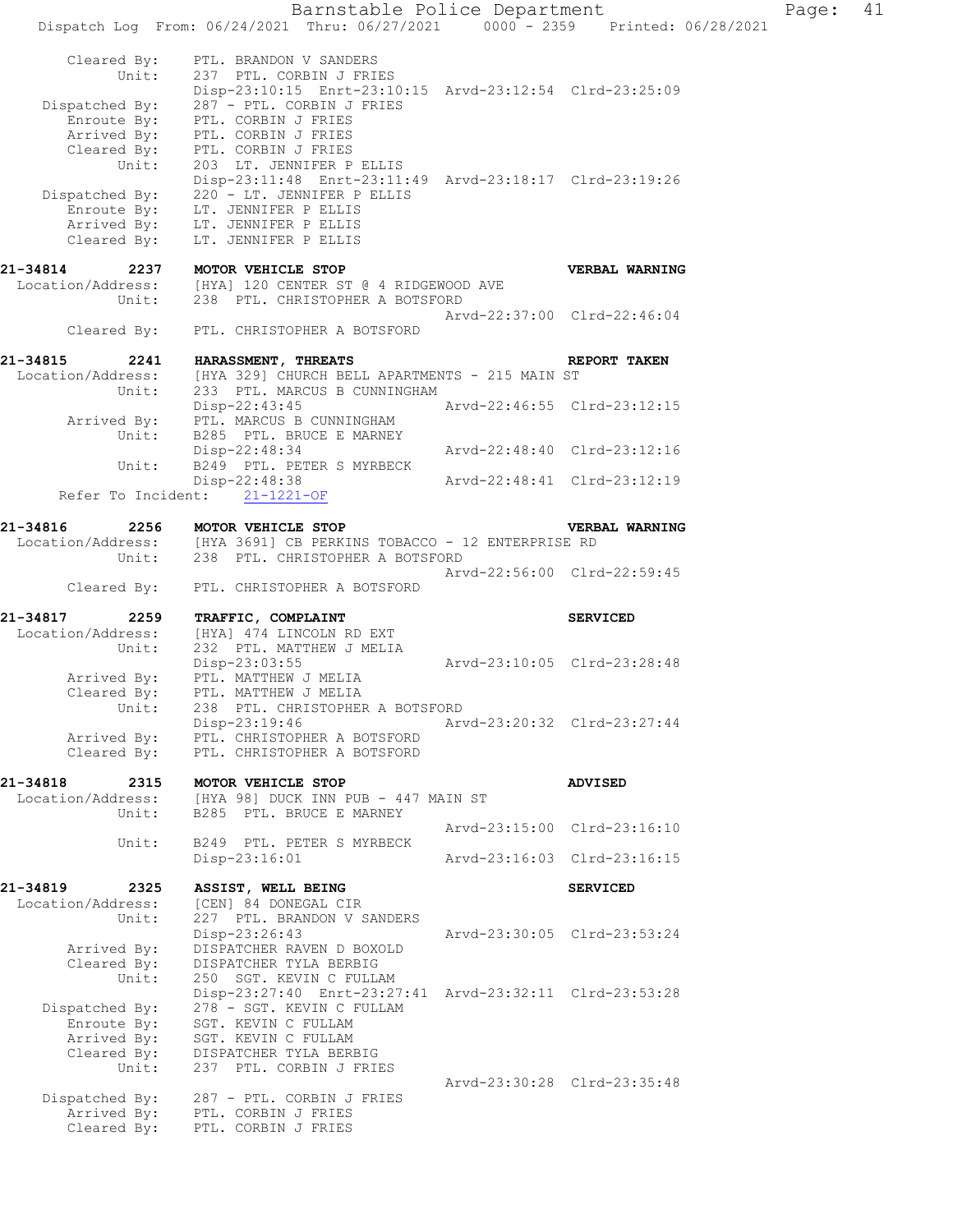|                               | Barnstable Police Department                                                             |                                          | Page: 42 |
|-------------------------------|------------------------------------------------------------------------------------------|------------------------------------------|----------|
|                               | Dispatch Log From: 06/24/2021 Thru: 06/27/2021 0000 - 2359 Printed: 06/28/2021           |                                          |          |
| Unit:                         | 203 LT. JENNIFER P ELLIS                                                                 | Arvd-23:30:54 Clrd-23:53:26              |          |
| Dispatched By:<br>Cleared By: | 220 - LT. JENNIFER P ELLIS<br>Arrived By: LT. JENNIFER P ELLIS<br>DISPATCHER TYLA BERBIG |                                          |          |
| 21-34821<br>2348              | SUSPICIOUS, ACTIVITY                                                                     | <b>UNFOUNDED</b>                         |          |
| Location/Address:             | [BAR] 253 MILLWAY @ 5 COMMERCE RD                                                        |                                          |          |
| Unit:                         | 234 PTL. ERIC J ROGORZENSKI<br>Disp-23:57:46                                             | $Clrd-23:58:02$                          |          |
| Dispatched By:                | 870 - DISPATCHER NICHOLE L GOUZIAS                                                       |                                          |          |
| Cleared By:                   | DISPATCHER NICHOLE L GOUZIAS                                                             |                                          |          |
| Unit:                         | 236 PTL. JACOB M WHITE                                                                   |                                          |          |
|                               | Disp-23:59:41                                                                            |                                          |          |
| Dispatched By:                | 870 - DISPATCHER NICHOLE L GOUZIAS<br>Arrived By: PTL. JACOB M WHITE                     |                                          |          |
|                               | Cleared By: PTL. JACOB M WHITE                                                           |                                          |          |
|                               |                                                                                          |                                          |          |
| 21-34822 2355                 | DISTURBANCE, FIREWORKS                                                                   | <b>UNFOUNDED</b>                         |          |
| Location/Address:             | [HYA] 400 SCUDDER AVE @ 6 SMITH ST                                                       |                                          |          |
| Unit:                         | 221 PTL. SEAN D CLEARY                                                                   |                                          |          |
| Arrived By:                   | Disp-23:57:54                                                                            | Arvd-00:01:19 Clrd-06/26/2021 @ 00:01:39 |          |
| Cleared By:                   | PTL. SEAN D CLEARY<br>PTL. SEAN D CLEARY                                                 |                                          |          |
| Unit:                         | 234 PTL. ERIC J ROGORZENSKI                                                              |                                          |          |
|                               | Disp-23:58:16                                                                            | Clrd-23:59:32                            |          |
| Unit:                         | 213 PTL. GUSTAVO B ELOY                                                                  |                                          |          |
|                               | Disp-23:59:29                                                                            | Arvd-23:59:43 Clrd-06/26/2021 @ 00:01:53 |          |
| Arrived By:                   | PTL. GUSTAVO B ELOY                                                                      |                                          |          |
| Cleared By:                   | PTL. GUSTAVO B ELOY                                                                      |                                          |          |

## **For Date: 06/26/2021 - Saturday**

| 21-34830          | 0012              | DISTURBANCE, PARTY                                      |                                             | <b>ADVISED</b>              |
|-------------------|-------------------|---------------------------------------------------------|---------------------------------------------|-----------------------------|
|                   |                   | Location/Address: [HYA] 32 COUNTY SEAT ST               |                                             |                             |
|                   | Unit:             | 236 PTL. JACOB M WHITE                                  |                                             |                             |
|                   |                   | $Disp-00:14:22$                                         |                                             | Arvd-00:20:33 Clrd-00:28:24 |
|                   | Arrived By:       | PTL. JACOB M WHITE                                      |                                             |                             |
|                   |                   | Cleared By: PTL. JACOB M WHITE                          |                                             |                             |
|                   | Unit:             | 221 PTL. SEAN D CLEARY                                  |                                             |                             |
|                   |                   | Disp-00:14:34                                           |                                             | Arvd-00:17:47 Clrd-00:28:48 |
|                   | Dispatched By:    | 897 - DISPATCHER TYLA BERBIG                            |                                             |                             |
|                   |                   | Arrived By: PTL. SEAN D CLEARY                          |                                             |                             |
|                   |                   | Cleared By: PTL. SEAN D CLEARY                          |                                             |                             |
|                   | Unit:             | 210 SGT. BRIAN M JONES                                  |                                             |                             |
|                   |                   | Disp-00:16:18 Enrt-00:16:18 Arvd-00:17:07 Clrd-00:27:05 |                                             |                             |
|                   | Dispatched By:    | 290 - SGT. BRIAN M JONES                                |                                             |                             |
|                   | Enroute By:       | SGT. BRIAN M JONES                                      |                                             |                             |
|                   |                   | Arrived By: SGT. BRIAN M JONES                          |                                             |                             |
|                   |                   | Cleared By: SGT. BRIAN M JONES                          |                                             |                             |
| 21-34829          | 0013              | SUSPICIOUS, ACTIVITY                                    |                                             | Merge: 21-34830 By: 897     |
| Location/Address: |                   | [HYA] 32 COUNTY SEAT ST                                 |                                             |                             |
| 21-34832          | 0031              | MOTOR VEHICLE STOP                                      |                                             | COMPLAINT/SUMMONS           |
|                   |                   | Location/Address: [HYA] 259 NORTH ST                    |                                             |                             |
|                   | Unit:             | 210 SGT. BRIAN M JONES                                  |                                             |                             |
|                   |                   |                                                         |                                             | Arvd-00:31:00 Clrd-00:46:04 |
|                   | Unit:             | 221 PTL. SEAN D CLEARY                                  |                                             |                             |
|                   |                   |                                                         |                                             | Arvd-00:32:56 Clrd-00:45:18 |
|                   |                   | Dispatched By: 326 - PTL. SEAN D CLEARY                 |                                             |                             |
|                   |                   | Arrived By: PTL. SEAN D CLEARY                          |                                             |                             |
|                   | Cleared By:       | PTL. SEAN D CLEARY                                      |                                             |                             |
|                   | Refer To Summons: | $21 - 1031 - AR$                                        |                                             |                             |
|                   |                   | Summons: MENDES, ROSEVELTE GOMES                        |                                             |                             |
|                   | Address:          | 193 CAMP ST Apt. #A4 WEST YARMOUTH, MA                  |                                             |                             |
|                   | Age:              | 26                                                      |                                             |                             |
|                   | Charges:          | NEGLIGENT OPERATION OF MOTOR VEHICLE                    |                                             |                             |
|                   |                   |                                                         | HARSH, OBJECTIONABLE AND UNREASONABLE NOISE |                             |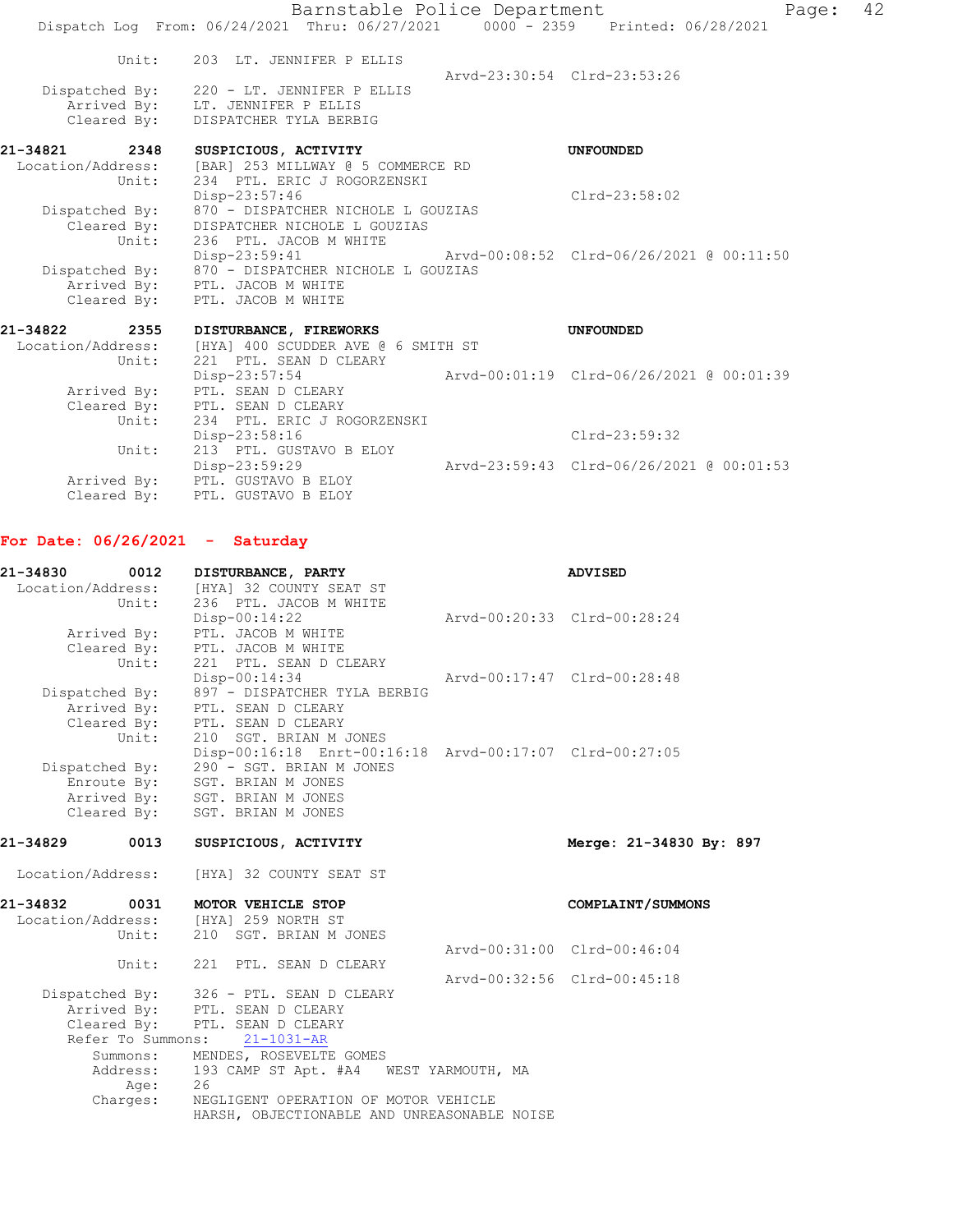| 0053<br>21-34836<br>Location/Address:<br>Unit:                   | E911, SILENT CALL<br>[HYA] 31 WACHUSETT AVE<br>234 PTL. ERIC J ROGORZENSKI                                                              |                             | <b>SERVICED</b>             |
|------------------------------------------------------------------|-----------------------------------------------------------------------------------------------------------------------------------------|-----------------------------|-----------------------------|
| Unit:                                                            | Disp-00:57:23<br>210 SGT. BRIAN M JONES                                                                                                 |                             | Clrd-00:58:28               |
| Arrived By:<br>Cleared By:                                       | Disp-00:58:24<br>SGT. BRIAN M JONES<br>SGT. BRIAN M JONES                                                                               |                             | Arvd-01:02:07 Clrd-01:09:12 |
| Unit:                                                            | 21-34837 0114 MOTOR VEHICLE STOP<br>Location/Address: [HYA 4102] 100 OCEAN ST @ 184 SOUTH ST<br>236 PTL. JACOB M WHITE                  |                             | VERBAL WARNING              |
| Unit:                                                            | Cleared By: PTL. JACOB M WHITE<br>231 PTL. ARMANDO FELICIANO                                                                            |                             | Arvd-01:14:00 Clrd-01:21:17 |
| Cleared By:                                                      | $Disp-01:15:25$<br>PTL. ARMANDO FELICIANO                                                                                               | Arvd-01:15:26 Clrd-01:21:23 |                             |
| 21-34838<br>0120<br>Location/Address:<br>Unit:                   | SUSPICIOUS, PERSON<br>[HYA] 135 SEA ST<br>221 PTL. SEAN D CLEARY                                                                        |                             | <b>SERVICED</b>             |
| Arrived By:<br>ed By:<br>Unit:                                   | Disp-01:20:33<br>PTL. SEAN D CLEARY<br>213 PTL. GUSTAVO B ELOY                                                                          |                             | Arvd-01:24:01 Clrd-01:38:09 |
| Unit:                                                            | Disp-01:20:36<br>210 SGT. BRIAN M JONES                                                                                                 |                             | Arvd-01:21:58 Clrd-01:38:11 |
| Dispatched By:<br>spatched By:<br>Enroute By:                    | Disp-01:20:57 Enrt-01:20:57 Arvd-01:21:59 Clrd-01:36:24<br>290 - SGT. BRIAN M JONES                                                     |                             |                             |
| Cleared By:                                                      | SGT. BRIAN M JONES<br>SGT. BRIAN M JONES                                                                                                |                             |                             |
| 21-34839<br>0132                                                 | SUSPICIOUS, PERSON                                                                                                                      |                             | <b>SERVICED</b>             |
| Location/Address:<br>Unit:                                       | SERVICED<br>[HYA 2045] CAPE & ISLANDS TIRE - TRUCK SHOP - 730 BEARSE'S WAY<br>234 PTL, ERIC J ROCOREMENT<br>234 PTL. ERIC J ROGORZENSKI |                             |                             |
| Unit:                                                            | 231 PTL. ARMANDO FELICIANO                                                                                                              |                             | Arvd-01:32:00 Clrd-01:38:05 |
| Cleared By:<br>Unit:                                             | Disp-01:34:35<br>PTL. ARMANDO FELICIANO<br>211 SGT. NATHAN R ST. ONGE                                                                   |                             | Arvd-01:34:37 Clrd-01:35:29 |
| Cleared By:                                                      | Dispatched By: 284 - SGT. NATHAN R ST. ONGE<br>Arrived By: SGT. NATHAN R ST. ONGE<br>SGT. NATHAN R ST. ONGE                             |                             | Arvd-01:34:40 Clrd-01:35:35 |
| 21-34841<br>$\sim$ 0204                                          | MOTOR VEHICLE STOP                                                                                                                      |                             | <b>ARREST MADE</b>          |
| Location/Address:<br>Unit:                                       | [HYA 215] CAPE COD 5 CENTS SAVINGS BANK - 171 FALMOUTH RD RTE 28<br>236 PTL. JACOB M WHITE                                              |                             |                             |
| Cleared By:<br>Unit:                                             | PTL. JACOB M WHITE<br>210 SGT. BRIAN M JONES                                                                                            |                             | Arvd-02:04:00 Clrd-05:23:42 |
| Dispatched By:<br>Arrived By:<br>Cleared By:<br>Refer To Arrest: | 290 - SGT. BRIAN M JONES<br>SGT. BRIAN M JONES<br>DISPATCHER JORDAN T SHAIRS<br>$21 - 1032 - AR$<br>ZAJAC, JOSEPH E                     |                             | Arvd-02:05:37 Clrd-02:42:29 |
| Arrest:<br>Address:<br>Age:<br>Charges:                          | 41 CHERRY VALLEY RD<br>CHEPACHET, RI<br>44<br>OUI-LIQUOR OR .08%                                                                        |                             |                             |
| 21-34842<br>0215<br>Location/Address:                            | PARK & WALK<br>[HYA 458] INTERNATIONAL INN - CUDDLE & BUBBLES - 662 MAIN ST                                                             |                             | <b>SERVICED</b>             |
| Unit:                                                            | 234 PTL. ERIC J ROGORZENSKI                                                                                                             |                             | Arvd-02:15:37 Clrd-02:30:32 |
| Unit:                                                            | 221 PTL. SEAN D CLEARY                                                                                                                  |                             | Arvd-02:16:38 Clrd-02:30:46 |
| Dispatched By:<br>Arrived By:<br>Cleared By:                     | 326 - PTL. SEAN D CLEARY<br>PTL. SEAN D CLEARY<br>PTL. SEAN D CLEARY                                                                    |                             |                             |
| 21-34843<br>0220<br>Location/Address:                            | MOTOR VEHICLE STOP<br>[HYA 272] BURGER KING - 184 NORTH ST                                                                              |                             | <b>VERBAL WARNING</b>       |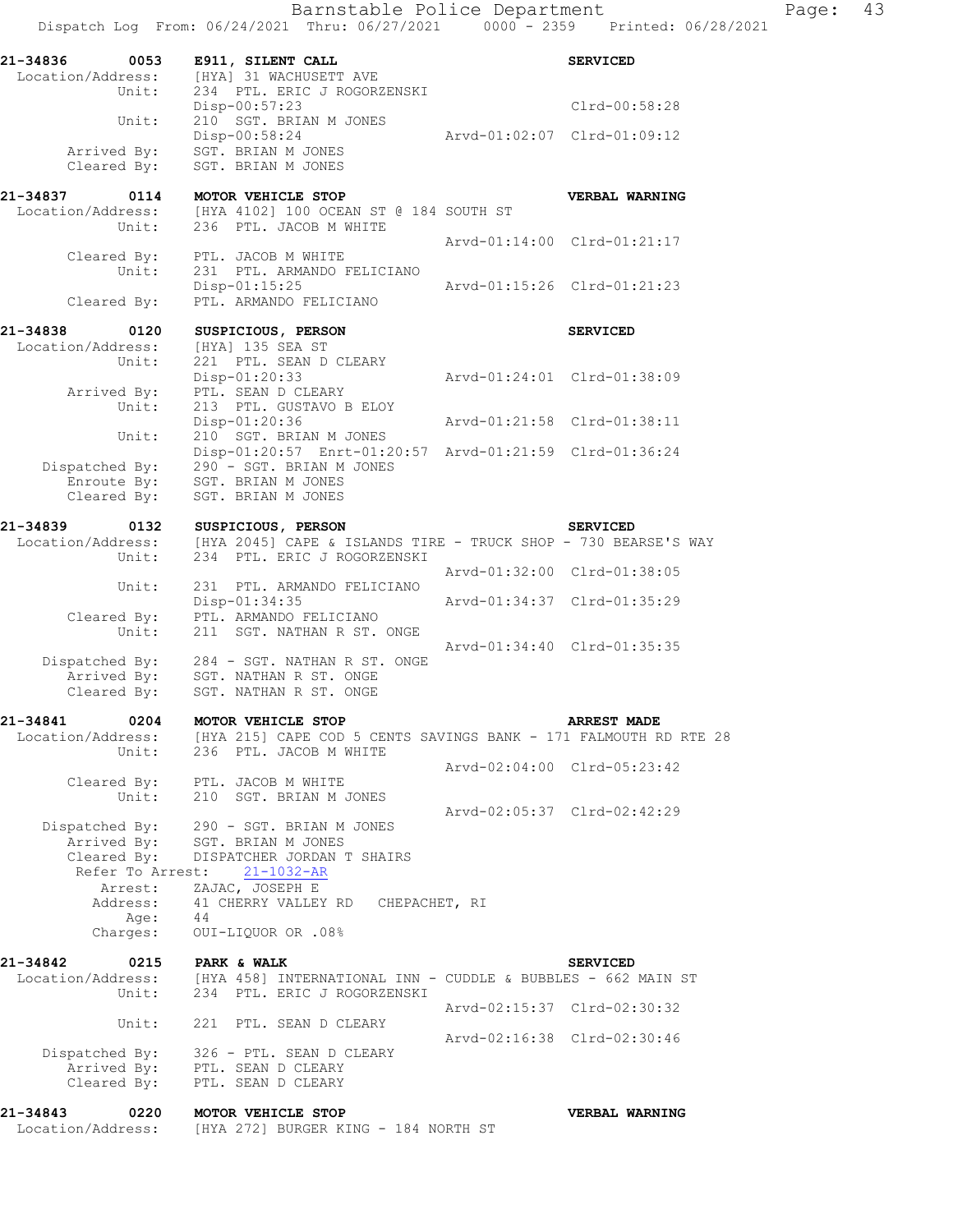|                                       | Barnstable Police Department<br>Dispatch Log From: 06/24/2021 Thru: 06/27/2021 0000 - 2359 Printed: 06/28/2021    |                             |                             | Page: | 44 |
|---------------------------------------|-------------------------------------------------------------------------------------------------------------------|-----------------------------|-----------------------------|-------|----|
|                                       |                                                                                                                   |                             |                             |       |    |
| Unit:                                 | 213 PTL. GUSTAVO B ELOY                                                                                           |                             | Arvd-02:20:00 Clrd-02:23:40 |       |    |
| Cleared By:                           | PTL. GUSTAVO B ELOY                                                                                               |                             |                             |       |    |
| 21-34844<br>0226                      | MOTOR VEHICLE STOP                                                                                                |                             | <b>SERVICED</b>             |       |    |
|                                       | Location/Address: [HYA 2875] HYANNIS YOUTH & COMMUNITY CENTER - 141 BASSETT LN                                    |                             |                             |       |    |
| Unit:                                 | 213 PTL. GUSTAVO B ELOY                                                                                           |                             | Arvd-02:26:00 Clrd-02:33:53 |       |    |
| Unit:                                 | 231 PTL. ARMANDO FELICIANO                                                                                        |                             |                             |       |    |
| Dispatched By:                        | 247 - PTL. ARMANDO FELICIANO                                                                                      |                             | Arvd-02:28:15 Clrd-02:33:39 |       |    |
|                                       | Arrived By: PTL. ARMANDO FELICIANO                                                                                |                             |                             |       |    |
| Unit:                                 | Cleared By: PTL. ARMANDO FELICIANO<br>234 PTL. ERIC J ROGORZENSKI                                                 |                             |                             |       |    |
|                                       |                                                                                                                   |                             | Arvd-02:31:26 Clrd-02:33:34 |       |    |
|                                       | Dispatched By: 317 - PTL. ERIC J ROGORZENSKI                                                                      |                             |                             |       |    |
| Cleared By:                           | Arrived By: PTL. ERIC J ROGORZENSKI<br>PTL. ERIC J ROGORZENSKI                                                    |                             |                             |       |    |
|                                       |                                                                                                                   |                             |                             |       |    |
| 21-34853<br>0605                      | <b>BUILDING CHECK</b>                                                                                             |                             | <b>SERVICED</b>             |       |    |
| Unit:                                 | Location/Address: [HYA 103] BARNSTABLE MUNICIPAL AIRPORT - TERMINAL - 480 BARNSTABLE RD<br>236 PTL. JACOB M WHITE |                             |                             |       |    |
|                                       |                                                                                                                   |                             | Arvd-06:05:00 Clrd-06:15:45 |       |    |
| 21-34856<br>0702                      | TRAFFIC, ENFORCEMENT ACTIVITY                                                                                     |                             | <b>SERVICED</b>             |       |    |
| Location/Address:                     | [HYA 1722] U-HAUL HYANNIS - 594 BEARSE'S WAY                                                                      |                             |                             |       |    |
| Unit:                                 | 234 PTL. ERIC J ROGORZENSKI                                                                                       |                             |                             |       |    |
|                                       |                                                                                                                   |                             | Arvd-07:03:28 Clrd-07:17:54 |       |    |
| 21-34857<br>0715                      | ALARM, COMMERCIAL                                                                                                 |                             | ALARM - FALSE               |       |    |
| Location/Address:<br>Unit:            | [HYA 1020] ST. FRANCIS XAVIER PREPATORY SCHOOL - 33 CROSS ST<br>213 PTL. GUSTAVO B ELOY                           |                             |                             |       |    |
|                                       | Disp-07:16:43                                                                                                     |                             | Arvd-07:22:08 Clrd-07:24:51 |       |    |
|                                       | Arrived By: PTL. GUSTAVO B ELOY                                                                                   |                             |                             |       |    |
| Cleared By:<br>Unit:                  | PTL. JONATHAN D MOORE<br>234 PTL. ERIC J ROGORZENSKI                                                              |                             |                             |       |    |
|                                       |                                                                                                                   |                             | Arvd-07:20:58 Clrd-07:24:46 |       |    |
|                                       | Dispatched By: 317 - PTL. ERIC J ROGORZENSKI<br>Arrived By: PTL. ERIC J ROGORZENSKI                               |                             |                             |       |    |
| Cleared By:                           | PTL. JONATHAN D MOORE                                                                                             |                             |                             |       |    |
| 21-34859                              |                                                                                                                   |                             |                             |       |    |
| 0751<br>Location/Address:             | ALARM, COMMERCIAL<br>[OST 1142] CAPE COD COLLABORATIVE - 418 BUMPS RIVER RD                                       |                             | ALARM - FALSE               |       |    |
| Unit:                                 | 216 PTL. MAXWELL S MORROW                                                                                         |                             |                             |       |    |
| Arrived By:                           | Disp-08:02:31<br>PTL. MAXWELL S MORROW                                                                            | Arvd-08:10:15 Clrd-08:16:10 |                             |       |    |
| Cleared By:                           | PTL. MAXWELL S MORROW                                                                                             |                             |                             |       |    |
| Unit:                                 | 237 PTL. KEVIN M SHAW<br>Disp-08:12:09                                                                            |                             | Clrd-08:14:36               |       |    |
| Cleared By:                           | DISPATCHER LOREN P ORPEN                                                                                          |                             |                             |       |    |
|                                       |                                                                                                                   |                             |                             |       |    |
| 21-34862<br>0816<br>Location/Address: | MOTOR VEHICLE STOP<br>[HYA 2859] EASTERN BANK - 375 IYANNOUGH RD RTE 28                                           |                             | <b>ADVISED</b>              |       |    |
| Unit:                                 | 223 PTL. ANDREW M JOHNSON                                                                                         |                             |                             |       |    |
| Cleared By:                           | PTL. ANDREW M JOHNSON                                                                                             |                             | Arvd-08:16:00 Clrd-08:21:29 |       |    |
| 21-34864<br>0834                      | MOTOR VEHICLE STOP                                                                                                |                             | <b>CITATION ISSUED</b>      |       |    |
| Location/Address:                     | [HYA 832] CAPE COD AUTO COLLISION & RESTORATION - 151 IYANNOUGH RD RTE 28                                         |                             |                             |       |    |
| Unit:                                 | 223 PTL. ANDREW M JOHNSON                                                                                         |                             |                             |       |    |
| Cleared By:                           | PTL. ANDREW M JOHNSON                                                                                             |                             | Arvd-08:34:00 Clrd-08:43:15 |       |    |
| 21-34865<br>0855                      | <b>ASSIST</b>                                                                                                     |                             | <b>ADVISED</b>              |       |    |
| Location/Address:                     | [HYA 107] CAPE CODDER RESORT & SPA - 1225 IYANNOUGH RD RTE 132                                                    |                             |                             |       |    |
| Unit:                                 | 221 PTL. OWEN J MURRAY                                                                                            |                             | Arvd-08:55:00 Clrd-09:09:09 |       |    |
| Cleared By:                           | PTL. OWEN J MURRAY                                                                                                |                             |                             |       |    |
| Unit:                                 | 231 PTL. MICHAEL J PUNTONIO<br>Disp-08:56:08                                                                      |                             | Arvd-08:56:35 Clrd-08:58:24 |       |    |
| Cleared By:                           | PTL. MICHAEL J PUNTONIO                                                                                           |                             |                             |       |    |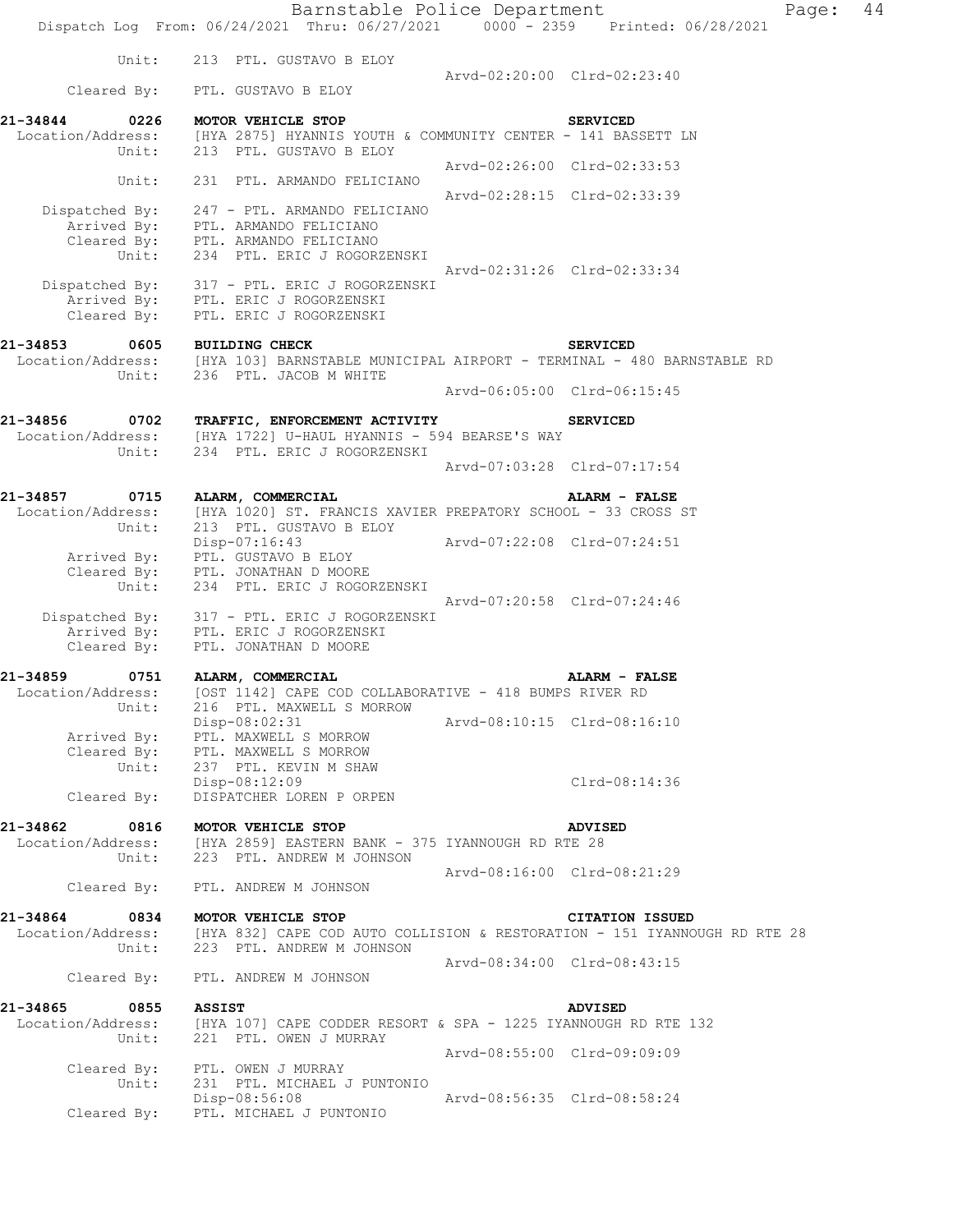Barnstable Police Department Fage: 45 Dispatch Log From: 06/24/2021 Thru: 06/27/2021 0000 - 2359 Printed: 06/28/2021 **21-34866 0859 MOTOR VEHICLE STOP VERBAL WARNING**  Location/Address: [HYA 4321] BAYBRIDGE CLUBHOUSE - 106 BASSETT LN Unit: 223 PTL. ANDREW M JOHNSON Arvd-08:59:00 Clrd-09:04:46 Cleared By: PTL. ANDREW M JOHNSON **21-34870 0928 PC EVALUATION REPORT TAKEN**  Location/Address: [HYA 112] CAPE COD HOSPITAL - 27 PARK ST Apt. #46A Unit: 221 PTL. OWEN J MURRAY Disp-09:30:07 Arvd-09:33:52 Clrd-10:11:29 Disp-09:30:07<br>Arrived By: PTL. OWEN J MURRAY Cleared By: PTL. OWEN J MURRAY Unit: 213 PTL. JIAN C BARCELO Disp-09:30:12 Arvd-09:31:29 Clrd-10:11:41 Arrived By: DISPATCHER LOREN P ORPEN Cleared By: PTL. JIAN C BARCELO Unit: 234 PTL. NICHOLAS P ATCHESON Disp-09:31:24 Arvd-09:31:27 Clrd-09:47:26 Dispatched By: 862 - DISPATCHER LOREN P ORPEN Arrived By: DISPATCHER LOREN P ORPEN Cleared By: PTL. NICHOLAS P ATCHESON Refer To Arrest: 21-1034-AR Arrest: KILROY, CHRISTOPHER Address: 1465 PEARL ST DENVER, CO Age: 51 Charges: INCAPACITATED PERSONS, ASSISTANCE TO FACILITY OR PROTECTIVE CUSTODY 21-34871 0931 ANIMALS, INJURED **CONE ON ARRIVAL**  Location/Address: [OST] 600 OLD MILL RD @ 490 STARBOARD LN Unit: 237 PTL. KEVIN M SHAW Disp-09:33:18 Arvd-09:36:56 Clrd-09:44:56 Arrived By: PTL. KEVIN M SHAW Cleared By: PTL. KEVIN M SHAW **21-34872 0937 MOTOR VEHICLE STOP ADVISED**  Location/Address: [HYA] 17 SEA ST EXT @ 625 MAIN ST Unit: 231 PTL. MICHAEL J PUNTONIO Arvd-09:37:00 Clrd-09:39:49 Cleared By: PTL. MICHAEL J PUNTONIO **21-34874 0937 E911, ABANDONED CALL UNFOUNDED**  Location/Address: [BAR 48] CUMMAQUID GOLF CLUB / MAIN CLBHSE & CART BARN - 35 MARSTONS LN Unit: 214 PTL. KATHARINE H ROSS Disp-09:39:02 Arvd-09:48:14 Clrd-09:54:43 Arrived By: PTL. KATHARINE H ROSS Cleared By: PTL. KATHARINE H ROSS Unit: 231 PTL. MICHAEL J PUNTONIO Disp-09:42:11 Enrt-09:42:11 Arvd-09:52:24 Clrd-09:53:02 Dispatched By: 253 - PTL. MICHAEL J PUNTONIO Enroute By: PTL. MICHAEL J PUNTONIO Arrived By: PTL. MICHAEL J PUNTONIO Cleared By: PTL. MICHAEL J PUNTONIO **21-34873 0938 MOTOR VEHICLE STOP ADVISED**  Location/Address: [HYA 3949] MARINO, DOROTHY - 72 GROVE ST Unit: 223 PTL. ANDREW M JOHNSON Arvd-09:38:00 Clrd-09:42:09 Cleared By: PTL. ANDREW M JOHNSON **21-34875 0943 SUSPICIOUS, MOTOR VEHICLE ADVISED**  Location/Address: [HYA 351] COURTYARD RESORTS - 460 MAIN ST Unit: 223 PTL. ANDREW M JOHNSON Disp-09:45:13 Arvd-09:51:01 Clrd-09:57:44 Arrived By: PTL. ANDREW M JOHNSON Cleared By: PTL. ANDREW M JOHNSON **21-34876 0944 WARRANT, ATTEMPT SERVICED**  Location/Address: [CEN] 95 THISTLE DR Unit: 237 PTL. KEVIN M SHAW Disp-09:52:50 Arvd-10:06:26 Clrd-10:41:51 Arrived By: PTL. KEVIN M SHAW Cleared By: PTL. KEVIN M SHAW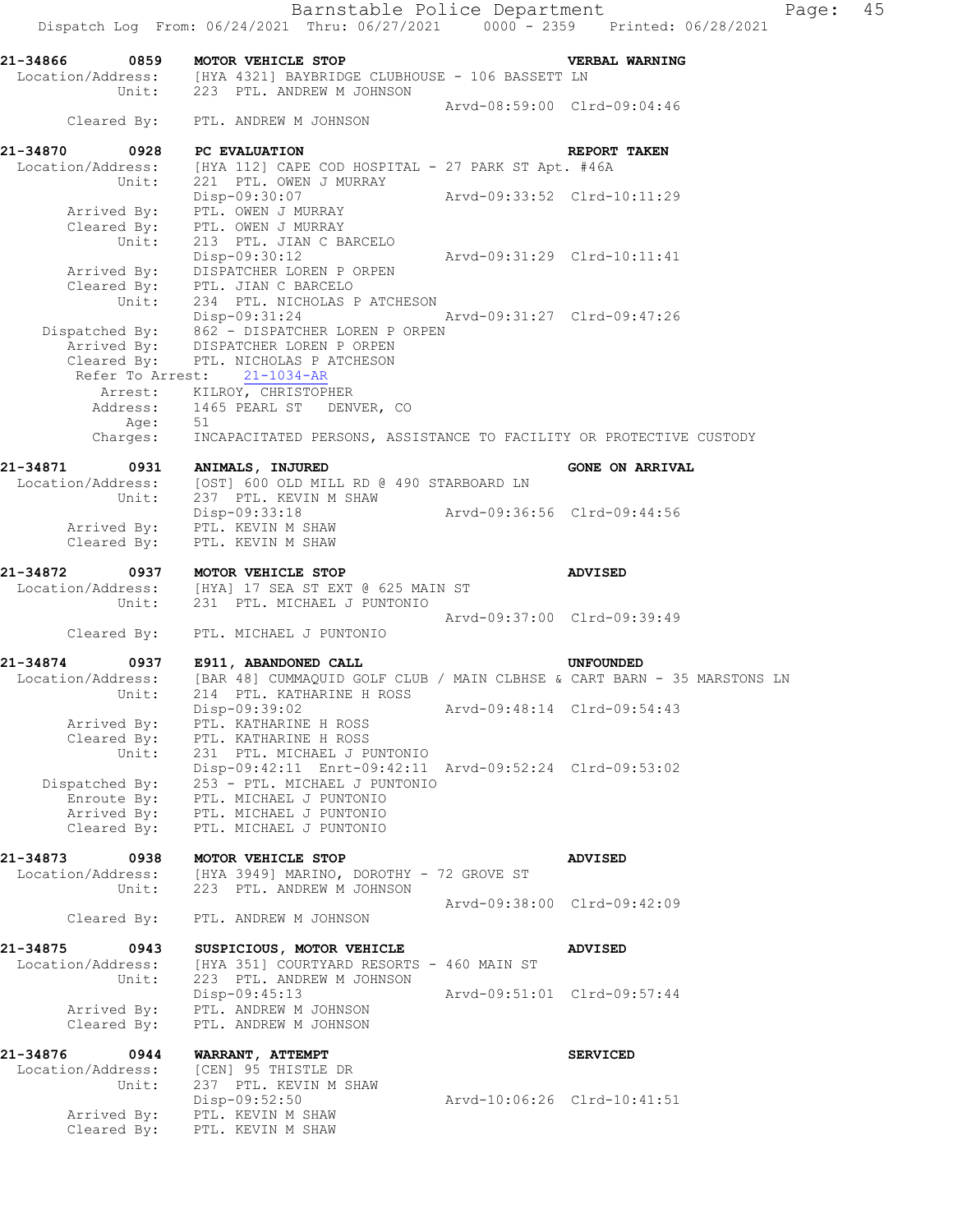Barnstable Police Department Page: 46 Dispatch Log From: 06/24/2021 Thru: 06/27/2021 0000 - 2359 Printed: 06/28/2021 Unit: 234 PTL. NICHOLAS P ATCHESON Disp-09:52:56 Arvd-10:07:32 Clrd-10:39:47 Arrived By: PTL. NICHOLAS P ATCHESON Cleared By: PTL. NICHOLAS P ATCHESON Unit: 216 PTL. MAXWELL S MORROW Arvd-10:35:52 Clrd-10:39:04 Dispatched By: 288 - PTL. MAXWELL S MORROW Arrived By: PTL. MAXWELL S MORROW Cleared By: PTL. MAXWELL S MORROW **21-34878 0951 SUSPICIOUS, ACTIVITY ADVISED**  Location/Address: [HYA 4130] DOWNTOWN BISTRO - 372 MAIN ST Unit: 231 PTL. MICHAEL J PUNTONIO Disp-09:55:19 Arvd-10:13:43 Clrd-10:20:37 Arrived By: PTL. MICHAEL J PUNTONIO Cleared By: PTL. MICHAEL J PUNTONIO **21-34894 1000 PROPERTY, FOUND SERVICED**  Location/Address: [HYA 3065] BARNSTABLE POLICE - HYANNIS STATION - 491 MAIN ST **21-34880 1009 VANDALISM SERVICED**  Location/Address: [HYA 441] HYANNIS MAIN STREET BID - 320 MAIN ST **21-34881 1012 ASSIST, WELL BEING SERVICED**  Location/Address: [HYA 798] NEW ENGLAND PIZZA HOUSE #1 - 187 WEST MAIN ST Apt. #A Unit: 221 PTL. OWEN J MURRAY Disp-10:13:16 Arvd-10:17:01 Clrd-10:33:20 Arrived By: PTL. OWEN J MURRAY Cleared  $\overline{\text{{\tt Bv}}}$ : PTL. OWEN J MURRAY **21-34882 1034 MOTOR VEHICLE STOP ADVISED**  Location/Address: [HYA] 160 MITCHELL'S WAY @ 6 ORR'S AVE Unit: 231 PTL. MICHAEL J PUNTONIO Disp-10:34:38 Arvd-10:34:42 Clrd-10:36:35 Disp-10:34:38<br>Cleared By: PTL. MICHAEL J PUNTONIO **21-34883 1034 MOTOR VEHICLE STOP VERBAL WARNING**  Location/Address: [HYA] 184 SOUTH ST @ 100 OCEAN ST Unit: 213 PTL. JIAN C BARCELO Arvd-10:34:00 Clrd-10:36:34 Cleared By: PTL. JIAN C BARCELO **21-34884 1039 FOLLOW UP ADVISED**  Location/Address: [HYA 4138] KILWINS - 386 MAIN ST Unit: 231 PTL. MICHAEL J PUNTONIO Disp-10:41:10 Arvd-10:44:19 Clrd-10:58:13 Arrived By: PTL. MICHAEL J PUNTONIO Cleared By: PTL. MICHAEL J PUNTONIO **21-34896 1105 HOMELESS INCIDENT/SUS PERSON ADVISED**  Location/Address: [HYA 349] MINI FOOD MART - 252 MAIN ST **21-34888 1118 LARCENY ADVISED**  Location/Address: [HYA] 329 WEST MAIN ST Apt. #27 Unit: 213 PTL. JIAN C BARCELO Disp-11:20:34 Arvd-11:25:31 Clrd-11:45:19 Arrived By: PTL. JIAN C BARCELO Disp-11:20:34<br>Arrived By: PTL. JIAN C BARCELO<br>Cleared By: DISPATCHER LOREN P ORPEN **21-34890 1126 MOTOR VEHICLE STOP VERBAL WARNING**  Location/Address: [HYA 851] GOL SUPERMARKET - 55 IYANNOUGH RD RTE 28 Unit: 234 PTL. NICHOLAS P ATCHESON Arvd-11:26:00 Clrd-11:28:13 Cleared By: PTL. NICHOLAS P ATCHESON **21-34893 1131 PROPERTY, LOST SERVICED**  Location/Address: [HYA 3370] AJ MART - 459 MAIN ST **21-34897 1146 ASSIST, OTHER AGENCY SERVICED**  Location/Address: [COT] 104 OLD KINGS RD Unit: 237 PTL. KEVIN M SHAW Disp-11:47:06 Clrd-11:55:13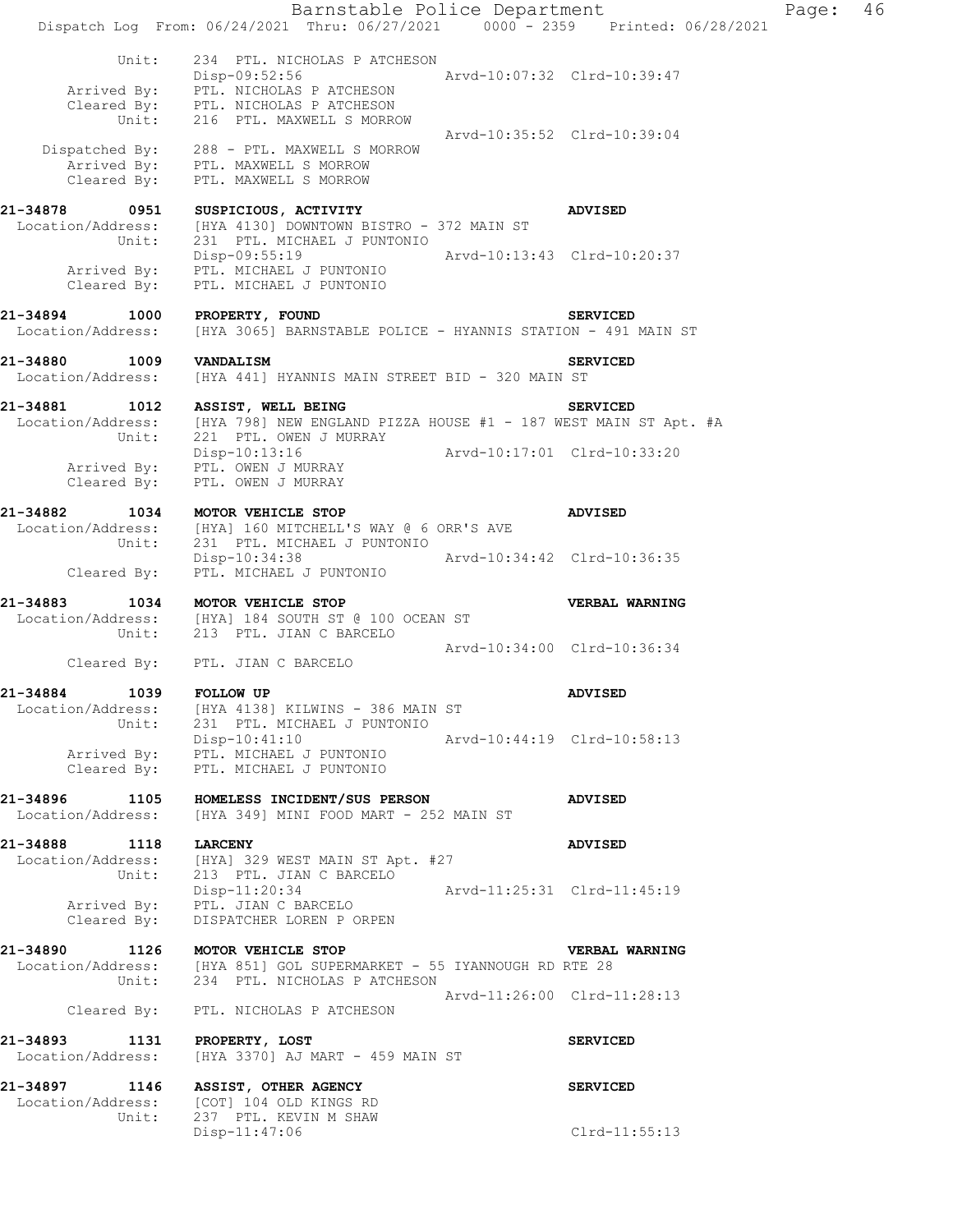## **21-34901 1213 ASSIST, OTHER AGENCY SERVICED**  Location/Address: [HYA] 28 HARRINGTON WAY Unit: 221 PTL. OWEN J MURRAY Unit: 221 PTL. OWEN J MURRAY<br>Disp-12:22:03 Arvd-12:26:45 Clrd-12:31:47 Arrived By: PTL. OWEN J MURRAY Cleared By: PTL. OWEN J MURRAY

**21-35014 1250 HOMELESS INCIDENT/SUS PERSON ADVISED**  Location/Address: [HYA 4176] KENNETH E. TAYLOR SQUARE - 252 MAIN ST

**21-34908 1306 TRAFFIC, COMPLAINT SERVICED**  Location/Address: [HYA 362] DOROTHY BEARSE APARTMENTS - 118 HIGH SCHOOL RD Unit: 221 PTL. OWEN J MURRAY Disp-13:49:46 Arvd-13:52:22 Clrd-13:55:26 Dispatched By: 305 - PTL. JACOB M WHITE .<br>Arrived By: PTL. OWEN J MURRAY Cleared  $\overline{\text{{\tt Bv}}}$ : PTL. OWEN J MURRAY

**21-34909 1314 BOAT, ASSIST SERVICED**  Location/Address: [BAR] SCUDDER LN Unit: 214 PTL. KATHARINE H ROSS Disp-13:14:55 Arvd-13:17:40 Clrd-13:38:00 Arrived By: PTL. KATHARINE H ROSS Cleared By: PTL. KATHARINE H ROSS Unit: 231 PTL. MICHAEL J PUNTONIO Disp-13:19:16 Enrt-13:19:17 Arvd-13:23:46 Clrd-13:33:45 Dispatched By: 253 - PTL. MICHAEL J PUNTONIO Enroute By: PTL. MICHAEL J PUNTONIO Arrived By: PTL. MICHAEL J PUNTONIO Cleared By: PTL. MICHAEL J PUNTONIO

**21-34910 1314 ASSIST SERVICED**  Location/Address: [HYA 4102] OCEAN STREET MARKET - 50 OCEAN ST Unit: 221 PTL. OWEN J MURRAY Arvd-13:15:33 Clrd-13:28:26

**21-34911 1315 DISTURBANCE SERVICED**  Location/Address: [HYA 491] FRESH KETCH - 462 MAIN ST Unit: 234 PTL. NICHOLAS P ATCHESON Unit: 234 PTL. NICHOLAS P ATCHESON<br>Disp-13:16:53 Arvd-13:19:48 Clrd-13:25:22 Arrived By: PTL. NICHOLAS P ATCHESON Cleared By: DISPATCHER LOREN P ORPEN Unit: MAINST2 CSO THOMAS J CORBETT Disp-13:21:04 Arvd-13:21:08 Clrd-13:25:25 CSO DEVENE D DAWKINS Cleared By: DISPATCHER LOREN P ORPEN

**21-34913 1320 ASSIST, OTHER AGENCY ADVISED**  Location/Address: [HYA 1458] - 7 SUMMERSIDE LN

**21-34912 1321 ASSIST, WIRES DOWN SERVICED**  Location/Address: [COT 242] CUMMINGS, ELIZABETH B & CHRISTOPHER - 1011 MAIN ST Unit: 237 PTL. KEVIN M SHAW Disp-13:24:33 Arvd-13:49:41 Clrd-14:49:12 Arrived By: PTL. KEVIN M SHAW Cleared By: PTL. KEVIN M SHAW

**21-34915 1341 TRASH SERVICED**  Location/Address: [COT 428] KENNEDY, JOE & BETH - 225 OCEAN VIEW AVE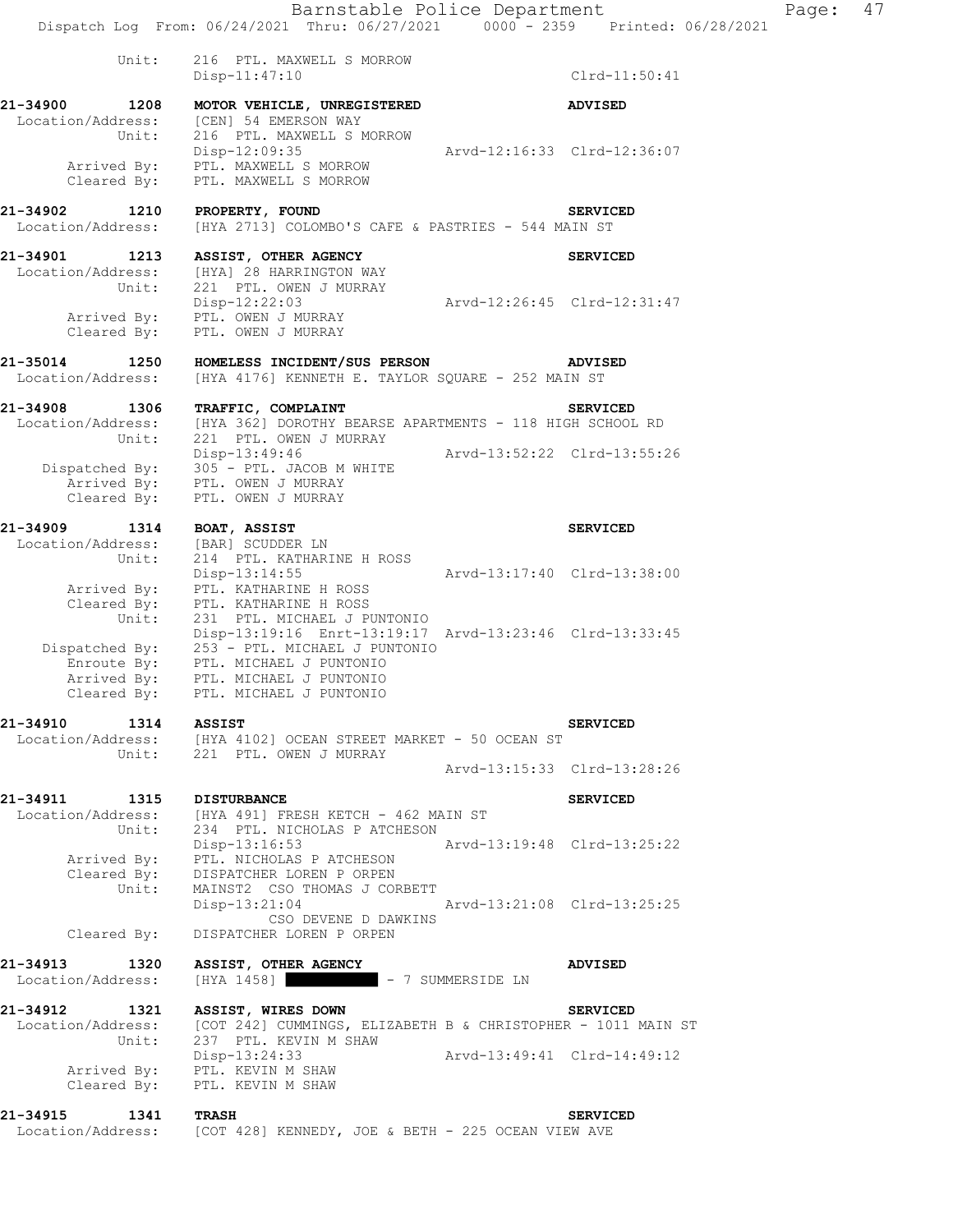**21-34914 1343 MOTOR VEHICLE STOP VERBAL WARNING**  Location/Address: [HYA] 27 CHESTNUT ST @ 11 LOCUST ST Unit: 234 PTL. NICHOLAS P ATCHESON Arvd-13:43:00 Clrd-13:47:33 Cleared By: PTL. NICHOLAS P ATCHESON

**21-34919 1408 MOTOR VEHICLE STOP CITATION ISSUED**  Location/Address: [HYA] 290 OLD STRAWBERRY HILL RD @ 7 VANDERMINT LN Unit: 223 PTL. ANDREW M JOHNSON Arvd-14:08:00 Clrd-14:29:47 Cleared By: PTL. ANDREW M JOHNSON

**21-34921 1426 PROPERTY, LOST SERVICED**  Location/Address: [HYA 25] MARSHALLS #0004 - 793 IYANNOUGH RD RTE 132

**21-34922 1442 MOTOR VEHICLE STOP VERBAL WARNING**  Location/Address: [HYA] 220 BEARSE'S WAY @ 6 BUMPUS RD Unit: 234 PTL. NICHOLAS P ATCHESON Arvd-14:42:00 Clrd-14:47:22 Cleared By: PTL. NICHOLAS P ATCHESON

**21-34923 1442 MOTOR VEHICLE STOP VERBAL WARNING**  Location/Address: [HYA] 6 ANTHONY DR @ 450 OLD STRAWBERRY HILL RD Unit: 223 PTL. ANDREW M JOHNSON Arvd-14:42:00 Clrd-14:47:11

Cleared By: PTL. ANDREW M JOHNSON

**21-34924 1443 MOTOR VEHICLE STOP VERBAL WARNING**  Location/Address: [HYA] 300 SCUDDER AVE @ 5 HARRINGTON WAY Unit: 213 PTL. JIAN C BARCELO Arvd-14:43:00 Clrd-14:46:24

Cleared By: PTL. JIAN C BARCELO

**21-34942 1449 PROPERTY, FOUND SERVICED**  Location/Address: [HYA 383] FEDERATED CHURCH OF HYANNIS - 320 MAIN ST

**21-34926 1458 MOTOR VEHICLE STOP VERBAL WARNING**  Location/Address: [MAR] 200 LOVELL'S LN @ 261 RTE 149 Unit: 237 PTL. KEVIN M SHAW Arvd-14:58:27 Clrd-15:01:04

**21-34927 1459 E911, ABANDONED CALL SERVICED**  Location/Address: [CEN 1188] LECKSTROM, TOM - 988 BUMPS RIVER RD Unit: 237 PTL. KEVIN M SHAW Disp-15:01:44 Arvd-15:14:38 Clrd-15:17:17 Arrived By: PTL. KEVIN M SHAW Cleared By: PTL. KEVIN M SHAW

**21-34943 1503 HOMELESS INCIDENT/SUS PERSON ADVISED**  Location/Address: [HYA 349] MINI FOOD MART - 252 MAIN ST

**21-34928 1504 MOTOR VEHICLE STOP VERBAL WARNING**  Location/Address: [BAR] 75 PERSERVERANCE WAY Unit: 214 PTL. KATHARINE H ROSS Arvd-15:04:00 Clrd-15:09:11 Cleared By: PTL. KATHARINE H ROSS

**21-34939 1529 E911, SILENT CALL SERVICED**  Location/Address: [HYA] 38 HAWTHORNE AVE Unit: 221 PTL. OWEN J MURRAY Disp-15:30:23 Clrd-15:36:30 Disp-15:30:23<br>Cleared By: PTL. JACOB M WHITE Unit: 231 PTL. MICHAEL J PUNTONIO Disp-15:37:16 Arvd-15:48:37 Clrd-16:15:54 Arrived By: PTL. MICHAEL J PUNTONIO Cleared By: PTL. MICHAEL J PUNTONIO Unit: 230 PTL. RILEY P SHEA Disp-15:53:37 Arvd-15:59:47 Clrd-16:15:35 Dispatched By: 868 - DISPATCHER NATALIA B CATTABRIGA .<br>Arrived By: PTL. RILEY P SHEA Cleared By: PTL. RILEY P SHEA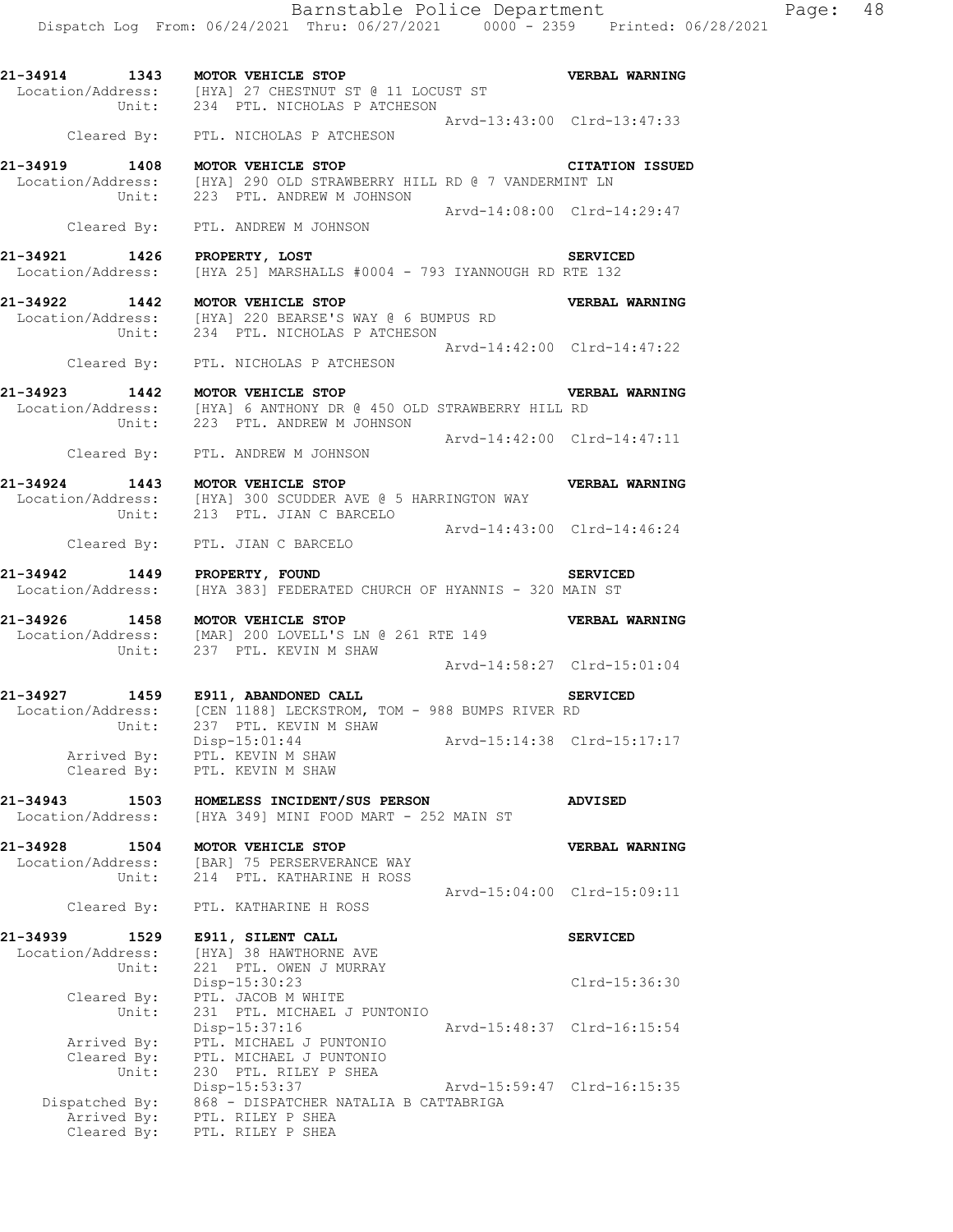| 21-34940<br>1534<br>Unit:                             | ACCIDENT, PROPERTY DAMAGE<br>Location/Address: [HYA] 200 MAIN ST @ 62 CENTER ST<br>221 PTL. OWEN J MURRAY                                                                                                          | <b>REPORT TAKEN</b>         |
|-------------------------------------------------------|--------------------------------------------------------------------------------------------------------------------------------------------------------------------------------------------------------------------|-----------------------------|
|                                                       | Disp-15:36:49<br>Arvd-15:40:12 Clrd-16:04:03<br>Arrived By: DISPATCHER LOREN P ORPEN<br>Cleared By: PTL. OWEN J MURRAY                                                                                             |                             |
|                                                       | Unit: 213 PTL. JIAN C BARCELO<br>Arvd-15:41:42 Clrd-15:43:38<br>Disp-15:36:54<br>Arrived By: PTL. JIAN C BARCELO<br>Cleared By: PTL. JIAN C BARCELO<br>Refer To Arrest: 21-1035-AR<br>Refer To Accident: 21-489-AC |                             |
| 21-34944 1556                                         | ASSIST, WELL BEING                                                                                                                                                                                                 | <b>SERVICED</b>             |
| Unit:<br>Cleared By:                                  | Location/Address: [COT] 196 EISENHOWER DR<br>213 PTL. MARK S MCWILLIAMS<br>$Disp-16:01:18$<br>Arvd-16:19:03 Clrd-16:36:28<br>DISPATCHER JORDAN T SHAIRS                                                            |                             |
| 21-34946 1607                                         |                                                                                                                                                                                                                    | <b>SERVICED</b>             |
| Location/Address:<br>Unit:                            | HARASSMENT, UNWANTED<br>[MAR] 436 SANTUIT-NEWTOWN RD<br>223 PTL. LORNE W FELLOWS                                                                                                                                   |                             |
|                                                       | Disp-16:09:01<br>Arvd-16:19:26 Clrd-16:29:13<br>Arrived By: PTL. LORNE W FELLOWS<br>Cleared By: PTL. LORNE W FELLOWS                                                                                               |                             |
| 21-34947 1610                                         | <b>TRAFFIC, RADAR</b><br>Location/Address: [HYA] 362 SOUTH ST @ 52 PINE AVE                                                                                                                                        | <b>SERVICED</b>             |
| Unit:                                                 | 216 PTL. MAXWELL S MORROW<br>Arvd-16:11:33 Clrd-16:13:34                                                                                                                                                           |                             |
|                                                       | Unit: 216 PTL. MAXWELL S MORROW<br>$Disp-16:22:26$<br>Arvd-16:25:51 Clrd-16:49:45                                                                                                                                  |                             |
| 21-34948                                              | 1611 ASSIST, OTHER AGENCY SERVICED<br>Location/Address: [HYA 670] QUARTERDECK LOUNGE - 247 IYANNOUGH RD RTE 28<br>Unit: 227 PTL. MARCUS B CUNNINGHAM                                                               |                             |
|                                                       | Arvd-16:11:00 Clrd-16:20:32<br>Cleared By: PTL. MARCUS B CUNNINGHAM                                                                                                                                                |                             |
| 21-34949<br>1612                                      | MOTOR VEHICLE STOP<br>Location/Address: [HYA] 51 WINTER ST @ 116 NORTH ST<br>Unit: 232 PTL. BRANDON V SANDERS                                                                                                      | <b>CITATION ISSUED</b>      |
|                                                       | Cleared By: PTL. BRANDON V SANDERS                                                                                                                                                                                 | Arvd-16:12:00 Clrd-16:18:34 |
| 21-34950 1613 MOTOR VEHICLE STOP<br>Location/Address: | [HYA 130] TOWN HALL PARKING LOT - 367 SOUTH ST<br>Unit: 216 PTL. MAXWELL S MORROW                                                                                                                                  | <b>CITATION ISSUED</b>      |
|                                                       |                                                                                                                                                                                                                    | Arvd-16:13:34 Clrd-16:22:11 |
| 21-34951<br>1628                                      | DISTURBANCE, INTOX PERSON<br>Location/Address: [HYA 463] JEWELCRAFT - 585 MAIN ST                                                                                                                                  | REPORT TAKEN                |
| Unit:                                                 | MAINST5 CSO AMBER GRASS                                                                                                                                                                                            | Arvd-16:28:00 Clrd-16:42:22 |
| Cleared By:<br>Unit:                                  | CSO MATTHEW P HIGGINS<br>SGT. THOMAS J BIRD<br>221 PTL. OWEN J MURRAY                                                                                                                                              |                             |
| Arrived By:<br>Cleared By:                            | Disp-16:28:27<br>PTL. OWEN J MURRAY<br>PTL. OWEN J MURRAY                                                                                                                                                          | Arvd-16:29:43 Clrd-17:06:21 |
| Unit:<br>Dispatched By:                               | B285 PTL. BRUCE E MARNEY<br>Disp-16:29:21<br>275 - PTL. CHRISTOPHER A BOTSFORD<br>275 - PTL. CHALOICLER<br>PTL. CHRISTOPHER A BOTSFORD                                                                             | Arvd-16:29:27 Clrd-16:42:17 |
| Arrived By:<br>Cleared By:<br>Unit:<br>Dispatched By: | SGT. THOMAS J BIRD<br>B249 PTL. PETER S MYRBECK<br>Disp-16:29:25                                                                                                                                                   | Arvd-16:29:29 Clrd-16:42:20 |
| Arrived By:<br>Cleared By:                            | 275 - PTL. CHRISTOPHER A BOTSFORD<br>PTL. CHRISTOPHER A BOTSFORD<br>SGT. THOMAS J BIRD<br>Refer To $P/C$ : 21-1036-AR                                                                                              |                             |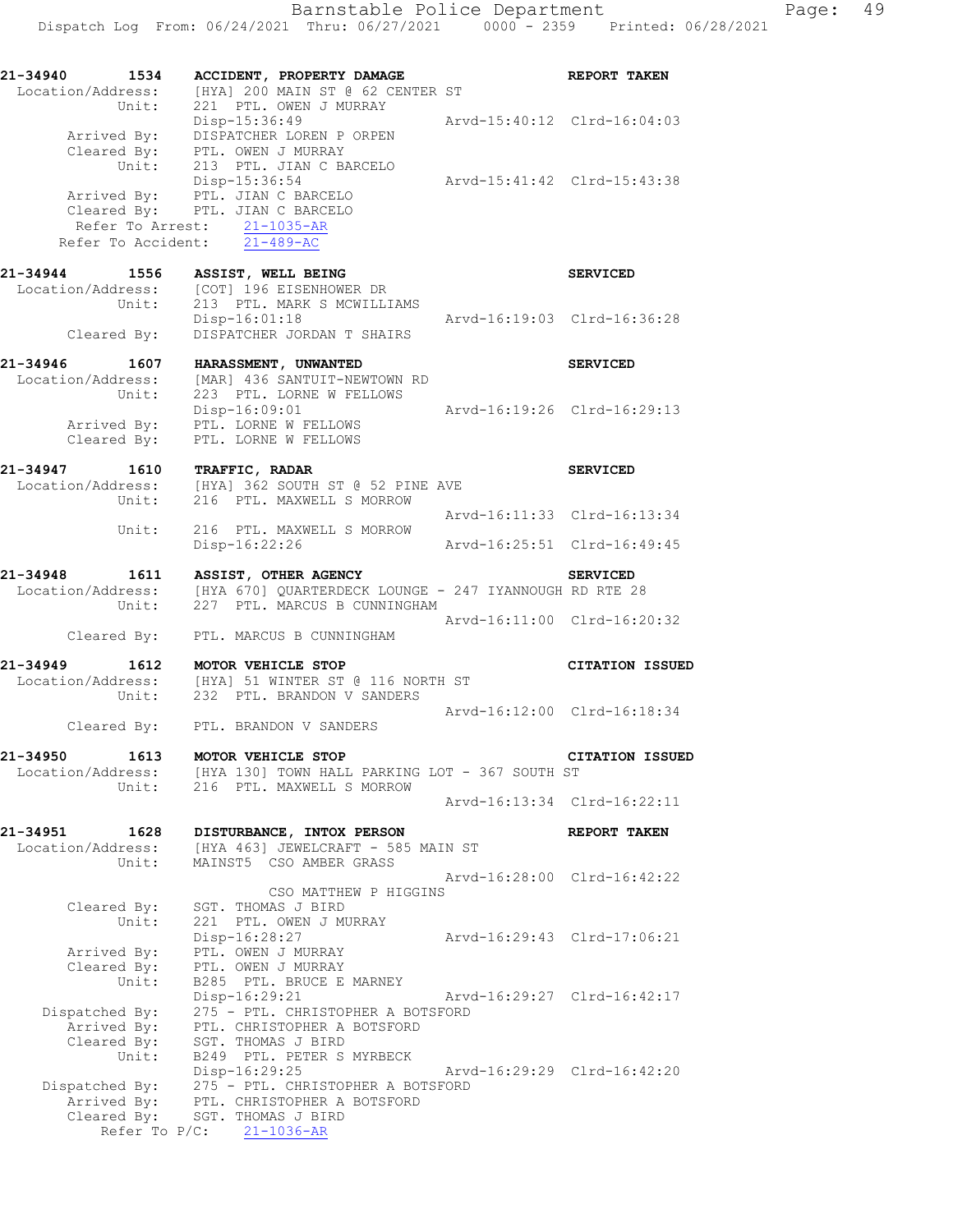|                                | Barnstable Police Department<br>Dispatch Log From: 06/24/2021 Thru: 06/27/2021 0000 - 2359 Printed: 06/28/2021                               |                             |                             | Page: | 50 |
|--------------------------------|----------------------------------------------------------------------------------------------------------------------------------------------|-----------------------------|-----------------------------|-------|----|
|                                | P/C: RANDALL, MICHAEL ANDREW<br>Address: 42 FRESH HOLES RD HYANNIS, MA                                                                       |                             |                             |       |    |
|                                | Age: 52<br>Charges: INCAPACITATED PERSONS, ASSISTANCE TO FACILITY OR PROTECTIVE CUSTODY                                                      |                             |                             |       |    |
|                                |                                                                                                                                              |                             |                             |       |    |
|                                | 21-34952 1631 HOMELESS INCIDENT/SUS PERSON<br>Location/Address: [HYA 349] MINI FOOD MART - 252 MAIN ST<br>Unit: 230 PTL. RILEY P SHEA        |                             | <b>ADVISED</b>              |       |    |
|                                | Cleared By: PTL. RILEY P SHEA                                                                                                                | Arvd-16:31:00 Clrd-16:33:50 |                             |       |    |
| 21-34953 1643 TRAFFIC, CONTROL |                                                                                                                                              |                             | <b>SERVICED</b>             |       |    |
|                                | Location/Address: [HYA] OCEAN ST<br>Unit: 231 SGT. COREY B FREDERICKSON                                                                      |                             | Arvd-16:44:23 Clrd-16:55:35 |       |    |
|                                | 21-34954 1644 TRAFFIC, COMPLAINT                                                                                                             |                             |                             |       |    |
|                                | Location/Address: [HYA] 223 FAWCETT LN<br>Unit: 227 PTL. MARCUS B CUNNINGHAM                                                                 |                             | <b>GONE ON ARRIVAL</b>      |       |    |
|                                | Disp-16:46:44 Arvd-16:52:15 Clrd-16:55:22<br>Arrived By: PTL. MARCUS B CUNNINGHAM<br>Cleared By: PTL. MARCUS B CUNNINGHAM                    |                             |                             |       |    |
|                                | 21-34955 1648 MOTOR VEHICLE STOP<br>Location/Address: [HYA 129] TOWN HALL, SCHOOL ADMIN BLDG - 230 SOUTH ST                                  |                             | <b>VERBAL WARNING</b>       |       |    |
|                                | Unit: 230 PTL. RILEY P SHEA<br>Cleared By: PTL. RILEY P SHEA                                                                                 | Arvd-16:48:00 Clrd-17:01:31 |                             |       |    |
|                                |                                                                                                                                              |                             |                             |       |    |
|                                | 21-34956 1656 MOTOR VEHICLE, DISABLED<br>Location/Address: [WBA] IYANNOUGH RD RTE 132 @ MID CAPE RTE 6 EAST<br>Unit: 215 PTL. CORBIN J FRIES |                             | <b>SERVICED</b>             |       |    |
|                                | Disp-16:56:37 Arvd-17:04:50 Clrd-17:15:36<br>Arrived By: PTL. CORBIN J FRIES<br>Cleared By: PTL. CORBIN J FRIES                              |                             |                             |       |    |
|                                |                                                                                                                                              |                             |                             |       |    |
| 21-34964 1659 TRAFFIC, RADAR   | Location/Address: [HYA] 330 CRAIGVILLE BEACH RD @ 6 THIRD AVE<br>Unit: 216 PTL. MAXWELL S MORROW                                             |                             | <b>SERVICED</b>             |       |    |
|                                |                                                                                                                                              | Arvd-17:00:44 Clrd-17:19:02 |                             |       |    |
|                                | Unit: 216 PTL. MAXWELL S MORROW<br>Disp-17:24:43<br>Unit: 216 PTL. MAXWELL S MORROW                                                          | Arvd-17:25:02 Clrd-17:40:01 |                             |       |    |
|                                | $Disp-17:44:52$                                                                                                                              | Arvd-17:45:40 Clrd-17:57:12 |                             |       |    |
| 21-34971                       | 1701 TRAFFIC, RADAR<br>Location/Address: [HYA] CRAIGVILLE BEACH RD<br>Unit: 231 SGT. COREY B FREDERIC                                        |                             | <b>SERVICED</b>             |       |    |
|                                | 231 SGT. COREY B FREDERICKSON                                                                                                                | Arvd-17:02:10 Clrd-17:14:55 |                             |       |    |
| Unit:                          | 231 SGT. COREY B FREDERICKSON                                                                                                                |                             |                             |       |    |
| Unit:                          | Disp-17:19:42<br>231 SGT. COREY B FREDERICKSON                                                                                               | Arvd-17:19:58 Clrd-17:24:30 |                             |       |    |
| Unit:                          | Disp-17:26:16<br>231 SGT. COREY B FREDERICKSON                                                                                               | Arvd-17:27:01 Clrd-17:30:51 |                             |       |    |
|                                | Disp-17:33:37                                                                                                                                | Arvd-17:33:41 Clrd-17:35:37 |                             |       |    |
| 21-35000                       | 1714 MOTOR VEHICLE STOP<br>Location/Address: [CEN] 628 CRAIGVILLE BEACH RD @ 13 CENTERVILLE AVE                                              |                             | <b>CITATION ISSUED</b>      |       |    |
|                                | Unit: 231 SGT. COREY B FREDERICKSON                                                                                                          |                             | Arvd-17:14:55 Clrd-17:19:27 |       |    |
| 21-35009 1717 E911, HANGUP     |                                                                                                                                              |                             | <b>SERVICED</b>             |       |    |
|                                | Location/Address: [HYA] 302 OCEAN ST Apt. #C<br>Unit: 230 PTL. RILEY P SHEA                                                                  |                             |                             |       |    |
| Cleared By:                    | Disp-17:18:52<br>Arrived By: PTL. RILEY P SHEA<br>PTL. RILEY P SHEA                                                                          | Arvd-17:19:36 Clrd-17:43:38 |                             |       |    |
|                                | 21-35012 1719 MOTOR VEHICLE STOP                                                                                                             |                             | CITATION ISSUED             |       |    |
|                                | Location/Address: [HYA] 330 CRAIGVILLE BEACH RD @ 6 THIRD AVE<br>Unit: 216 PTL. MAXWELL S MORROW                                             |                             |                             |       |    |
|                                |                                                                                                                                              |                             |                             |       |    |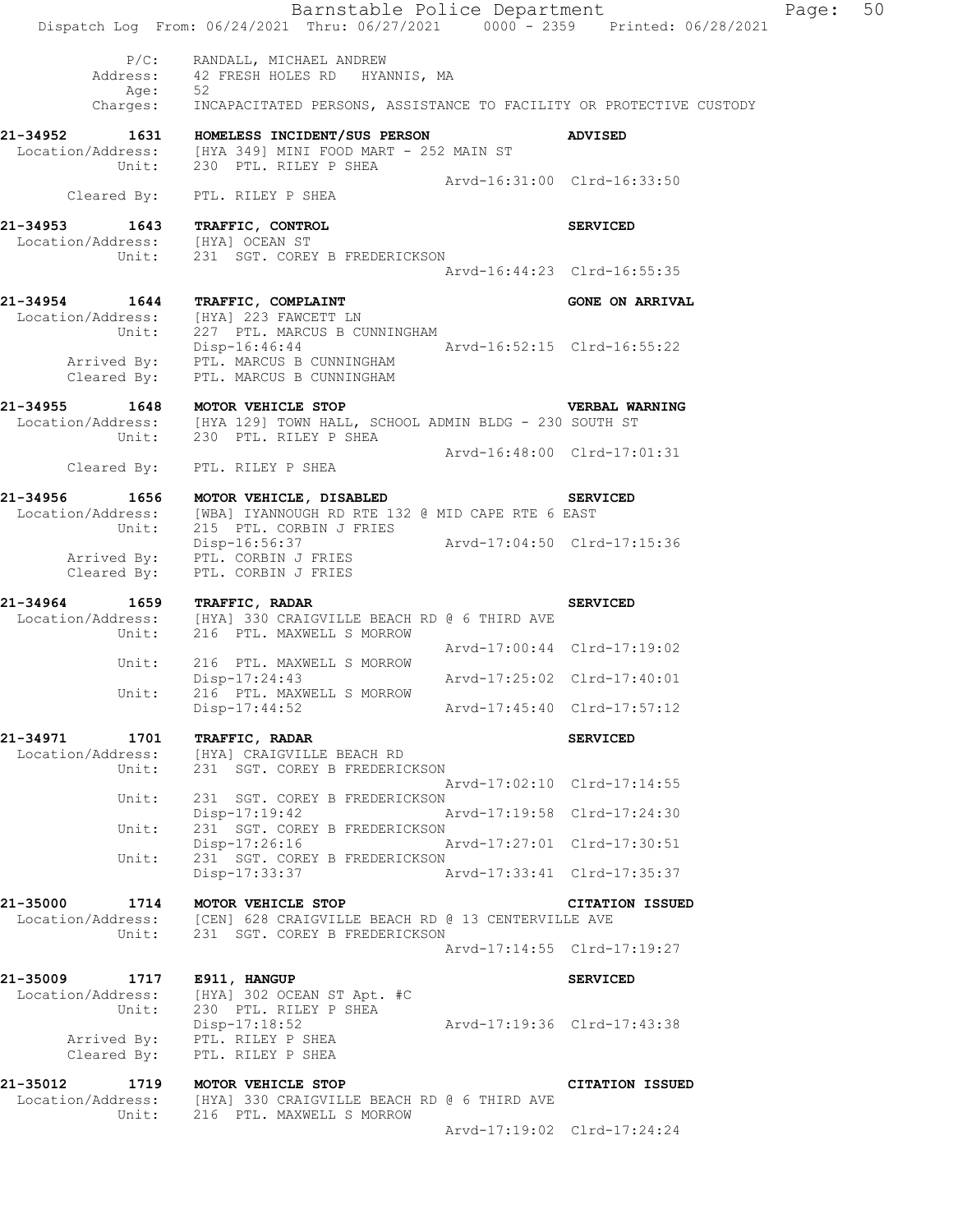**21-35016 1723 E911, SILENT CALL UNFOUNDED**  Location/Address: [CEN] 890 WEST MAIN ST @ 618 STRAWBERRY HILL RD Unit: 221 PTL. OWEN J MURRAY Disp-17:25:05 Arvd-17:29:22 Clrd-17:32:41 Arrived By: DISPATCHER HALEY R HOLLANDER Cleared By: DISPATCHER HALEY R HOLLANDER Unit: 223 PTL. LORNE W FELLOWS Disp-17:26:16 Clrd-17:32:38 Disp-17:26:16<br>Cleared By: DISPATCHER HALEY R HOLLANDER **21-35017 1724 MOTOR VEHICLE STOP VERBAL WARNING**  Location/Address: [CEN] 628 CRAIGVILLE BEACH RD @ 13 CENTERVILLE AVE Unit: 231 SGT. COREY B FREDERICKSON Arvd-17:24:30 Clrd-17:26:09 **21-35018 1727 ALARM, COMMERCIAL ALARM - FALSE**  Location/Address: [HYA 1618] HINCKLEY BUILDING / TOWN OFFICES - 200 MAIN ST Unit: B285 PTL. BRUCE E MARNEY Disp-17:28:22 Arvd-17:31:56 Clrd-17:33:49 Arrived By: DISPATCHER HALEY R HOLLANDER Cleared By: DISPATCHER HALEY R HOLLANDER Unit: B249 PTL. PETER S MYRBECK Disp-17:28:27 Arvd-17:31:57 Clrd-17:33:46 Arrived By: DISPATCHER HALEY R HOLLANDER Cleared By: DISPATCHER HALEY R HOLLANDER **21-35019 1730 MOTOR VEHICLE STOP CITATION ISSUED**  Location/Address: [CEN] 628 CRAIGVILLE BEACH RD @ 13 CENTERVILLE AVE Unit: 231 SGT. COREY B FREDERICKSON Arvd-17:30:51 Clrd-17:33:30 **21-35020 1730 BUILDING CHECK SERVICED**  Location/Address: [HYA 103] BARNSTABLE MUNICIPAL AIRPORT - TERMINAL - 480 BARNSTABLE RD Unit: 229 PTL. TRAVIS M BROWN Arvd-17:30:00 Clrd-17:39:57 **21-35021 1731 MOTOR VEHICLE, DISABLED COMPLAINT/SUMMONS**  Location/Address: [HYA 4025] ELDREDGE & BOURNE MOVING - 200 AIRPORT WAY Unit: 227 PTL. MARCUS B CUNNINGHAM Disp-17:32:30 Arvd-17:41:30 Clrd-18:26:35 Arrived By: PTL. MARCUS B CUNNINGHAM Cleared By: DISPATCHER HALEY R HOLLANDER Unit: 210 SGT. MARK BUTLER Arvd-18:07:11 Clrd-18:26:31 Dispatched By: 241 - SGT. MARK BUTLER .<br>Arrived By: SGT. MARK BUTLER Cleared By: DISPATCHER HALEY R HOLLANDER Refer To Arrest: 21-1038-AR **21-35022 1735 MOTOR VEHICLE STOP COMPLAINT/SUMMONS**  Location/Address: [HYA] 34 STRAWBERRY HILL RD @ 5 CHADWICK AVE Unit: 231 SGT. COREY B FREDERICKSON Arvd-17:35:37 Clrd-17:48:41 Refer To Summons: 21-1037-AR Summons: LANDAVERDE PERLERA, ALEX A Address: 68 YARMOUTH RD Apt. #A HYANNIS, MA Age: 24 Charges: MARKED LANES VIOLATION UNLICENSED OPERATION OF MV SPEEDING RATE OF SPEED EXCEEDING POSTED LIMIT EQUIPMENT VIOLATION, EXCESSIVE NOISE MV **21-35024 1736 SUSPICIOUS, MOTOR VEHICLE SERVICED**  Location/Address: [CEN] MASTHEAD LN Unit: 223 PTL. LORNE W FELLOWS Disp-17:43:55 Arvd-17:51:47 Clrd-18:01:37 Disp-17:43:55<br>Arrived By: PTL. LORNE W FELLOWS Cleared By: DISPATCHER HALEY R HOLLANDER **21-35025 1738 MOTOR VEHICLE STOP VERBAL WARNING**  Location/Address: [HYA 112] CAPE COD HOSPITAL - 27 PARK ST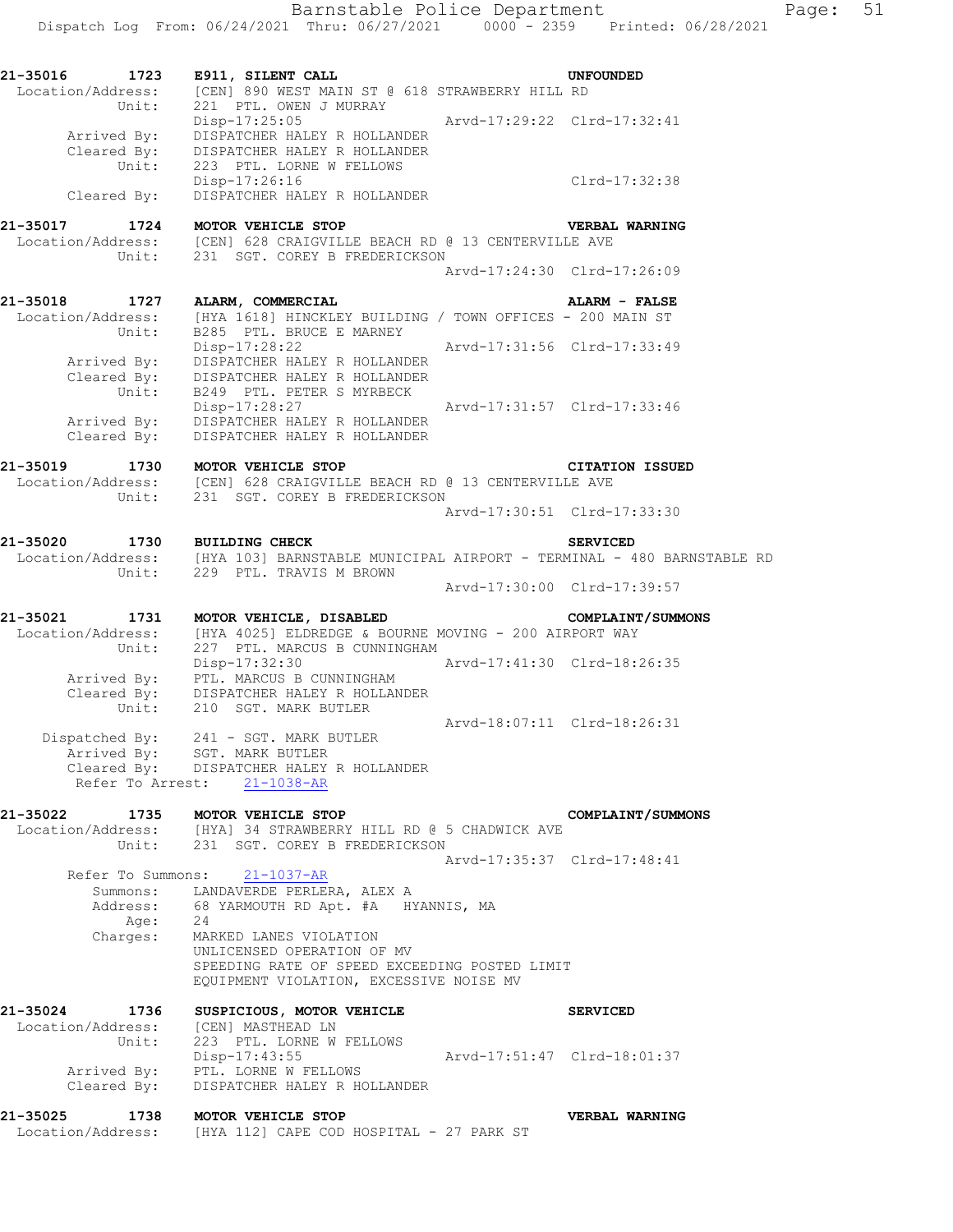|                                        | Dispatch Log From: 06/24/2021 Thru: 06/27/2021 0000 - 2359 Printed: 06/28/2021                                                                                                                                                      |                             | Barnstable Police Department | Page: 52 |  |
|----------------------------------------|-------------------------------------------------------------------------------------------------------------------------------------------------------------------------------------------------------------------------------------|-----------------------------|------------------------------|----------|--|
|                                        | Unit: 232 PTL. BRANDON V SANDERS                                                                                                                                                                                                    |                             | Arvd-17:38:00 Clrd-17:43:00  |          |  |
|                                        | Cleared By: PTL. BRANDON V SANDERS                                                                                                                                                                                                  |                             |                              |          |  |
|                                        | 21-35026 1739 MOTOR VEHICLE STOP<br>Location/Address: [HYA] 330 CRAIGVILLE BEACH RD @ 6 THIRD AVE                                                                                                                                   |                             | <b>CITATION ISSUED</b>       |          |  |
|                                        | Unit: 216 PTL. MAXWELL S MORROW                                                                                                                                                                                                     |                             | Arvd-17:40:01 Clrd-17:44:48  |          |  |
|                                        | 21-35028 1758 MOTOR VEHICLE STOP<br>Location/Address: [HYA] 200 MAIN ST @ 62 CENTER ST                                                                                                                                              |                             | <b>CITATION ISSUED</b>       |          |  |
|                                        | Unit: 232 PTL. BRANDON V SANDERS<br>Cleared By: PTL. BRANDON V SANDERS                                                                                                                                                              | Arvd-17:58:00 Clrd-18:03:52 |                              |          |  |
|                                        | 21-35029 1803 MOTOR VEHICLE STOP                                                                                                                                                                                                    |                             | VERBAL WARNING               |          |  |
|                                        | Location/Address: [HYA] 3 BRISTOL AVE @ 215 BEARSE'S WAY<br>Unit: 230 PTL. RILEY P SHEA                                                                                                                                             |                             |                              |          |  |
|                                        | Cleared By: PTL. RILEY P SHEA                                                                                                                                                                                                       | Arvd-18:03:00 Clrd-18:12:11 |                              |          |  |
|                                        | 21-35030 1804 Hypodermic Needle Secured                                                                                                                                                                                             |                             | <b>SERVICED</b>              |          |  |
|                                        | Location/Address: [HYA 1337] KEYES BEACH - 465 SEA ST<br>Unit: 215 PTL. CORBIN J FRIES                                                                                                                                              |                             |                              |          |  |
|                                        | Disp-18:04:58<br>Cleared By: PTL. CORBIN J FRIES                                                                                                                                                                                    |                             | Clrd-18:09:24                |          |  |
| Unit:<br>Cleared By:                   | 215 PTL. CORBIN J FRIES<br>${\small \begin{tabular}{l} \bf{Diric} & \bf{Disp-18:11:10} \\ \bf{Arrived By:} \end{tabular}}$ ${\small \begin{tabular}{l} \bf{Pric} \\ \bf{Pric} \\ \bf{INC} \\ \end{tabular}}$<br>PTL. CORBIN J FRIES |                             |                              |          |  |
|                                        | 21-35031 1805 ALARM, RESIDENTIAL<br>Location/Address: $[HYA 3427]$ PERRY, BEAULAH E - 7 CARLA RD                                                                                                                                    |                             | ALARM - FALSE                |          |  |
| Unit:                                  | 221 PTL. OWEN J MURRAY<br>Disp-18:06:51<br>DISPATCHER JORDAN T SHAIRS                                                                                                                                                               |                             | Clrd-18:11:14                |          |  |
| Cleared By:<br>Unit:                   | 232 PTL. BRANDON V SANDERS<br>Disp-18:07:03                                                                                                                                                                                         |                             | Clrd-18:11:17                |          |  |
| Unit:                                  | Cleared By: DISPATCHER JORDAN T SHAIRS<br>215 PTL. CORBIN J FRIES                                                                                                                                                                   |                             |                              |          |  |
| Arrived By:<br>Cleared By:             | Dispatched By: 287 - PTL. CORBIN J FRIES<br>PTL. CORBIN J FRIES<br>DISPATCHER JORDAN T SHAIRS                                                                                                                                       | Arvd-18:09:24 Clrd-18:11:10 |                              |          |  |
| 21-35032<br>1806<br>Location/Address:  | TRAFFIC, ENFORCEMENT ACTIVITY<br>[HYA] OCEAN ST                                                                                                                                                                                     |                             | <b>SERVICED</b>              |          |  |
| Unit:                                  | 216 PTL. MAXWELL S MORROW                                                                                                                                                                                                           |                             | Arvd-18:08:55 Clrd-18:11:54  |          |  |
| Unit:                                  | 216 PTL. MAXWELL S MORROW<br>$Disp-18:14:09$                                                                                                                                                                                        |                             | Arvd-18:14:22 Clrd-18:35:25  |          |  |
| Unit:                                  | 216 PTL. MAXWELL S MORROW<br>$Disp-18:44:22$                                                                                                                                                                                        |                             | Arvd-18:44:39 Clrd-18:47:28  |          |  |
| 21-35033<br>Location/Address:          | 1811 MOTOR VEHICLE STOP<br>[HYA 1] VETERANS BEACH - 480 OCEAN ST                                                                                                                                                                    |                             | VERBAL WARNING               |          |  |
| Unit:                                  | 216 PTL. MAXWELL S MORROW                                                                                                                                                                                                           |                             |                              |          |  |
|                                        |                                                                                                                                                                                                                                     |                             | Arvd-18:11:54 Clrd-18:13:50  |          |  |
| 21-35034<br>Location/Address:<br>Unit: | 1819 MOTOR VEHICLE STOP<br>[HYA 776] AUTO ZONE - 332 IYANNOUGH RD RTE 28<br>232 PTL. BRANDON V SANDERS                                                                                                                              |                             | COMPLAINT/SUMMONS            |          |  |
| Cleared By:                            | PTL. BRANDON V SANDERS                                                                                                                                                                                                              |                             | Arvd-18:19:00 Clrd-18:47:37  |          |  |
| Unit:                                  | 230 PTL. RILEY P SHEA<br>Disp-18:23:25 Enrt-18:23:25 Arvd-18:27:47 Clrd-18:32:01                                                                                                                                                    |                             |                              |          |  |
| Dispatched By:                         | 327 - PTL. RILEY P SHEA<br>Enroute By: PTL. RILEY P SHEA                                                                                                                                                                            |                             |                              |          |  |
|                                        | Arrived By: PTL. RILEY P SHEA<br>Cleared By: PTL. RILEY P SHEA                                                                                                                                                                      |                             |                              |          |  |
| Refer To Summons:<br>Summons:          | $21 - 1039 - AR$<br>WARGIN, DENNIS GEORGE                                                                                                                                                                                           |                             |                              |          |  |
|                                        |                                                                                                                                                                                                                                     |                             |                              |          |  |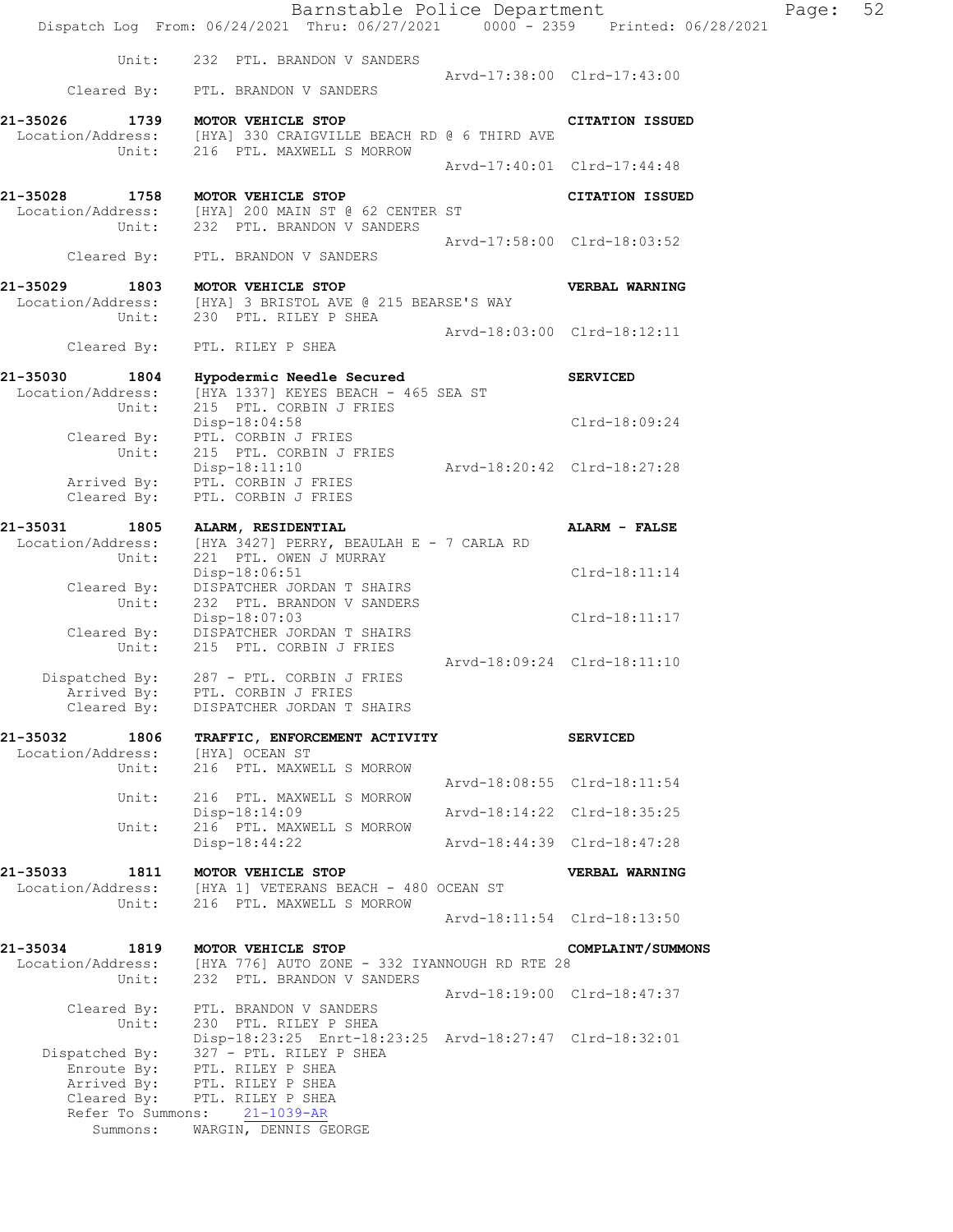| Address:<br>423 BISHOPS TER HYANNIS, MA<br>Age:<br>50<br>Age: 50<br>Charges: LICENSE SUSPENDED, OP MV WITH<br>REGISTRATION SUSPENDED, OP MV WITH<br>UNINSURED MOTOR VEHICLE<br>21-35036 1831<br>E911, ABANDONED CALL<br><b>SERVICED</b><br>Location/Address: [HYA] 358 LINCOLN RD<br>Unit: 227 PTL. MARCUS B CUNNINGHAM<br>Clrd-18:33:43<br>Disp-18:33:10<br>215 PTL. CORBIN J FRIES<br>Unit:<br>Disp-18:33:41<br>Clrd-18:34:49<br>Cleared By:<br>DISPATCHER HALEY R HOLLANDER<br>Unit:<br>227 PTL. MARCUS B CUNNINGHAM<br>Arvd-18:37:16 Clrd-18:39:26<br>Disp-18:34:46<br>Dispatched By: 880 - DISPATCHER HALEY R HOLLANDER<br>Arrived By: PTL. MARCUS B CUNNINGHAM<br>Cleared By:<br>PTL. MARCUS B CUNNINGHAM<br>21-35037 1835 MOTOR VEHICLE STOP<br>VERBAL WARNING<br>Location/Address: [HYA] 381 OCEAN ST @ 4 HARBOR BLUFFS RD<br>Unit: 216 PTL. MAXWELL S MORROW<br>Arvd-18:35:25 Clrd-18:39:49<br>1846 BUILDING CHECK<br><b>SERVICED</b><br>Location/Address: [HYA 103] BARNSTABLE MUNICIPAL AIRPORT - TERMINAL - 480 BARNSTABLE RD<br>Unit: 229 PTL. TRAVIS M BROWN<br>Arvd-18:46:00 Clrd-18:53:56<br>1851 MOTOR VEHICLE STOP<br><b>CITATION ISSUED</b><br>Location/Address: [HYA] 580 OLD COLONY RD @ 280 MAIN ST<br>Unit: 216 PTL. MAXWELL S MORROW<br>Arvd-18:51:00 Clrd-18:57:56<br>Cleared By: PTL. MAXWELL S MORROW<br>21-35040<br>1853<br>DISTURBANCE, NOISE<br><b>UNFOUNDED</b><br>Location/Address:<br>[OST] 56 TOWER HILL RD<br>Unit:<br>223 PTL. LORNE W FELLOWS<br>$Disp-19:01:12$<br>Arvd-19:31:46 Clrd-19:32:32<br>Arrived By: PTL. LORNE W FELLOWS<br>Cleared By:<br>PTL. LORNE W FELLOWS<br>21-35041<br>1902<br>DISTURBANCE, NOISE<br><b>ADVISED</b><br>Location/Address:<br>[HYA] 46 LOUIS ST<br>227 PTL. MARCUS B CUNNINGHAM<br>Unit:<br>Disp-19:03:35<br>Arvd-19:07:06 Clrd-19:12:41<br>Arrived By: PTL. MARCUS B CUNNINGHAM<br>Cleared By: PTL. MARCUS B CUNNINGHAM<br>Unit:<br>221 PTL. OWEN J MURRAY<br>Disp-19:03:39<br>Arvd-19:08:10 Clrd-19:12:34<br>PTL. OWEN J MURRAY<br>Arrived By:<br>Cleared By:<br>PTL. OWEN J MURRAY<br>21-35042 1908<br>SUSPICIOUS, PERSON<br><b>GONE ON ARRIVAL</b><br>Location/Address:<br>[COT 8] ROPES BEACH-HOOPERS LANDING - 85 OLD SHORE RD |  |
|------------------------------------------------------------------------------------------------------------------------------------------------------------------------------------------------------------------------------------------------------------------------------------------------------------------------------------------------------------------------------------------------------------------------------------------------------------------------------------------------------------------------------------------------------------------------------------------------------------------------------------------------------------------------------------------------------------------------------------------------------------------------------------------------------------------------------------------------------------------------------------------------------------------------------------------------------------------------------------------------------------------------------------------------------------------------------------------------------------------------------------------------------------------------------------------------------------------------------------------------------------------------------------------------------------------------------------------------------------------------------------------------------------------------------------------------------------------------------------------------------------------------------------------------------------------------------------------------------------------------------------------------------------------------------------------------------------------------------------------------------------------------------------------------------------------------------------------------------------------------------------------------------------------------------------------------------------------------------------------------------------------------------------------------------------------------------------------------------------------------------------------------------------------------------------------------------------|--|
|                                                                                                                                                                                                                                                                                                                                                                                                                                                                                                                                                                                                                                                                                                                                                                                                                                                                                                                                                                                                                                                                                                                                                                                                                                                                                                                                                                                                                                                                                                                                                                                                                                                                                                                                                                                                                                                                                                                                                                                                                                                                                                                                                                                                            |  |
|                                                                                                                                                                                                                                                                                                                                                                                                                                                                                                                                                                                                                                                                                                                                                                                                                                                                                                                                                                                                                                                                                                                                                                                                                                                                                                                                                                                                                                                                                                                                                                                                                                                                                                                                                                                                                                                                                                                                                                                                                                                                                                                                                                                                            |  |
|                                                                                                                                                                                                                                                                                                                                                                                                                                                                                                                                                                                                                                                                                                                                                                                                                                                                                                                                                                                                                                                                                                                                                                                                                                                                                                                                                                                                                                                                                                                                                                                                                                                                                                                                                                                                                                                                                                                                                                                                                                                                                                                                                                                                            |  |
|                                                                                                                                                                                                                                                                                                                                                                                                                                                                                                                                                                                                                                                                                                                                                                                                                                                                                                                                                                                                                                                                                                                                                                                                                                                                                                                                                                                                                                                                                                                                                                                                                                                                                                                                                                                                                                                                                                                                                                                                                                                                                                                                                                                                            |  |
|                                                                                                                                                                                                                                                                                                                                                                                                                                                                                                                                                                                                                                                                                                                                                                                                                                                                                                                                                                                                                                                                                                                                                                                                                                                                                                                                                                                                                                                                                                                                                                                                                                                                                                                                                                                                                                                                                                                                                                                                                                                                                                                                                                                                            |  |
| 21-35038<br>21-35039                                                                                                                                                                                                                                                                                                                                                                                                                                                                                                                                                                                                                                                                                                                                                                                                                                                                                                                                                                                                                                                                                                                                                                                                                                                                                                                                                                                                                                                                                                                                                                                                                                                                                                                                                                                                                                                                                                                                                                                                                                                                                                                                                                                       |  |
|                                                                                                                                                                                                                                                                                                                                                                                                                                                                                                                                                                                                                                                                                                                                                                                                                                                                                                                                                                                                                                                                                                                                                                                                                                                                                                                                                                                                                                                                                                                                                                                                                                                                                                                                                                                                                                                                                                                                                                                                                                                                                                                                                                                                            |  |
|                                                                                                                                                                                                                                                                                                                                                                                                                                                                                                                                                                                                                                                                                                                                                                                                                                                                                                                                                                                                                                                                                                                                                                                                                                                                                                                                                                                                                                                                                                                                                                                                                                                                                                                                                                                                                                                                                                                                                                                                                                                                                                                                                                                                            |  |
|                                                                                                                                                                                                                                                                                                                                                                                                                                                                                                                                                                                                                                                                                                                                                                                                                                                                                                                                                                                                                                                                                                                                                                                                                                                                                                                                                                                                                                                                                                                                                                                                                                                                                                                                                                                                                                                                                                                                                                                                                                                                                                                                                                                                            |  |
|                                                                                                                                                                                                                                                                                                                                                                                                                                                                                                                                                                                                                                                                                                                                                                                                                                                                                                                                                                                                                                                                                                                                                                                                                                                                                                                                                                                                                                                                                                                                                                                                                                                                                                                                                                                                                                                                                                                                                                                                                                                                                                                                                                                                            |  |
|                                                                                                                                                                                                                                                                                                                                                                                                                                                                                                                                                                                                                                                                                                                                                                                                                                                                                                                                                                                                                                                                                                                                                                                                                                                                                                                                                                                                                                                                                                                                                                                                                                                                                                                                                                                                                                                                                                                                                                                                                                                                                                                                                                                                            |  |
|                                                                                                                                                                                                                                                                                                                                                                                                                                                                                                                                                                                                                                                                                                                                                                                                                                                                                                                                                                                                                                                                                                                                                                                                                                                                                                                                                                                                                                                                                                                                                                                                                                                                                                                                                                                                                                                                                                                                                                                                                                                                                                                                                                                                            |  |
|                                                                                                                                                                                                                                                                                                                                                                                                                                                                                                                                                                                                                                                                                                                                                                                                                                                                                                                                                                                                                                                                                                                                                                                                                                                                                                                                                                                                                                                                                                                                                                                                                                                                                                                                                                                                                                                                                                                                                                                                                                                                                                                                                                                                            |  |
|                                                                                                                                                                                                                                                                                                                                                                                                                                                                                                                                                                                                                                                                                                                                                                                                                                                                                                                                                                                                                                                                                                                                                                                                                                                                                                                                                                                                                                                                                                                                                                                                                                                                                                                                                                                                                                                                                                                                                                                                                                                                                                                                                                                                            |  |
|                                                                                                                                                                                                                                                                                                                                                                                                                                                                                                                                                                                                                                                                                                                                                                                                                                                                                                                                                                                                                                                                                                                                                                                                                                                                                                                                                                                                                                                                                                                                                                                                                                                                                                                                                                                                                                                                                                                                                                                                                                                                                                                                                                                                            |  |
|                                                                                                                                                                                                                                                                                                                                                                                                                                                                                                                                                                                                                                                                                                                                                                                                                                                                                                                                                                                                                                                                                                                                                                                                                                                                                                                                                                                                                                                                                                                                                                                                                                                                                                                                                                                                                                                                                                                                                                                                                                                                                                                                                                                                            |  |
|                                                                                                                                                                                                                                                                                                                                                                                                                                                                                                                                                                                                                                                                                                                                                                                                                                                                                                                                                                                                                                                                                                                                                                                                                                                                                                                                                                                                                                                                                                                                                                                                                                                                                                                                                                                                                                                                                                                                                                                                                                                                                                                                                                                                            |  |
| Unit:<br>213 PTL. MARK S MCWILLIAMS                                                                                                                                                                                                                                                                                                                                                                                                                                                                                                                                                                                                                                                                                                                                                                                                                                                                                                                                                                                                                                                                                                                                                                                                                                                                                                                                                                                                                                                                                                                                                                                                                                                                                                                                                                                                                                                                                                                                                                                                                                                                                                                                                                        |  |
| Disp-19:10:27<br>Arvd-19:31:43 Clrd-19:37:12<br>Arrived By:<br>PTL. MARK S MCWILLIAMS<br>Cleared By:<br>PTL. MARK S MCWILLIAMS                                                                                                                                                                                                                                                                                                                                                                                                                                                                                                                                                                                                                                                                                                                                                                                                                                                                                                                                                                                                                                                                                                                                                                                                                                                                                                                                                                                                                                                                                                                                                                                                                                                                                                                                                                                                                                                                                                                                                                                                                                                                             |  |
| 1909<br>21-35043<br>ACCIDENT, HIT & RUN<br><b>SERVICED</b><br>Location/Address:<br>[HYA 13] NORTH STREET PARKING LOT - NORTH ST                                                                                                                                                                                                                                                                                                                                                                                                                                                                                                                                                                                                                                                                                                                                                                                                                                                                                                                                                                                                                                                                                                                                                                                                                                                                                                                                                                                                                                                                                                                                                                                                                                                                                                                                                                                                                                                                                                                                                                                                                                                                            |  |
| 21-35044 1911<br><b>TRAFFIC, RADAR</b><br><b>SERVICED</b><br>Location/Address: [HYA] SEA ST<br>231 SGT. COREY B FREDERICKSON<br>Unit:                                                                                                                                                                                                                                                                                                                                                                                                                                                                                                                                                                                                                                                                                                                                                                                                                                                                                                                                                                                                                                                                                                                                                                                                                                                                                                                                                                                                                                                                                                                                                                                                                                                                                                                                                                                                                                                                                                                                                                                                                                                                      |  |
| Arvd-19:11:45 Clrd-19:14:27<br>Unit:                                                                                                                                                                                                                                                                                                                                                                                                                                                                                                                                                                                                                                                                                                                                                                                                                                                                                                                                                                                                                                                                                                                                                                                                                                                                                                                                                                                                                                                                                                                                                                                                                                                                                                                                                                                                                                                                                                                                                                                                                                                                                                                                                                       |  |
| 231 SGT. COREY B FREDERICKSON<br>Disp-19:19:11<br>Arvd-19:19:57 Clrd-19:21:25                                                                                                                                                                                                                                                                                                                                                                                                                                                                                                                                                                                                                                                                                                                                                                                                                                                                                                                                                                                                                                                                                                                                                                                                                                                                                                                                                                                                                                                                                                                                                                                                                                                                                                                                                                                                                                                                                                                                                                                                                                                                                                                              |  |
| 21-35046 1914<br>MOTOR VEHICLE STOP<br>CITATION ISSUED<br>Location/Address:<br>[HYA] 185 SEA ST @ 188 SEABROOK RD                                                                                                                                                                                                                                                                                                                                                                                                                                                                                                                                                                                                                                                                                                                                                                                                                                                                                                                                                                                                                                                                                                                                                                                                                                                                                                                                                                                                                                                                                                                                                                                                                                                                                                                                                                                                                                                                                                                                                                                                                                                                                          |  |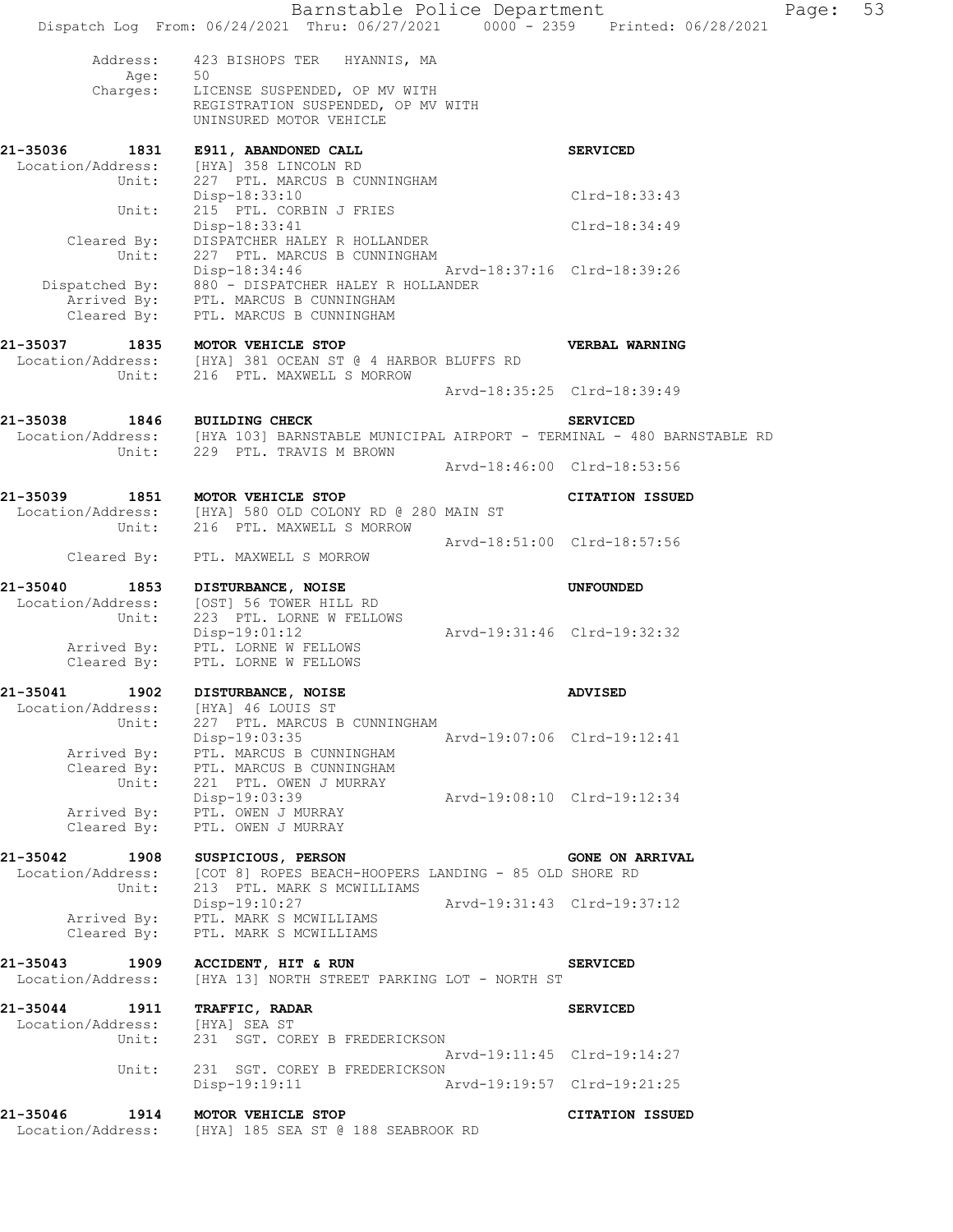Barnstable Police Department Page: 54 Dispatch Log From: 06/24/2021 Thru: 06/27/2021 0000 - 2359 Printed: 06/28/2021 Unit: 231 SGT. COREY B FREDERICKSON Arvd-19:14:27 Clrd-19:19:04 **21-35048 1914 PROPERTY, LOST SERVICED**  Location/Address: [HYA 25] MARSHALLS #0004 - 793 IYANNOUGH RD RTE 132 Unit: 232 PTL. BRANDON V SANDERS Unit: 232 PTL. BRANDON V SANDERS<br>Disp-19:19:46 Clrd-19:44:50 Unit: 232 PTL. BRANDON V SANDERS Disp-19:55:48 Arvd-20:04:19 Clrd-20:16:30 Dispatched By: 880 - DISPATCHER HALEY R HOLLANDER .<br>Arrived By: PTL. BRANDON V SANDERS Cleared By: PTL. BRANDON V SANDERS **21-35047 1915 MOTOR VEHICLE STOP VERBAL WARNING**  Location/Address: [HYA 461] JACK'S DRUM SHOP - 347 MAIN ST Unit: 221 PTL. OWEN J MURRAY Arvd-19:15:00 Clrd-19:21:08 Cleared By: PTL. OWEN J MURRAY **21-35049 1916 ASSIST SERVICED**  Location/Address: [HYA] 491 MAIN ST Unit: B285 PTL. BRUCE E MARNEY Disp-19:17:37 Arvd-19:17:39 Clrd-19:17:46 Unit: B249 PTL. PETER S MYRBECK Disp-19:17:44 Arvd-19:22:17 Clrd-19:44:39 Arrived By: DISPATCHER HALEY R HOLLANDER Unit: B285 PTL. BRUCE E MARNEY Disp-19:17:50 Arvd-19:22:15 Clrd-19:44:37 **21-35051 1922 TRAFFIC, RADAR SERVICED**  Location/Address: [HYA] OLD COLONY RD Unit: 231 SGT. COREY B FREDERICKSON Arvd-19:22:59 Clrd-19:29:21 Unit: 231 SGT. COREY B FREDERICKSON Disp-19:31:43 Clrd-19:34:33 **21-35052 1924 MOTOR VEHICLE STOP ARREST MADE**  Location/Address: [HYA 2505] GEMINI CARIBBEAN MARKET - 18 CENTER ST Unit: 227 PTL. MARCUS B CUNNINGHAM Unit: 227 PTL. MARCUS B CUNNINGHAM<br>Arvd-19:24:00 Clrd-20:29:45 Unit: 215 PTL. CORBIN J FRIES Disp-19:29:59 Arvd-19:31:01 Clrd-19:53:52 Arrived By: PTL. CORBIN J FRIES Cleared By: PTL. CORBIN J FRIES Refer To Arrest: 21-1040-AR Arrest: SOARES MARTINS, JOAO FELIPE Address: 8 DOGWOOD DR SOUTH YARMOUTH, MA Age: 20 Charges: WARRANT,STRAIGHT/2133CR001894/MV VIOLATIONS UNINSURED MOTOR VEHICLE UNREGISTERED MOTOR VEHICLE NUMBER PLATE VIOLATION TO CONCEAL ID **21-35053 1929 MOTOR VEHICLE STOP VERBAL WARNING**  Location/Address: [HYA] 454 OLD COLONY RD @ 184 SOUTH ST Unit: 231 SGT. COREY B FREDERICKSON Arvd-19:29:21 Clrd-19:31:39 **21-35054 1935 ASSIST SERVICED**  Location/Address: [HYA 425] COMFORT INN - 259 MAIN ST Unit: 221 PTL. OWEN J MURRAY Arvd-19:35:00 Clrd-19:41:09 Cleared By: PTL. OWEN J MURRAY **21-35055 1936 LARCENY, MOTOR VEHICLE SERVICED**  Location/Address: [HYA] BIG BOY RENTALS - 362 YARMOUTH RD Unit: 221 PTL. OWEN J MURRAY Disp-19:51:55 Arvd-20:00:12 Clrd-20:13:04

 Arrived By: PTL. OWEN J MURRAY Cleared By: PTL. OWEN J MURRAY

Refer To Incident: 21-1226-OF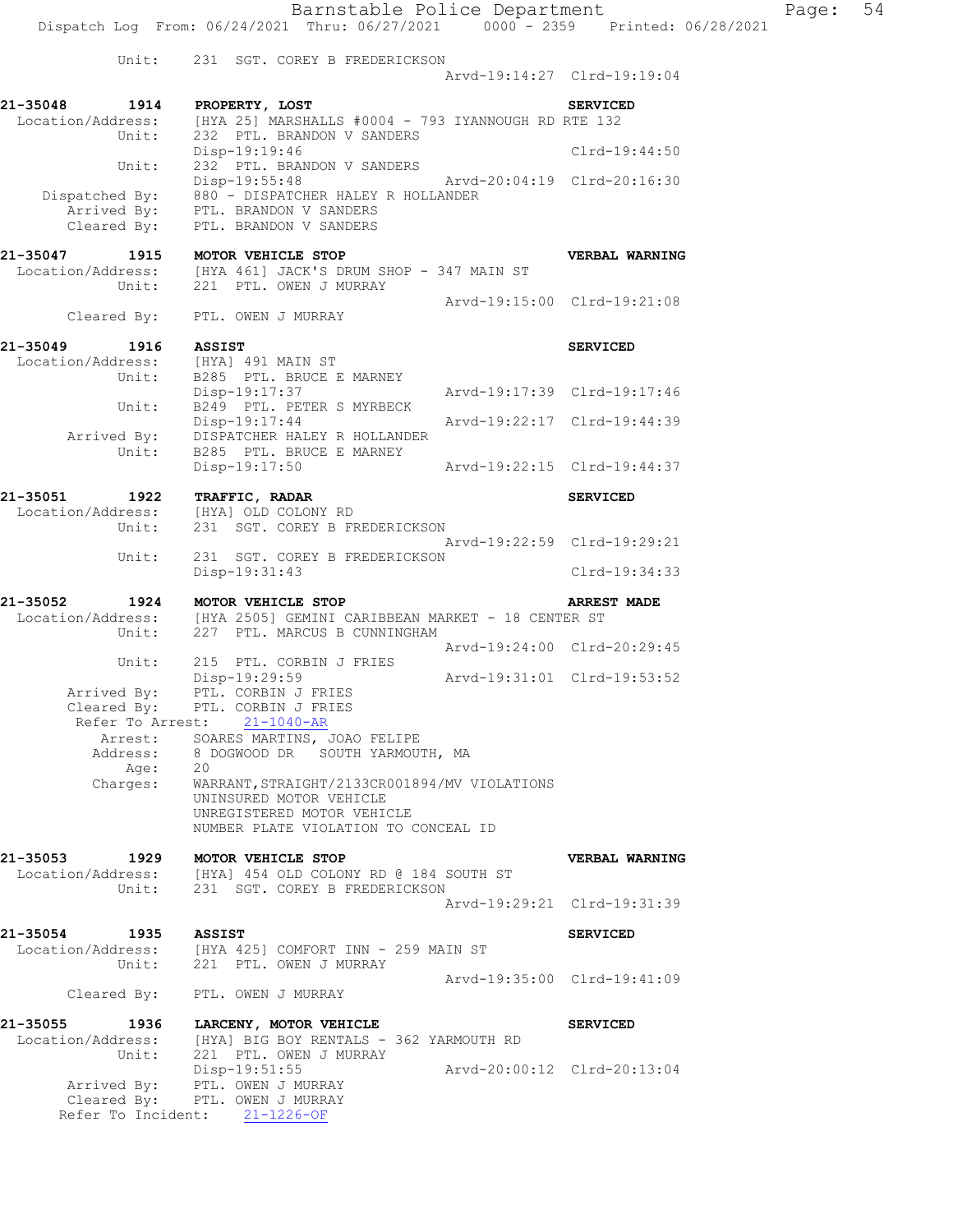| 21-35056                                                | 1940             |                                                                                                  | DISTURBANCE, INTOX PERSON                                                                                                                                                                                          |                             | PROTECTIVE CUSTODY                                                                                |
|---------------------------------------------------------|------------------|--------------------------------------------------------------------------------------------------|--------------------------------------------------------------------------------------------------------------------------------------------------------------------------------------------------------------------|-----------------------------|---------------------------------------------------------------------------------------------------|
|                                                         |                  |                                                                                                  | Location/Address: [HYA 851] GOL SUPERMARKET - 55 IYANNOUGH RD RTE 28                                                                                                                                               |                             |                                                                                                   |
|                                                         | Unit:            | 230 PTL. RILEY P SHEA                                                                            | $Disp-19:41:10$<br>Dispatched By: 880 - DISPATCHER HALEY R HOLLANDER<br>Arrived By: PTL. RILEY P SHEA<br>Cleared By: DISPATCHER HALEY R HOLLANDER                                                                  | Arvd-19:43:46 Clrd-20:27:47 |                                                                                                   |
|                                                         | Unit:            |                                                                                                  | 231 SGT. COREY B FREDERICKSON<br>Disp-19:41:18 Arvd-19:41:46 Clrd-19:51:53<br>Dispatched By: 880 - DISPATCHER HALEY R HOLLANDER<br>Arrived By: DISPATCHER JORDAN T SHAIRS<br>Cleared By: SGT. COREY B FREDERICKSON |                             |                                                                                                   |
| Dispatched By: 320 - PTL. OWEN J MURRAY                 |                  | Unit: 221 PTL. OWEN J MURRAY<br>Enroute By: PTL. OWEN J MURRAY<br>Arrived By: PTL. OWEN J MURRAY | Disp-19:41:28 Enrt-19:41:29 Arvd-19:43:03 Clrd-19:51:19                                                                                                                                                            |                             |                                                                                                   |
|                                                         |                  | Cleared By: PTL. OWEN J MURRAY<br>Refer To $P/C$ : 21-1041-AR<br>P/C: WOODARD, ZACHARY R         |                                                                                                                                                                                                                    |                             |                                                                                                   |
|                                                         |                  |                                                                                                  | Address: 9460 STEAMSHP MNHTTN BREWERTON, NY                                                                                                                                                                        |                             | Age: 35<br>Charges: INCAPACITATED PERSONS, ASSISTANCE TO FACILITY OR PROTECTIVE CUSTODY           |
|                                                         |                  |                                                                                                  |                                                                                                                                                                                                                    |                             |                                                                                                   |
| 21-35057<br>Location/Address: [MAR] 901 OLD FALMOUTH RD |                  | 1942 MOTOR VEHICLE STOP                                                                          | Unit: 223 PTL. LORNE W FELLOWS                                                                                                                                                                                     |                             | VERBAL WARNING                                                                                    |
|                                                         |                  |                                                                                                  |                                                                                                                                                                                                                    | Arvd-19:42:40 Clrd-19:44:48 |                                                                                                   |
| 21-35058 1942 TRAFFIC, COMPLAINT                        |                  |                                                                                                  |                                                                                                                                                                                                                    |                             | <b>GONE ON ARRIVAL</b>                                                                            |
| Location/Address: [MAR] RTE 149                         |                  |                                                                                                  | Unit: 213 PTL. MARK S MCWILLIAMS                                                                                                                                                                                   |                             |                                                                                                   |
|                                                         |                  | Disp-19:43:28<br>Arrived By: PTL. MARK S MCWILLIAMS<br>Cleared By: PTL. MARK S MCWILLIAMS        |                                                                                                                                                                                                                    | Arvd-19:52:48 Clrd-19:56:46 |                                                                                                   |
|                                                         |                  |                                                                                                  |                                                                                                                                                                                                                    |                             |                                                                                                   |
| 21-35059                                                | 1944 DISTURBANCE |                                                                                                  | Unit: B249 PTL. PETER S MYRBECK                                                                                                                                                                                    |                             | <b>SERVICED</b><br>Location/Address: [HYA 3065] BARNSTABLE POLICE - HYANNIS STATION - 491 MAIN ST |
|                                                         | Unit:            |                                                                                                  | B285 PTL. BRUCE E MARNEY                                                                                                                                                                                           | Arvd-19:44:00 Clrd-19:53:45 |                                                                                                   |
|                                                         | Unit:            | Disp-19:45:10                                                                                    | 232 PTL. BRANDON V SANDERS                                                                                                                                                                                         | Arvd-19:45:12 Clrd-19:53:43 |                                                                                                   |
|                                                         |                  | Disp-19:45:17                                                                                    |                                                                                                                                                                                                                    | Arvd-19:45:18 Clrd-19:53:42 |                                                                                                   |
| 21-35060<br>Location/Address:                           | 1946             | ALARM, COMMERCIAL                                                                                |                                                                                                                                                                                                                    |                             | ALARM - FALSE<br>[BAR 73] HYANNIS GOLF CLUB - PRO SHOP & CART BLDG - 1840 IYANNOUGH RD RTE 132    |
|                                                         | Unit:            | Disp-19:55:41                                                                                    | 215 PTL. CORBIN J FRIES                                                                                                                                                                                            | Arvd-20:03:21 Clrd-20:23:16 |                                                                                                   |
| Arrived By:                                             |                  | PTL. CORBIN J FRIES                                                                              |                                                                                                                                                                                                                    |                             |                                                                                                   |
| 21-35061<br>Location/Address:                           | Unit:            | 1954 MOTOR VEHICLE STOP                                                                          | [CEN] 7 THOREAU DR @ 741 OLD STAGE RD<br>223 PTL. LORNE W FELLOWS                                                                                                                                                  |                             | VERBAL WARNING                                                                                    |
|                                                         | Unit:            | Cleared By: PTL. LORNE W FELLOWS                                                                 | 213 PTL. MARK S MCWILLIAMS                                                                                                                                                                                         | Arvd-19:54:00 Clrd-20:01:10 |                                                                                                   |
|                                                         |                  | Disp-19:58:54<br>Cleared By: PTL. MARK S MCWILLIAMS                                              | Dispatched By: 867 - DISPATCHER JORDAN T SHAIRS<br>Arrived By: DISPATCHER JORDAN T SHAIRS                                                                                                                          | Arvd-19:58:56 Clrd-20:00:48 |                                                                                                   |
| 21-35062<br>Location/Address:                           | 2000<br>Unit:    | <b>ANIMALS, NUISANCE</b>                                                                         | [HYA] 353 SCUDDER AVE Apt. #A<br>227 PTL. MARCUS B CUNNINGHAM                                                                                                                                                      |                             | <b>ADVISED</b>                                                                                    |
|                                                         |                  | $Disp-20:51:45$                                                                                  | Arrived By: PTL. MARCUS B CUNNINGHAM<br>Cleared By: PTL. MARCUS B CUNNINGHAM                                                                                                                                       |                             |                                                                                                   |
| 21-35063<br>Location/Address:                           | 2002             | [HYA] 336 MAIN ST                                                                                | MOTOR VEHICLE, PRIVATE TOW                                                                                                                                                                                         |                             | <b>SERVICED</b>                                                                                   |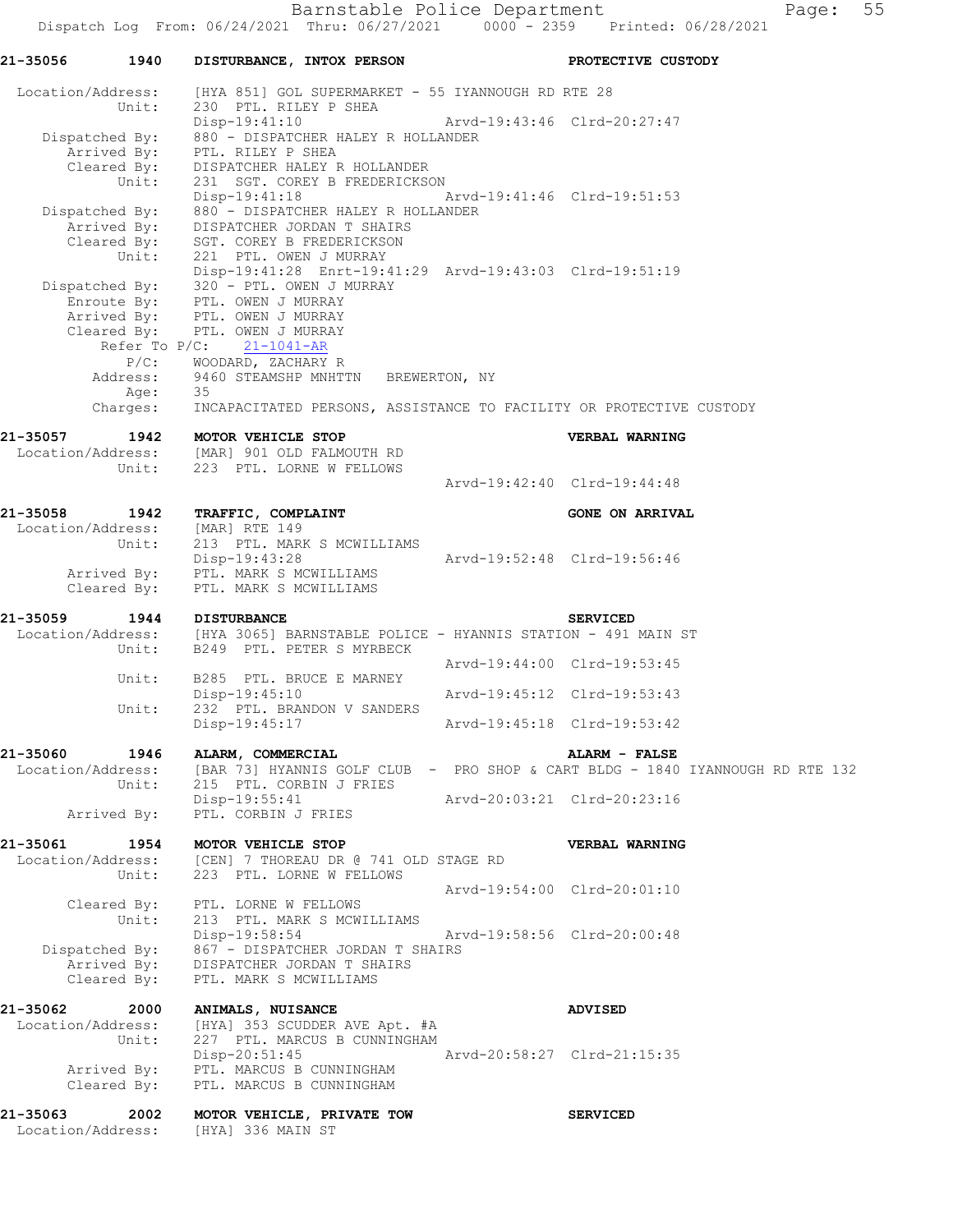| 21-35064 2002<br>Location/Address:<br>Unit: | DISTURBANCE, NOISE<br>[OST] 167 TOWER HILL RD<br>223 PTL. LORNE W FELLOWS                                                           | <b>ADVISED</b>              |
|---------------------------------------------|-------------------------------------------------------------------------------------------------------------------------------------|-----------------------------|
| Arrived By:                                 | Disp-20:04:37<br>PTL. LORNE W FELLOWS                                                                                               | Arvd-20:14:40 Clrd-20:32:23 |
| 21-35070 2024<br>Location/Address:          | MOTOR VEHICLE STOP<br>dress: [HYA] 149 NORTH ST @ 60 HIGH SCHOOL RD EXT<br>Unit: 232 PTL. BRANDON V SANDERS                         | VERBAL WARNING              |
| Cleared By:                                 | PTL. BRANDON V SANDERS                                                                                                              | Arvd-20:24:00 Clrd-20:29:24 |
| Unit:                                       | B285 PTL. BRUCE E MARNEY<br>Disp-20:26:18                                                                                           | Arvd-20:26:25 Clrd-20:30:04 |
| Unit:                                       | B249 PTL. PETER S MYRBECK<br>Disp-20:26:22                                                                                          | Arvd-20:26:27 Clrd-20:30:01 |
| 21-35072 2037 MOTOR VEHICLE STOP<br>Unit:   | Location/Address: $[HYA 3255]$ TORINO RESTAURANT - 415 MAIN ST<br>B249 PTL. PETER S MYRBECK                                         | VERBAL WARNING              |
|                                             |                                                                                                                                     | Arvd-20:37:00 Clrd-20:39:15 |
| 21-35074 2047<br>Location/Address:<br>Unit: | DISTURBANCE, PARTY<br>[WBA 518] ZAINO, SCOTT & NADINE - 68 INDIAN SPRING RD<br>230 PTL. RILEY P SHEA                                | <b>ADVISED</b>              |
| Arrived By:                                 | Disp-20:48:43<br>PTL. RILEY P SHEA                                                                                                  |                             |
| Cleared By:<br>Unit:<br>Unit:               | PTL. RILEY P SHEA<br>227 PTL. MARCUS B CUNNINGHAM<br>Disp-20:48:47<br>232 PTL. BRANDON V SANDERS                                    | Clrd-20:49:40               |
| Arrived By:<br>Cleared By:                  | Disp-20:49:37<br>PTL. BRANDON V SANDERS<br>PTL. BRANDON V SANDERS                                                                   | Arvd-20:57:23 Clrd-21:03:50 |
| 21-35075<br>Unit:                           | 2051 FOLLOW UP<br>Location/Address: [HYA 124] BARNSTABLE POLICE DEPARTMENT - 1200 PHINNEY'S LN<br>221 PTL. OWEN J MURRAY            | <b>SERVICED</b>             |
|                                             |                                                                                                                                     | Arvd-20:51:35 Clrd-21:33:34 |
| 21-35079 2110 MOTOR VEHICLE STOP<br>Unit:   | Location/Address: [WBA] MID CAPE RTE 6 EAST<br>232 PTL. BRANDON V SANDERS                                                           | <b>ADVISED</b>              |
|                                             | Cleared By: PTL. BRANDON V SANDERS                                                                                                  | Arvd-21:10:00 Clrd-21:18:42 |
| 21-35080<br>2117<br>Location/Address:       | MOTOR VEHICLE STOP<br>[HYA] 149 NORTH ST @ 60 HIGH SCHOOL RD EXT<br>Unit: 210 SGT. MARK BUTLER                                      | <b>SERVICED</b>             |
|                                             | Cleared By: SGT. MARK BUTLER                                                                                                        | Arvd-21:17:00 Clrd-21:31:29 |
| Unit:                                       | 227 PTL. MARCUS B CUNNINGHAM<br>Disp-21:19:51                                                                                       | Clrd-21:23:28               |
| Unit:                                       | 232 PTL. BRANDON V SANDERS<br>Disp-21:19:54                                                                                         | $Clrd-21:23:31$             |
| Unit:<br>Dispatched By:                     | 215 PTL. CORBIN J FRIES<br>Disp-21:19:57 Enrt-21:19:58 Arvd-21:22:32 Clrd-21:27:25<br>287 - PTL. CORBIN J FRIES                     |                             |
| Cleared By:                                 | Enroute By: PTL. CORBIN J FRIES<br>Arrived By: PTL. CORBIN J FRIES<br>PTL. CORBIN J FRIES                                           |                             |
| 21-35084<br>2135                            | MOTOR VEHICLE STOP<br>Location/Address: [HYA 3065] BARNSTABLE POLICE - HYANNIS STATION - 491 MAIN ST<br>Unit: 230 PTL. RILEY P SHEA | <b>VERBAL WARNING</b>       |
|                                             | Cleared By: PTL. RILEY P SHEA                                                                                                       | Arvd-21:35:00 Clrd-21:39:22 |
| 21-35085                                    | 2137 MOTOR VEHICLE STOP<br>Location/Address: [HYA] 454 OLD COLONY RD @ 184 SOUTH ST                                                 | VERBAL WARNING              |
| Unit:                                       | 215 PTL. CORBIN J FRIES                                                                                                             | Arvd-21:37:05 Clrd-21:38:22 |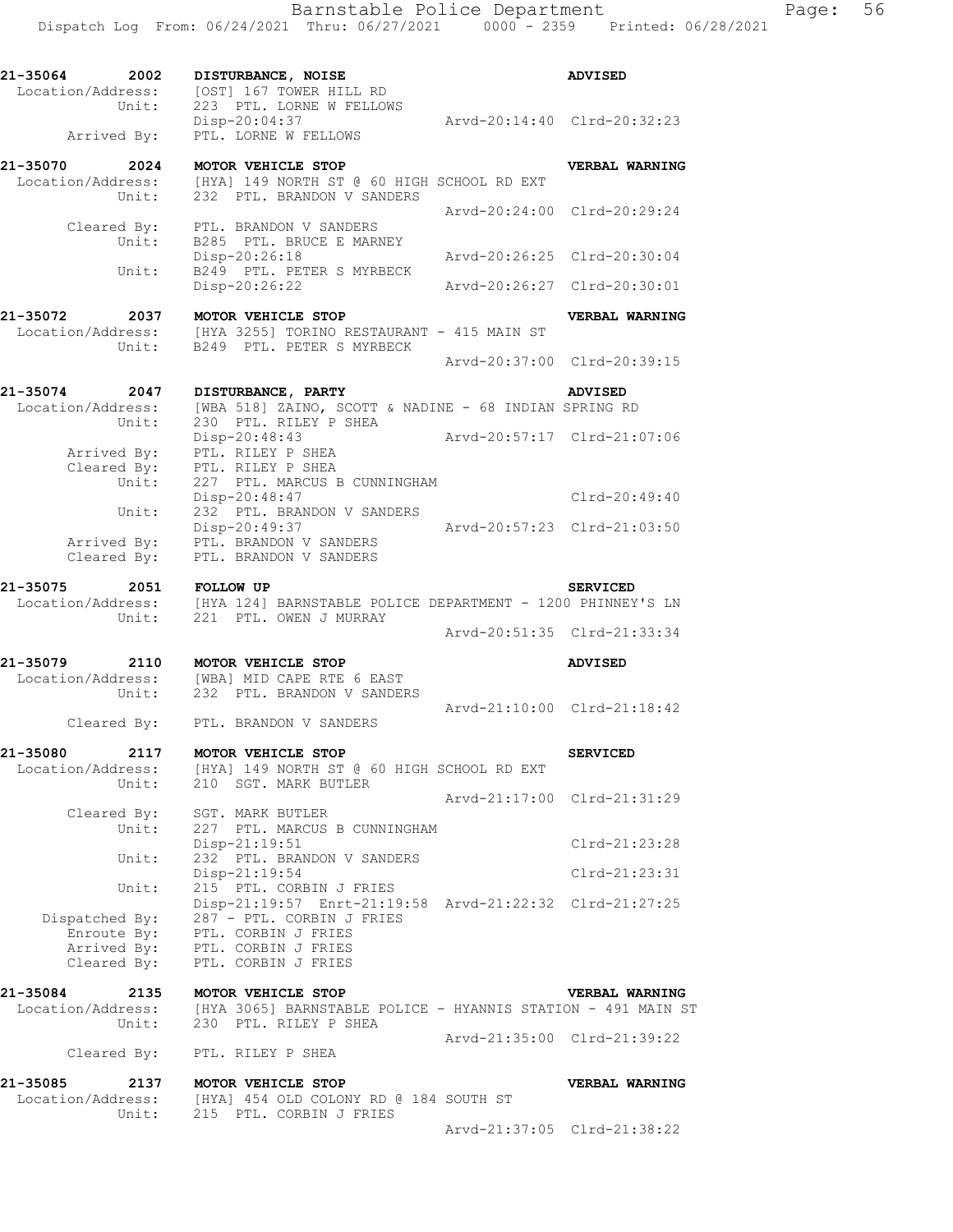| 21-35086<br>2137           | DISTURBANCE, FIREWORKS<br>Location/Address: [HYA] 42 MAPLE ST @ 15 OAK ST<br>Unit: 232 PTL. BRANDON V SANDERS                                      |                             | <b>ADVISED</b>        |
|----------------------------|----------------------------------------------------------------------------------------------------------------------------------------------------|-----------------------------|-----------------------|
|                            | Disp-21:38:00 Arvd-21:41:26 Clrd-21:55:57<br>Arrived By: PTL. BRANDON V SANDERS                                                                    |                             |                       |
|                            | 21-35087 2147 MOTOR VEHICLE STOP VERBAL WA Location/Address: [HYA 129] TOWN HALL, SCHOOL ADMIN BLDG - 230 SOUTH ST<br>Unit: 230 PTL. RILEY P SHEA  |                             | <b>VERBAL WARNING</b> |
|                            | Cleared By: PTL. RILEY P SHEA                                                                                                                      | Arvd-21:47:00 Clrd-21:50:02 |                       |
| 21-35090 2208              | ASSIST, WELL BEING<br>Location/Address: [MAR] FALMOUTH RD RTE 28<br>213 PTL. MARK S MCWILLIAMS                                                     |                             | <b>SERVICED</b>       |
| Unit:                      | Disp-22:09:03 Arvd-22:15:48 Clrd-22:32:08<br>Arrived By: PTL. MARK S MCWILLIAMS<br>Cleared By: DISPATCHER HALEY R HOLLANDER                        |                             |                       |
|                            |                                                                                                                                                    |                             | REPORT TAKEN          |
|                            | 21-35091 2209 ASSIST<br>Location/Address: [HYA 4153] HYANNIS PLAZA HOTEL - 662 MAIN ST<br>Unit: 232 PTL. BRANDON V SANDERS                         |                             |                       |
|                            | Unit: 221 PTL. OWEN J MURRAY                                                                                                                       |                             | $Clrd-22:12:37$       |
|                            | Disp-22:12:33 Arvd-22:14:39 Clrd-22:27:01<br>Cleared By: PTL. OWEN J MURRAY<br>Cleared By: PTL. OWEN J MURRAY                                      |                             |                       |
|                            | Refer To Accident: 21-490-AC                                                                                                                       |                             |                       |
|                            | 21-35092 2221 HARASSMENT, TRESPASS<br>Location/Address: [HYA 472] KANDY KORNER - 474 MAIN ST<br>Unit: B285 PTL. BRUCE E MARNEY                     |                             | <b>SERVICED</b>       |
|                            | Disp-22:21:42<br>Arrived By: DISPATCHER JORDAN T SHAIRS<br>Unit: B249 PTL. PETER S MYRBECK                                                         | Arvd-22:22:45 Clrd-22:29:59 |                       |
|                            | Disp-22:21:48 Arvd-22:22:46 Clrd-22:29:56<br>Arrived By: DISPATCHER JORDAN T SHAIRS                                                                |                             |                       |
| 21-35093                   | 2221 VANDALISM                                                                                                                                     |                             | <b>REPORT TAKEN</b>   |
|                            | Location/Address: [COT 8] ROPES BEACH-HOOPERS LANDING - 85 OLD SHORE RD<br>Unit: 223 PTL. LORNE W FELLOWS                                          |                             |                       |
|                            | Disp-22:22:28 Arvd-22:39:56 Clrd-23:32:40<br>Arrived By: PTL. LORNE W FELLOWS<br>Cleared By: PTL. LORNE W FELLOWS<br>Refer To Incident: 21-1227-OF |                             |                       |
| 21-35094<br>2221           | HOMELESS INCIDENT/SUS PERSON                                                                                                                       |                             | <b>ADVISED</b>        |
| Location/Address:<br>Unit: | [HYA 3770] PIER RECOVERY CENTER OF CAPE COD - 209 MAIN ST Apt. #REAR<br>227 PTL. MARCUS B CUNNINGHAM                                               |                             |                       |
| Arrived By:<br>Cleared By: | $Disp-22:29:20$<br>PTL. MARCUS B CUNNINGHAM<br>PTL. MARCUS B CUNNINGHAM                                                                            | Arvd-22:31:45 Clrd-22:39:43 |                       |
| 2228<br>21-35095           | E911, HANGUP                                                                                                                                       |                             | <b>SERVICED</b>       |
| Location/Address:<br>Unit: | [HYA 893] KENTUCKY FRIED CHICKEN - 314 BARNSTABLE RD<br>232 PTL. BRANDON V SANDERS                                                                 |                             |                       |
| Arrived By:                | Disp-22:28:48<br>PTL. BRANDON V SANDERS                                                                                                            | Arvd-22:29:56 Clrd-22:33:43 |                       |
| Unit:                      | 230 PTL. RILEY P SHEA<br>Disp-22:28:54                                                                                                             | Arvd-22:28:56 Clrd-22:33:40 |                       |
| 21-35096<br>2235           | <b>LARCENY</b>                                                                                                                                     |                             | <b>ADVISED</b>        |
| Location/Address:<br>Unit: | [HYA 166] 7-ELEVEN #25161 - 210 NORTH ST<br>230 PTL. RILEY P SHEA<br>Disp-22:36:24                                                                 | Arvd-22:37:45 Clrd-22:50:02 |                       |
| Dispatched By:             | 880 - DISPATCHER HALEY R HOLLANDER<br>Arrived By: PTL. RILEY P SHEA<br>Cleared By: PTL. RILEY P SHEA                                               |                             |                       |
| Unit:                      | 232 PTL. BRANDON V SANDERS                                                                                                                         | Arvd-22:36:56 Clrd-22:45:18 |                       |
|                            | Dispatched By: 324 - PTL. BRANDON V SANDERS                                                                                                        |                             |                       |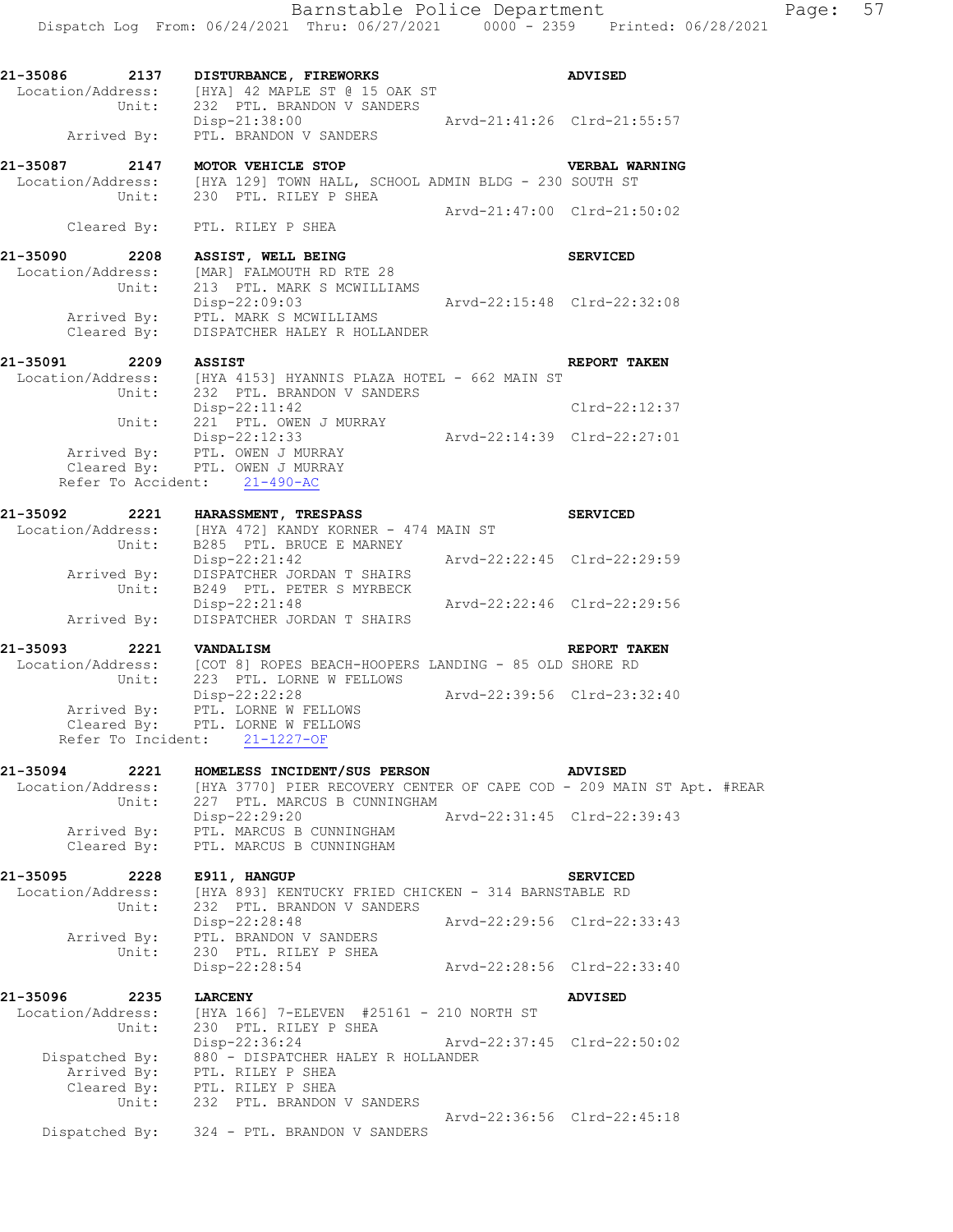|                                                                | Barnstable Police Department<br>Dispatch Log From: 06/24/2021 Thru: 06/27/2021 0000 - 2359 Printed: 06/28/2021                                                           |                             |                                          | Page: | 58 |
|----------------------------------------------------------------|--------------------------------------------------------------------------------------------------------------------------------------------------------------------------|-----------------------------|------------------------------------------|-------|----|
|                                                                | Arrived By: PTL. BRANDON V SANDERS<br>Cleared By: PTL. BRANDON V SANDERS                                                                                                 |                             |                                          |       |    |
| 21-35097 2236 ASSIST<br>Unit:                                  | Location/Address: [HYA 2] KALMUS BEACH - 670 OCEAN ST<br>210 SGT. MARK BUTLER                                                                                            |                             | <b>SERVICED</b>                          |       |    |
|                                                                |                                                                                                                                                                          | Arvd-22:36:59 Clrd-22:43:28 |                                          |       |    |
| 21-35099 2247 HARASSMENT                                       |                                                                                                                                                                          |                             | <b>ADVISED</b>                           |       |    |
| Unit:                                                          | Location/Address: [CEN] FARM HILL RD<br>227 PTL. MARCUS B CUNNINGHAM<br>Disp-22:58:51 Arvd-23:05:41 Clrd-23:11:12<br>Arrived By: PTL. MARCUS B CUNNINGHAM                |                             |                                          |       |    |
| Cleared By:                                                    | PTL. MARCUS B CUNNINGHAM                                                                                                                                                 |                             |                                          |       |    |
| 21-35101 2259<br>Unit:                                         | DISTURBANCE, PARTY<br>Location/Address: [HYA 3185] CARDOSO, OCTAVIO & SHEILA CRUZ-CARDOSO - 60 DUNNS POND RD<br>232 PTL. BRANDON V SANDERS                               |                             | ADVISED                                  |       |    |
| Unit:                                                          | Disp-22:59:58<br>230 PTL. RILEY P SHEA                                                                                                                                   |                             | Clrd-23:06:04                            |       |    |
| Arrived By:                                                    | Disp-23:00:35 Enrt-23:00:35 Arvd-23:04:00 Clrd-23:06:05<br>Dispatched By: 327 - PTL. RILEY P SHEA<br>Enroute By: PTL. RILEY P SHEA<br>PTL. RILEY P SHEA                  |                             |                                          |       |    |
| 21-35102                                                       | 1-35102 2307 MOTOR VEHICLE STOP<br>Location/Address: [HYA] 8 TOWNHOUSE TER @ 215 PITCHER'S WAY<br>Unit: 232 PTL. BRANDON V SANDERS                                       |                             | CITATION ISSUED                          |       |    |
| Cleared By:                                                    | DISPATCHER HALEY R HOLLANDER                                                                                                                                             | Arvd-23:07:00 Clrd-23:14:43 |                                          |       |    |
| 21-35103<br>2309                                               | DISTURBANCE, PARTY                                                                                                                                                       |                             | <b>ADVISED</b>                           |       |    |
| Location/Address:<br>Unit:                                     | [HYA] 104 BAXTER RD @ 4 PILGRIM LN<br>230 PTL. RILEY P SHEA                                                                                                              | Arvd-23:16:07 Clrd-23:22:33 |                                          |       |    |
| Cleared By:                                                    | Disp-23:13:07<br>Arrived By: PTL. RILEY P SHEA<br>PTL. RILEY P SHEA                                                                                                      |                             |                                          |       |    |
| Unit:                                                          | 21-35105 2326 MOTOR VEHICLE, ABANDONED<br>Location/Address: [HYA] 400 MAIN ST @ 5 WINTER ST<br>B249 PTL. PETER S MYRBECK                                                 |                             | <b>SERVICED</b>                          |       |    |
|                                                                |                                                                                                                                                                          |                             | Arvd-23:26:00 Clrd-23:51:31              |       |    |
| 21-35106<br>2328<br>Location/Address:<br>Unit:                 | E911, HANGUP<br>[HYA 2528] EMBARGO - 453 MAIN ST<br>230 PTL. RILEY P SHEA                                                                                                |                             | <b>UNFOUNDED</b>                         |       |    |
| Cleared By:                                                    | Disp-23:29:09<br>PTL. RILEY P SHEA                                                                                                                                       |                             | Arvd-23:29:28 Clrd-23:33:01              |       |    |
| 21-35107<br>2331                                               | DISTURBANCE, PARTY                                                                                                                                                       |                             | <b>ADVISED</b>                           |       |    |
| Location/Address:<br>Unit:<br>Arrived By:                      | [HYA] 204 WINTER ST<br>227 PTL. MARCUS B CUNNINGHAM<br>Disp-23:42:17<br>PTL. MARCUS B CUNNINGHAM                                                                         | Arvd-23:44:18 Clrd-23:50:07 |                                          |       |    |
| Cleared By:<br>Unit:<br>Arrived By:                            | DISPATCHER HALEY R HOLLANDER<br>223 PTL. LORNE W FELLOWS<br>$Disp-23:42:20$<br>PTL. LORNE W FELLOWS                                                                      |                             | Arvd-23:45:40 Clrd-23:50:04              |       |    |
| Cleared By:                                                    | DISPATCHER HALEY R HOLLANDER                                                                                                                                             |                             |                                          |       |    |
| 21-35108<br>2332<br>Location/Address:<br>Unit:                 | DISTURBANCE, PARTY<br>[BAR] 43 CARRIAGE LN<br>234 PTL. ERIC J ROGORZENSKI                                                                                                |                             | <b>ADVISED</b>                           |       |    |
| Dispatched By:<br>Cleared By:                                  | Disp-23:55:15<br>880 - DISPATCHER HALEY R HOLLANDER<br>DISPATCHER HALEY R HOLLANDER                                                                                      |                             | Clrd-23:56:48                            |       |    |
| Unit:<br>Dispatched By:<br>Arrived By:<br>Cleared By:<br>Unit: | 231 PTL. ARMANDO FELICIANO<br>$Disp-23:55:22$<br>880 - DISPATCHER HALEY R HOLLANDER<br>DISPATCHER NICHOLE L GOUZIAS<br>PTL. ARMANDO FELICIANO<br>213 PTL. GUSTAVO B ELOY |                             | Arvd-00:01:46 Clrd-06/27/2021 @ 00:14:45 |       |    |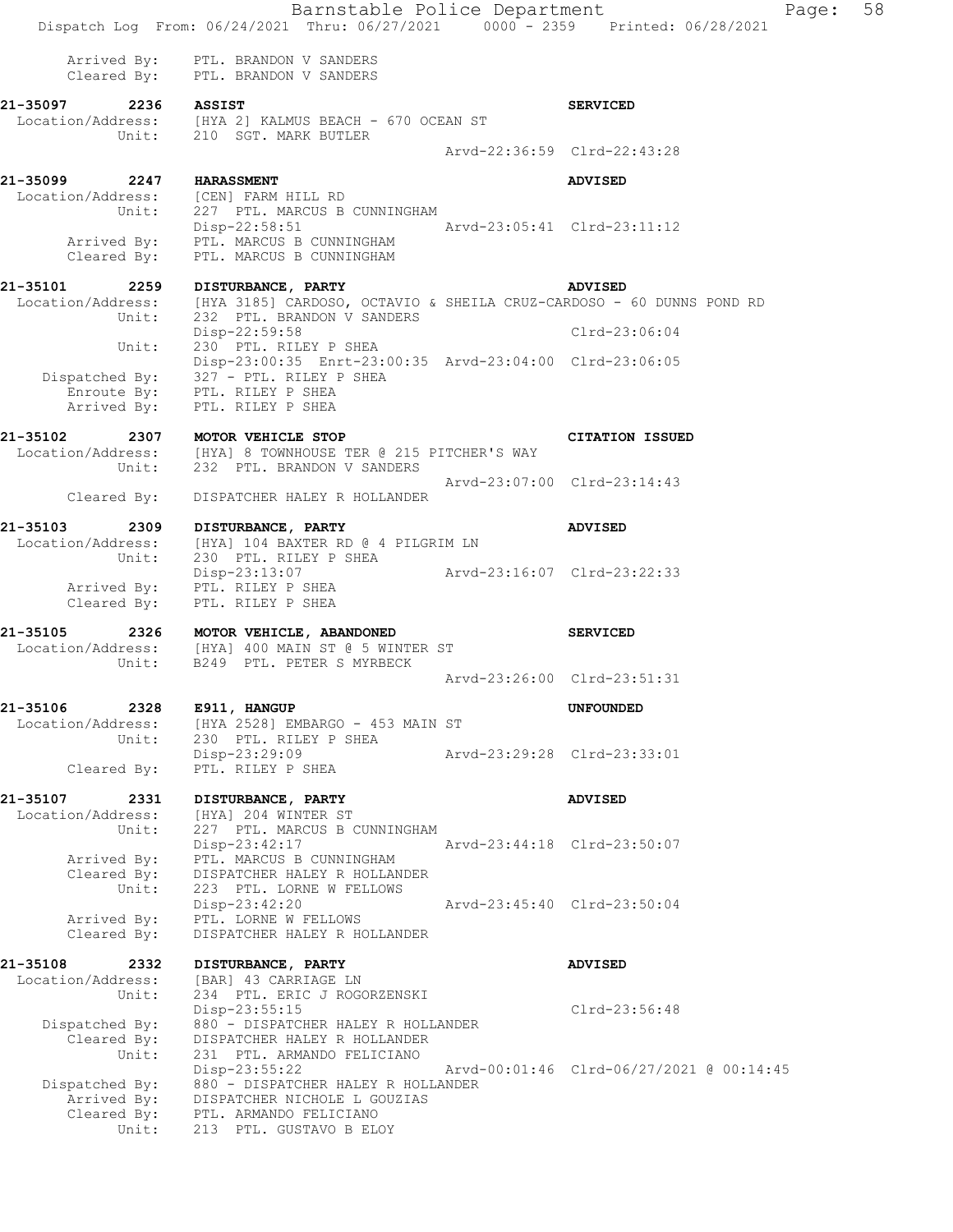| Barnstable Police Department<br>Dispatch Log From: 06/24/2021 Thru: 06/27/2021 0000 - 2359 Printed: 06/28/2021 |                                                                                                                                                                                                                    |  |                                          | 59<br>Page: |
|----------------------------------------------------------------------------------------------------------------|--------------------------------------------------------------------------------------------------------------------------------------------------------------------------------------------------------------------|--|------------------------------------------|-------------|
| Dispatched By:<br>Arrived By:                                                                                  | Disp-23:56:45 Arvd-00:01:48 Clrd-06/27/2021 @ 00:12:54<br>880 - DISPATCHER HALEY R HOLLANDER<br>DISPATCHER NICHOLE L GOUZIAS<br>Cleared By: PTL. GUSTAVO B ELOY                                                    |  |                                          |             |
| 21-35109 2346<br>Location/Address:<br>Unit:                                                                    | ASSIST, OTHER AGENCY<br>[HYA] 398 OLD STRAWBERRY HILL RD<br>237 PTL. SEAN D CLEARY                                                                                                                                 |  | <b>GONE ON ARRIVAL</b>                   |             |
| Arrived By:<br>Unit:                                                                                           | Disp-23:54:20<br>PTL. SEAN D CLEARY<br>Cleared By: PTL. SEAN D CLEARY<br>223 PTL. LORNE W FELLOWS                                                                                                                  |  | Arvd-00:04:55 Clrd-06/27/2021 @ 00:56:58 |             |
| Arrived By:<br>Unit:                                                                                           | Disp-00:13:04<br>PTL. LORNE W FELLOWS<br>Cleared By: PTL. LORNE W FELLOWS<br>211 SGT. CHRISTOPHER R ROSS                                                                                                           |  | Arvd-00:16:13 Clrd-06/27/2021 @ 00:37:35 |             |
| Dispatched By:<br>Enroute By:<br>Arrived By:<br>Cleared By:<br>Unit:                                           | Disp-00:23:23 Enrt-00:23:23 Arvd-00:28:02 Clrd-06/27/2021 @ 00:43:42<br>271 - SGT. CHRISTOPHER R ROSS<br>SGT. CHRISTOPHER R ROSS<br>SGT. CHRISTOPHER R ROSS<br>SGT. CHRISTOPHER R ROSS<br>223 PTL. LORNE W FELLOWS |  |                                          |             |
| Dispatched By:<br>Arrived By:                                                                                  | 330 - PTL. LORNE W FELLOWS<br>PTL. LORNE W FELLOWS                                                                                                                                                                 |  | Arvd-00:40:18 Clrd-06/27/2021 @ 00:43:26 |             |

## **For Date: 06/27/2021 - Sunday**

| 21-35113<br>0014<br>Location/Address:<br>Unit: | ASSIST, WELL BEING<br>[HYA 14] TJ MAXX PLAZA - 425 IYANNOUGH RD RTE 28<br>227 PTL. MARCUS B CUNNINGHAM            |                             | <b>SERVICED</b>    |
|------------------------------------------------|-------------------------------------------------------------------------------------------------------------------|-----------------------------|--------------------|
| Cleared By:<br>Unit:                           | Disp-00:25:21<br>DISPATCHER HALEY R HOLLANDER<br>214 PTL. CAILIN WHITE                                            |                             | $Clrd-00:26:41$    |
| Dispatched By:<br>Arrived By:<br>Cleared By:   | Disp-00:26:36<br>880 - DISPATCHER HALEY R HOLLANDER<br>DISPATCHER HALEY R HOLLANDER<br>DISPATCHER JORDAN T SHAIRS | Arvd-00:26:38 Clrd-00:41:53 |                    |
| 21-35114<br>0022                               | DISTURBANCE, GROUPS                                                                                               |                             | <b>SERVICED</b>    |
| Location/Address:<br>Unit:                     | [BAR] 253 MILLWAY @ 5 COMMERCE RD<br>231 PTL. ARMANDO FELICIANO                                                   |                             |                    |
|                                                | Disp-00:27:20                                                                                                     | Arvd-00:35:39 Clrd-00:41:31 |                    |
| Arrived By:<br>Cleared By:                     | PTL. ARMANDO FELICIANO<br>DISPATCHER JORDAN T SHAIRS                                                              |                             |                    |
|                                                |                                                                                                                   |                             |                    |
| 21-35116<br>0037                               | DISTURBANCE, PARTY                                                                                                |                             | <b>ADVISED</b>     |
| Location/Address:<br>Unit:                     | [HYA] 39 OAK ST<br>227 PTL. MARCUS B CUNNINGHAM                                                                   |                             |                    |
|                                                | $Disp-01:01:00$                                                                                                   |                             | $Clrd-01:01:51$    |
| Dispatched By:<br>Cleared By:                  | 880 - DISPATCHER HALEY R HOLLANDER<br>DISPATCHER HALEY R HOLLANDER                                                |                             |                    |
| Unit:                                          | 237 PTL. SEAN D CLEARY                                                                                            |                             |                    |
|                                                | $Disp-01:01:04$                                                                                                   |                             | $Clrd-01:01:54$    |
| Dispatched By:<br>Cleared By:                  | 880 - DISPATCHER HALEY R HOLLANDER<br>DISPATCHER HALEY R HOLLANDER                                                |                             |                    |
| Unit:                                          | 237 PTL. SEAN D CLEARY                                                                                            |                             |                    |
|                                                | Disp-01:28:58                                                                                                     | Arvd-01:31:39 Clrd-01:36:16 |                    |
| Dispatched By:<br>Arrived By:                  | 312 - PTL. LIAM T LOISELLE<br>PTL. SEAN D CLEARY                                                                  |                             |                    |
| Cleared By:                                    | PTL. LIAM T LOISELLE                                                                                              |                             |                    |
| Unit:                                          | 234 PTL. ERIC J ROGORZENSKI<br>Disp-01:29:05                                                                      | Arvd-01:31:48 Clrd-01:34:59 |                    |
| Dispatched By:                                 | 312 - PTL. LIAM T LOISELLE                                                                                        |                             |                    |
| Arrived By:                                    | PTL. ERIC J ROGORZENSKI                                                                                           |                             |                    |
| Cleared By:                                    | PTL. ERIC J ROGORZENSKI                                                                                           |                             |                    |
| 21-35117<br>0041                               | ACCIDENT, PROPERTY DAMAGE                                                                                         |                             | <b>ARREST MADE</b> |
| Location/Address:<br>Unit:                     | [BAR] 170 KIDD'S HILL RD @ 15 INDUSTRIAL BLVD<br>231 PTL. ARMANDO FELICIANO                                       |                             |                    |
|                                                | Disp-00:42:04                                                                                                     | Arvd-00:45:32 Clrd-01:55:32 |                    |
|                                                |                                                                                                                   |                             |                    |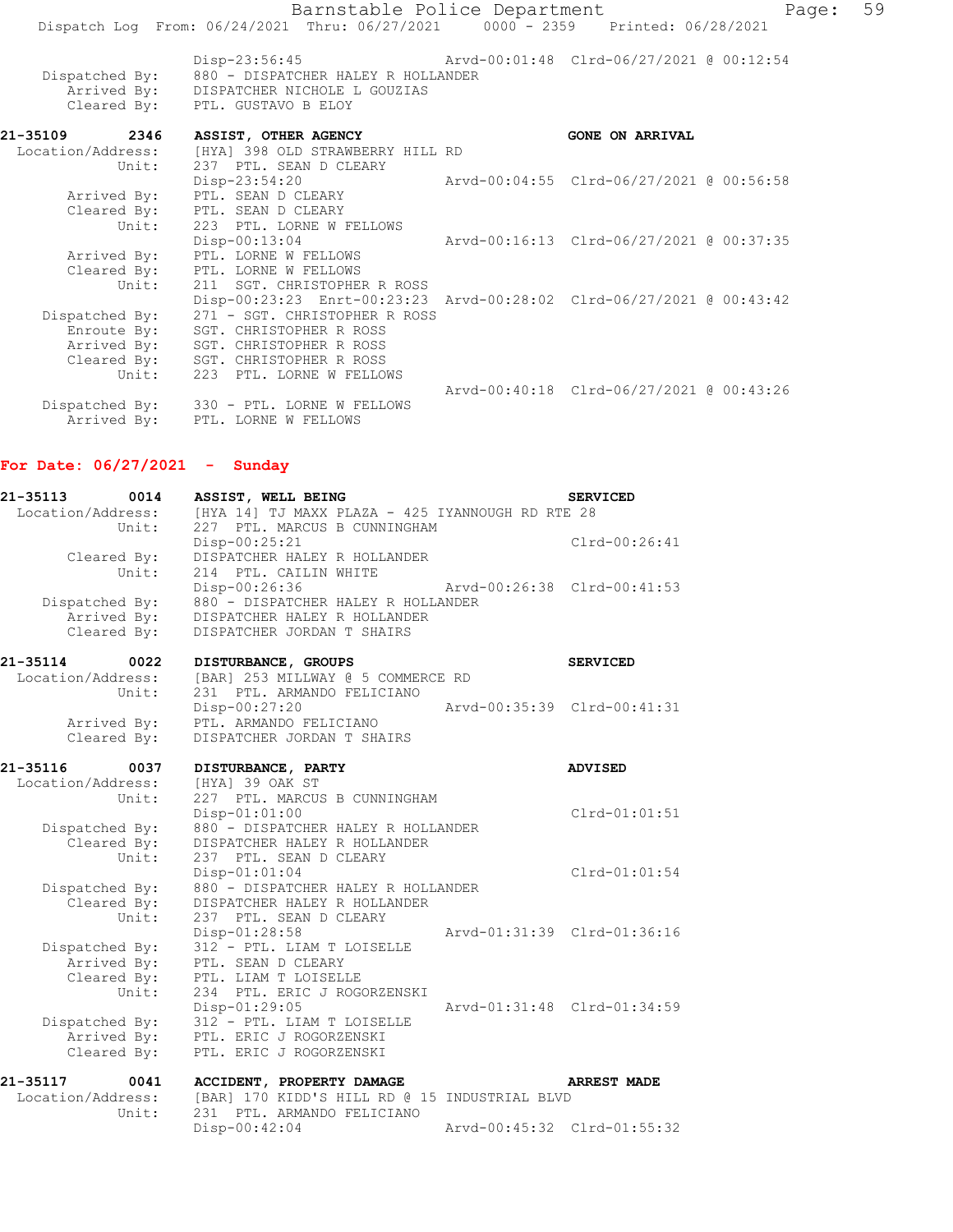Barnstable Police Department Page: 60 Dispatch Log From: 06/24/2021 Thru: 06/27/2021 0000 - 2359 Printed: 06/28/2021 Arrived By: DISPATCHER JORDAN T SHAIRS Cleared By: DISPATCHER HALEY R HOLLANDER Unit: 214 PTL. CAILIN WHITE Disp-00:58:36 Arvd-00:58:38 Clrd-01:07:39 Cleared By: DISPATCHER HALEY R HOLLANDER Refer To Arrest: 21-1042-AR Arrest: MAROTTA, VITO DOMINC Address: 28 HAMBLIN'S HAYWAY MARSTONS MILLS, MA Age: 33<br>arges: OUJ Charges: OUI-LIQUOR OR .08% NEGLIGENT OPERATION OF MOTOR VEHICLE MARKED LANES VIOLATION Refer To Accident: 21-491-AC **21-35120 0053 MOTOR VEHICLE STOP VERBAL WARNING**  Location/Address: [HYA] 430 BEARSE'S WAY @ 1 HIRAMAR RD Unit: 214 PTL. CAILIN WHITE Arvd-00:53:00 Clrd-00:55:49 Cleared By: PTL. CAILIN WHITE **21-35121 0102 DISTURBANCE, INTOX PERSON ARREST MADE**  Location/Address: [HYA 3255] TORINO RESTAURANT - 415 MAIN ST Unit: 227 PTL. MARCUS B CUNNINGHAM 227 PTL. MARCUS B CUNNINGHAM<br>Arvd-01:02:00 Clrd-02:25:19 Unit: 232 PTL. BRANDON V SANDERS Disp-01:02:59 Arvd-01:03:01 Clrd-01:11:15 Refer To P/C: 21-1044-AR P/C: TEJADA-DIAZ, DOUGLAS A Address: 7 FRANKLIN AVE HYANNIS, MA Age: 21 Charges: DISORDERLY CONDUCT RESIST ARREST THREAT TO COMMIT CRIME INCAPACITATED PERSONS, ASSISTANCE TO FACILITY OR PROTECTIVE CUSTODY **21-35122 0106 ASSIST, WELL BEING GONE ON ARRIVAL**  21-35122 0106 ASSIST, WELL BEING<br>Location/Address: [WBA] 8 SHOOTFLYING HILL RD @ 2081 IYANNOUGH RD RTE 132 Unit: 237 PTL. SEAN D CLEARY Disp-01:07:32 Clrd-01:10:33 Unit: 214 PTL. CAILIN WHITE Disp-01:07:47 Arvd-01:09:36 Clrd-01:10:30 Arrived By: PTL. CAILIN WHITE Unit: 211 SGT. CHRISTOPHER R ROSS Arvd-01:09:15 Clrd-01:10:27 Dispatched By: 271 - SGT. CHRISTOPHER R ROSS .<br>Arrived By: SGT. CHRISTOPHER R ROSS 21-35124 0129 FOLLOWUP PREV CASE **SERVICED**  Location/Address: [CEN] 29 WARWICK WAY Unit: 213 PTL. GUSTAVO B ELOY Disp-01:32:09 Arvd-01:38:22 Clrd-01:42:48 Arrived By: PTL. GUSTAVO B ELOY Cleared By: PTL. LIAM T LOISELLE **21-35125 0135 ASSIST, WELL BEING ARREST MADE**  Location/Address: [BAR] 10 ALLYN LN @ 2750 MAIN ST RTE 6A Unit: 214 PTL. CAILIN WHITE Disp-01:35:28 Arvd-01:40:28 Clrd-03:23:11 Arrived By: PTL. CAILIN WHITE Cleared By: PTL. CAILIN WHITE Unit: 211 SGT. CHRISTOPHER R ROSS Disp-01:35:34 Arvd-01:40:47 Clrd-02:08:34 Arrived By: SGT. CHRISTOPHER R ROSS Cleared By: DISPATCHER NICHOLE L GOUZIAS Refer To Arrest: 21-1045-AR Arrest: WARNER, COLIN PATRICK Address: 243 EISENHOWER DR COTUIT, MA Age: 25 Charges: OUI-LIQUOR OR .08% NEGLIGENT OPERATION OF MOTOR VEHICLE MARKED LANES VIOLATION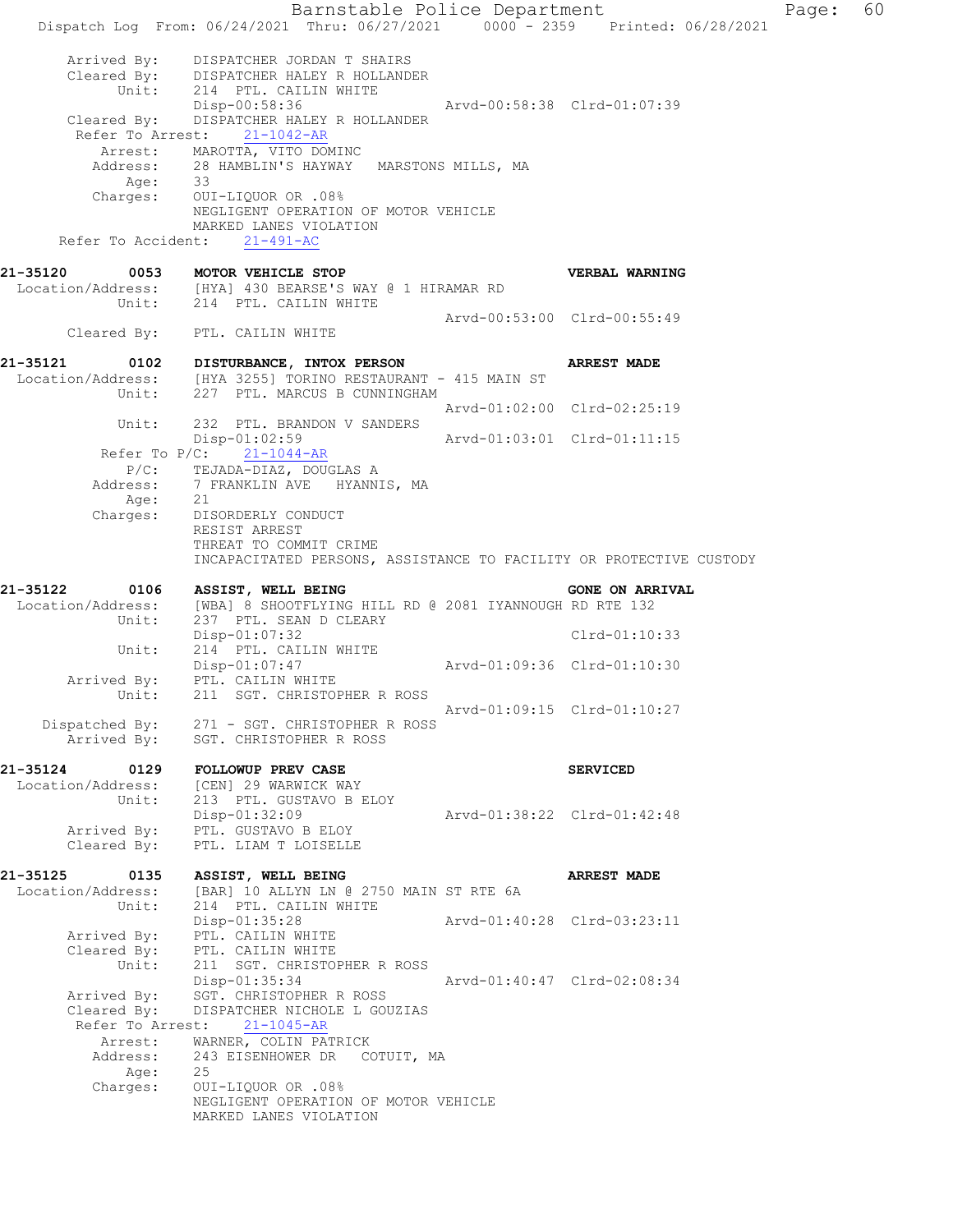|                                                         | Barnstable Police Department<br>Dispatch Log From: 06/24/2021 Thru: 06/27/2021 0000 - 2359 Printed: 06/28/2021                             |                             |                             | Page: | 61 |
|---------------------------------------------------------|--------------------------------------------------------------------------------------------------------------------------------------------|-----------------------------|-----------------------------|-------|----|
| 21-35126 0148 FOLLOWUP PREV CASE                        | Location/Address: [HYA] 398 OLD STRAWBERRY HILL RD<br>Unit: 237 PTL. SEAN D CLEARY                                                         |                             | <b>SERVICED</b>             |       |    |
|                                                         | Disp-01:49:34<br>Arrived By: PTL. SEAN D CLEARY                                                                                            | Arvd-01:52:59 Clrd-02:12:33 |                             |       |    |
|                                                         | Cleared By: PTL. SEAN D CLEARY                                                                                                             |                             |                             |       |    |
|                                                         | Unit: 223 PTL. LORNE W FELLOWS                                                                                                             |                             | <b>SERVICED</b>             |       |    |
|                                                         | Disp-01:52:17<br>Arvd-01:57:19 Clrd-03:16:08                                                                                               |                             |                             |       |    |
| 21-35128 0200<br>Unit:                                  | <b>ASSIST, WELL BEING</b><br>Location/Address: [OST] 72 BRIAR PATCH RD<br>213 PTL. GUSTAVO B ELOY                                          |                             | <b>SERVICED</b>             |       |    |
| Unit:                                                   | $Disp-02:05:51$<br>Arrived By: PTL. GUSTAVO B ELOY<br>Cleared By: DISPATCHER HALEY R HOLLANDER<br>215 PTL. CORBIN J FRIES                  | Arvd-02:14:14 Clrd-02:54:36 |                             |       |    |
|                                                         | Disp-02:05:59<br>Arrived By: PTL. CORBIN J FRIES<br>Cleared By: PTL. CORBIN J FRIES                                                        | Arvd-02:15:00 Clrd-02:27:32 |                             |       |    |
| Unit:<br>Cleared By:                                    | 211 SGT. CHRISTOPHER R ROSS<br>Disp-02:08:38 Arvd-02:17:44 Clrd-02:32:22<br>Arrived By: SGT. CHRISTOPHER R ROSS<br>SGT. CHRISTOPHER R ROSS |                             |                             |       |    |
| 21-35134 0304 PARK & WALK                               |                                                                                                                                            |                             | <b>ADVISED</b>              |       |    |
|                                                         | Location/Address: [HYA 458] INTERNATIONAL INN - CUDDLE & BUBBLES - 662 MAIN ST Unit: 237 PTL. SEAN D CLEARY                                |                             |                             |       |    |
|                                                         | Cleared By: PTL. LIAM T LOISELLE<br>Unit: 234 PTL. ERIC J ROGORZENSKI                                                                      |                             | Arvd-03:07:10 Clrd-03:23:05 |       |    |
|                                                         | Dispatched By: 317 - PTL. ERIC J ROGORZENSKI<br>Arrived By: PTL. ERIC J ROGORZENSKI<br>Cleared By: PTL. LIAM T LOISELLE                    |                             | Arvd-03:09:34 Clrd-03:23:01 |       |    |
|                                                         |                                                                                                                                            |                             | <b>ADVISED</b>              |       |    |
| Unit:<br>Cleared By:                                    | 227 PTL. MARCUS B CUNNINGHAM<br>Disp-03:11:04<br>PTL. MARCUS B CUNNINGHAM                                                                  |                             | Clrd-03:17:59               |       |    |
|                                                         | 21-35136 0330 MOTOR VEHICLE STOP                                                                                                           |                             | <b>ADVISED</b>              |       |    |
|                                                         | Location/Address: [CEN 852] CVS #1869 - 1080 FALMOUTH RD RTE 28<br>Unit: 223 PTL. LORNE W FELLOWS                                          |                             |                             |       |    |
| Unit:                                                   | 227 PTL. MARCUS B CUNNINGHAM                                                                                                               |                             | Arvd-03:30:00 Clrd-03:32:19 |       |    |
| Unit:                                                   | Disp-03:32:04 Arvd-03:32:07 Clrd-03:38:38<br>Cleared By: PTL. MARCUS B CUNNINGHAM<br>234 PTL. ERIC J ROGORZENSKI                           |                             |                             |       |    |
|                                                         | Disp-03:32:10<br>Cleared By: PTL. ERIC J ROGORZENSKI                                                                                       | Arvd-03:32:13 Clrd-03:38:00 |                             |       |    |
|                                                         | Unit: 237 PTL. SEAN D CLEARY<br>Dispatched By: 326 - PTL. SEAN D CLEARY<br>Arrived By: PTL. SEAN D CLEARY                                  |                             | Arvd-03:35:25 Clrd-03:37:59 |       |    |
|                                                         | Cleared By: PTL. SEAN D CLEARY                                                                                                             |                             |                             |       |    |
| Location/Address: [HYA] SOUTH ST<br>Unit: 237 PTL. SEAN | 21-35144 0623 TRAFFIC, ENFORCEMENT ACTIVITY<br>237 PTL. SEAN D CLEARY                                                                      |                             | <b>SERVICED</b>             |       |    |
|                                                         |                                                                                                                                            | Arvd-06:24:22 Clrd-06:38:05 |                             |       |    |
| 21-35146 0641 FOLLOWUP PREV CASE<br>Unit:               | Location/Address: [CEN] 87 CAP'N JAC'S RD<br>223 PTL. LORNE W FELLOWS                                                                      |                             | <b>SERVICED</b>             |       |    |
|                                                         |                                                                                                                                            | Arvd-06:41:55 Clrd-06:54:38 |                             |       |    |
| Location/Address:                                       | 21-35147 0641 TRAFFIC, ENFORCEMENT ACTIVITY<br>[HYA] 460 BEARSE'S WAY @ 5 ALICIA RD                                                        |                             | <b>SERVICED</b>             |       |    |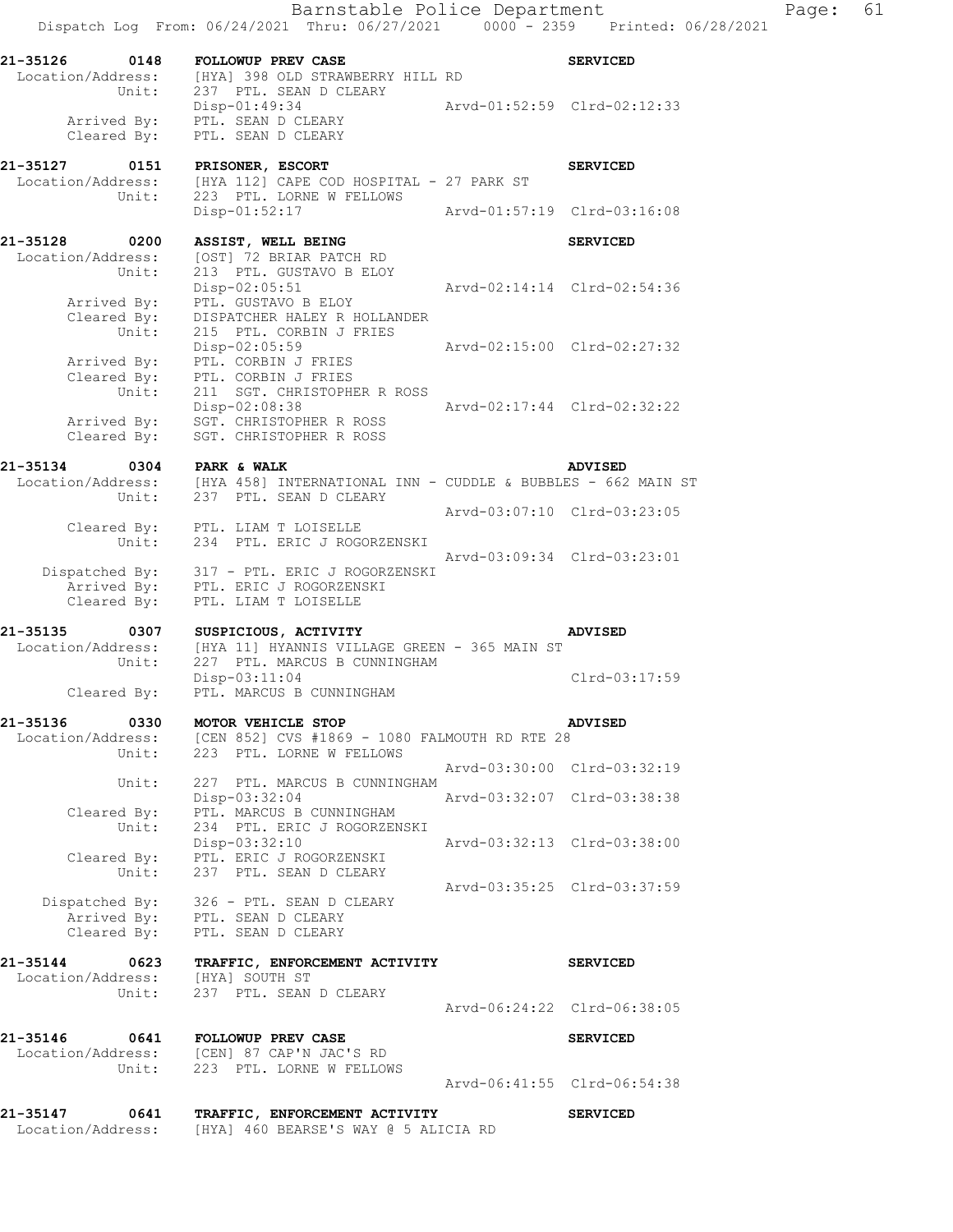Barnstable Police Department Fage: 62 Dispatch Log From: 06/24/2021 Thru: 06/27/2021 0000 - 2359 Printed: 06/28/2021

Unit: 237 PTL. SEAN D CLEARY

 Arvd-06:42:01 Clrd-07:27:55 **21-35148 0649 TRAFFIC, RADAR SERVICED**  Location/Address: [HYA] 73 FALMOUTH RD RTE 28 @ 5 NIGHTINGALE LN Unit: 211 SGT. CHRISTOPHER R ROSS Arvd-06:49:56 Clrd-07:00:06 Unit: 211 SGT. CHRISTOPHER R ROSS Disp-07:03:46 Arvd-07:04:20 Clrd-07:06:53 Unit: 211 SGT. CHRISTOPHER R ROSS Disp-07:09:23 Arvd-07:09:33 Clrd-07:14:24 **21-35151 0659 MOTOR VEHICLE STOP VERBAL WARNING**  Location/Address: [HYA 843] NANTUCKET SOUND - 491 IYANNOUGH RD RTE 28 Unit: 211 SGT. CHRISTOPHER R ROSS Arvd-07:00:06 Clrd-07:03:30 **21-35153 0705 BUILDING CHECK SERVICED**  Location/Address: [HYA 103] BARNSTABLE MUNICIPAL AIRPORT - TERMINAL - 480 BARNSTABLE RD Unit: 234 PTL. ERIC J ROGORZENSKI Arvd-07:05:00 Clrd-07:31:29 **21-35154 0705 MOTOR VEHICLE STOP VERBAL WARNING**  Location/Address: [HYA 3920] CVS PHARMACY #10852 - 411 BARNSTABLE RD Unit: 211 SGT. CHRISTOPHER R ROSS Arvd-07:06:53 Clrd-07:09:02 **21-35155 0706 MOTOR VEHICLE STOP VERBAL WARNING**  Location/Address: [WBA] 2000 SERVICE RD @ 44 CAP'N JAC'S RD Unit: 223 PTL. LORNE W FELLOWS Disp-07:07:23 Arvd-07:07:26 Clrd-07:08:53 Disp-07:07:23<br>Cleared By: PTL. LORNE W FELLOWS **21-35157 0711 TRAFFIC, ENFORCEMENT ACTIVITY SERVICED**  Location/Address: [CEN] OAK ST Unit: 223 PTL. LORNE W FELLOWS Arvd-07:11:50 Clrd-07:26:33 **21-35158 0713 TRAFFIC, ENFORCEMENT ACTIVITY SERVICED**  Location/Address: [HYA] SOUTH ST Unit: 214 PTL. CAILIN WHITE  $Arvd-07:14:49 \quad \text{Cl} \, \text{rd}-07:27:36$ **21-35159 0715 TRAFFIC, RADAR SERVICED**  Location/Address: [HYA 850] HYANNIS ELKS LODGE #1549 - 852 BEARSE'S WAY Unit: 211 SGT. CHRISTOPHER R ROSS Arvd-07:15:35 Clrd-07:17:45 Unit: 211 SGT. CHRISTOPHER R ROSS Disp-07:23:22 Arvd-07:23:39 Clrd-07:24:17 **21-35160 0717 MOTOR VEHICLE STOP CITATION ISSUED**  Location/Address: [HYA 2242] CAPE & ISLANDS TIRE CO INC MAIN RETAIL STORE - 720 BEARSE'S WAY Unit: 211 SGT. CHRISTOPHER R ROSS Arvd-07:17:45 Clrd-07:23:05 **21-35163 0814 BUILDING CHECK SERVICED**  Location/Address: [HYA 103] BARNSTABLE MUNICIPAL AIRPORT - TERMINAL - 480 BARNSTABLE RD Unit: 229 PTL. EVAN M HAUSSMANN Arvd-08:14:00 Clrd-08:27:27 **21-35165 0844 MOTOR VEHICLE STOP VERBAL WARNING**  Location/Address: [HYA 776] AUTO ZONE - 332 IYANNOUGH RD RTE 28 Unit: 223 PTL. KRISTINA M GUSTAFSON Arvd-08:44:00 Clrd-08:48:51 Cleared By: PTL. KRISTINA M GUSTAFSON **21-35166 0855 MOTOR VEHICLE STOP VERBAL WARNING**  Location/Address: [HYA] 114 SOUTH ST @ 105 PLEASANT ST Unit: 234 PTL. CHRISTOPHER J LOBIANCO Arvd-08:55:00 Clrd-08:58:33 Cleared By: PTL. CHRISTOPHER J LOBIANCO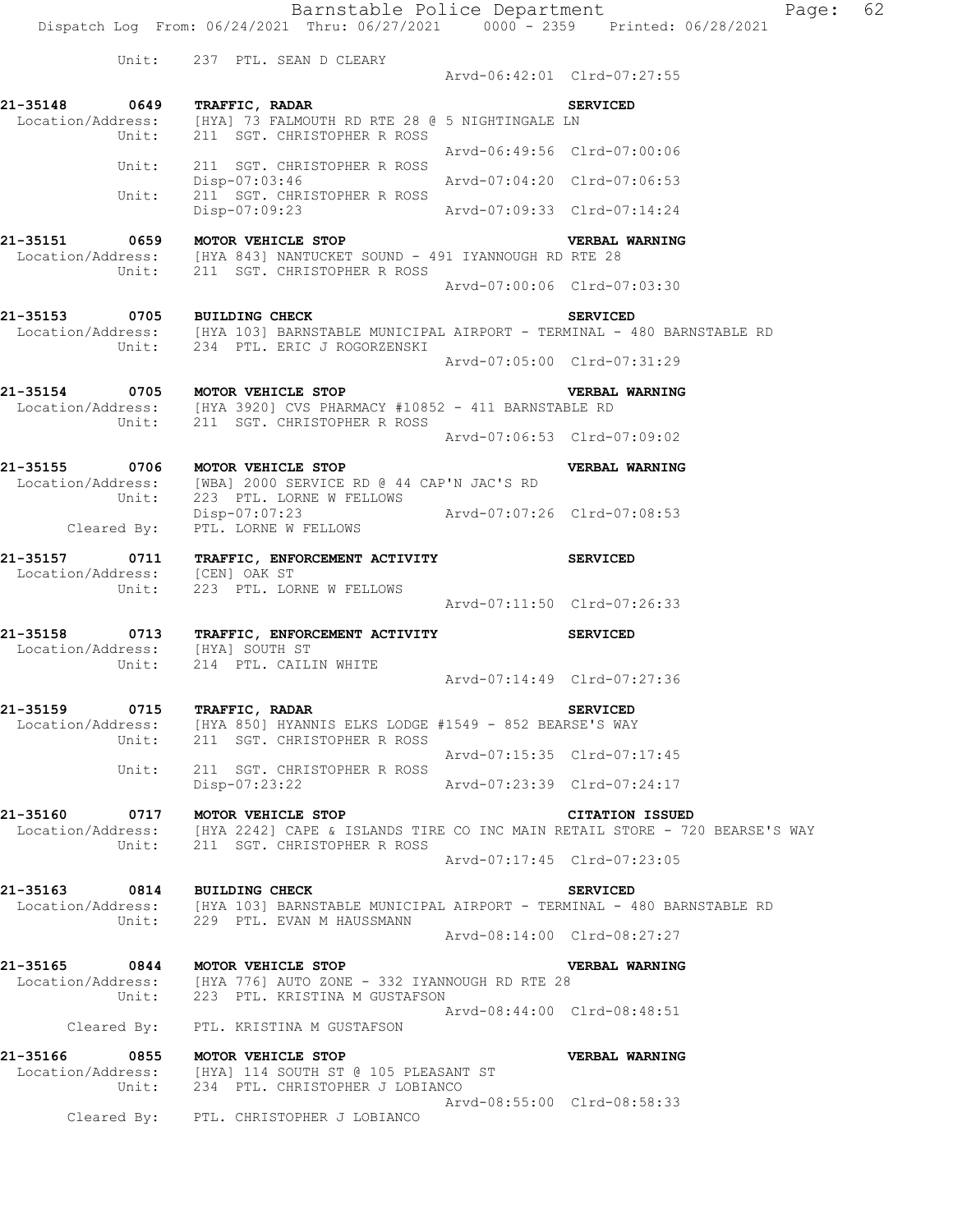|                                                                         | Dispatch Log From: 06/24/2021 Thru: 06/27/2021 0000 - 2359 Printed: 06/28/2021                                                        |                             | Barnstable Police Department | Page: | 63 |
|-------------------------------------------------------------------------|---------------------------------------------------------------------------------------------------------------------------------------|-----------------------------|------------------------------|-------|----|
| 21-35167 0856 MOTOR VEHICLE STOP                                        | Location/Address: [COT 286] KINGS GRANT RACQUET CLUB - 12 OLD KINGS RD<br>Unit: 214 PTL. KATHARINE H ROSS                             |                             | <b>VERBAL WARNING</b>        |       |    |
|                                                                         |                                                                                                                                       | Arvd-08:56:00 Clrd-08:59:46 |                              |       |    |
|                                                                         | Cleared By: PTL. KATHARINE H ROSS                                                                                                     |                             |                              |       |    |
|                                                                         | 21-35168 0902 MOTOR VEHICLE STOP<br>Location/Address: [HYA] 161 CHESTNUT ST @ 160 BEARSE'S WAY<br>Unit: 223 PTL. KRISTINA M GUSTAFSON |                             | VERBAL WARNING               |       |    |
|                                                                         | Cleared By: PTL. KRISTINA M GUSTAFSON                                                                                                 | Arvd-09:02:00 Clrd-09:05:44 |                              |       |    |
| 21-35169 0903 MOTOR VEHICLE STOP                                        | Location/Address: [HYA] 370 LINCOLN RD @ 690 FALMOUTH RD RTE 28                                                                       |                             | <b>VERBAL WARNING</b>        |       |    |
|                                                                         | Unit: 230 PTL. DAVID D HEISE<br>Cleared By: PTL. DAVID D HEISE                                                                        | Arvd-09:03:00 Clrd-09:04:57 |                              |       |    |
|                                                                         |                                                                                                                                       |                             |                              |       |    |
| 21-35171 0906 MOTOR VEHICLE STOP<br>Location/Address: [COT] 381 MAIN ST | Unit: 214 PTL. KATHARINE H ROSS                                                                                                       |                             | VERBAL WARNING               |       |    |
|                                                                         | Cleared By: PTL. KATHARINE H ROSS                                                                                                     | Arvd-09:06:00 Clrd-09:10:54 |                              |       |    |
|                                                                         | 21-35172 0917 MOTOR VEHICLE STOP<br>Location/Address: [COT] 12 GERARD CIR @ 400 MAIN ST<br>Unit: 214 PTL. KATHARINE H ROSS            |                             | <b>ADVISED</b>               |       |    |
|                                                                         | Cleared By: PTL. KATHARINE H ROSS                                                                                                     | Arvd-09:17:00 Clrd-09:18:11 |                              |       |    |
| 21-35173 0935 E911, SILENT CALL                                         |                                                                                                                                       |                             | <b>SERVICED</b>              |       |    |
|                                                                         | Location/Address: [HYA 2849] POWERS, JEN - 543 PITCHER'S WAY<br>Unit: 237 PTL. KEVIN M SHAW                                           |                             |                              |       |    |
|                                                                         | Disp-09:36:00 Arvd-09:39:45 Clrd-09:40:43<br>Dispatched By: 864 - DISPATCHER DESIREE L ROBINSON                                       |                             |                              |       |    |
|                                                                         | Arrived By: PTL. KEVIN M SHAW<br>Unit: 223 PTL. KRISTINA M GUSTAFSON                                                                  |                             |                              |       |    |
|                                                                         | Dispatched By: 322 - PTL. KRISTINA M GUSTAFSON<br>Arrived By: PTL. KRISTINA M GUSTAFSON                                               |                             | Arvd-09:38:07 Clrd-09:40:38  |       |    |
| 21-35175 0940 B&E, MOTOR VEHICLE                                        |                                                                                                                                       |                             | REPORT TAKEN                 |       |    |
| Location/Address:<br>Unit:                                              | [CEN] 419 SOUTH MAIN ST<br>221 PTL. OWEN J MURRAY                                                                                     |                             |                              |       |    |
| Arrived By:                                                             | Disp-09:41:08<br>PTL. OWEN J MURRAY                                                                                                   |                             | Arvd-09:50:46 Clrd-10:35:38  |       |    |
| Cleared By:<br>Unit:                                                    | PTL. OWEN J MURRAY<br>233 PTL. DENISE A BALDNER<br>Disp-09:44:21 Enrt-09:44:22 Arvd-09:47:51 Clrd-10:38:49                            |                             |                              |       |    |
| Dispatched By:<br>Enroute By:                                           | 329 - PTL. DENISE A BALDNER<br>PTL. DENISE A BALDNER                                                                                  |                             |                              |       |    |
| Arrived By:<br>Cleared By:                                              | PTL. DENISE A BALDNER<br>PTL. DENISE A BALDNER                                                                                        |                             |                              |       |    |
| Refer To Incident:                                                      | $21 - 1231 - OF$                                                                                                                      |                             |                              |       |    |
| 21-35177<br>0953<br>Location/Address:<br>Unit:                          | E911, ABANDONED CALL<br>[CEN] 1330 BUMPS RIVER RD<br>214 PTL. KATHARINE H ROSS                                                        |                             | <b>SERVICED</b>              |       |    |
| Arrived By:<br>Cleared By:                                              | Disp-09:56:26<br>PTL. KATHARINE H ROSS<br>PTL. KATHARINE H ROSS                                                                       |                             | Arvd-10:03:18 Clrd-10:11:14  |       |    |
| 21-35179<br>1001<br>Location/Address:                                   | SUSPICIOUS, PERSON<br>[WBA 462] OLD VILLAGE STORE OF WEST BARNSTABLE - 2455 RTE 149                                                   |                             | <b>ARREST MADE</b>           |       |    |
| Unit:                                                                   | 230 PTL. DAVID D HEISE<br>Disp-10:05:38                                                                                               |                             | Arvd-10:13:38 Clrd-13:55:26  |       |    |
| Arrived By:<br>Cleared By:<br>Unit:                                     | PTL. DAVID D HEISE<br>PTL. DAVID D HEISE<br>214 PTL. KATHARINE H ROSS                                                                 |                             |                              |       |    |
| Dispatched By:<br>Arrived By:                                           | Disp-10:30:05<br>862 - DISPATCHER LOREN P ORPEN<br>PTL. KATHARINE H ROSS                                                              |                             | Arvd-10:41:08 Clrd-11:32:55  |       |    |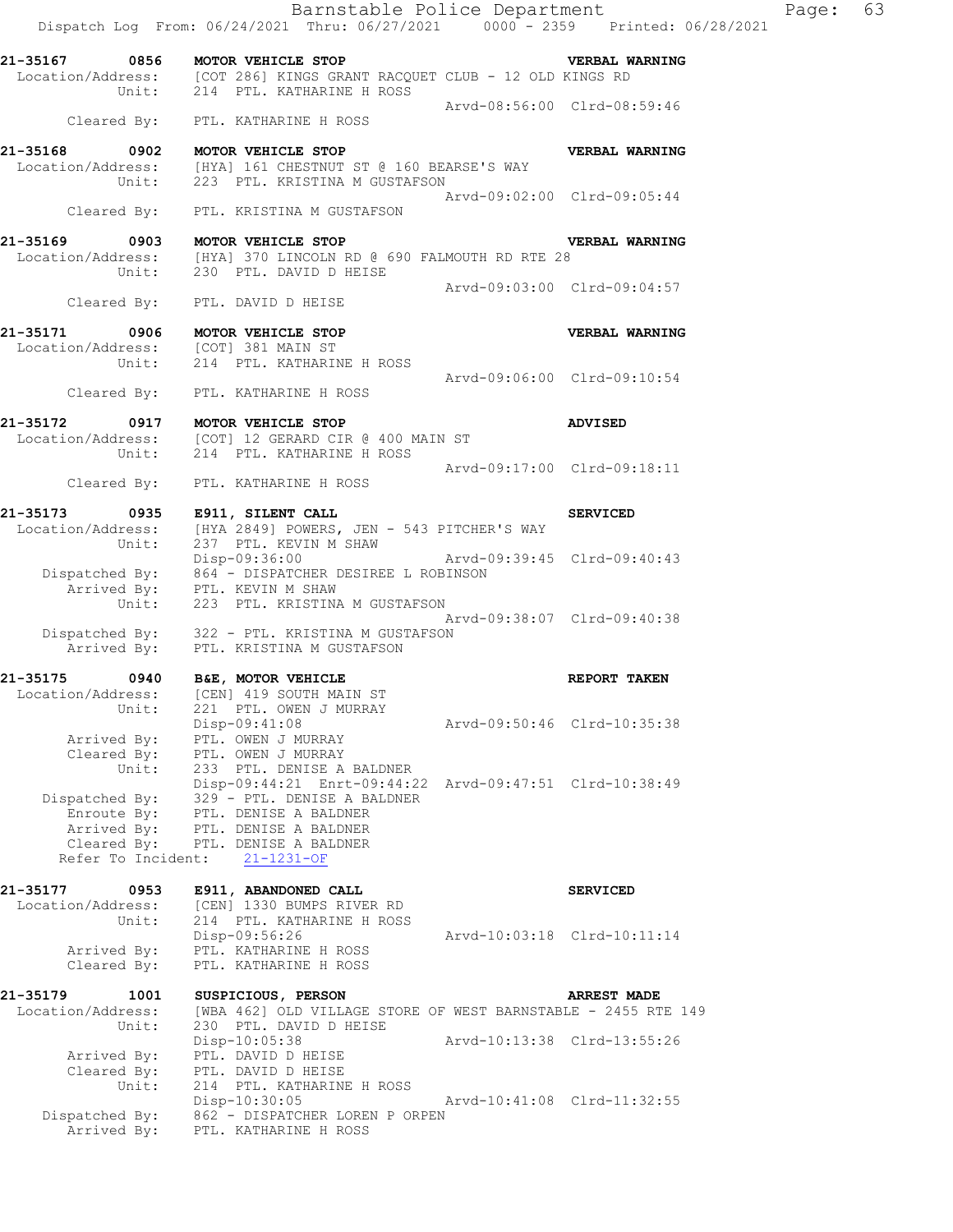|                                  | Barnstable Police Department<br>Dispatch Log From: 06/24/2021 Thru: 06/27/2021 0000 - 2359 Printed: 06/28/2021 | Page:                       | 64 |
|----------------------------------|----------------------------------------------------------------------------------------------------------------|-----------------------------|----|
| Cleared By:<br>Refer To Arrest:  | DISPATCHER LOREN P ORPEN<br>$21 - 1047 - AR$                                                                   |                             |    |
|                                  | Arrest: CLOSSON, MURRAY M                                                                                      |                             |    |
|                                  | Address: 147 WILLOW ST WEST BARNSTABLE, MA                                                                     |                             |    |
| Age:<br>Charges:                 | 74<br>A&B                                                                                                      |                             |    |
|                                  | TRESPASS                                                                                                       |                             |    |
| 1003<br>21-35180                 | E911, SILENT CALL                                                                                              | <b>SERVICED</b>             |    |
| Location/Address:                | [HYA] 147 WALTON AVE                                                                                           |                             |    |
| Unit:                            | 234 PTL. CHRISTOPHER J LOBIANCO<br>Disp-10:08:16                                                               |                             |    |
|                                  | Arrived By: PTL. CHRISTOPHER J LOBIANCO                                                                        |                             |    |
|                                  | Cleared By: PTL. CHRISTOPHER J LOBIANCO                                                                        |                             |    |
| Unit:                            | 223 PTL. KRISTINA M GUSTAFSON                                                                                  | Arvd-10:12:19 Clrd-10:14:26 |    |
|                                  | Dispatched By: 322 - PTL. KRISTINA M GUSTAFSON                                                                 |                             |    |
|                                  | Arrived By: PTL. KRISTINA M GUSTAFSON                                                                          |                             |    |
| Cleared By:                      | PTL. KRISTINA M GUSTAFSON                                                                                      |                             |    |
| 21-35181<br>1011                 | HARASSMENT, TRESPASS                                                                                           | <b>SERVICED</b>             |    |
| Location/Address:                | [HYA 112] CAPE COD HOSPITAL - 27 PARK ST                                                                       |                             |    |
| Unit:                            | 231 PTL. MICHAEL J PUNTONIO                                                                                    |                             |    |
| Cleared By:                      | Disp-10:13:20<br>DISPATCHER DESIREE L ROBINSON                                                                 | Clrd-10:22:17               |    |
| Unit:                            | 213 PTL. JIAN C BARCELO                                                                                        |                             |    |
|                                  | $Disp-10:13:23$                                                                                                |                             |    |
| Arrived By:                      | PTL. JIAN C BARCELO                                                                                            |                             |    |
| Cleared $\vec{By}$ :<br>Unit:    | PTL. JIAN C BARCELO                                                                                            |                             |    |
|                                  | 237 PTL. KEVIN M SHAW<br>Arvd-10:22:12 Clrd-10:30:16<br>$Disp-10:22:08$                                        |                             |    |
|                                  | Dispatched By: 864 - DISPATCHER DESIREE L ROBINSON                                                             |                             |    |
| Arrived By:                      | DISPATCHER DESIREE L ROBINSON                                                                                  |                             |    |
| Cleared By:                      | PTL. KEVIN M SHAW                                                                                              |                             |    |
| 21-35182<br>1035                 | <b>VANDALISM</b>                                                                                               | REPORT TAKEN                |    |
|                                  | Location/Address: [HYA] 130 LEWIS BAY RD                                                                       |                             |    |
| Unit:                            | 234 PTL. CHRISTOPHER J LOBIANCO<br>$Disp-10:41:41$                                                             | Arvd-10:46:22 Clrd-11:00:57 |    |
|                                  | Arrived By: PTL. CHRISTOPHER J LOBIANCO                                                                        |                             |    |
|                                  | Cleared By: PTL. CHRISTOPHER J LOBIANCO                                                                        |                             |    |
| Refer To Incident:               | $21 - 1232 - OF$                                                                                               |                             |    |
| 21-35183<br>1049                 | MOTOR VEHICLE STOP                                                                                             | VERBAL WARNING              |    |
|                                  | Location/Address: [HYA] 5 NIGHTINGALE LN @ 73 FALMOUTH RD RTE 28                                               |                             |    |
| Unit:                            | 213 PTL. JIAN C BARCELO                                                                                        | Arvd-10:49:00 Clrd-10:52:18 |    |
|                                  | Cleared By: PTL. JIAN C BARCELO                                                                                |                             |    |
| 21-35184 1057 MOTOR VEHICLE STOP |                                                                                                                | VERBAL WARNING              |    |
|                                  | Location/Address: [CEN] 157 SOUTH MAIN ST @ 4 SEABURY LN                                                       |                             |    |
| Unit:                            | 233 PTL. DENISE A BALDNER                                                                                      |                             |    |
|                                  |                                                                                                                | Arvd-10:57:00 Clrd-11:02:56 |    |
| Cleared By:<br>Unit:             | PTL. DENISE A BALDNER<br>221 PTL. OWEN J MURRAY                                                                |                             |    |
|                                  | Arvd-10:59:16 Clrd-11:01:25<br>Disp-10:59:13                                                                   |                             |    |
| Cleared By:                      | PTL. OWEN J MURRAY                                                                                             |                             |    |
| 21-35186<br>1108                 | MOTOR VEHICLE, DISABLED                                                                                        | <b>GONE ON ARRIVAL</b>      |    |
| Location/Address:                | [WBA] 1700 MAIN ST RTE 6A @ 21 BUTTONWOOD LN                                                                   |                             |    |
| Unit:                            | 233 PTL. DENISE A BALDNER                                                                                      |                             |    |
|                                  | Arvd-11:15:12 Clrd-11:18:55<br>Disp-11:09:39                                                                   |                             |    |
| Arrived By:<br>Cleared By:       | PTL. DENISE A BALDNER<br>PTL. MAXWELL S MORROW                                                                 |                             |    |
| Unit:                            | 231 PTL. MICHAEL J PUNTONIO                                                                                    |                             |    |
|                                  | $Disp-11:16:40$                                                                                                | Clrd-11:18:58               |    |
| Dispatched By:                   | 288 - PTL. MAXWELL S MORROW                                                                                    |                             |    |
| Cleared By:                      | PTL. MICHAEL J PUNTONIO                                                                                        |                             |    |
| 21-35189 1122                    | E911, SILENT CALL                                                                                              | <b>SERVICED</b>             |    |
| Location/Address:                | [HYA 3858] CCH HYANNIS URGENT CARE - 1220 IYANNOUGH RD RTE 132                                                 |                             |    |
| Unit:                            | 223 PTL. KRISTINA M GUSTAFSON                                                                                  |                             |    |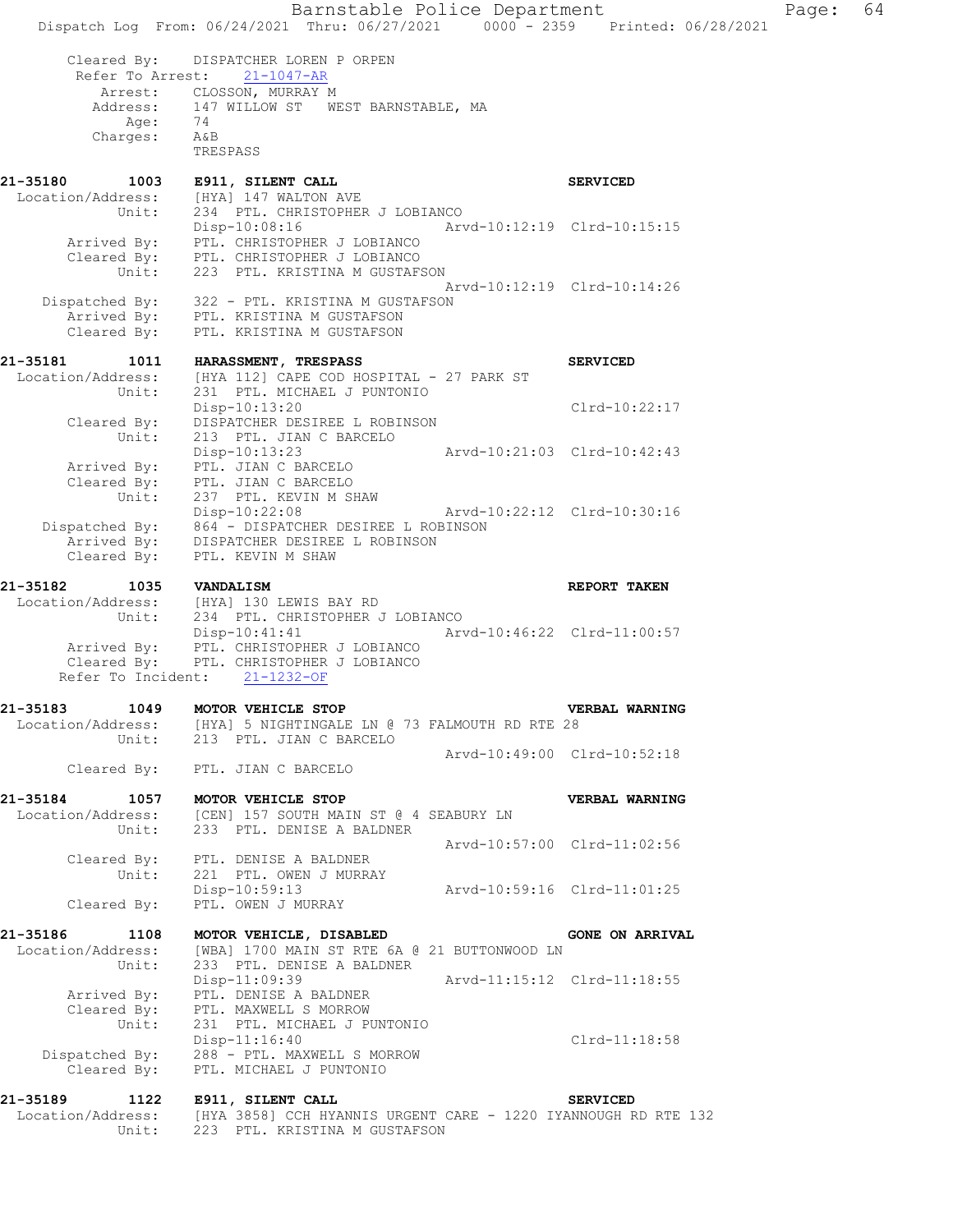|                                       | Barnstable Police Department<br>Dispatch Log From: 06/24/2021 Thru: 06/27/2021 0000 - 2359 Printed: 06/28/2021                                                                                              |                             |                 | Page: | 65 |
|---------------------------------------|-------------------------------------------------------------------------------------------------------------------------------------------------------------------------------------------------------------|-----------------------------|-----------------|-------|----|
|                                       |                                                                                                                                                                                                             |                             |                 |       |    |
| Unit:                                 | $Disp-11:23:51$<br>234 PTL. CHRISTOPHER J LOBIANCO                                                                                                                                                          |                             | $Clrd-11:31:02$ |       |    |
| Dispatched By:<br>Arrived By:         | Disp-11:24:27 Enrt-11:24:27 Arvd-11:27:27 Clrd-11:31:06<br>331 - PTL. CHRISTOPHER J LOBIANCO<br>Enroute By: PTL. CHRISTOPHER J LOBIANCO<br>PTL. CHRISTOPHER J LOBIANCO                                      |                             |                 |       |    |
| 21-35191<br>1128<br>Location/Address: | ASSIST, OTHER AGENCY<br>[HYA] 570 MAIN ST                                                                                                                                                                   |                             | <b>SERVICED</b> |       |    |
| Unit:<br>Cleared By:                  | 223 PTL. KRISTINA M GUSTAFSON<br>$Disp-11:51:40$<br>Arrived By: PTL. KRISTINA M GUSTAFSON<br>PTL. KRISTINA M GUSTAFSON                                                                                      | Arvd-11:56:00 Clrd-12:05:16 |                 |       |    |
| 21-35192<br>1132<br>Unit:             | ASSIST, WELL BEING<br>Location/Address: [CEN] 118 GOFF TER<br>221 PTL. OWEN J MURRAY                                                                                                                        |                             | <b>SERVICED</b> |       |    |
| Arrived By:<br>Cleared By:<br>Unit:   | $Disp-11:34:08$<br>PTL. OWEN J MURRAY<br>PTL. OWEN J MURRAY<br>233 PTL. DENISE A BALDNER                                                                                                                    | Arvd-11:38:54 Clrd-12:03:04 |                 |       |    |
| Cleared By:                           | Disp-11:35:57 Enrt-11:35:58 Arvd-11:43:44 Clrd-11:57:06<br>Dispatched By: $329 - PTL$ . DENISE A BALDNER<br>Enroute By: PTL. DENISE A BALDNER<br>Arrived By: PTL. DENISE A BALDNER<br>PTL. DENISE A BALDNER |                             |                 |       |    |
| 1136<br>21-35193                      | <b>ANIMALS, BITE</b>                                                                                                                                                                                        |                             | REPORT TAKEN    |       |    |
|                                       | Location/Address: [OST] 214 OSTERVILLE W BARNSTABLE RD<br>Unit: 214 PTL. KATHARINE H ROSS                                                                                                                   |                             |                 |       |    |
| Unit:                                 | Disp-11:38:00<br>210 SGT. MARK BUTLER                                                                                                                                                                       | Arvd-11:42:09 Clrd-12:07:21 |                 |       |    |
|                                       | Dispatched By: 241 - SGT. MARK BUTLER<br>Arrived By: SGT. MARK BUTLER<br>Refer To Incident: 21-1233-OF                                                                                                      | Arvd-11:52:57 Clrd-12:07:24 |                 |       |    |
| 21-35194<br>Unit:                     | 1147 MOTOR VEHICLE STOP<br>$Location/Address:$ [HYA 3626] BMW OF CAPE COD - 500 YARMOUTH RD<br>237 PTL. KEVIN M SHAW                                                                                        |                             | VERBAL WARNING  |       |    |
|                                       |                                                                                                                                                                                                             | Arvd-11:47:00 Clrd-11:51:29 |                 |       |    |
|                                       | Cleared By: PTL. KEVIN M SHAW                                                                                                                                                                               |                             |                 |       |    |
| 21-35195 1147 AIRPORT RAMP CHECK      | Location/Address: [HYA 103] BARNSTABLE MUNICIPAL AIRPORT - TERMINAL - 480 BARNSTABLE RD<br>Unit: 229 PTL. EVAN M HAUSSMANN                                                                                  |                             | <b>SERVICED</b> |       |    |
|                                       |                                                                                                                                                                                                             | Arvd-11:47:00 Clrd-11:58:00 |                 |       |    |
| 21-35196 1149<br>Location/Address:    | <b>MOTOR VEHICLE STOP</b><br>[HYA 1722] U-HAUL HYANNIS - 594 BEARSE'S WAY<br>Unit: 213 PTL. JIAN C BARCELO                                                                                                  |                             | VERBAL WARNING  |       |    |
|                                       | Cleared By: PTL. JIAN C BARCELO                                                                                                                                                                             | Arvd-11:49:00 Clrd-11:52:21 |                 |       |    |
| 21-35197 1151 MOTOR VEHICLE STOP      |                                                                                                                                                                                                             |                             | CITATION ISSUED |       |    |
|                                       | Location/Address: [HYA 2749] FITNESS 500 CLUB - 540 MAIN ST Apt. #10<br>Unit: 234 PTL. CHRISTOPHER J LOBIANCO                                                                                               |                             |                 |       |    |
|                                       | Cleared By: PTL. CHRISTOPHER J LOBIANCO                                                                                                                                                                     | Arvd-11:51:00 Clrd-11:58:15 |                 |       |    |
|                                       | 21-35198 1157 TRAFFIC, ENFORCEMENT ACTIVITY CITATION ISSUED                                                                                                                                                 |                             |                 |       |    |
| Unit:                                 | Location/Address: [CEN 1312] KIRKLAND, NATALIE & CHRISTOPHER VELLTURO - 944 SHOOTFLYING HILL RD<br>403 PTL. DOUGLAS M PALMER                                                                                |                             |                 |       |    |
| Unit:                                 | 403 PTL. DOUGLAS M PALMER                                                                                                                                                                                   | Arvd-11:58:05 Clrd-12:01:33 |                 |       |    |
| Unit:                                 | $Disp-12:05:52$<br>403 PTL. DOUGLAS M PALMER                                                                                                                                                                | Arvd-12:06:43 Clrd-12:07:55 |                 |       |    |
|                                       | Disp-12:12:16                                                                                                                                                                                               |                             | Clrd-12:12:38   |       |    |
| 21-35200<br>1159                      | ALARM, COMMERCIAL                                                                                                                                                                                           |                             | <b>SERVICED</b> |       |    |
| Location/Address:                     | [HYA 103] BARNSTABLE MUNICIPAL AIRPORT - TERMINAL - 480 BARNSTABLE RD<br>Unit: 229 PTL. EVAN M HAUSSMANN                                                                                                    |                             |                 |       |    |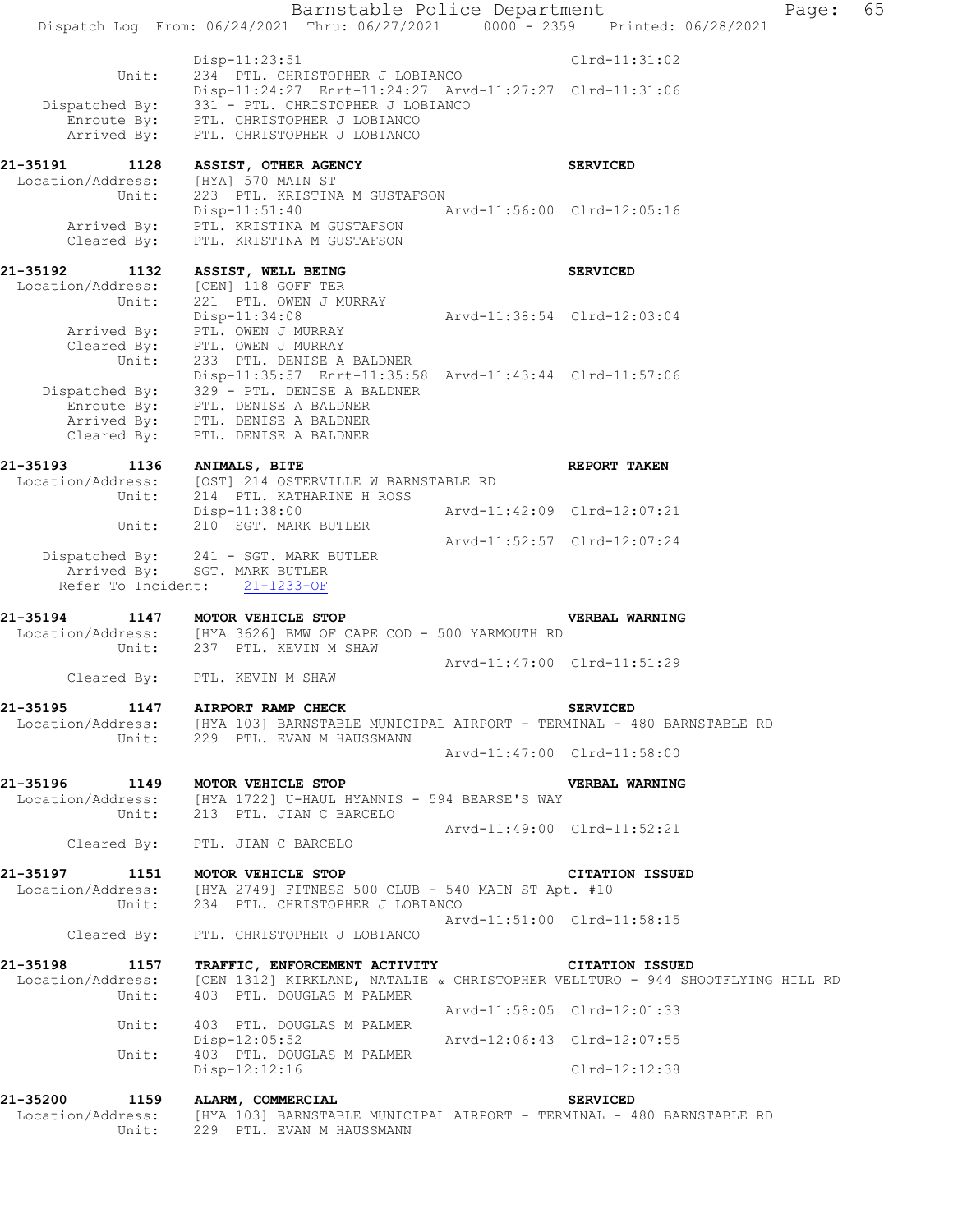Arvd-11:59:00 Clrd-12:02:03 **21-35199 1201 MOTOR VEHICLE STOP CITATION ISSUED**  Location/Address: [CEN] 21 MOON PENNY LN @ 878 SHOOTFLYING HILL RD Unit: 403 PTL. DOUGLAS M PALMER  $Arvd-12:01:33 \quad \text{Cl} \, \text{rd} -12:05:49$ **21-35201 1207 MOTOR VEHICLE STOP CITATION ISSUED**  Location/Address: [CEN] 1017 SHOOTFLYING HILL RD Unit: 403 PTL. DOUGLAS M PALMER Arvd-12:07:55 Clrd-12:12:14 **21-35206 1212 SUSPICIOUS, ACTIVITY SERVICED**  Location/Address: [HYA 12] FESTIVAL AT HYANNIS - 1070 IYANNOUGH RD RTE 132 Unit: 234 PTL. CHRISTOPHER J LOBIANCO Disp-12:18:02 Arvd-12:24:07 Clrd-12:31:33 Arrived By: PTL. CHRISTOPHER J LOBIANCO Cleared By: PTL. CHRISTOPHER J LOBIANCO **21-35202 1213 TRAFFIC, ENFORCEMENT ACTIVITY CITATION ISSUED**  Location/Address: [CEN 1312] KIRKLAND, NATALIE & CHRISTOPHER VELLTURO - 944 SHOOTFLYING HILL RD Unit: 403 PTL. DOUGLAS M PALMER Unit: 403 PTL. DOUGLAS M PALMER<br>Arvd-12:13:31 Clrd-12:26:41 Unit: 403 PTL. DOUGLAS M PALMER Disp-12:32:57 Clrd-12:33:15 **21-35204 1214 FOLLOWUP PREV CASE SERVICED**  Location/Address: [HYA 124] BARNSTABLE POLICE DEPARTMENT - 1200 PHINNEY'S LN Unit: 221 PTL. OWEN J MURRAY Arvd-12:15:05 Clrd-12:20:41 **21-35205 1214 ASSIST, WIRES DOWN SERVICED**  Location/Address: [CEN 102] CRAIGVILLE BEACH ASSOCIATION - 915 CRAIGVILLE BEACH RD Unit: 233 PTL. DENISE A BALDNER Disp-12:16:30 Clrd-12:17:47 Unit: 237 PTL. KEVIN M SHAW Disp-12:18:51 Arvd-12:22:48 Clrd-12:33:55 Arrived By: PTL. KEVIN M SHAW Arrived By: PTL. KEVIN M SHAW<br>Cleared By: PTL. KEVIN M SHAW **21-35209 1221 ALARM, COMMERCIAL ALARM - CANCELLED**  Location/Address: [COT 296] COTUIT CENTER FOR THE ARTS - 4404 FALMOUTH RD RTE 28 **21-35210 1226 MOTOR VEHICLE STOP CITATION ISSUED**  Location/Address: [CEN] 21 MOON PENNY LN @ 878 SHOOTFLYING HILL RD Unit: 403 PTL. DOUGLAS M PALMER Arvd-12:26:41 Clrd-12:32:54 **21-35211 1233 TRAFFIC, ENFORCEMENT ACTIVITY CITATION ISSUED**  Location/Address: [CEN 1312] KIRKLAND, NATALIE & CHRISTOPHER VELLTURO - 944 SHOOTFLYING HILL RD Unit: 403 PTL. DOUGLAS M PALMER Arvd-12:34:10 Clrd-12:35:28 Unit: 403 PTL. DOUGLAS M PALMER Disp-12:40:11 Clrd-12:40:48 **21-35212 1235 MOTOR VEHICLE STOP CITATION ISSUED**  Location/Address: [CEN] 983 SHOOTFLYING HILL RD Unit: 403 PTL. DOUGLAS M PALMER Arvd-12:35:28 Clrd-12:40:05 **21-35213 1241 TRAFFIC, ENFORCEMENT ACTIVITY CITATION ISSUED**  Location/Address: [CEN 1312] KIRKLAND, NATALIE & CHRISTOPHER VELLTURO - 944 SHOOTFLYING HILL RD Unit: 403 PTL. DOUGLAS M PALMER Arvd-12:41:26 Clrd-12:44:46 Unit: 403 PTL. DOUGLAS M PALMER Disp-12:49:58 Arvd-12:50:12 Clrd-12:54:27 Unit: 403 PTL. DOUGLAS M PALMER

Disp-13:00:40 Arvd-13:01:09 Clrd-13:01:45

**21-35214 1244 MOTOR VEHICLE STOP CITATION ISSUED**  Location/Address: [CEN] 983 SHOOTFLYING HILL RD Unit: 403 PTL. DOUGLAS M PALMER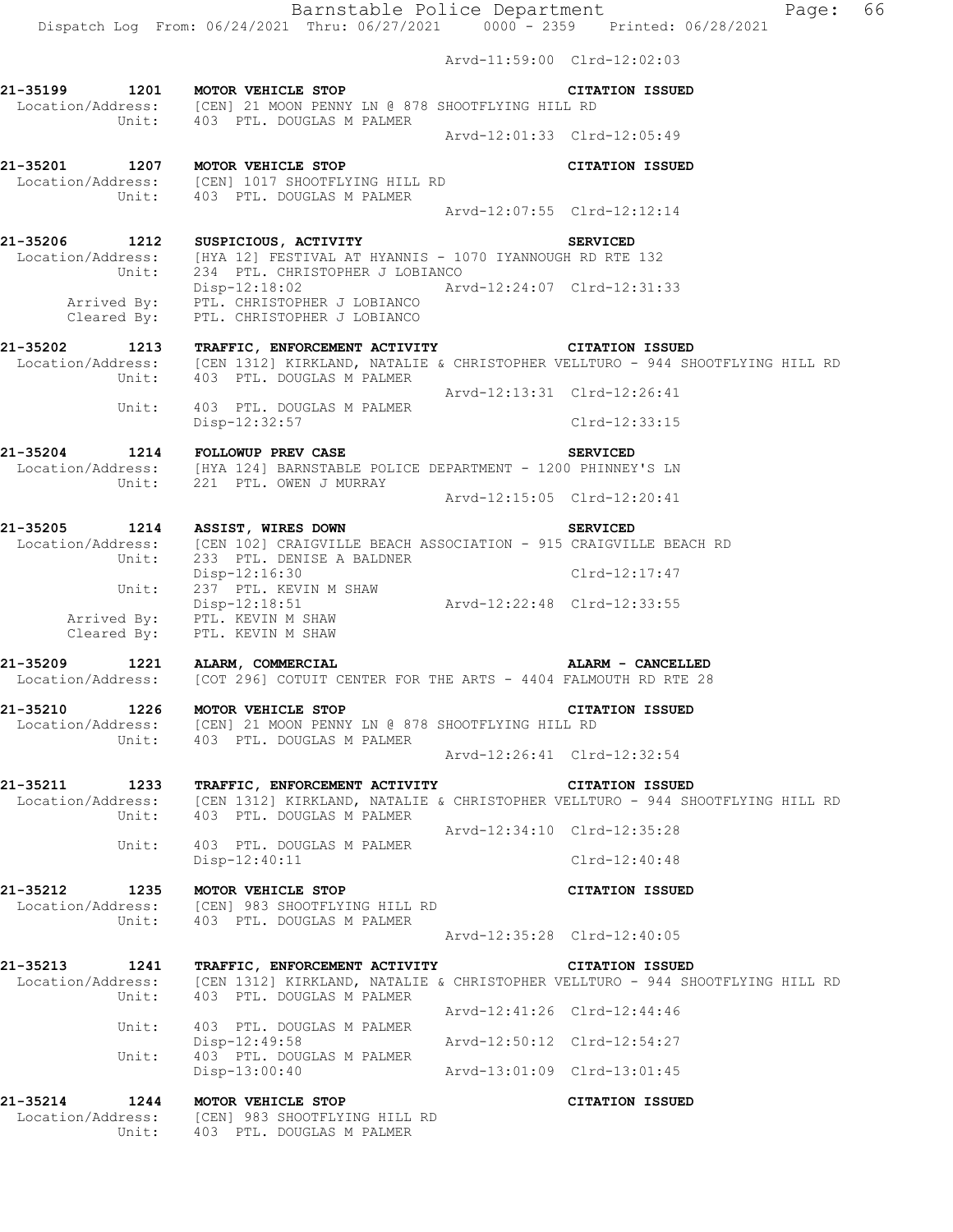Arvd-12:44:46 Clrd-12:49:55 **21-35216 1254 MOTOR VEHICLE STOP CITATION ISSUED**  Location/Address: [CEN] 1035 SHOOTFLYING HILL RD Unit: 403 PTL. DOUGLAS M PALMER  $Arvd-12:54:27 \quad \text{Cl} \, \text{rd} -13:00:32$ **21-35217 1307 ACCIDENT, PROPERTY DAMAGE REPORT TAKEN**  Location/Address: [COT] 6 OYSTER PLACE RD @ 870 MAIN ST Unit: 233 PTL. DENISE A BALDNER Disp-13:09:40 Arvd-13:24:36 Clrd-13:43:50 Arrived By: PTL. DENISE A BALDNER Refer To Accident: 21-492-AC **21-35218 1314 TRAFFIC, ENFORCEMENT ACTIVITY CITATION ISSUED**  Location/Address: [MAR] 286 OLD MILL RD @ 226 BOG RD Unit: 403 PTL. DOUGLAS M PALMER Arvd-13:15:20 Clrd-13:19:11 Unit: 403 PTL. DOUGLAS M PALMER Disp-13:23:11 Arvd-13:23:31 Clrd-13:30:37 Unit: 403 PTL. DOUGLAS M PALMER Disp-13:35:31 Arvd-13:35:51 Clrd-13:49:08<br>Unit: 403 PTL. DOUGLAS M PALMER<br>Disp-13:54:37 Arvd-13:55:14 Clrd-13:55:40 403 PTL. DOUGLAS M PALMER Disp-13:54:37 Arvd-13:55:14 Clrd-13:55:40 **21-35219 1319 MOTOR VEHICLE STOP CITATION ISSUED**  Location/Address: [MAR] 260 OLD MILL RD @ 150 TURTLEBACK RD Unit: 403 PTL. DOUGLAS M PALMER Arvd-13:19:11 Clrd-13:23:07 **21-35220 1330 MOTOR VEHICLE STOP CITATION ISSUED**  Location/Address: [MAR] 248 OLD MILL RD Unit: 403 PTL. DOUGLAS M PALMER Arvd-13:30:37 Clrd-13:35:26 **21-35221 1333 SUSPICIOUS, ACTIVITY GONE ON ARRIVAL**  Location/Address: [HYA 1552] HOME DEPOT, THE - 65 INDEPENDENCE DR Unit: 237 PTL. KEVIN M SHAW Disp-13:35:16 Arvd-13:35:25 Clrd-13:40:30 Arrived By: PTL. KEVIN M SHAW Cleared By: PTL. KEVIN M SHAW **21-35223 1349 MOTOR VEHICLE STOP CITATION ISSUED**  Location/Address: [MAR] 248 OLD MILL RD Unit: 403 PTL. DOUGLAS M PALMER Arvd-13:49:08 Clrd-13:54:35 **21-35224 1352 MOTOR VEHICLE STOP CITATION ISSUED**  Location/Address: [CEN] 237 FIVE CORNERS RD @ 2204 FALMOUTH RD RTE 28 Unit: 233 PTL. DENISE A BALDNER Arvd-13:52:00 Clrd-14:21:16 Cleared By: PTL. DENISE A BALDNER Unit: 221 PTL. OWEN J MURRAY Disp-13:57:55 Arvd-13:57:57 Clrd-14:19:36 Dispatched By: 862 - DISPATCHER LOREN P ORPEN .<br>Arrived By: DISPATCHER LOREN P ORPEN Cleared By: PTL. OWEN J MURRAY **21-35225 1400 TRAFFIC, ENFORCEMENT ACTIVITY CITATION ISSUED**  Location/Address: [COT] 1124 SANTUIT-NEWTOWN RD Unit: 403 PTL. DOUGLAS M PALMER Arvd-14:01:19 Clrd-14:03:30 Unit: 403 PTL. DOUGLAS M PALMER Disp-14:10:32 Clrd-14:11:02 Unit: 403 PTL. DOUGLAS M PALMER Disp-14:15:23 Arvd-14:15:44 Clrd-14:21:47 Unit: 403 PTL. DOUGLAS M PALMER Disp-14:28:06 Arvd-14:28:28 Clrd-14:28:58

**21-35226 1403 MOTOR VEHICLE STOP CITATION ISSUED**  Location/Address: [COT] 1124 SANTUIT-NEWTOWN RD @ 8 BRITTANY DR Unit: 403 PTL. DOUGLAS M PALMER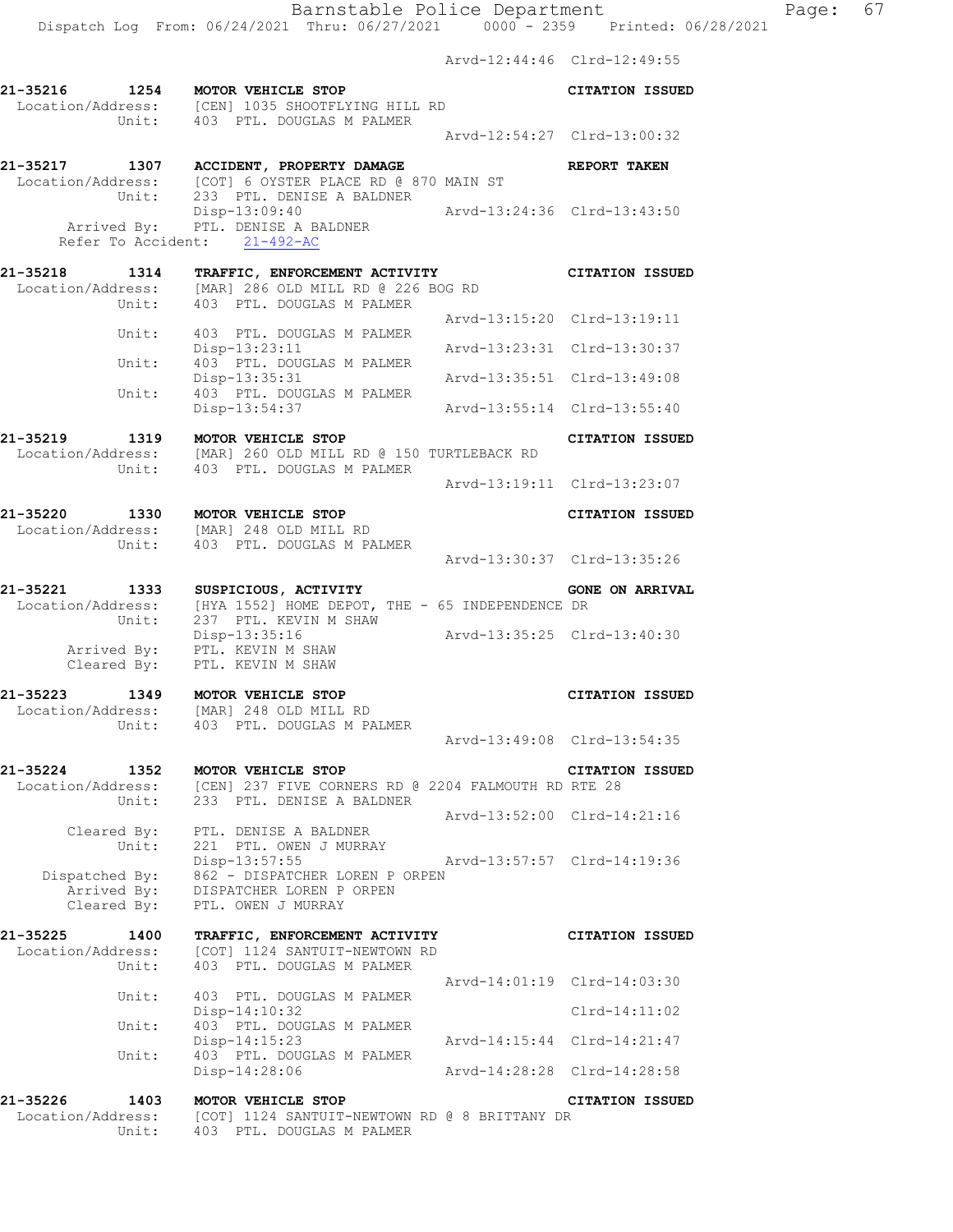Dispatch Log From: 06/24/2021 Thru: 06/27/2021 0000 - 2359 Printed: 06/28/2021

Arvd-14:03:30 Clrd-14:10:30

**21-35227 1411 MOTOR VEHICLE STOP CITATION ISSUED**  Location/Address: [COT] 8 BRITTANY DR @ 1124 SANTUIT-NEWTOWN RD Unit: 403 PTL. DOUGLAS M PALMER Arvd-14:11:02 Clrd-14:15:19 **21-35229 1419 BUILDING CHECK SERVICED**  Location/Address: [HYA 103] BARNSTABLE MUNICIPAL AIRPORT - TERMINAL - 480 BARNSTABLE RD Unit: 229 PTL. EVAN M HAUSSMANN Arvd-14:19:00 Clrd-14:29:23 **21-35230 1421 MOTOR VEHICLE STOP CITATION ISSUED**  Location/Address: [COT] 8 BRITTANY DR @ 1124 SANTUIT-NEWTOWN RD Unit: 403 PTL. DOUGLAS M PALMER Arvd-14:21:47 Clrd-14:27:55 **21-35231 1422 DISTURBANCE, NOISE ADVISED**  Location/Address: [OST] 56 TOWER HILL RD Unit: 221 PTL. OWEN J MURRAY Disp-14:23:56 Arvd-14:31:06 Clrd-14:37:47 Arrived By: PTL. OWEN J MURRAY Cleared By: PTL. OWEN J MURRAY Unit: 233 PTL. DENISE A BALDNER Disp-14:24:53 Enrt-14:24:53 Arvd-14:30:34 Clrd-14:40:09 Dispatched By: 329 - PTL. DENISE A BALDNER .<br>Enroute By: PTL. DENISE A BALDNER Arrived By: PTL. DENISE A BALDNER Cleared By: PTL. DENISE A BALDNER **21-35232 1427 MOTOR VEHICLE STOP VERBAL WARNING**  Location/Address: [HYA] 45 HINCKLEY RD @ 590 IYANNOUGH RD RTE 132 Unit: 223 PTL. KRISTINA M GUSTAFSON Arvd-14:27:00 Clrd-14:56:51 Cleared By: PTL. KRISTINA M GUSTAFSON Unit: 234 PTL. CHRISTOPHER J LOBIANCO Disp-14:28:43 Enrt-14:28:43 Arvd-14:30:01 Clrd-14:54:17 Dispatched By: 331 - PTL. CHRISTOPHER J LOBIANCO Enroute By: PTL. CHRISTOPHER J LOBIANCO Arrived By: PTL. CHRISTOPHER J LOBIANCO Cleared By: PTL. CHRISTOPHER J LOBIANCO **21-35244 1459 PROPERTY, FOUND SERVICED**  Location/Address: [HYA] 26 BODFISH PL Unit: 234 PTL. CHRISTOPHER J LOBIANCO Disp-15:01:35 Arvd-15:08:03 Clrd-15:18:04 Arrived By: PTL. CHRISTOPHER J LOBIANCO Cleared By: PTL. CHRISTOPHER J LOBIANCO **21-35246 1459 ACCIDENT, HIT & RUN ADVISED**  Location/Address: [OST 722] PEARSON, JOHN - 291 BRIDGE ST Unit: 221 PTL. OWEN J MURRAY Disp-15:04:02 Arvd-15:06:12 Clrd-15:15:31 Arrived By: PTL. OWEN J MURRAY Cleared By: PTL. OWEN J MURRAY **21-35265 1511 MOTOR VEHICLE STOP CITATION ISSUED**  Location/Address: [MAR 483] FOLLOW A DREAM, INC. - 381 OLD FALMOUTH RD Apt. #5 Unit: 403 PTL. DOUGLAS M PALMER Arvd-15:11:10 Clrd-15:15:34 **21-35272 1513 MOTOR VEHICLE STOP VERBAL WARNING**  Location/Address: [HYA] 460 BEARSE'S WAY @ 5 ALICIA RD Unit: 210 SGT. MARK BUTLER Arvd-15:13:00 Clrd-15:15:11 Cleared By: SGT. MARK BUTLER **21-35283 1525 MOTOR VEHICLE STOP VERBAL WARNING**  Location/Address: [HYA 3723] PREMIUM PLYWOOD & SPECIALTIES/AERO MGT - 700 BEARSE'S WAY Unit: 210 SGT. MARK BUTLER Arvd-15:25:00 Clrd-15:27:43 Cleared By: SGT. MARK BUTLER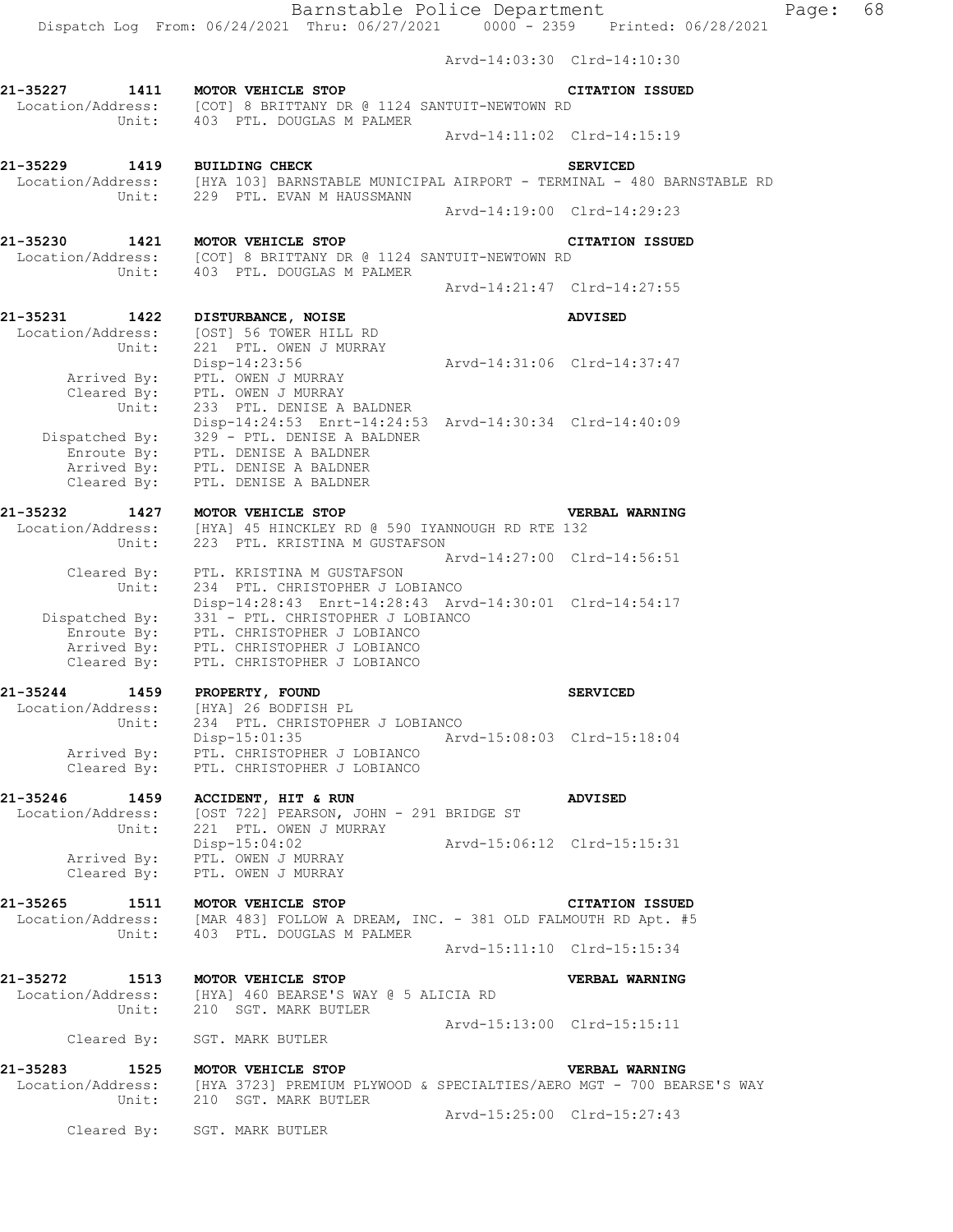|                            | Parmocavic reflect pepartment<br>Dispatch Log From: 06/24/2021 Thru: 06/27/2021 0000 - 2359 Printed: 06/28/2021 |                             |                        |
|----------------------------|-----------------------------------------------------------------------------------------------------------------|-----------------------------|------------------------|
| 21-35286 1530 BOAT, ASSIST | Location: [CEN 467] WEQAUQUET LAKE                                                                              |                             | <b>SERVICED</b>        |
| 21-35288 1546              | <b>HARASSMENT, THREATS</b>                                                                                      |                             | <b>REPORT TAKEN</b>    |
|                            | Location/Address: [HYA] 7 LEXINGTON DR<br>Unit: 215 PTL. RILEY P SHEA                                           |                             |                        |
|                            | Disp-16:00:18    Arvd-16:06:19    Clrd-17:56:53                                                                 |                             |                        |
|                            | Dispatched By: 871 - DISPATCHER RYAN J MCNALLY                                                                  |                             |                        |
|                            |                                                                                                                 |                             |                        |
|                            | Arrived By: PTL. RILEY P SHEA<br>Cleared By: PTL. RILEY P SHEA                                                  |                             |                        |
|                            | Unit: 216 PTL. LIAM T LOISELLE                                                                                  |                             |                        |
|                            | Disp-16:00:18    Arvd-16:05:24    Clrd-16:22:36                                                                 |                             |                        |
|                            | Dispatched By: 871 - DISPATCHER RYAN J MCNALLY                                                                  |                             |                        |
|                            | Arrived By: PTL. LIAM T LOISELLE                                                                                |                             |                        |
|                            | Cleared By: DISPATCHER NATALIA B CATTABRIGA                                                                     |                             |                        |
|                            | Refer To Incident: 21-1234-OF                                                                                   |                             |                        |
|                            | 21-35290 1622 DISTURBANCE, NOISE                                                                                |                             | <b>ADVISED</b>         |
|                            | Location/Address: [HYA 1333] BOLLEA - 40 WELLESLEY CIR                                                          |                             |                        |
| Unit:                      | 216 PTL. LIAM T LOISELLE                                                                                        |                             |                        |
|                            |                                                                                                                 | Arvd-16:22:00 Clrd-16:29:24 |                        |
|                            | Cleared By: PTL. LIAM T LOISELLE                                                                                |                             |                        |
|                            | 21-35291 1625 MOTOR VEHICLE STOP                                                                                |                             | <b>CITATION ISSUED</b> |
|                            | Location/Address: [HYA 2118] CUMBERLAND FARMS #2348 - 1171 IYANNOUGH RD RTE 132                                 |                             |                        |

 Unit: 232 PTL. BRANDON V SANDERS Arvd-16:25:36 Clrd-16:34:37 **21-35292 1634 PROPERTY, FOUND SERVICED** 

Cleared By: PTL. BRANDON V SANDERS

- Location/Address: [HYA 928] STAR MARKET 625 WEST MAIN ST Unit: 251 PTL. NOLAN R O'MELIA Arvd-16:34:32 Clrd-16:42:55
- **21-35316 1635 HOMELESS INTOXICATED PERSON Jail Diversion**  Location/Address: [HYA 11] HYANNIS VILLAGE GREEN - 365 MAIN ST
- **21-35293 1638 TRAFFIC, ENFORCEMENT ACTIVITY SERVICED**  Location/Address: [HYA] 325 SOUTH ST @ 39 HIGH SCHOOL RD Unit: 214 PTL. NATALIE A FACHADA Arvd-16:39:02 Clrd-16:45:45
- **21-35294 1641 MOTOR VEHICLE STOP CITATION ISSUED**  Location/Address: [HYA] 791 PITCHER'S WAY @ 619 FALMOUTH RD RTE 28 Unit: 232 PTL. BRANDON V SANDERS Arvd-16:41:00 Clrd-16:46:33
- **21-35295 1641 MOTOR VEHICLE STOP VERBAL WARNING**  Location/Address: [HYA] 695 MAIN ST @ 360 STEVENS ST Unit: 250 SGT. KEVIN C FULLAM
	- Arvd-16:41:00 Clrd-16:44:32 Cleared By: SGT. KEVIN C FULLAM
- **21-35296 1652 SUSPICIOUS, PERSON ADVISED**  Location/Address: [HYA 224] WALGREENS #17837 - 360 BARNSTABLE RD Unit: 232 PTL. BRANDON V SANDERS Arvd-16:52:00 Clrd-16:55:56 Cleared By: PTL. BRANDON V SANDERS Unit: 216 PTL. LIAM T LOISELLE Arvd-16:53:37 Clrd-16:55:02
- Dispatched By: 312 PTL. LIAM T LOISELLE .<br>Arrived By: PTL. LIAM T LOISELLE Cleared By: PTL. LIAM T LOISELLE
- **21-35297 1655 MOTOR VEHICLE STOP VERBAL WARNING**  Location/Address: [COT] 39 RTE 130 @ 4681 FALMOUTH RD RTE 28 Unit: 227 PTL. MARCUS B CUNNINGHAM Arvd-16:55:00 Clrd-16:58:56 Cleared By: PTL. MARCUS B CUNNINGHAM
- **21-35308 1658 PROPERTY, LOST ADVISED**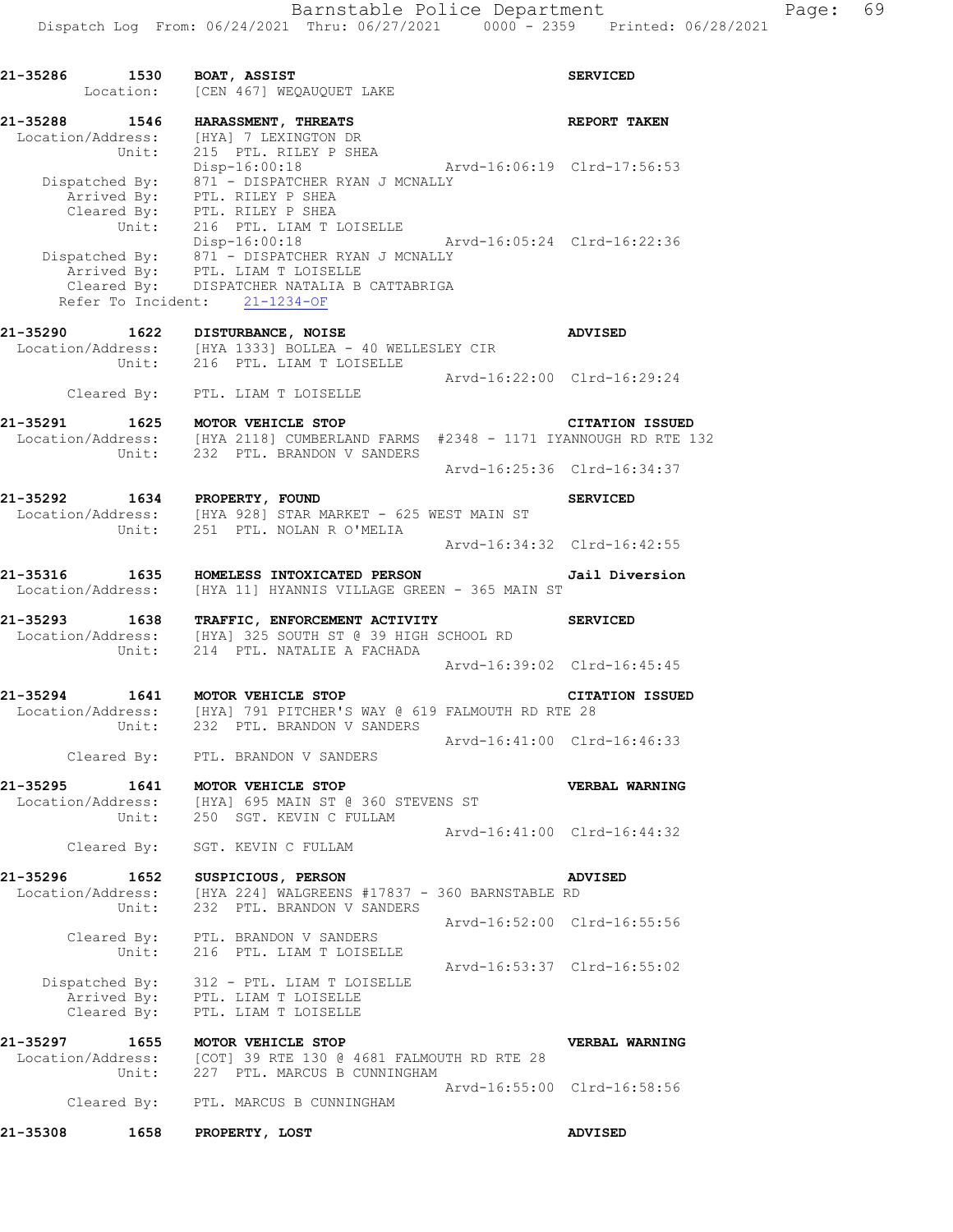| 1732<br>21-35357                                  | MOTOR VEHICLE STOP                                                                                                                                                       |                             | <b>VERBAL WARNING</b>                                      |          |  |
|---------------------------------------------------|--------------------------------------------------------------------------------------------------------------------------------------------------------------------------|-----------------------------|------------------------------------------------------------|----------|--|
|                                                   | Disp-17:25:51<br>Arrived By: PTL. MARCUS B CUNNINGHAM<br>Cleared By: PTL. MARCUS B CUNNINGHAM<br>Refer To Incident: 21-1235-OF                                           | Arvd-17:44:32 Clrd-18:25:56 |                                                            |          |  |
| 21-35355 1724 VANDALISM                           | Location/Address: [COT] 8 CURLEW WAY<br>Unit: 227 PTL. MARCUS B CUNNINGHAM                                                                                               |                             | REPORT TAKEN                                               |          |  |
|                                                   | Arrived By: PTL. NOLAN R O'MELIA<br>Cleared By: PTL. NOLAN R O'MELIA<br>Refer To Accident: 21-493-AC                                                                     |                             |                                                            |          |  |
| Unit:                                             | Location/Address: [CEN] 2300 FALMOUTH RD RTE 28 @ 250 LUMBERT MILL RD<br>251 PTL. NOLAN R O'MELIA<br>Disp-17:23:54                                                       | Arvd-17:28:19 Clrd-17:47:06 |                                                            |          |  |
|                                                   | 21-35353 1721 ACCIDENT, PROPERTY DAMAGE <b>ACCIDENT ACCIDENT</b>                                                                                                         |                             |                                                            |          |  |
| Unit:<br>Cleared By:                              | 237 PTL. CHRISTOPHER A BOTSFORD<br>Disp-17:23:15 Arvd-17:33:24 Clrd-18:01:38<br>Arrived By: PTL. CHRISTOPHER A BOTSFORD<br>PTL. CHRISTOPHER A BOTSFORD                   |                             |                                                            |          |  |
| Unit:                                             | 214 PTL. NATALIE A FACHADA<br>Disp-17:23:15<br>Arrived By: PTL. NATALIE A FACHADA<br>Cleared By: PTL. NATALIE A FACHADA                                                  | Arvd-17:33:47 Clrd-18:02:06 |                                                            |          |  |
|                                                   | 21-35352 1721 HARASSMENT, UNWANTED<br>Location/Address: [HYA] 398 WEST MAIN ST Apt. #3C                                                                                  |                             | <b>SERVICED</b>                                            |          |  |
|                                                   | Cleared By: PTL. BRANDON V SANDERS                                                                                                                                       |                             | Arvd-17:16:00 Clrd-17:21:51                                |          |  |
|                                                   | 21-35349 1716 MOTOR VEHICLE STOP<br>Location/Address: [HYA 537] PARK SQUARE VILLAGE - 156 MAIN ST<br>Unit: 232 PTL. BRANDON V SANDERS                                    |                             | <b>CITATION ISSUED</b>                                     |          |  |
|                                                   | Dispatched By: 312 - PTL. LIAM T LOISELLE<br>Arrived By: PTL. LIAM T LOISELLE<br>Cleared By: PTL. LIAM T LOISELLE                                                        |                             |                                                            |          |  |
|                                                   | Cleared By: PTL. NATALIE A FACHADA<br>Unit: 216 PTL. LIAM T LOISELLE                                                                                                     |                             | Arvd-17:12:41 Clrd-17:13:52                                |          |  |
|                                                   | Location/Address: [HYA 122] BARNSTABLE COMMUNITY INNOVATION SCHOOL - 165 BEARSE'S WAY<br>Unit: 214 PTL. NATALIE A FACHADA                                                | Arvd-17:09:00 Clrd-17:16:11 |                                                            |          |  |
|                                                   | 21-35323 1709 MOTOR VEHICLE STOP                                                                                                                                         |                             | <b>VERBAL WARNING</b>                                      |          |  |
|                                                   |                                                                                                                                                                          |                             | Arvd-17:06:00 Clrd-17:37:56                                |          |  |
| 21-35339 1706 BUILDING CHECK                      | Location/Address: [HYA 103] BARNSTABLE MUNICIPAL AIRPORT - TERMINAL - 480 BARNSTABLE RD<br>Unit: 229 PTL. TRAVIS M BROWN                                                 |                             | <b>SERVICED</b>                                            |          |  |
|                                                   | Dispatched By: 324 - PTL. BRANDON V SANDERS<br>Arrived By: PTL. BRANDON V SANDERS<br>Cleared By: PTL. BRANDON V SANDERS                                                  |                             |                                                            |          |  |
|                                                   | Cleared By: PTL. NATALIE A FACHADA<br>Unit: 232 PTL. BRANDON V SANDERS                                                                                                   |                             | Arvd-17:03:00 Clrd-17:07:26<br>Arvd-17:04:56 Clrd-17:06:52 |          |  |
| 21-35313 1703 MOTOR VEHICLE STOP                  | Location/Address: [HYA 2749] FITNESS 500 CLUB - 540 MAIN ST Apt. #10<br>Unit: 214 PTL. NATALIE A FACHADA                                                                 |                             | VERBAL WARNING                                             |          |  |
| 21-35314 1702 PROPERTY, LOST<br>Location/Address: | [CEN] GREELY AVE                                                                                                                                                         |                             | <b>SERVICED</b>                                            |          |  |
|                                                   | Cleared By: PTL. CHRISTOPHER A BOTSFORD                                                                                                                                  | Arvd-17:01:00 Clrd-17:10:23 |                                                            |          |  |
|                                                   | 21-35312 1701 MOTOR VEHICLE STOP<br>Location/Address: [HYA 742] HYANNIS TOYOTA - SHOWROOM & SERVICE - 1020 IYANNOUGH RD RTE 132<br>Unit: 237 PTL. CHRISTOPHER A BOTSFORD |                             |                                                            |          |  |
|                                                   | Location/Address: [OST 3] DOWSES BEACH - 348 EAST BAY RD                                                                                                                 |                             |                                                            |          |  |
|                                                   | Barnstable Police Department<br>Dispatch Log From: 06/24/2021 Thru: 06/27/2021 0000 - 2359 Printed: 06/28/2021                                                           |                             |                                                            | Page: 70 |  |
|                                                   |                                                                                                                                                                          |                             |                                                            |          |  |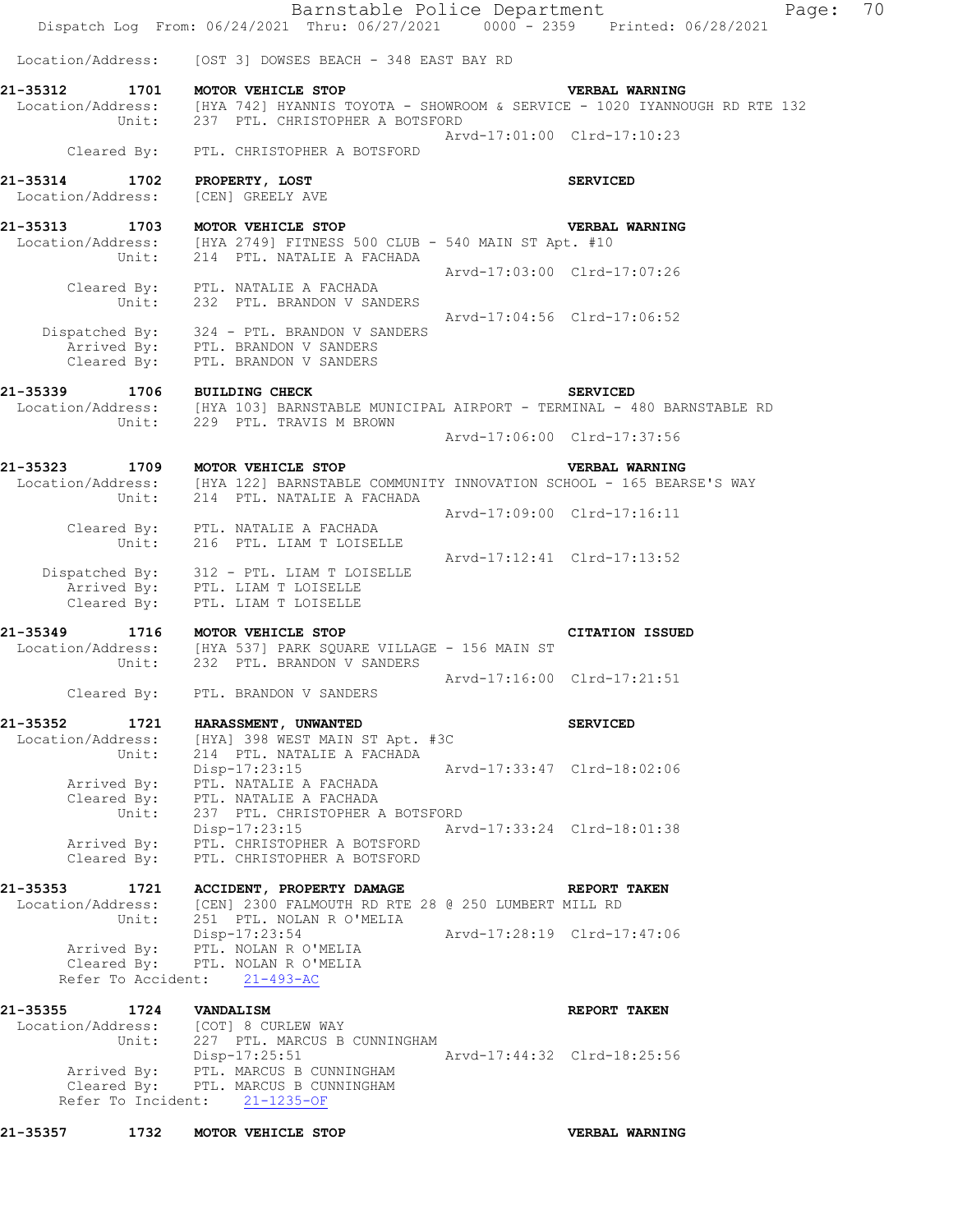Barnstable Police Department Fage: 71 Dispatch Log From: 06/24/2021 Thru: 06/27/2021 0000 - 2359 Printed: 06/28/2021 Location/Address: [HYA 349] MINI FOOD MART - 252 MAIN ST Unit: 232 PTL. BRANDON V SANDERS Arvd-17:32:00 Clrd-17:34:13 Cleared By: PTL. BRANDON V SANDERS **21-35362 1820 MOTOR VEHICLE STOP ARREST MADE**  Location/Address: [HYA 317] CASCADE MOTOR LODGE - 201 MAIN ST Unit: 232 PTL. BRANDON V SANDERS Arvd-18:20:00 Clrd-19:19:10 Cleared By: SGT. THOMAS J BIRD Unit: 214 PTL. NATALIE A FACHADA Arvd-18:22:01 Clrd-18:36:02 Dispatched By: 325 - PTL. NATALIE A FACHADA .<br>Arrived By: PTL. NATALIE A FACHADA Cleared By: PTL. NATALIE A FACHADA Unit: 237 PTL. CHRISTOPHER A BOTSFORD Arvd-18:25:14 Clrd-18:36:43 Dispatched By: 275 - PTL. CHRISTOPHER A BOTSFORD .<br>Arrived By: PTL. CHRISTOPHER A BOTSFORD Cleared By: PTL. CHRISTOPHER A BOTSFORD Refer To Arrest: 21-1052-AR Arrest: ALVES, PATRICK A Address: 163 NOTTINGHAM DR CENTERVILLE, MA Age: 21 Charges: LICENSE SUSPENDED, OP MV WITH **21-35364 1822 ASSIST SERVICED**  Location/Address: [HYA 124] BARNSTABLE POLICE DEPARTMENT - 1200 PHINNEY'S LN **21-35366 1831 ALARM, RESIDENTIAL ALARM - FALSE**  Location/Address: [CEN 1014] MERINGOLO, BRENDA & EDWARD P. BURNHAM - 209 ANSEL HOWLAND RD Unit: 213 PTL. MARK S MCWILLIAMS Disp-18:33:44 Arvd-18:43:02 Clrd-18:45:53 Arrived By: DISPATCHER NATALIA B CATTABRIGA Cleared By: DISPATCHER NATALIA B CATTABRIGA **21-35368 1833 ALARM, RESIDENTIAL ALARM - CANCELLED**  Location/Address: [CEN 1814] KOCABA, KATHLEEN - 14 PEEP TOAD RD Unit: 227 PTL. MARCUS B CUNNINGHAM Unit: 227 PTL. MARCUS B CUNNINGHAM<br>Disp-18:43:57 Clrd-18:46:00 **21-35369 1836 MOTOR VEHICLE STOP VERBAL WARNING**  Location/Address: [HYA 1722] U-HAUL HYANNIS - 594 BEARSE'S WAY Unit: 215 PTL. RILEY P SHEA Arvd-18:36:00 Clrd-18:46:32 Cleared By: PTL. RILEY P SHEA **21-35371 1840 BUILDING CHECK SERVICED**  Location/Address: [HYA 103] BARNSTABLE MUNICIPAL AIRPORT - TERMINAL - 480 BARNSTABLE RD Unit: 229 PTL. TRAVIS M BROWN Arvd-18:40:00 Clrd-18:48:45 **21-35373 1850 HARASSMENT, UNWANTED ARREST MADE**  Location/Address: [HYA 1121 CAPE COD HOSPITAL - 27 PARK ST Unit: 214 PTL. NATALIE A FACHADA Disp-18:51:24 Arvd-18:54:37 Clrd-20:10:11 Arrived By: PTL. NATALIE A FACHADA Cleared By: SGT. THOMAS J BIRD Unit: 237 PTL. CHRISTOPHER A BOTSFORD Disp-18:51:32 Clrd-18:51:55 Cleared By: DISPATCHER NATALIA B CATTABRIGA Unit: 215 PTL. RILEY P SHEA Disp-18:51:50 Arvd-18:55:04 Clrd-19:32:54 Dispatched By: 868 - DISPATCHER NATALIA B CATTABRIGA .<br>Arrived By: PTL. RILEY P SHEA Cleared By: PTL. RILEY P SHEA Unit: 250 SGT. KEVIN C FULLAM Disp-18:51:55 Arvd-18:59:47 Clrd-19:12:32 Arrived By: SGT. KEVIN C FULLAM Cleared By: SGT. KEVIN C FULLAM Refer To Arrest: 21-1053-AR Arrest: LETSCH, DAVID W JR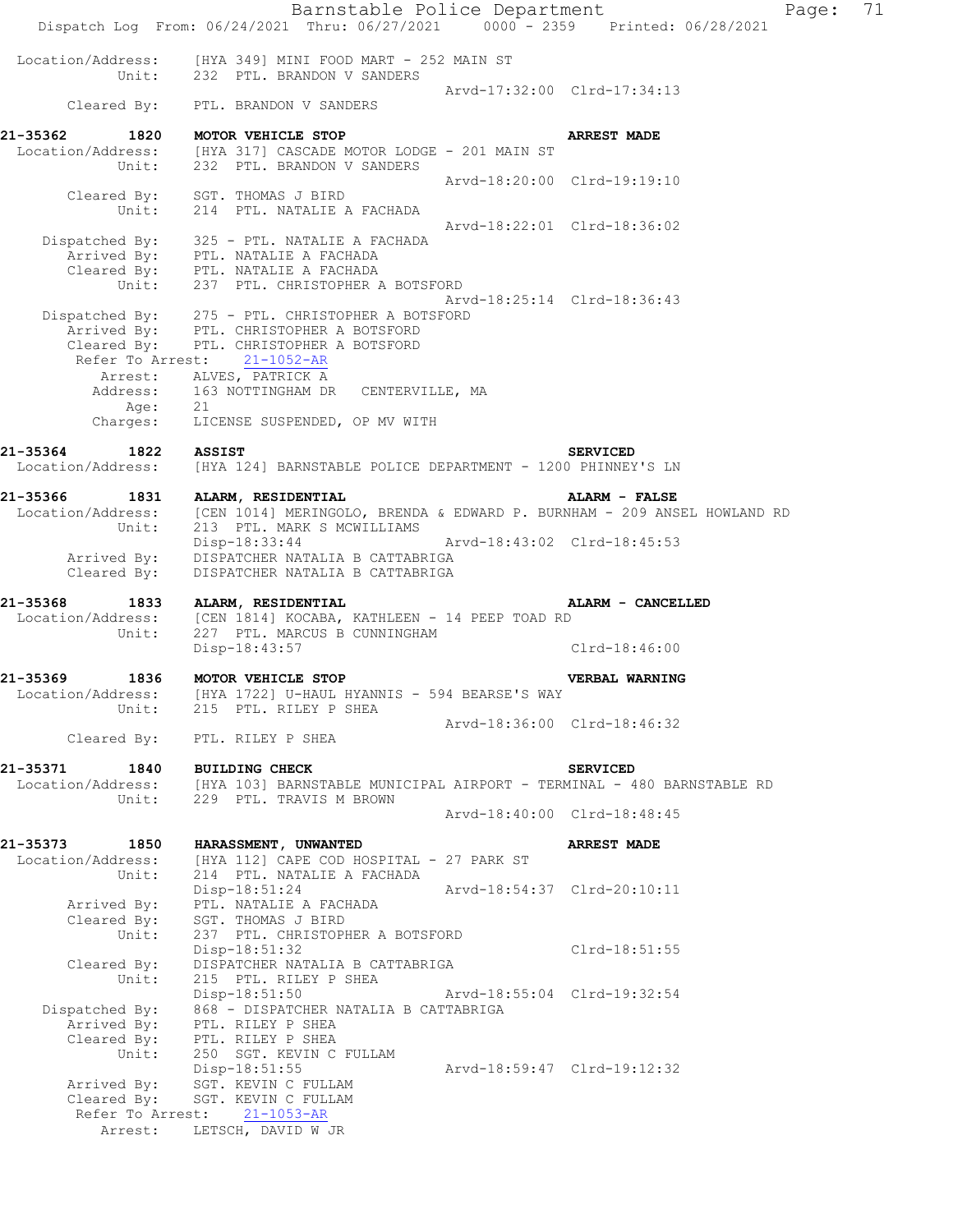Barnstable Police Department Fage: 72 Dispatch Log From: 06/24/2021 Thru: 06/27/2021 0000 - 2359 Printed: 06/28/2021 Address: 9 PLEASANT PARK AVE Apt. #1B HYANNIS, MA Age: 62 Charges: TRESPASS **21-35374 1852 DISTURBANCE, PARTY UNFOUNDED**  Location/Address: [HYA] WAYLAND RD Unit: 237 PTL. CHRISTOPHER A BOTSFORD Disp-19:19:58 Clrd-19:20:19<br>Unit: 251 PTL. NOLAN R O'MELIA 251 PTL. NOLAN R O'MELIA Disp-19:20:01 Clrd-19:24:53 Cleared By: DISPATCHER NATALIA B CATTABRIGA Unit: 232 PTL. BRANDON V SANDERS Disp-19:21:11 Clrd-19:24:50 Dispatched By: 868 - DISPATCHER NATALIA B CATTABRIGA Cleared By: DISPATCHER NATALIA B CATTABRIGA **21-35379 1913 MOTOR VEHICLE STOP VERBAL WARNING**  Location/Address: [HYA 537] PARK SOUARE VILLAGE - 156 MAIN ST Unit: 250 SGT. KEVIN C FULLAM Arvd-19:13:00 Clrd-19:16:49 Cleared By: SGT. KEVIN C FULLAM **21-35380 1920 MOTOR VEHICLE STOP VERBAL WARNING**  Location/Address: [HYA] 225 MAIN ST @ 9 PLEASANT ST Unit: 237 PTL. CHRISTOPHER A BOTSFORD Arvd-19:20:00 Clrd-19:28:12 Cleared By: PTL. CHRISTOPHER A BOTSFORD **21-35382 1931 DISTURBANCE, NOISE ADVISED**  Location/Address: [HYA 3835] DAVIS, JILL - 118 WAYLAND RD Unit: 250 SGT. KEVIN C FULLAM Arvd-19:31:00 Clrd-19:38:16 Cleared By: DISPATCHER NATALIA B CATTABRIGA Unit: 251 PTL. NOLAN R O'MELIA Arvd-19:32:00 Clrd-19:38:07 Dispatched By: 292 - PTL. NOLAN R O'MELIA .<br>Arrived By: PTL. NOLAN R O'MELIA Cleared By: PTL. NOLAN R O'MELIA **21-35387 1953 TRAFFIC, COMPLAINT GONE ON ARRIVAL**  Location/Address: [CEN] 3 LONG BEACH RD @ 1064 CRAIGVILLE BEACH RD Unit: 213 PTL. MARK S MCWILLIAMS Disp-19:57:16 Arvd-20:01:08 Clrd-20:13:02 Arrived By: PTL. MARK S MCWILLIAMS Cleared By: PTL. MARK S MCWILLIAMS **21-35388 1957 ASSIST, OTHER AGENCY SERVICED**  Location/Address: [BAR] 270 COMMUNICATION WAY Apt. #2E Unit: 232 PTL. BRANDON V SANDERS Disp-19:58:13 Arvd-20:03:45 Clrd-20:12:41 Arrived By: PTL. BRANDON V SANDERS Cleared By: PTL. BRANDON V SANDERS Unit: 216 PTL. LIAM T LOISELLE Disp-19:58:17 Arvd-20:01:16 Clrd-20:08:31 Arrived By: PTL. LIAM T LOISELLE Cleared By: PTL. LIAM T LOISELLE **21-35389 2016 ALARM, RESIDENTIAL ALARM - CANCELLED**  Location/Address: [BAR 581] GUERRERA, PATRICIA & EUGENE - 42 BAY VIEW RD Unit: 232 PTL. BRANDON V SANDERS Disp-20:17:50 Clrd-20:20:51 Disp-20:17:50<br>Unit: 251 PTL. NOLAN R O'MELIA Disp-20:17:54 Clrd-20:20:48 **21-35390 2017 MOTOR VEHICLE STOP VERBAL WARNING**  Location/Address: [HYA] 6 EARLES CT @ 1070 FALMOUTH RD RTE 28 Unit: 213 PTL. MARK S MCWILLIAMS Arvd-20:17:00 Clrd-20:20:49 Cleared By: PTL. MARK S MCWILLIAMS **21-35392 2019 ALARM, RESIDENTIAL ALARM - FALSE**  Location/Address: [MAR 312] LOCKWOOD, ROGER & SHEILA - 148 MISTIC DR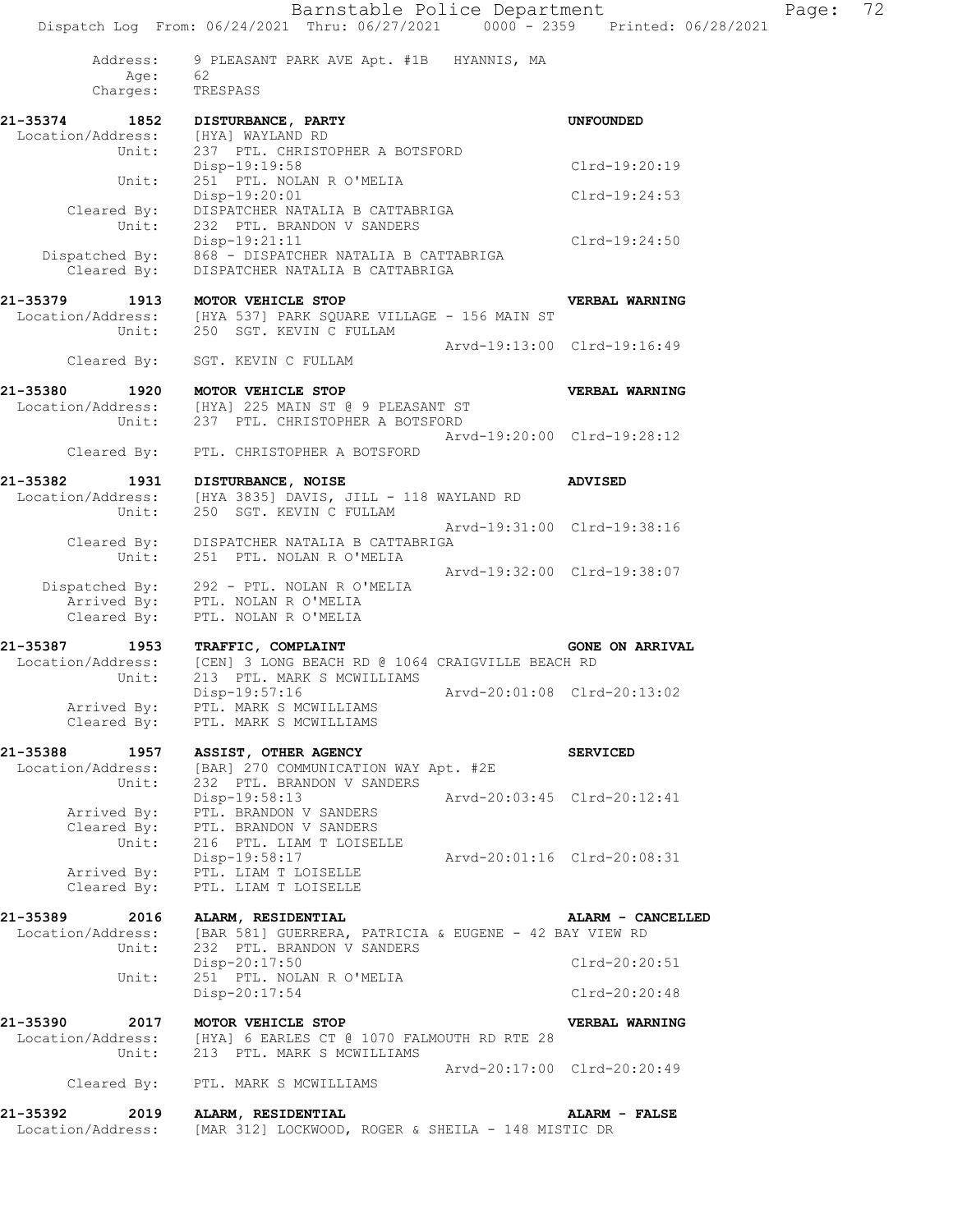Barnstable Police Department Page: 73 Dispatch Log From: 06/24/2021 Thru: 06/27/2021 0000 - 2359 Printed: 06/28/2021 Unit: 227 PTL. MARCUS B CUNNINGHAM Disp-20:38:07 Arvd-20:46:38 Clrd-20:49:47 Arrived By: PTL. MARCUS B CUNNINGHAM Cleared By: PTL. MARCUS B CUNNINGHAM **21-35386 2025 ASSIST, OTHER AGENCY SERVICED**  Location/Address: [HYA 10] HATHAWAY POND - PHINNEY'S LN Unit: 232 PTL. BRANDON V SANDERS Disp-20:26:41 Arvd-20:30:30 Clrd-20:48:01 Arrived By: PTL. BRANDON V SANDERS Unit: 237 PTL. CHRISTOPHER A BOTSFORD Disp-20:31:26 Clrd-20:38:50 Disp-20:31:26<br>Dispatched By: 868 - DISPATCHER NATALIA B CATTABRIGA Cleared By: DISPATCHER HALEY R HOLLANDER Unit: 216 PTL. LIAM T LOISELLE Arvd-20:36:14 Clrd-20:42:19 Dispatched By: 312 - PTL. LIAM T LOISELLE .<br>Arrived By: PTL. LIAM T LOISELLE Cleared By: PTL. LIAM T LOISELLE **21-35393 2035 DISTURBANCE, FIREWORKS ADVISED**  Location/Address: [CEN 1111] BURTON, KAHLER B - 35 STAGE COACH RD Unit: 213 PTL. MARK S MCWILLIAMS Disp-20:39:43 Arvd-20:51:08 Clrd-20:59:46 Arrived By: DISPATCHER RYAN J MCNALLY Cleared By: PTL. MARK S MCWILLIAMS **21-35394 2036 DISTURBANCE, FIREWORKS UNFOUNDED**  Location/Address: [HYA] MARSTON AVE Unit: 215 PTL. RILEY P SHEA Disp-20:51:04 Clrd-20:56:53 Cleared By: DISPATCHER RYAN J MCNALLY Unit: 216 PTL. LIAM T LOISELLE Disp-20:52:50 Arvd-20:52:52 Clrd-20:56:55 Cleared By: DISPATCHER RYAN J MCNALLY **21-35396 2038 DISTURBANCE, NOISE SERVICED**  Location/Address: [HYA] 199 ARROWHEAD DR Unit: 237 PTL. CHRISTOPHER A BOTSFORD Disp-20:42:36 Arvd-20:48:06 Clrd-20:51:11 Arrived By: PTL. CHRISTOPHER A BOTSFORD Arrived By: PTL. CHRISTOPHER A BOTSFORD<br>Cleared By: PTL. CHRISTOPHER A BOTSFORD **21-35395 2039 MOTOR VEHICLE STOP CITATION ISSUED**  Location/Address: [HYA] 102 OCEAN ST @ 498 OLD COLONY RD Unit: 215 PTL. RILEY P SHEA Arvd-20:39:00 Clrd-20:49:28 Cleared By: DISPATCHER RYAN J MCNALLY **21-35397 2041 DISTURBANCE, INTOX PERSON GONE ON ARRIVAL**  Location/Address: [HYA] WEST MAIN ST Unit: 216 PTL. LIAM T LOISELLE Disp-20:45:39 Arvd-20:50:19 Clrd-20:52:06 Arrived By: PTL. LIAM T LOISELLE

 Cleared By: DISPATCHER RYAN J MCNALLY Unit: 250 SGT. KEVIN C FULLAM Arvd-20:49:34 Clrd-20:52:05 Dispatched By: 278 - SGT. KEVIN C FULLAM .<br>Arrived By: SGT. KEVIN C FULLAM Cleared By: DISPATCHER RYAN J MCNALLY

## **21-35398 2044 LARCENY, LICENSE PLATE REPORT TAKEN**  Location/Address: [HYA] 68 CENTER ST Unit: FIELD1 PTL. THOMAS M FULLAM Arvd-20:44:00 Clrd-21:54:43

## Refer To Incident: 21-1237-OF

**21-35399 2059 SUSPICIOUS, ACTIVITY UNFOUNDED**  Location/Address: [HYA] 59 ALICIA RD @ 4 MEGAN RD Unit: 215 PTL. RILEY P SHEA Disp-21:00:44 Arvd-21:04:24 Clrd-21:13:10 Arrived By: PTL. RILEY P SHEA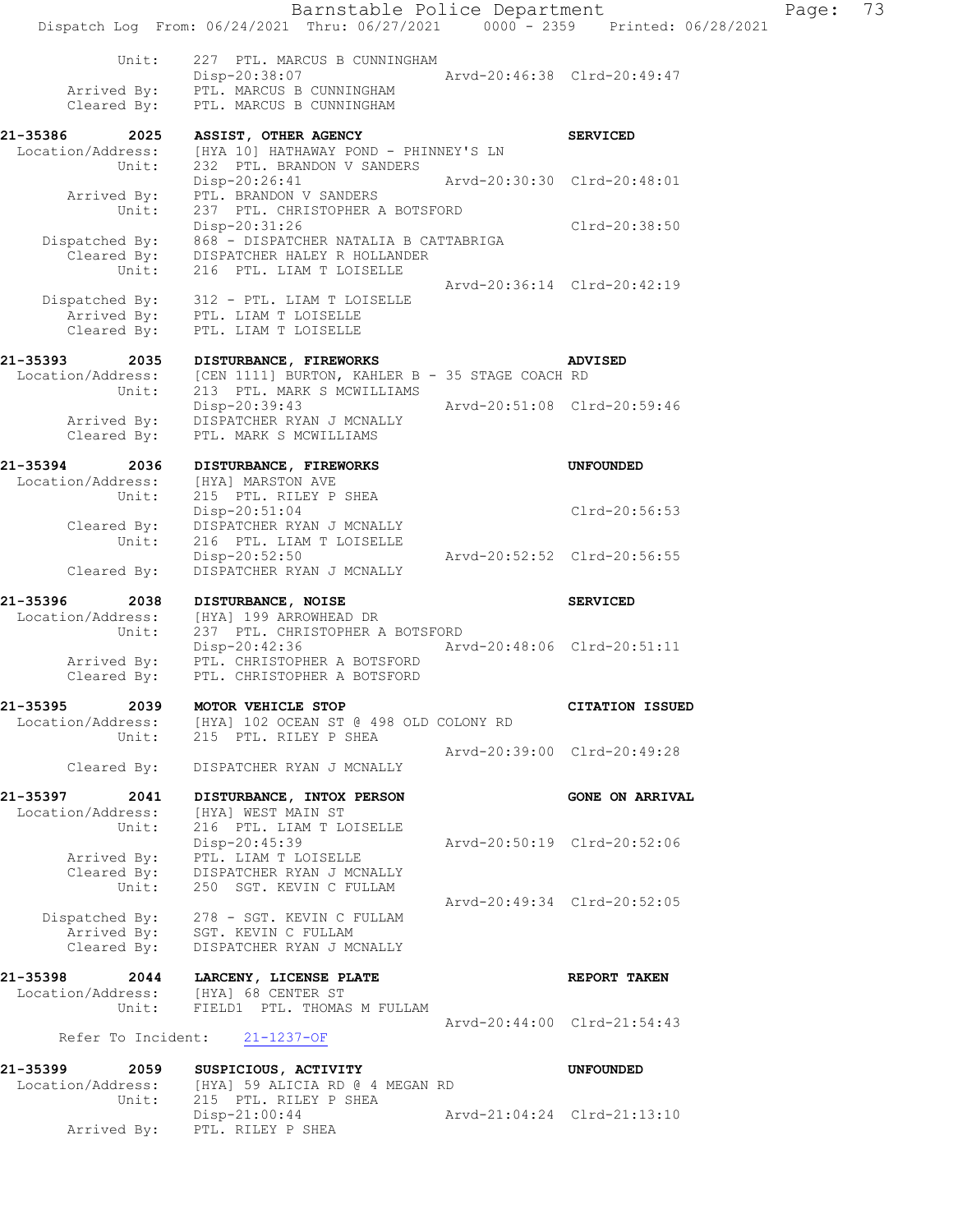Barnstable Police Department Page: 74 Dispatch Log From: 06/24/2021 Thru: 06/27/2021 0000 - 2359 Printed: 06/28/2021 Cleared By: PTL. RILEY P SHEA Unit: 214 PTL. NATALIE A FACHADA Disp-21:00:47 Arvd-21:04:22 Clrd-21:14:06 Arrived By: PTL. NATALIE A FACHADA Cleared By: PTL. NATALIE A FACHADA Unit: 232 PTL. BRANDON V SANDERS Disp-21:01:04 Enrt-21:01:05 Arvd-21:02:13 Clrd-21:12:07 Dispatched By: 324 - PTL. BRANDON V SANDERS .<br>Enroute By: PTL. BRANDON V SANDERS Arrived By: PTL. BRANDON V SANDERS Cleared By: PTL. BRANDON V SANDERS Unit: 250 SGT. KEVIN C FULLAM Disp-21:02:39 Arvd-21:02:41 Clrd-21:11:28 Cleared By: SGT. KEVIN C FULLAM **21-35400 2102 ASSAULT ADVISED**  Location/Address: [HYA] 80 YARMOUTH RD Unit: 237 PTL. CHRISTOPHER A BOTSFORD Disp-21:03:05 Arvd-21:05:20 Clrd-21:09:22 Arrived By: PTL. CHRISTOPHER A BOTSFORD Cleared By: PTL. CHRISTOPHER A BOTSFORD Unit: 216 PTL. LIAM T LOISELLE Disp-21:03:10 Arvd-21:03:22 Clrd-21:07:00 Cleared By: PTL. LIAM T LOISELLE **21-35401 2111 ASSIST, OTHER AGENCY SERVICED**  Location/Address: [BAR] 270 COMMUNICATION WAY Apt. #2E Unit: 232 PTL. BRANDON V SANDERS Disp-21:12:53 Arvd-21:19:14 Clrd-21:40:13 Arrived By: PTL. BRANDON V SANDERS Cleared By: PTL. BRANDON V SANDERS Unit: 214 PTL. NATALIE A FACHADA Disp-21:18:55 Enrt-21:18:56 Arvd-21:21:00 Clrd-21:27:31 Dispatched By: 325 - PTL. NATALIE A FACHADA Enroute By: PTL. NATALIE A FACHADA Arrived By: PTL. NATALIE A FACHADA Cleared By: PTL. NATALIE A FACHADA **21-35402 2113 FAMILY SERVICED**  Location/Address: [OST 1503] ROCKLAND TRUST - 57 WEST BAY RD Unit: 213 PTL. MARK S MCWILLIAMS Disp-21:13:36 Arvd-21:23:22 Clrd-21:32:05 Arrived By: DISPATCHER RYAN J MCNALLY Cleared By: PTL. MARK S MCWILLIAMS Unit: 227 PTL. MARCUS B CUNNINGHAM Disp-21:13:46 Arvd-21:21:53 Clrd-21:34:19 Arrived By: PTL. MARCUS B CUNNINGHAM Cleared By: PTL. MARCUS B CUNNINGHAM **21-35403 2127 MOTOR VEHICLE STOP VERBAL WARNING**  Location/Address: [WYA 1] BAKER'S SQUARE - WEST YARMOUTH - MAIN Apt. #ST Unit: 237 PTL. CHRISTOPHER A BOTSFORD Arvd-21:27:00 Clrd-21:35:41 Cleared By: PTL. CHRISTOPHER A BOTSFORD Unit: 216 PTL. LIAM T LOISELLE Arvd-21:27:54 Clrd-21:32:58 Dispatched By: 312 - PTL. LIAM T LOISELLE .<br>Arrived By: PTL. LIAM T LOISELLE Cleared By: PTL. LIAM T LOISELLE **21-35405 2140 MOTOR VEHICLE STOP ARREST MADE**  Location/Address: [HYA 2802] SPEEDWAY & DUNKIN DONUTS - 317 FALMOUTH RD RTE 28 Unit: 237 PTL. CHRISTOPHER A BOTSFORD  $Arvd-21:40:00 \quad \text{Cl} \, \text{rd} -22:30:16$  Cleared By: PTL. CHRISTOPHER A BOTSFORD Unit: 215 PTL. RILEY P SHEA Arvd-21:41:34 Clrd-22:00:43 Dispatched By: 327 - PTL. RILEY P SHEA Arrived By: PTL. RILEY P SHEA Cleared By: PTL. RILEY P SHEA Unit: 214 PTL. NATALIE A FACHADA Arvd-21:55:51 Clrd-22:00:49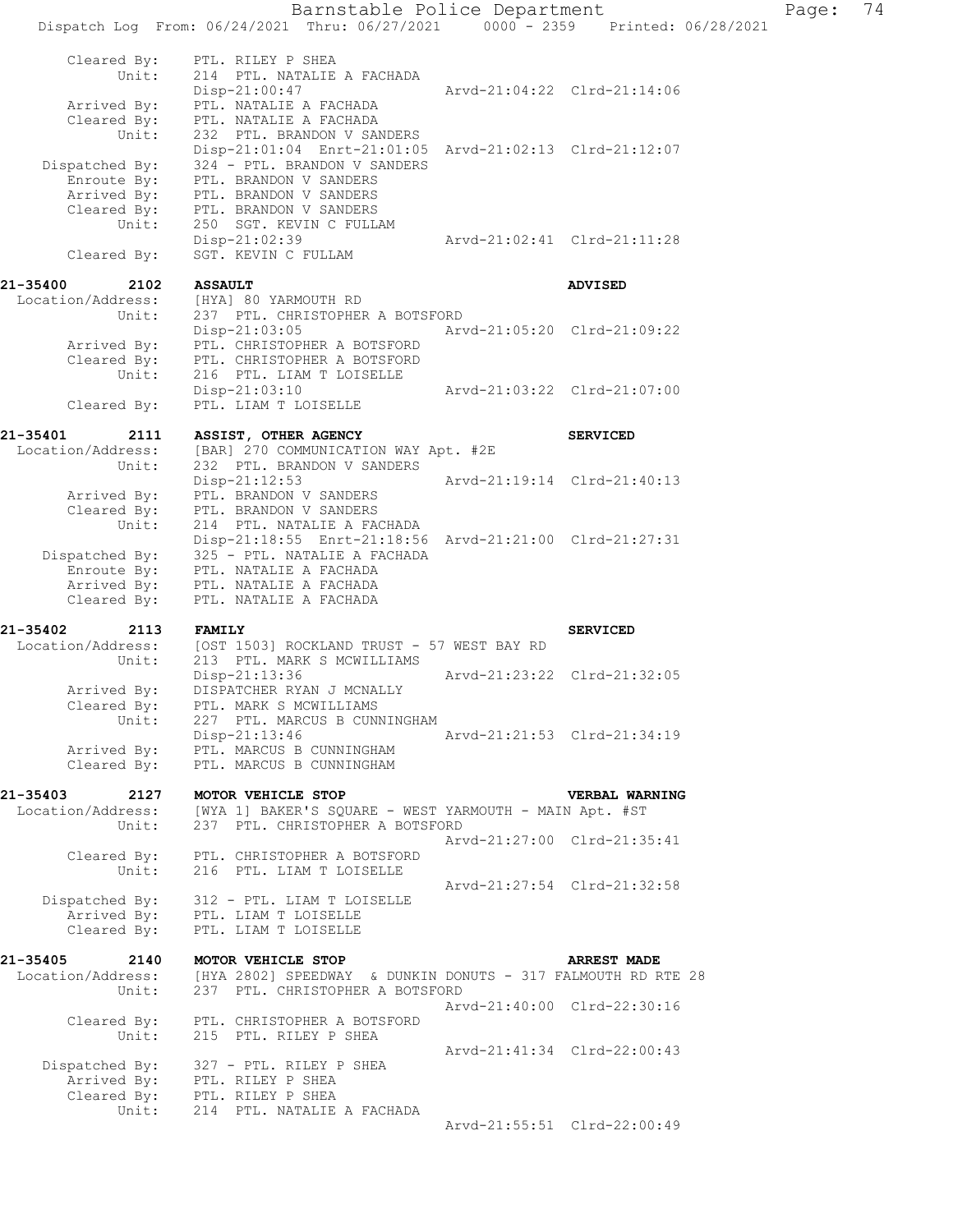Barnstable Police Department Page: 75 Dispatch Log From: 06/24/2021 Thru: 06/27/2021 0000 - 2359 Printed: 06/28/2021 Dispatched By: 325 - PTL. NATALIE A FACHADA .<br>Arrived By: PTL. NATALIE A FACHADA Cleared By: PTL. NATALIE A FACHADA Refer To Summons: 21-1054-AR Summons: SIMMS, OSHANE TREVOY Address: 46 LOUIS ST HYANNIS, MA Age: 28 Charges: MV, OPERATING AFTER SUSPENSION OF LICENSE Refer To Arrest: 21-1055-AR Arrest: TOEWS, NADIA GRACE Address: 46 LOUIS ST HYANNIS, MA Age: 26 Charges: WARRANT, DEFAULT/2025CR001545/OUI WARRANT,DEFAULT/2025CR000189/LIC SUSP **21-35407 2148 MOTOR VEHICLE STOP VERBAL WARNING**  Location/Address: [HYA] 184 SOUTH ST @ 454 OLD COLONY RD Unit: 251 PTL. NOLAN R O'MELIA Arvd-21:48:00 Clrd-21:52:08 Cleared By: PTL. NOLAN R O'MELIA **21-35408 2151 MOTOR VEHICLE STOP VERBAL WARNING**  Location/Address: [HYA] 841 PITCHER'S WAY Unit: 214 PTL. NATALIE A FACHADA Arvd-21:51:00 Clrd-21:55:31 Cleared By: PTL. NATALIE A FACHADA **21-35409 2153 ASSIST, CIVIL ADVISED**  Location/Address: [HYA] 8 FRESH HOLES RD Unit: 216 PTL. LIAM T LOISELLE Disp-21:57:15 Arvd-21:59:04 Clrd-22:20:05 Arrived By: PTL. LIAM T LOISELLE Cleared By: PTL. LIAM T LOISELLE Unit: 232 PTL. BRANDON V SANDERS Disp-21:57:15 Arvd-21:59:37 Clrd-22:09:47 Arrived By: DISPATCHER NATALIA B CATTABRIGA Cleared By: PTL. BRANDON V SANDERS Unit: 214 PTL. NATALIE A FACHADA Arvd-22:03:31 Clrd-22:09:43 Dispatched By: 325 - PTL. NATALIE A FACHADA .<br>Arrived By: PTL. NATALIE A FACHADA Cleared By: PTL. NATALIE A FACHADA **21-35410 2153 HOMELESS INTOXICATED PERSON PROTECTIVE CUSTODY**  Location/Address: [HYA 124] BARNSTABLE POLICE DEPARTMENT - 1200 PHINNEY'S LN Unit: FIELD1 PTL. THOMAS M FULLAM Arvd-21:53:00 Clrd-22:30:12 Cleared By: DISPATCHER RYAN J MCNALLY Refer To P/C: 21-1056-AR P/C: TAKACS, ANTHONY PAUL Address: 425 S TACOMA WAY TACOMA, WA Age: 59<br>Charges: IN INCAPACITATED PERSONS, ASSISTANCE TO FACILITY OR PROTECTIVE CUSTODY **21-35411 2202 ASSIST SERVICED**  Location/Address: [MAR 236] GOLDBERG, DONALD - 1520 OLD POST RD Unit: 227 PTL. MARCUS B CUNNINGHAM Disp-22:04:01 Arvd-22:23:53 Clrd-22:31:44 Arrived By: PTL. MARCUS B CUNNINGHAM Cleared By: PTL. MARCUS B CUNNINGHAM **21-35414 2219 MOTOR VEHICLE STOP VERBAL WARNING**  Location/Address: [HYA 445] US POST OFFICE, HYANNIS - 385 MAIN ST Unit: 232 PTL. BRANDON V SANDERS Unit: 232 PTL. BRANDON V SANDERS<br>Arvd-22:19:00 Clrd-22:22:06 Cleared By: PTL. BRANDON V SANDERS Unit: 215 PTL. RILEY P SHEA Disp-22:20:09 Enrt-22:20:10 Arvd-22:20:45 Clrd-22:21:58 Dispatched By: 327 - PTL. RILEY P SHEA .<br>Enroute By: PTL. RILEY P SHEA Arrived By: PTL. RILEY P SHEA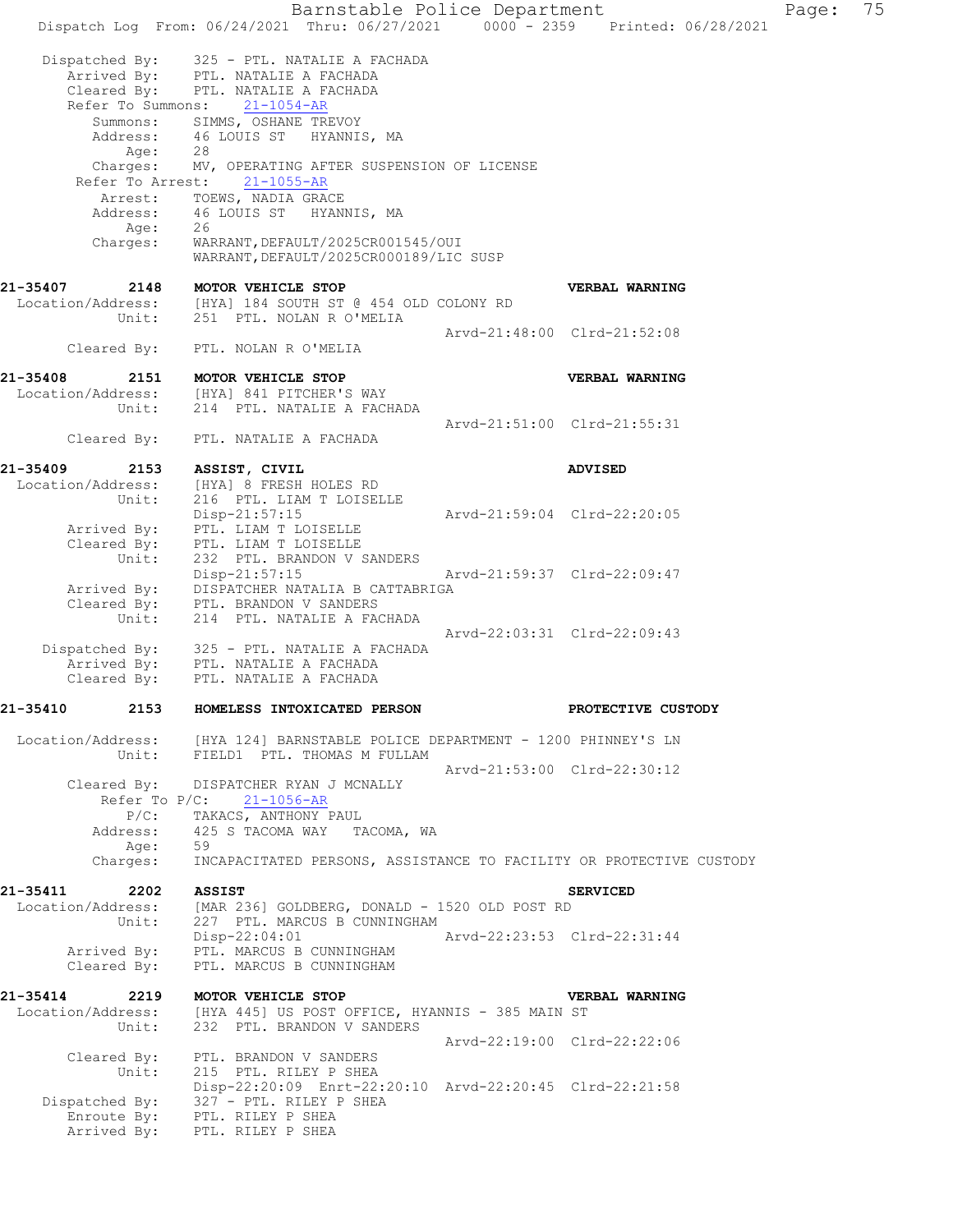|                                                | Barnstable Police Department<br>Dispatch Log From: 06/24/2021 Thru: 06/27/2021 0000 - 2359 Printed: 06/28/2021            |                             |                 | Page: 76 |  |
|------------------------------------------------|---------------------------------------------------------------------------------------------------------------------------|-----------------------------|-----------------|----------|--|
| Cleared By:                                    | PTL. RILEY P SHEA                                                                                                         |                             |                 |          |  |
| 21-35418<br>2243<br>Location/Address:          | E911, SILENT CALL<br>[OST] 177 SCUDDER RD                                                                                 |                             | <b>SERVICED</b> |          |  |
| 21-35417 2244 MOTOR VEHICLE STOP<br>Unit:      | Location/Address: [HYA 210] TD BANK - NOT ACTIVE FINANCIAL INSTITUTION - 307 MAIN ST<br>232 PTL. BRANDON V SANDERS        |                             | VERBAL WARNING  |          |  |
| Cleared By:                                    | PTL. BRANDON V SANDERS                                                                                                    | Arvd-22:44:00 Clrd-22:47:50 |                 |          |  |
|                                                |                                                                                                                           |                             |                 |          |  |
| 21-35419<br>2249<br>Location/Address:<br>Unit: | MOTOR VEHICLE STOP<br>[HYA 3875] KAPPY'S FINE WINE & SPIRITS - 333 IYANNOUGH RD RTE 28<br>237 PTL. CHRISTOPHER A BOTSFORD |                             | VERBAL WARNING  |          |  |
| Cleared By:<br>Unit:                           | PTL. CHRISTOPHER A BOTSFORD<br>214 PTL. NATALIE A FACHADA                                                                 | Arvd-22:49:00 Clrd-22:56:56 |                 |          |  |
| Cleared By:                                    | Dispatched By: 325 - PTL. NATALIE A FACHADA<br>Arrived By: PTL. NATALIE A FACHADA<br>PTL. NATALIE A FACHADA               | Arvd-22:50:52 Clrd-22:55:46 |                 |          |  |
| 21-35420<br>Unit:                              | 2250 MOTOR VEHICLE STOP<br>Location/Address: [HYA 1520] MCDONALD'S - 175 NORTH ST<br>232 PTL. BRANDON V SANDERS           |                             | VERBAL WARNING  |          |  |
| Unit:                                          | Cleared By: PTL. BRANDON V SANDERS<br>215 PTL. RILEY P SHEA                                                               | Arvd-22:50:00 Clrd-22:55:21 |                 |          |  |
| Cleared By:                                    | Dispatched By: 327 - PTL. RILEY P SHEA<br>Arrived By: PTL. RILEY P SHEA<br>PTL. RILEY P SHEA                              | Arvd-22:53:04 Clrd-22:54:25 |                 |          |  |
| 21-35423<br>2308                               | ASSIST, WELL BEING                                                                                                        |                             | <b>SERVICED</b> |          |  |
| Location/Address:<br>Unit:                     | [BAR 905] CAPE COD 5 CENTS SAVINGS BANK - 1582 IYANNOUGH RD RTE 132<br>232 PTL. BRANDON V SANDERS                         |                             |                 |          |  |
| Arrived By:<br>Unit:                           | $Disp-23:10:22$<br>PTL. BRANDON V SANDERS<br>214 PTL. NATALIE A FACHADA                                                   | Arvd-23:13:15 Clrd-23:18:14 |                 |          |  |
| Cleared By:                                    | $Disp-23:11:32$<br>PTL. NATALIE A FACHADA                                                                                 | Arvd-23:11:34 Clrd-23:18:12 |                 |          |  |
| 21-35424<br>2311                               | DISTURBANCE, NOISE                                                                                                        |                             | <b>SERVICED</b> |          |  |
| Location/Address:<br>Unit:                     | [HYA] 321 OAKLAND RD<br>215 PTL. RILEY P SHEA                                                                             |                             |                 |          |  |
| Arrived By:<br>Cleared By:                     | Disp-23:13:44<br>PTL. RILEY P SHEA<br>DISPATCHER RYAN J MCNALLY                                                           | Arvd-23:17:01 Clrd-23:28:17 |                 |          |  |
| Unit:<br>Cleared By:                           | 237 PTL. CHRISTOPHER A BOTSFORD<br>Disp-23:13:47<br>DISPATCHER RYAN J MCNALLY                                             |                             | $Clrd-23:27:32$ |          |  |
| 21-35425<br>2330                               | TRAFFIC, COMPLAINT                                                                                                        |                             | <b>SERVICED</b> |          |  |
| Location/Address:<br>Unit:                     | [HYA] 580 OLD COLONY RD @ 280 MAIN ST<br>214 PTL. NATALIE A FACHADA                                                       |                             |                 |          |  |
| Arrived By:<br>Unit:                           | Disp-23:30:19<br>PTL. NATALIE A FACHADA<br>232 PTL. BRANDON V SANDERS                                                     | Arvd-23:32:02 Clrd-23:46:12 |                 |          |  |
| Dispatched By:                                 | Disp-23:30:40 Enrt-23:30:40 Arvd-23:32:31 Clrd-23:39:12<br>324 - PTL. BRANDON V SANDERS                                   |                             |                 |          |  |
| Enroute By:<br>Arrived By:<br>Cleared By:      | PTL. BRANDON V SANDERS<br>PTL. BRANDON V SANDERS<br>PTL. BRANDON V SANDERS                                                |                             |                 |          |  |
| Unit:                                          | 216 PTL. LIAM T LOISELLE                                                                                                  | Arvd-23:31:38 Clrd-23:34:12 |                 |          |  |
| Dispatched By:<br>Arrived By:<br>Cleared By:   | 312 - PTL. LIAM T LOISELLE<br>PTL. LIAM T LOISELLE<br>PTL. LIAM T LOISELLE                                                |                             |                 |          |  |
| 21-35426<br>2352                               | MOTOR VEHICLE STOP                                                                                                        |                             | VERBAL WARNING  |          |  |
| Location/Address:<br>Unit:                     | [HYA 769] CROMWELL COURTS - 168 BARNSTABLE RD<br>227 PTL. MARCUS B CUNNINGHAM                                             |                             |                 |          |  |